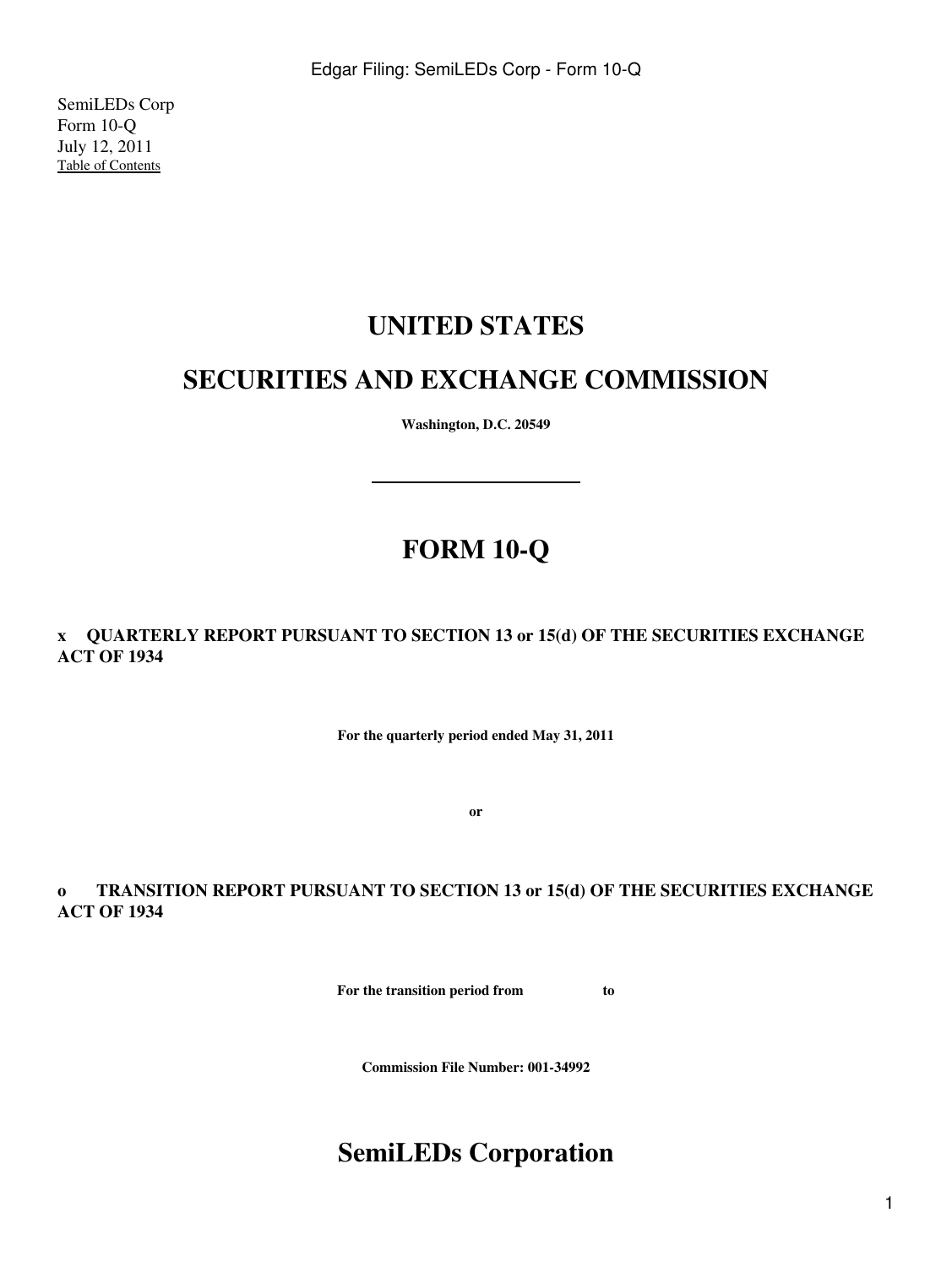2

# Edgar Filing: SemiLEDs Corp - Form 10-Q

(Exact name of registrant as specified in its charter)

**Delaware 20-2735523** (State or other jurisdiction of (I.R.S. Employer incorporation or organization) and the state of the state of the Identification Number) Identification Number

**3F, No. 11 Ke Jung Rd., Chu-Nan Site, Hsinchu Science Park, Chu-Nan 350, Miao-Li County, Taiwan, R.O.C. 350** (Address of principal executive offices) (Zip Code)

**+886-37-586788**

(Registrant s telephone number, including area code)

Indicate by check mark whether the registrant: (1) has filed all reports required to be filed by Section 13 or 15(d) of the Securities Exchange Act of 1934 during the preceding 12 months (or for such shorter period that the registrant was required to file such reports), and (2) has been subject to such filing requirements for the past 90 days. Yes x No o

Indicate by check mark whether the registrant has submitted electronically and posted on its corporate Web site, if any, every Interactive Data File required to be submitted and posted pursuant to Rule 405 of Regulation S-T (§232.405 of this chapter) during the preceding 12 months (or for such shorter period that the registrant was required to submit and post such files). Yes o No o

Indicate by check mark whether the Registrant is a large accelerated filer, an accelerated filer, a non-accelerated filer or a smaller reporting company. See definitions of large accelerated filer, accelerated filer and smaller reporting company in Rule 12b-2 of the Exchange Act. (Check one):

Large accelerated filer o Accelerated filer o

Non-accelerated filer x Smaller reporting company on Smaller reporting company on Smaller reporting company on Smaller reporting company on  $\mathbb{R}^n$ (Do not check if a smaller reporting company)

Indicate by check mark whether the registrant is a shell company (as defined in Rule 12b-2 of the Exchange Act). Yes o No x

Indicate the number of shares outstanding of each of the issuer s classes of common stock, as of the latest practicable date: 27,261,497 shares of common stock, par value \$0.0000056 per share, outstanding as of July 7, 2011.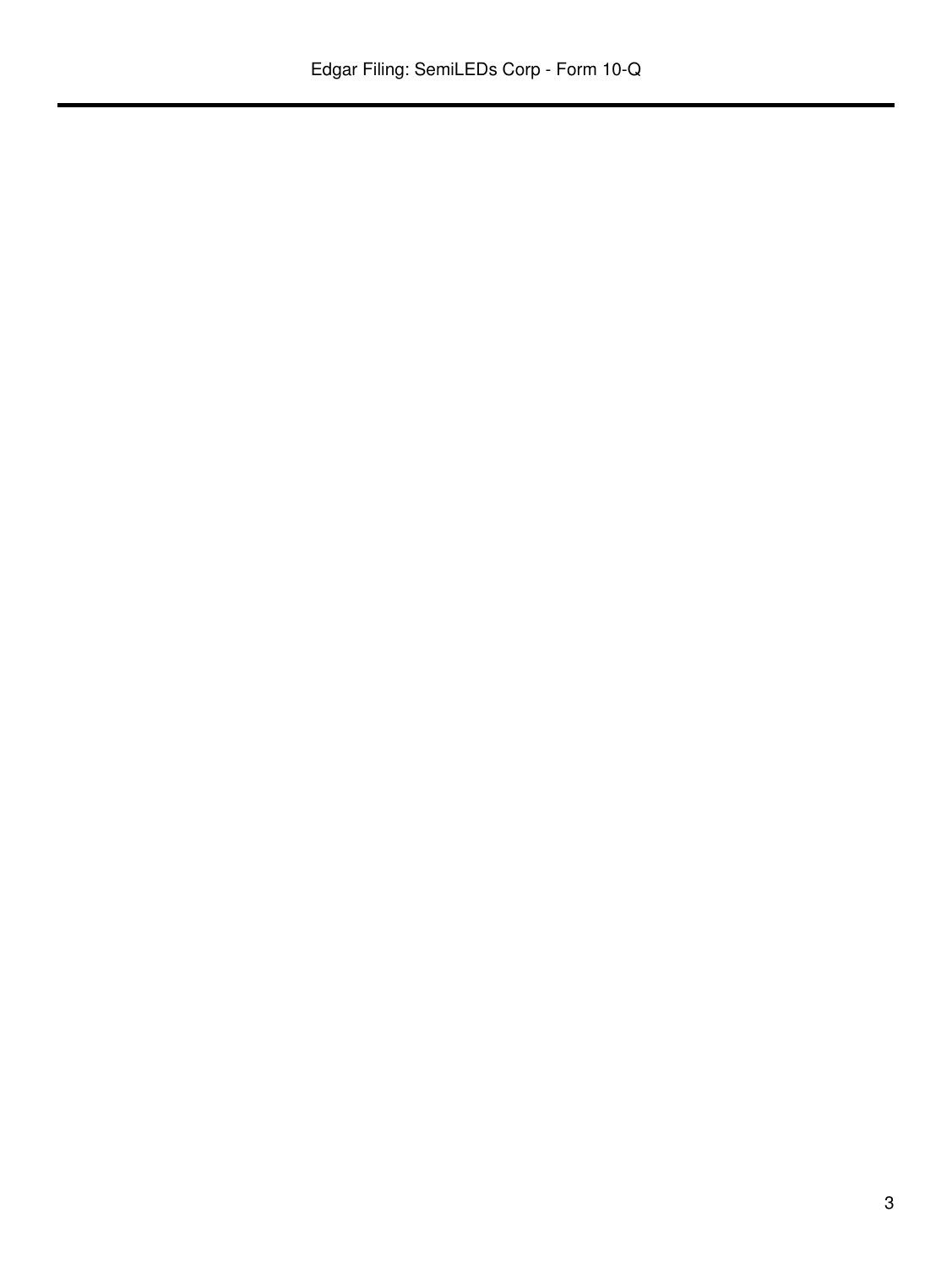# **FORM 10-Q for the Quarter Ended May 31, 2011**

### **INDEX**

#### **Page No.**

# **[Part I. Financial Information](#page-4-0)**

<span id="page-3-0"></span>

| Item 1.                  | <b>Financial Statements</b>                                                       |
|--------------------------|-----------------------------------------------------------------------------------|
|                          | Consolidated Balance Sheets as of May 31, 2011 and August 31, 2010 (unaudited)    |
|                          | Consolidated Statements of Operations for the three and nine months ended May 31, |
|                          | 2011 and 2010 (unaudited)                                                         |
|                          | Consolidated Statement of Stockholders Equity and Comprehensive Income (Loss) for |
|                          | the nine months ended May 31, 2011 (unaudited)                                    |
|                          | Consolidated Statements of Cash Flows for the nine months ended May 31, 2011 and  |
|                          | 2010 (unaudited)                                                                  |
|                          | Notes to Consolidated Financial Statements (unaudited)                            |
| Item 2.                  | Management s Discussion and Analysis of Financial Condition and Results of        |
|                          | Operations                                                                        |
| Item $3$ .               | <b>Quantitative and Qualitative Disclosures About Market Risk</b>                 |
|                          |                                                                                   |
| Item 4.                  | <b>Controls and Procedures</b>                                                    |
|                          | <b>Part II. Other Information</b>                                                 |
|                          |                                                                                   |
| Item 1.                  | <b>Legal Proceedings</b>                                                          |
| Item 1A.                 | <b>Risk Factors</b>                                                               |
| Item $2$ .               | Unregistered Sales of Equity Securities and Use of Proceeds                       |
|                          |                                                                                   |
| <u>Item 3.</u>           | Defaults Upon Senior Securities                                                   |
| Item 4.                  | Reserved                                                                          |
| Item $5$ .               | Other Information                                                                 |
| <u>Item 6.</u>           | Exhibits                                                                          |
| Signatures               |                                                                                   |
| <b>Index to Exhibits</b> |                                                                                   |
|                          |                                                                                   |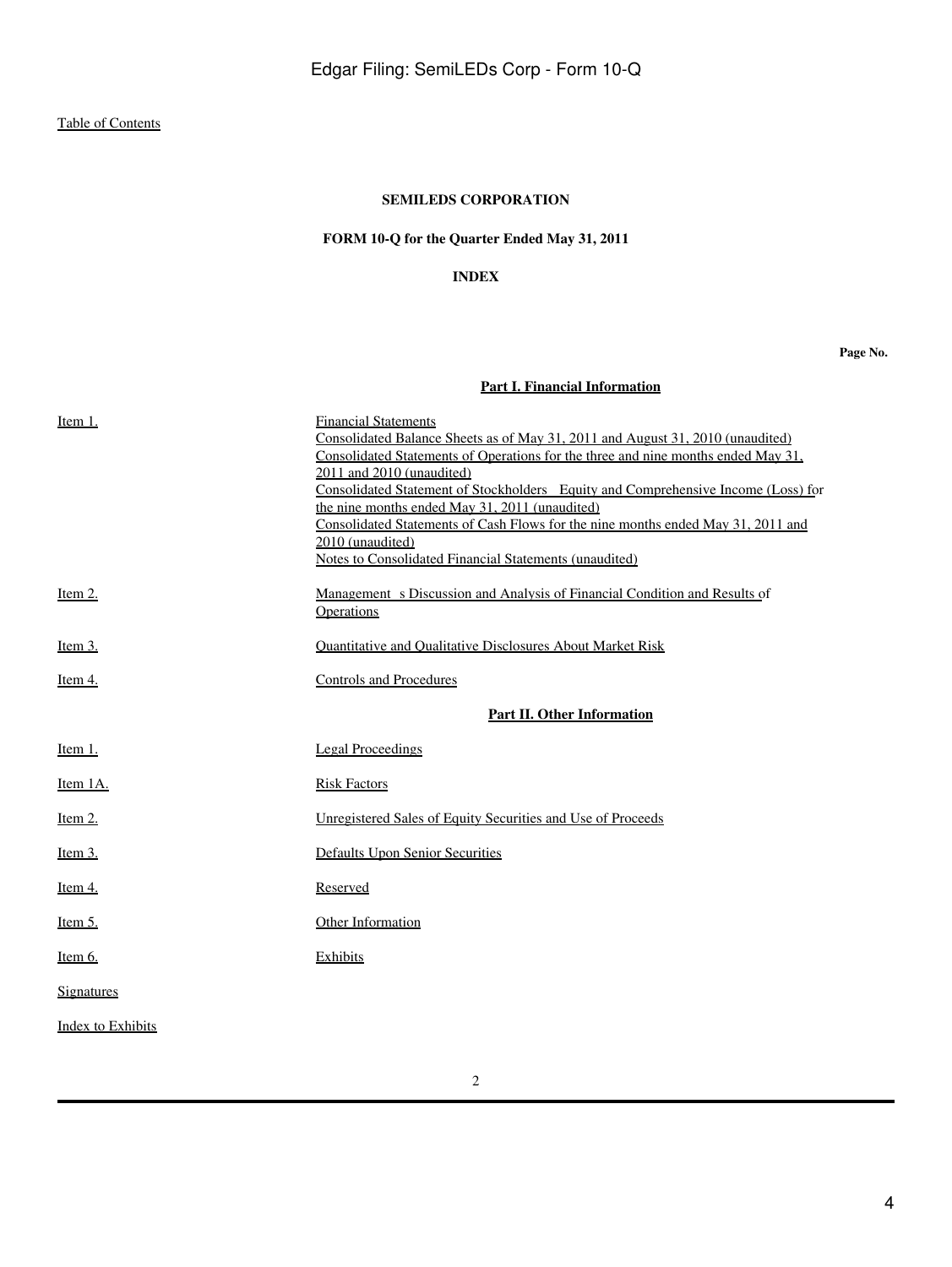#### **PART I FINANCIAL INFORMATION**

<span id="page-4-2"></span><span id="page-4-1"></span><span id="page-4-0"></span>**Item 1. Financial Statements**

#### **SEMILEDS CORPORATION**

#### **Consolidated Balance Sheets**

#### **(Unaudited)**

#### *(In thousands, except for per share amounts)*

|                                                                                                     |             | May 31,<br>2011 |               | August 31,<br>2010 |
|-----------------------------------------------------------------------------------------------------|-------------|-----------------|---------------|--------------------|
| <b>ASSETS</b>                                                                                       |             |                 |               |                    |
| <b>CURRENT ASSETS:</b>                                                                              |             |                 |               |                    |
| Cash and cash equivalents                                                                           | \$          | 94,392          | $\mathbb{S}$  | 13,520             |
| Accounts receivable, net of allowance for doubtful accounts of \$168 and \$101                      |             | 7,227           |               | 7,620              |
| Accounts receivable from related parties                                                            |             | 713             |               | 73                 |
| Inventory                                                                                           |             | 18,413          |               | 11,362             |
| Prepaid expenses and other current assets                                                           |             | 1.875           |               | 2,269              |
| Total current assets                                                                                |             | 122,620         |               | 34,844             |
| Property, plant and equipment, net                                                                  |             | 47.261          |               | 31,929             |
| Intangible assets, net                                                                              |             | 456             |               | 380                |
| Investments in unconsolidated entities                                                              |             | 16,124          |               | 15,961             |
| Other assets                                                                                        |             | 1,030           |               | 792                |
| <b>TOTAL ASSETS</b>                                                                                 | $\sqrt{\ }$ | 187,491         | $\mathcal{S}$ | 83,906             |
| <b>LIABILITIES AND STOCKHOLDERS EQUITY</b>                                                          |             |                 |               |                    |
| <b>CURRENT LIABILITIES:</b>                                                                         |             |                 |               |                    |
| Accounts payable                                                                                    | \$          | 2.143           | $\mathbb{S}$  | 2,814              |
| <b>Accrued liabilities</b>                                                                          |             | 4.751           |               | 4,355              |
| Deferred income, current portion                                                                    |             | 51              |               |                    |
| Long-term debt, current portion                                                                     |             | 3,907           |               | 1,752              |
| Total current liabilities                                                                           |             | 10,852          |               | 8,921              |
| Long-term debt, net of current portion                                                              |             | 6.572           |               | 3,786              |
| Deferred income, net of current portion                                                             |             | 463             |               |                    |
| <b>Total liabilities</b>                                                                            |             | 17,887          |               | 12,707             |
| Commitments and contingencies (Note 6)                                                              |             |                 |               |                    |
| STOCKHOLDERS EQUITY:                                                                                |             |                 |               |                    |
| Common stock, \$0.0000056 par value 32,143 and 29,071 shares authorized; 27,261 and 7,428 shares    |             |                 |               |                    |
| issued and outstanding as of May 31, 2011 and August 31, 2010                                       |             |                 |               |                    |
| Convertible preferred stock issuable in Series A to E, \$0.0000056 par value zero and 13,719 shares |             |                 |               |                    |
| authorized; zero and 13,719 shares issued and outstanding as of May 31, 2011 and August 31, 2010    |             |                 |               |                    |
| Additional paid-in capital                                                                          |             | 163,953         |               | 70,510             |
| Accumulated other comprehensive income (loss)                                                       |             | 6.992           |               | (441)              |
| Retained earnings (accumulated deficit)                                                             |             | (1,341)         |               | 1,130              |
| Total stockholders equity                                                                           |             | 169,604         |               | 71,199             |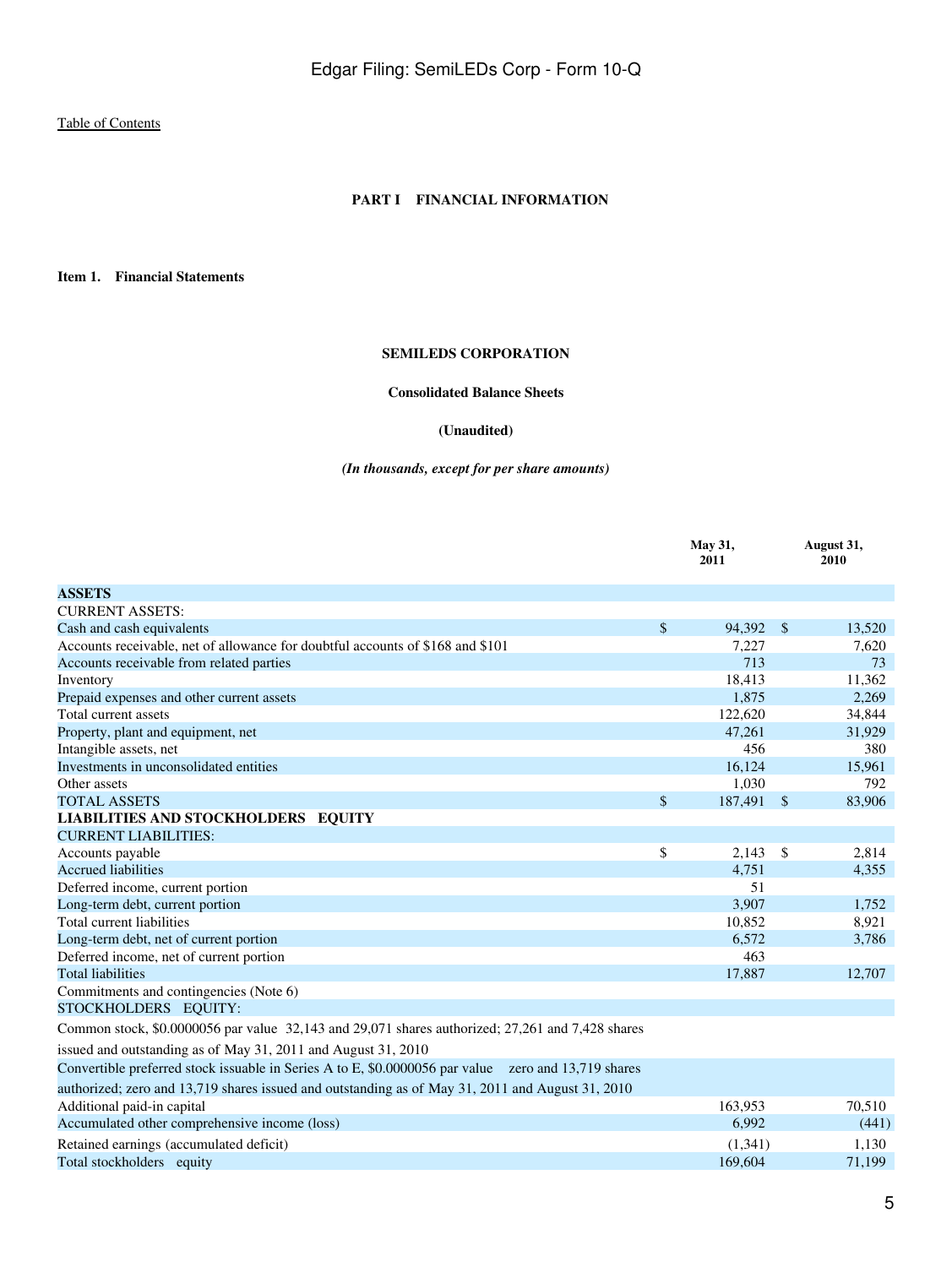| Edgar Filing: SemiLEDs Corp - Form 10-Q   |            |        |
|-------------------------------------------|------------|--------|
| TOTAL LIABILITIES AND STOCKHOLDERS EQUITY | 187.491 \$ | 83,906 |
|                                           |            |        |

See notes to unaudited consolidated financial statements.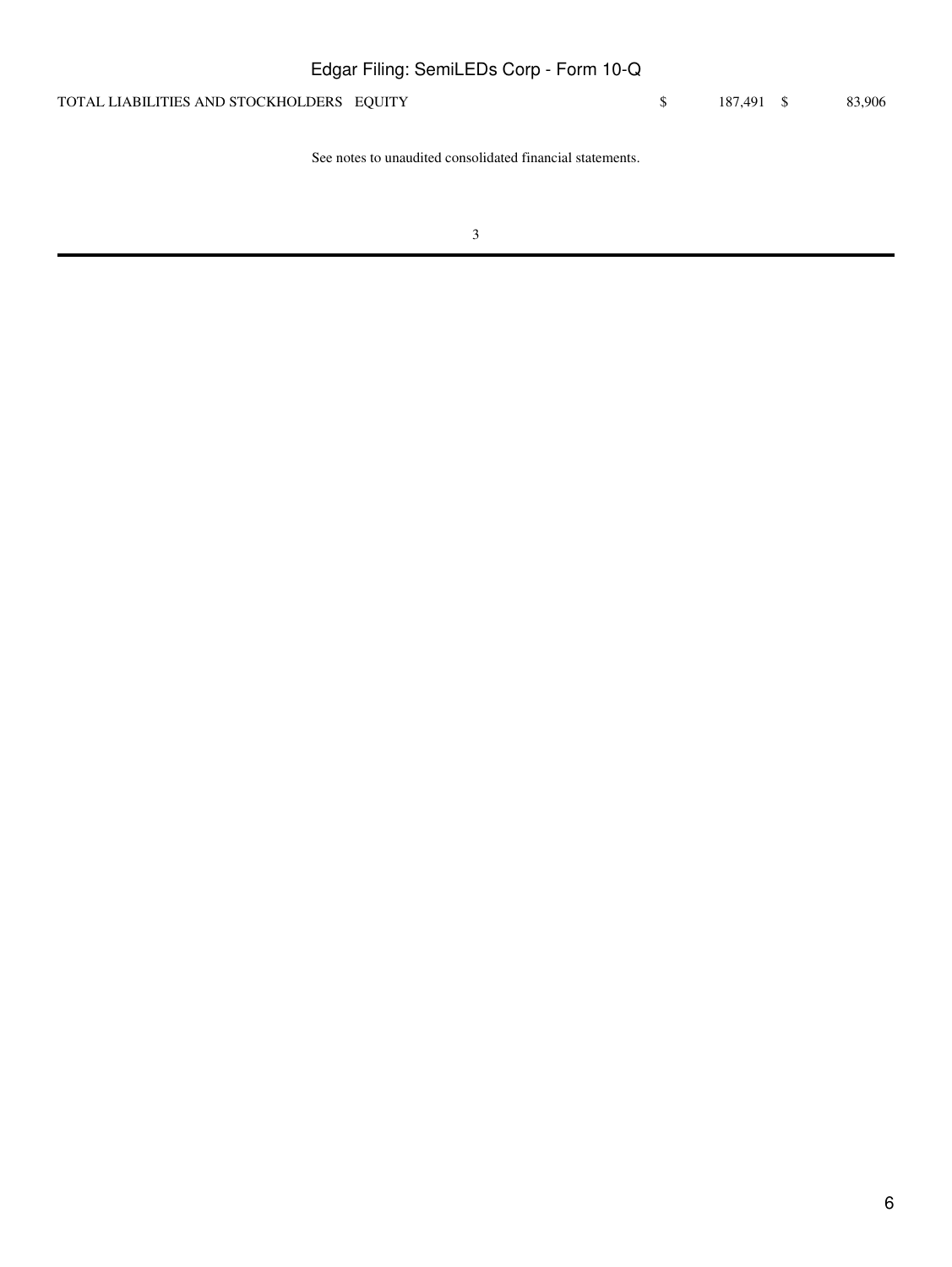# **Consolidated Statements of Operations**

#### **(Unaudited)**

#### *(In thousands, except for per share amounts)*

<span id="page-6-0"></span>

|                                                                     |                    | Three Months Ended May 31, |              |       |               | Nine Months Ended May 31, |                           |        |  |
|---------------------------------------------------------------------|--------------------|----------------------------|--------------|-------|---------------|---------------------------|---------------------------|--------|--|
|                                                                     |                    | 2011                       |              | 2010  |               | 2011                      |                           | 2010   |  |
| Revenues, net                                                       | $\mathbf{\hat{S}}$ | 5,600                      | \$           | 9,886 | $\mathbb{S}$  | 28,573                    | $\boldsymbol{\mathsf{S}}$ | 24,275 |  |
| Cost of revenues                                                    |                    | 5,124                      |              | 4,846 |               | 19,128                    |                           | 14,230 |  |
| Gross profit                                                        |                    | 476                        |              | 5,040 |               | 9,445                     |                           | 10,045 |  |
| Operating expenses:                                                 |                    |                            |              |       |               |                           |                           |        |  |
| Research and development                                            |                    | 1,041                      |              | 582   |               | 2,226                     |                           | 1,490  |  |
| Selling, general and administrative                                 |                    | 3,329                      |              | 919   |               | 6,814                     |                           | 2,244  |  |
| Total operating expenses                                            |                    | 4,370                      |              | 1,501 |               | 9,040                     |                           | 3,734  |  |
| Income (loss) from operations                                       |                    | (3,894)                    |              | 3,539 |               | 405                       |                           | 6,311  |  |
| Other income (expense):                                             |                    |                            |              |       |               |                           |                           |        |  |
| Loss from unconsolidated entities                                   |                    | (1,105)                    |              | (159) |               | (2,002)                   |                           | (169)  |  |
| Interest income (expense), net                                      |                    | 8                          |              | (10)  |               | 10 <sup>10</sup>          |                           | (21)   |  |
| Other income, net                                                   |                    | 39                         |              |       |               | 83                        |                           |        |  |
| Foreign currency transaction gain (loss), net                       |                    | (181)                      |              | 27    |               | (920)                     |                           | (325)  |  |
| Total other expense, net                                            |                    | (1,239)                    |              | (142) |               | (2,829)                   |                           | (515)  |  |
| Income (loss) before income taxes                                   |                    | (5,133)                    |              | 3,397 |               | (2, 424)                  |                           | 5,796  |  |
| Income tax expense (benefit)                                        |                    | (10)                       |              | 151   |               | 47                        |                           | 271    |  |
| Net income (loss)                                                   | $\mathbf{\hat{S}}$ | (5, 123)                   | \$           | 3,246 | $\sqrt{5}$    | (2, 471)                  | $\$$                      | 5,525  |  |
| Net income (loss) attributable to common<br>shareholders:           |                    |                            |              |       |               |                           |                           |        |  |
| <b>Basic</b>                                                        | $\boldsymbol{\$}$  | (5,123)                    | $\mathbb{S}$ | 640   | $\sqrt{5}$    | (5,541)                   | $\$$                      | 460    |  |
| Diluted                                                             | \$                 | (5, 123)                   | \$           | 678   | $\mathcal{S}$ | (5,541)                   | \$                        | 487    |  |
| Net income (loss) per share attributable to<br>common shareholders: |                    |                            |              |       |               |                           |                           |        |  |
| <b>Basic</b>                                                        | \$                 | (0.19)                     | \$           | 0.09  | $\mathbb{S}$  | (0.28)                    | \$                        | 0.07   |  |
| Diluted                                                             | \$                 | (0.19)                     | \$           | 0.09  | $\sqrt{2}$    | (0.28)                    | $\boldsymbol{\$}$         | 0.06   |  |
| Shares used in computing net income (loss) per                      |                    |                            |              |       |               |                           |                           |        |  |
| share attributable to common shareholders (Note                     |                    |                            |              |       |               |                           |                           |        |  |
| $8)$ :                                                              |                    |                            |              |       |               |                           |                           |        |  |
| <b>Basic</b>                                                        |                    | 27,256                     |              | 7,111 |               | 20,021                    |                           | 7,002  |  |
| Diluted                                                             |                    | 27,256                     |              | 7,873 |               | 20,021                    |                           | 7,707  |  |

See notes to unaudited consolidated financial statements.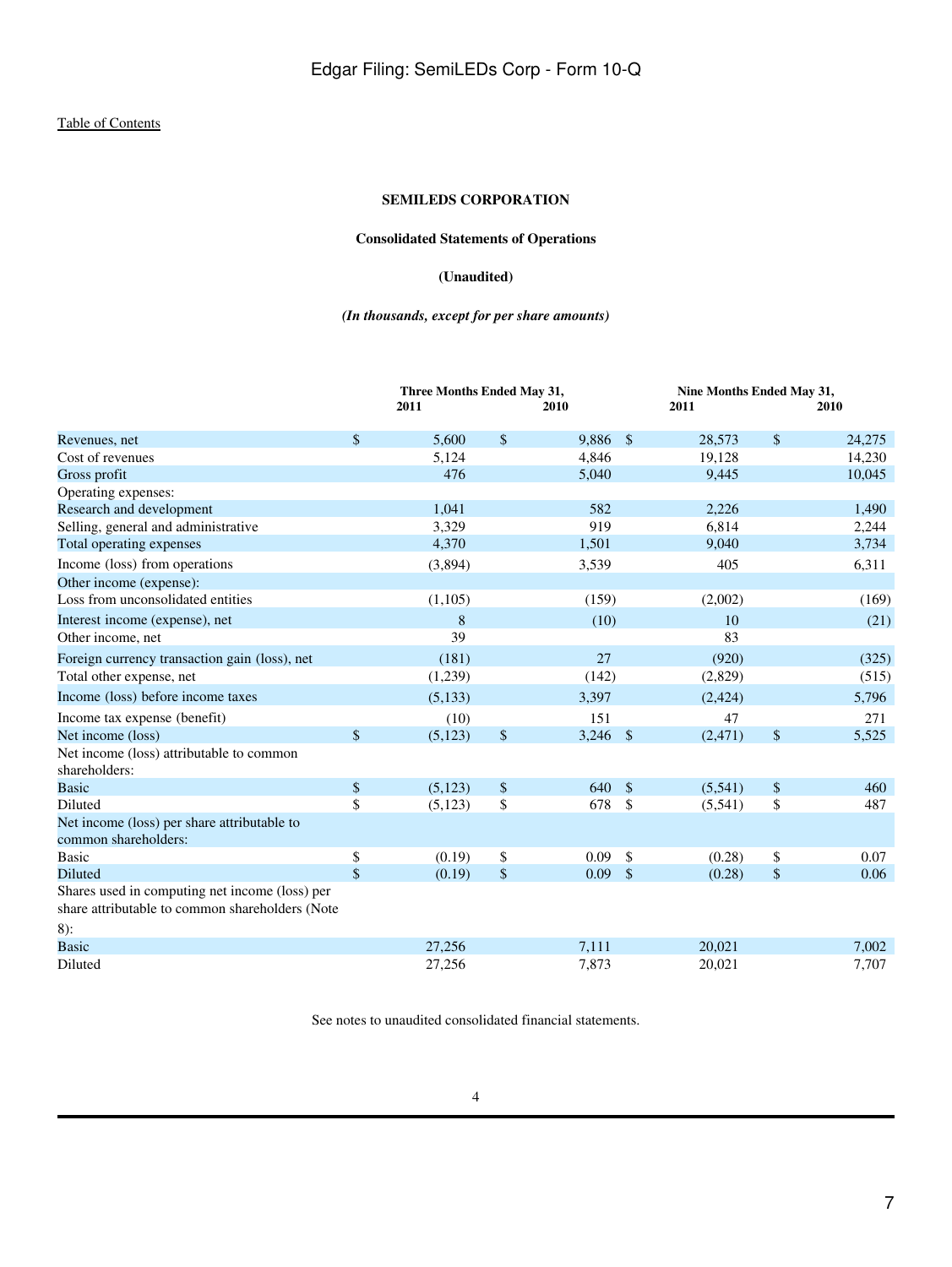# **Consolidated Statement of Stockholders Equity and Comprehensive Income (Loss)**

#### **(Unaudited)**

#### *(In thousands)*

<span id="page-7-0"></span>

|                        |                                 |               |                                      |               | Convertible                      | <b>Additional</b>  | Accumulated<br>Other           | <b>Retained</b><br><b>Earnings</b> |               | <b>Total</b>                         |
|------------------------|---------------------------------|---------------|--------------------------------------|---------------|----------------------------------|--------------------|--------------------------------|------------------------------------|---------------|--------------------------------------|
|                        |                                 | <b>Shares</b> | <b>Common Stock</b><br><b>Amount</b> | <b>Shares</b> | <b>Preferred Stock</b><br>Amount | Paid-in<br>Capital | Comprehensive<br>Income (Loss) | (Accumulated<br>Deficit)           |               | <b>Stockholders</b><br><b>Equity</b> |
| <b>BALANCE</b>         | August 31, 2010                 | 7,428         | $\mathbb{S}$                         | 13,719        | \$                               | \$<br>70,510 \$    | $(441)$ \$                     | 1,130                              | <sup>\$</sup> | 71,199                               |
|                        |                                 |               |                                      |               |                                  |                    |                                |                                    |               |                                      |
|                        | Issuance of common stock        |               |                                      |               |                                  |                    |                                |                                    |               |                                      |
|                        | upon exercise of stock options  | 76            |                                      |               |                                  | 62                 |                                |                                    |               | 62                                   |
| upon the completion of | Issuance of common stock        |               |                                      |               |                                  |                    |                                |                                    |               |                                      |
|                        | offering, net of issuance costs | 6,038         |                                      |               |                                  | 91,993             |                                |                                    |               | 91,993                               |
|                        | Conversion into common stock    | 13,719        |                                      | (13,719)      |                                  |                    |                                |                                    |               |                                      |
|                        | Stock-based compensation        |               |                                      |               |                                  | 1,388              |                                |                                    |               | 1,388                                |
|                        | Comprehensive income (loss):    |               |                                      |               |                                  |                    |                                |                                    |               |                                      |
|                        | Foreign currency translation    |               |                                      |               |                                  |                    | 7,433                          |                                    |               | 7,433                                |
| adjustment             |                                 |               |                                      |               |                                  |                    |                                |                                    |               |                                      |
| Net loss               |                                 |               |                                      |               |                                  |                    |                                | (2,471)                            |               | (2,471)                              |
|                        |                                 |               |                                      |               |                                  |                    |                                |                                    |               |                                      |
|                        | Total comprehensive income      |               |                                      |               |                                  |                    |                                |                                    |               | 4,962                                |
|                        |                                 |               |                                      |               |                                  |                    |                                |                                    |               |                                      |
| <b>BALANCE</b>         | May 31, 2011                    | 27,261        | \$                                   |               | \$                               | \$<br>163,953 \$   | $6,992$ \$                     | $(1,341)$ \$                       |               | 169,604                              |

See notes to unaudited consolidated financial statements.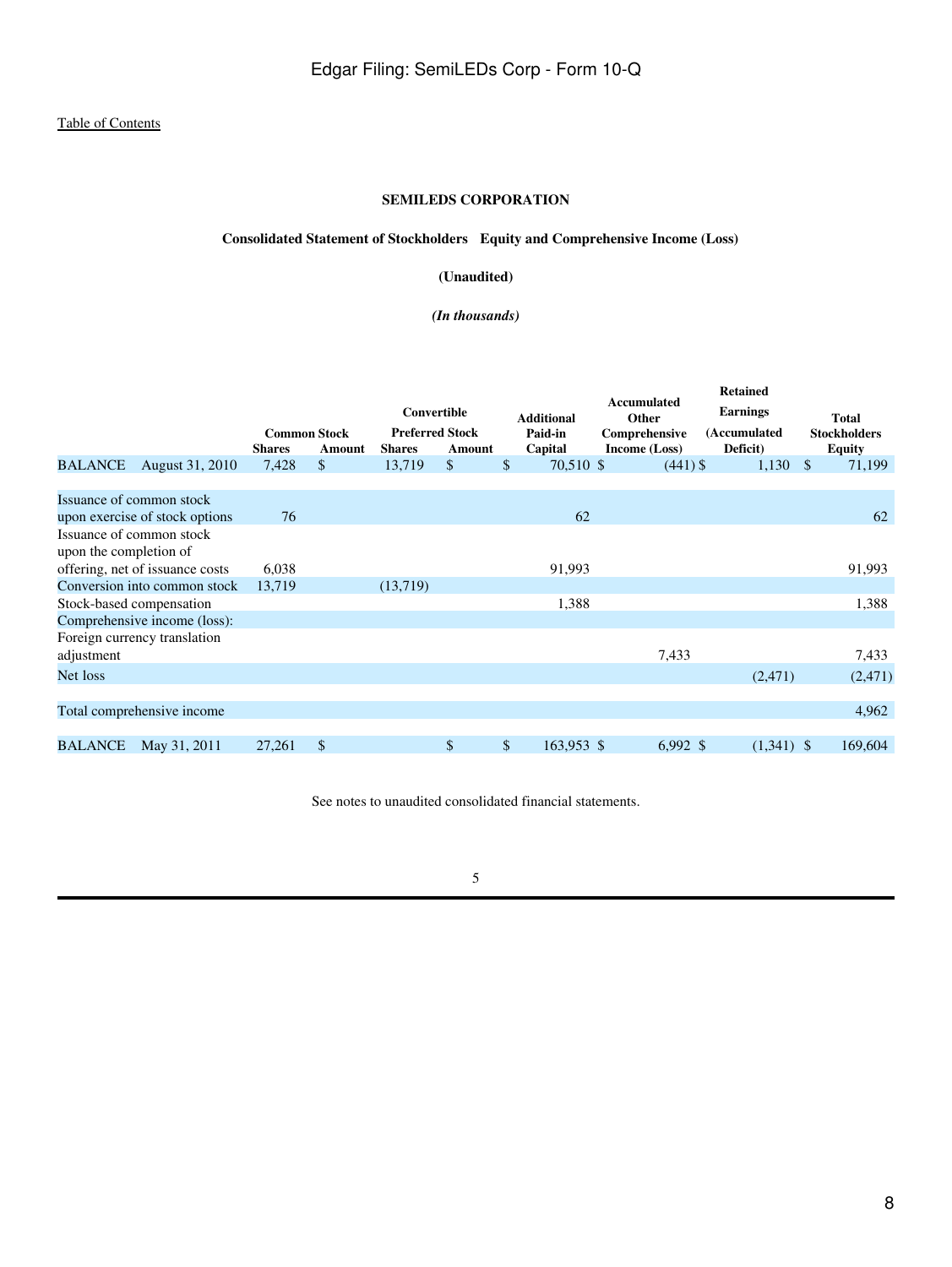# **Consolidated Statements of Cash Flows**

#### **(Unaudited)**

#### *(In thousands)*

<span id="page-8-0"></span>

|                                                                                        | Nine Months Ended May 31, |    |           |
|----------------------------------------------------------------------------------------|---------------------------|----|-----------|
|                                                                                        | 2011                      |    | 2010      |
| <b>CASH FLOWS FROM OPERATING ACTIVITIES:</b>                                           |                           |    |           |
| Net income (loss)                                                                      | \$<br>(2, 471)            | \$ | 5,525     |
| Adjustments to reconcile net income (loss) to net cash provided by (used in) operating |                           |    |           |
| activities:                                                                            |                           |    |           |
| Depreciation and amortization                                                          | 4,759                     |    | 3,367     |
| Stock-based compensation expense                                                       | 1,388                     |    | 100       |
| Bad debt expense                                                                       | 50                        |    | 185       |
| Gain on disposal of property, plant and equipment                                      |                           |    | (15)      |
| Loss from unconsolidated entities                                                      | 2,002                     |    | 169       |
| Income recognized on patents assignment                                                | (4)                       |    |           |
| Changes in operating assets and liabilities:                                           |                           |    |           |
| Accounts receivable, net                                                               | 617                       |    | (3,413)   |
| Inventory                                                                              | (5,572)                   |    | (1,530)   |
| Prepaid expenses and other                                                             | (601)                     |    | 167       |
| Accounts payable                                                                       | (510)                     |    | 1,165     |
| <b>Accrued liabilities</b>                                                             | 317                       |    | 373       |
| Net cash provided by (used in) operating activities                                    | (25)                      |    | 6,093     |
| CASH FLOWS FROM INVESTING ACTIVITIES:                                                  |                           |    |           |
| Purchase of property, plant and equipment                                              | (16, 490)                 |    | (6, 130)  |
| Sale of property, plant and equipment                                                  |                           |    | 40        |
| Purchase of investments                                                                | (993)                     |    | (15, 532) |
| Payments for development of intangible assets                                          | (171)                     |    | (134)     |
| Acquisition, net of cash acquired                                                      |                           |    | (919)     |
| Proceeds from patents assignment, net                                                  | 540                       |    |           |
| Other investing activities, net                                                        | (98)                      |    | 47        |
| Net cash used in investing activities                                                  | (17,212)                  |    | (22, 628) |
| <b>CASH FLOWS FROM FINANCING ACTIVITIES:</b>                                           |                           |    |           |
| Proceeds from issuance of common stock, net of issuance costs                          | 92,702                    |    |           |
| Proceeds from issuance of Series E convertible preferred stock                         |                           |    | 15,043    |
| Proceeds from exercise of stock options                                                | 62                        |    | 165       |
| Proceeds from line of credit                                                           | 3,304                     |    | 1,413     |
| Payments on line of credit                                                             | (1,425)                   |    | (1, 126)  |
| Proceeds from long-term debt                                                           | 2,896                     |    | 1,481     |
| Payments of long-term debt                                                             | (642)                     |    | (339)     |
| Net cash provided by financing activities                                              | 96,897                    |    | 16,637    |
| Effect of exchange rate changes on cash and cash equivalents                           | 1,212                     |    | 340       |
| NET INCREASE IN CASH AND CASH EQUIVALENTS                                              | 80,872                    |    | 442       |
| CASH AND CASH EQUIVALENTS Beginning of period                                          | 13,520                    |    | 13,715    |
| CASH AND CASH EQUIVALENTS End of period                                                | \$<br>94,392              | \$ | 14,157    |
| NONCASH INVESTING ACTIVITIES:                                                          |                           |    |           |
| Accrual related to property, plant and equipment                                       | \$<br>560                 | \$ | 659       |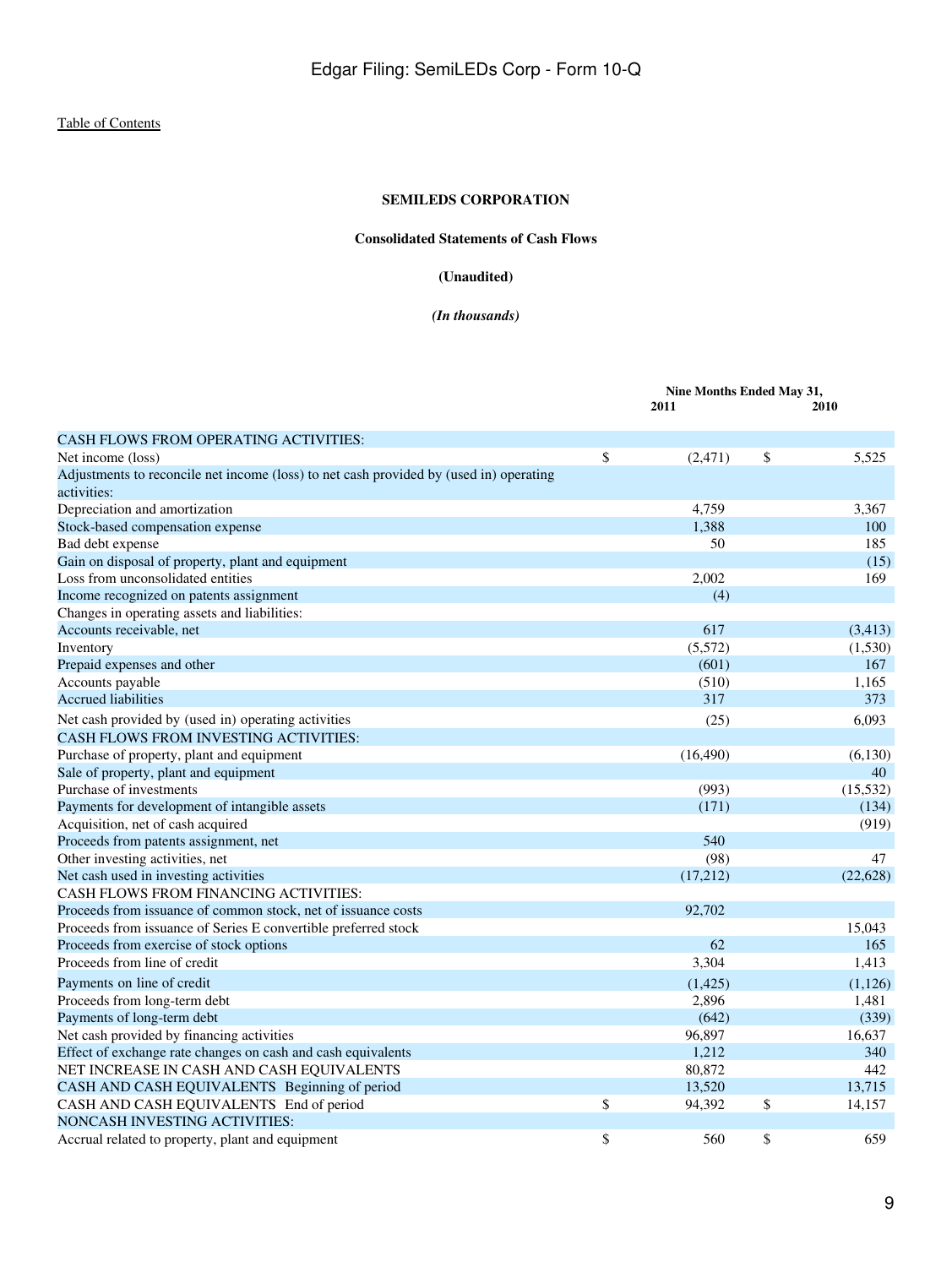See notes to unaudited consolidated financial statements.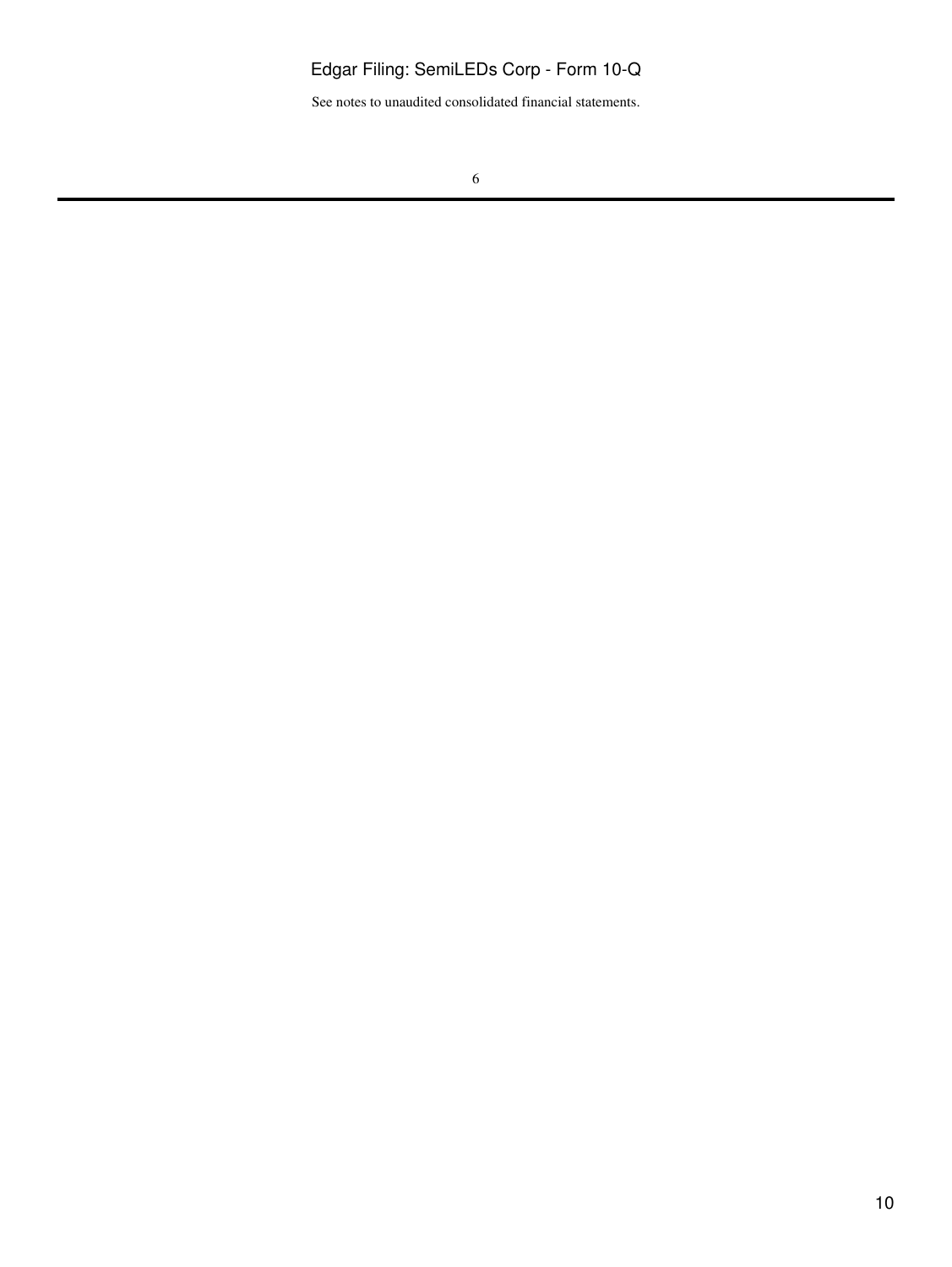# **SEMILEDS CORPORATION**

#### **Notes to Consolidated Financial Statements**

**(Unaudited)**

<span id="page-10-0"></span>**1. Business**

**Business** SemiLEDs Corporation (SemiLEDs) was established on January 4, 2005 as a Delaware corporation. As of May 31, 2011, SemiLEDs had three wholly owned subsidiaries. The most significant of these is SemiLEDs Optoelectronics Co., Ltd., formerly Semi-Photonics, (Taiwan SemiLEDs), which is located in Hsinchu, Taiwan where substantially all research, development, manufacturing, marketingand sales activities take place and where substantially all of the assets are held.

The following chart illustrates the relationship and ownership percentages of SemiLEDs corporate structure and joint venture entities: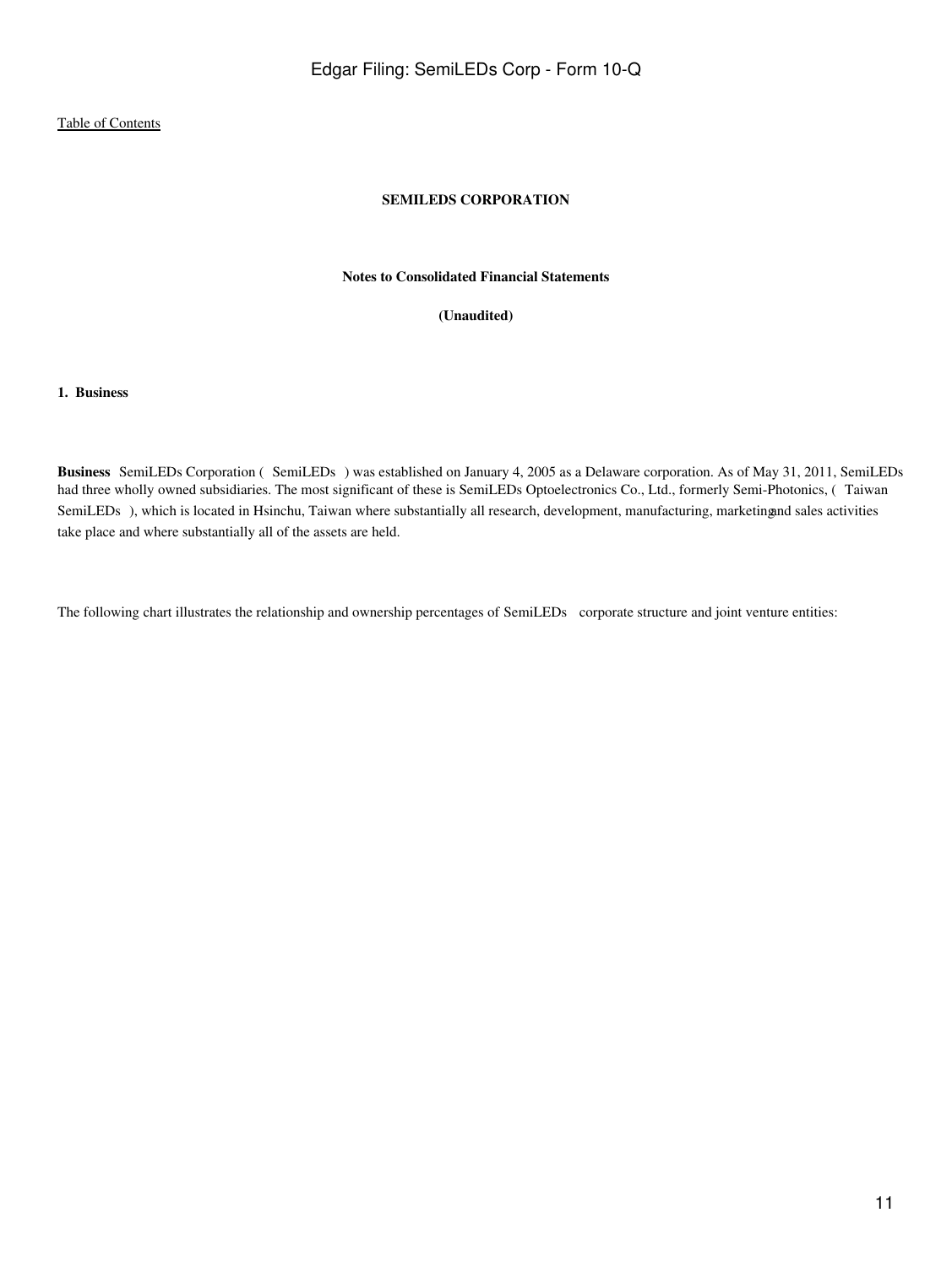SemiLEDs and its subsidiaries (collectively, the Company) develop, manufacture and sell high performance light emitting diodes (LEDs). The Company s customers are primarily located in Asia, Russia and North America.

**Initial Public Offering** On December 8, 2010, the Company sold 5,250 thousand shares of common stock at a price of \$17.00 per share in an initial public offering. The shares began trading on the NASDAQ Global Market on December 8, 2010. Also, on December 9, 2010, the Company s underwriters exercised their overallotment option to purchase another 788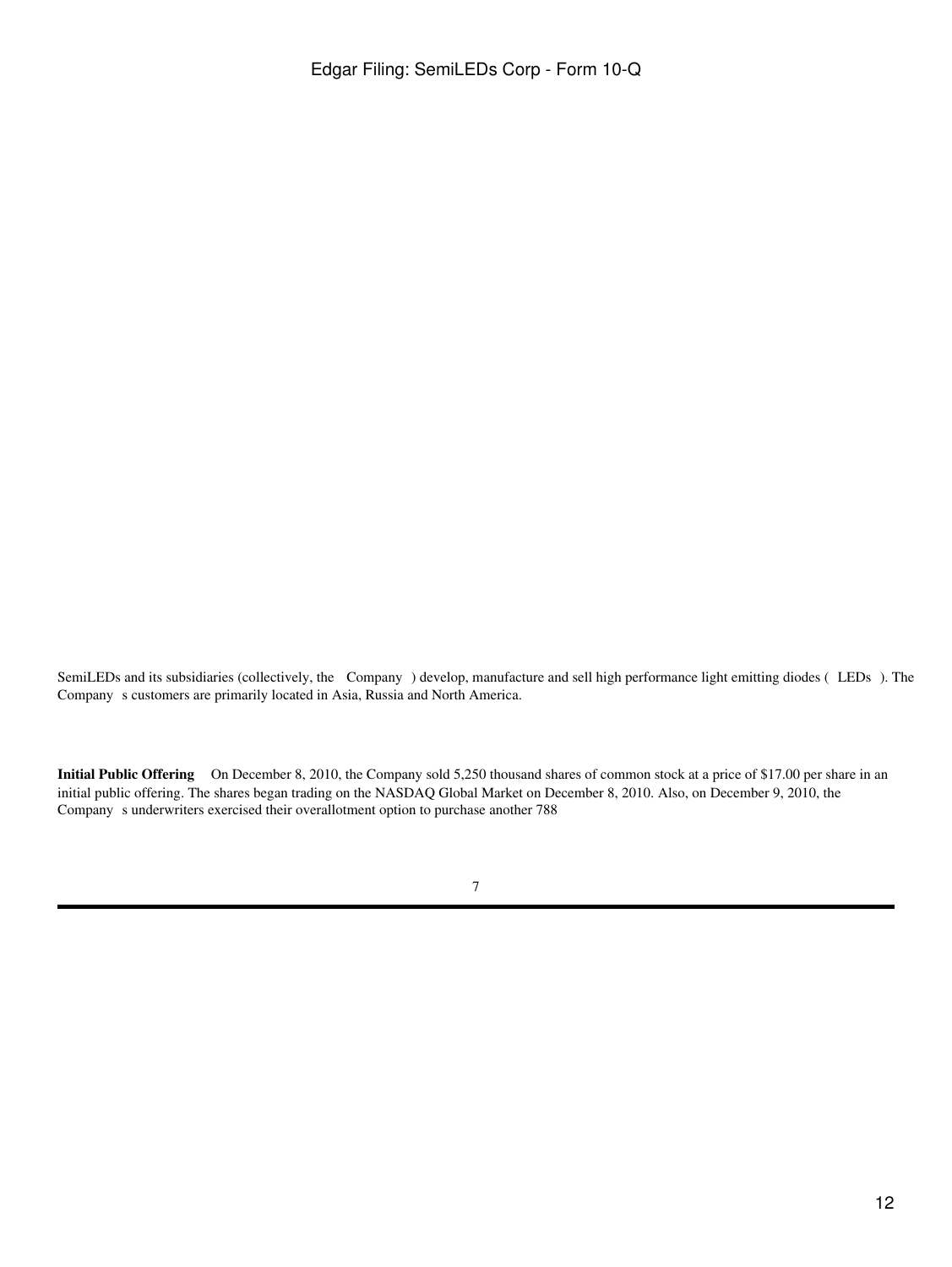thousand shares of common stock. The \$95.5 million in net proceeds from the initial public offering, before deducting offering-related expenses of \$3.5 million, were received on December 14, 2010, which was the closing date of the offering. Upon the completion of the initial public

offering on December 8, 2010, all outstanding shares of convertible preferred stock converted into common stock on a one-for-one basis, as adjusted for the 14-for-1 reverse stock split described below, and shares of convertible preferred stock are no longer authorized to be issued. The convertible preferred stock converted into 13,719 thousand shares of common stock and the Class B common stock converted into 661 thousand shares of common stock. Concurrently, the Company increased the number of authorized shares of common stock to 32,143 thousand with a par value of \$0.0000056 per share.

**Reverse Stock Split** On November 13, 2010, the Company s Board of Directors approved an Amended and Restated Certificate of Incorporation to affect a 14-to-1 reverse stock split of the Companys common and convertible preferred stock, subject to shareholder consent. This reverse stock split became effective upon shareholder approval and filing of the Amended and Restated Certificate of Incorporation. Accordingly, the common and convertible preferred stock authorized and outstanding, par values, stock option disclosures, net income per share amounts, and other per share disclosures for all periods presented have been adjusted to reflect the impact of this reverse stock split.

#### **2. Summary of Significant Accounting Policies**

**Basis of Presentation** The Company s unaudited interim consolidated financial statements have been prepared in conformity with accounting principles generally accepted in the United States of America (US GAAP) and applicable provisions of the Securities and Exchange Commission (SEC) regarding interim financial reporting and include the accounts of SemiLEDs and its consolidated subsidiaries. All intercompany transactions and balances have been eliminated during consolidation. Certain information and note disclosures normally included in the financial statements prepared in accordance with US GAAP have been condensed or omitted pursuant to such rules and regulations. Accordingly, these unaudited interim consolidated financial statements should be read in conjunction with the consolidated financial statements and notes thereto contained in the Company s prospectus filed pursuant to Rule 424(b) under the Securities Act of 1933, with the SEC on December 9, 2010. The consolidated balance sheet as of August 31, 2010, included herein, was derived from the audited consolidated financial statements as of that date.

The unaudited interim consolidated financial statements have been prepared on the same basis as the audited consolidated financial statements and include all adjustments, consisting only of normal recurring adjustments, necessary for the fair presentation of the Companys statement of financial position as of May 31, 2011, the Company s results of operations for the three and ine months ended May 31, 2011 and 2010, and its cash flows for the nine months ended May 31, 2011 and 2010. The results for the three or nine months ended May 31, 2011 are not necessarily indicative of the results to be expected for the year ending August 31, 2011. All references to May 31, 2011 or to the three or nine months ended May 31, 2011 and 2010 in the notes to the consolidated financial statements are unaudited.

**Use of Estimates** The preparation of consolidated financial statements in conformity with US GAAP requires management to make estimates and assumptions that affect the reported amounts of assets and liabilities at the date of the consolidated financial statements and the reported amounts of revenues and expenses during the reporting period. Such management estimates include collectability of accounts receivable, inventory net realizable values, realization of deferred tax assets, valuation of stock-based compensation expense, and recoverability of the carrying amounts of property, plant and equipment and intangible assets. The Management bases its estimates on historical experience and also on assumptions that it believes are reasonable. Management assesses these estimates on a regular basis; however, actual results could differ materially from those estimates.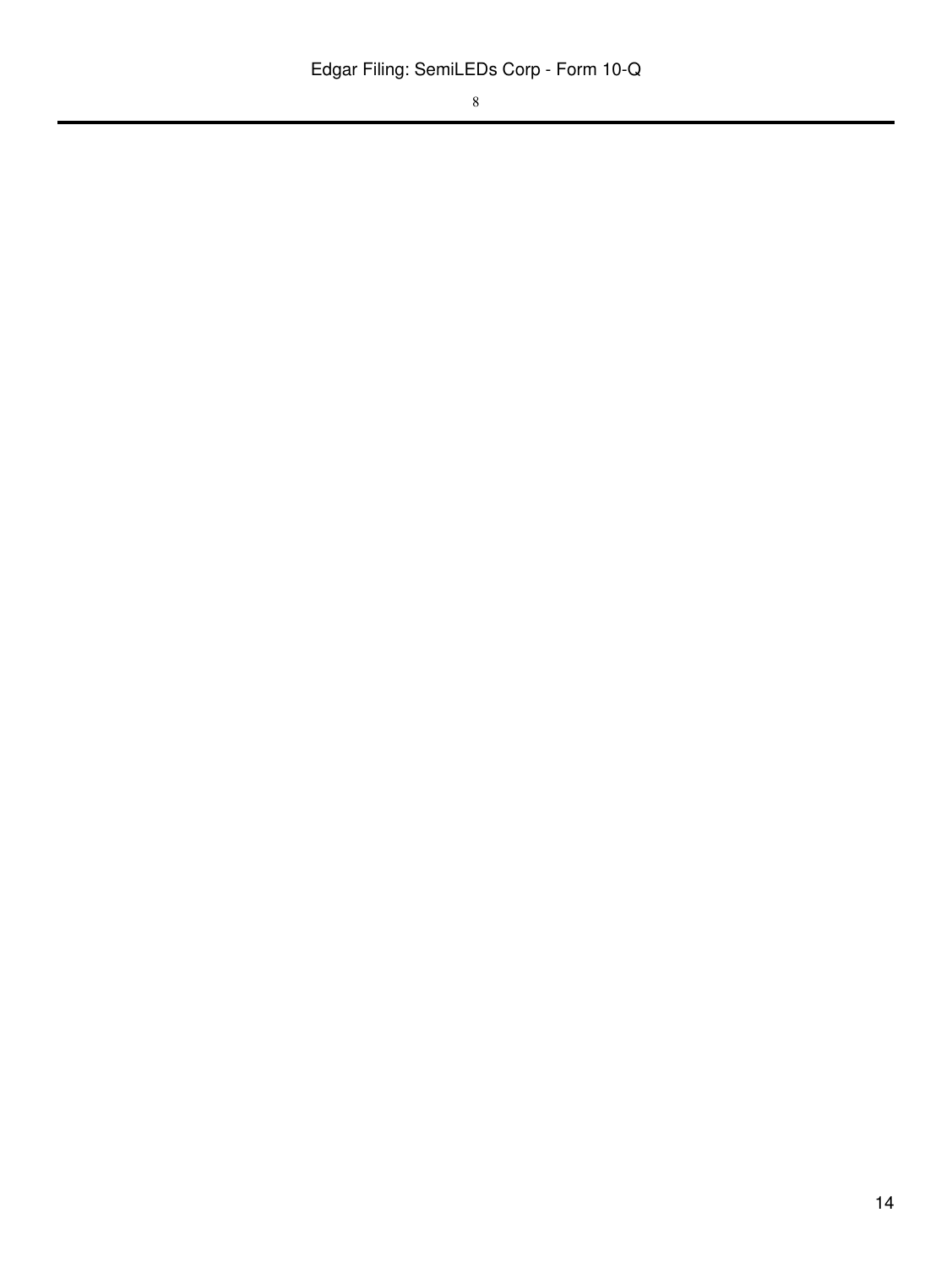**Concentration of Supply Risk** Some of the components and technologies used in the Company s products are purchased and licensed from a limited number of sources. The loss of any of these suppliers may cause the Company to incur additional transition costs, result in delays in the manufacturing and delivery of its products, or cause it to carry excess or obsolete inventory. The Company relies on a limited number of third parties for the fulfillment of its customer orders, and the failure of these third parties to perform could have an adverse effect upon the Companys reputation and its ability to distribute its products, which could adversely affect the Companys business, financial position, results of operations and cash flows.

**Concentration of Credit Risk** Financial instruments that subject the Company to concentrations of credit risk consist primarily of cash, cash equivalents and accounts receivable. The Company keeps its cash and cash equivalents with prominent banks and invests only in high-quality fixed income securities. Deposits held with banks may exceed the amount of insurance provided on such deposits.

As of May 31, 2011 and August 31, 2010, cash of \$75.3 million and \$0.6 million, respectively, comprising U.S. dollar denominated bank deposits held in uninsured accounts at a major financial institution located in the United States. As of May 31, 2011 and August 31, 2010, cash of \$19.1 million and \$12.9 million, respectively, was held in uninsured accounts at major financial institutions located in Taiwan, and such cash balance included U.S. dollar denominated bank deposits of \$17.4 million and \$12.3 million, respectively. Management believes that these major financial institutions are of high credit quality.

Substantially all of the Company s revenues are derived from the sales of LED products. A significant portion of the Company s revenues are derived from a limited number of customers and sales are concentrated in markets in Asia, particularly in China and Taiwan. Management performs ongoing credit evaluations of its customers and generally does not require collateral on accounts receivable. Management evaluates the need for a reserve for estimated potential credit losses at each reporting period. The allowance for doubtful accounts is based on the management s assessment of the collectibility of its customer accounts. Management regularly reviews the allowance by considering certain factors such as historical experience, industry data, credit quality, age of accounts receivable balances and current economic conditions that may affect a customer s ability to pay.

During the three and nine months ended May 31, 2011, sales to the top ten customers represented 70% and 58% of the Company s net revenues and during the three and nine months ended May 31, 2010, sales to top ten customers represented 63% and 64% of net revenues.

Net revenues generated from sales to customers in China (including Hong Kong) and Taiwan accounted for 71% and 69% of the Company s net revenues during the three and nine months ended May 31, 2011, and 81% and 83% during the three and nine months ended May 31, 2010.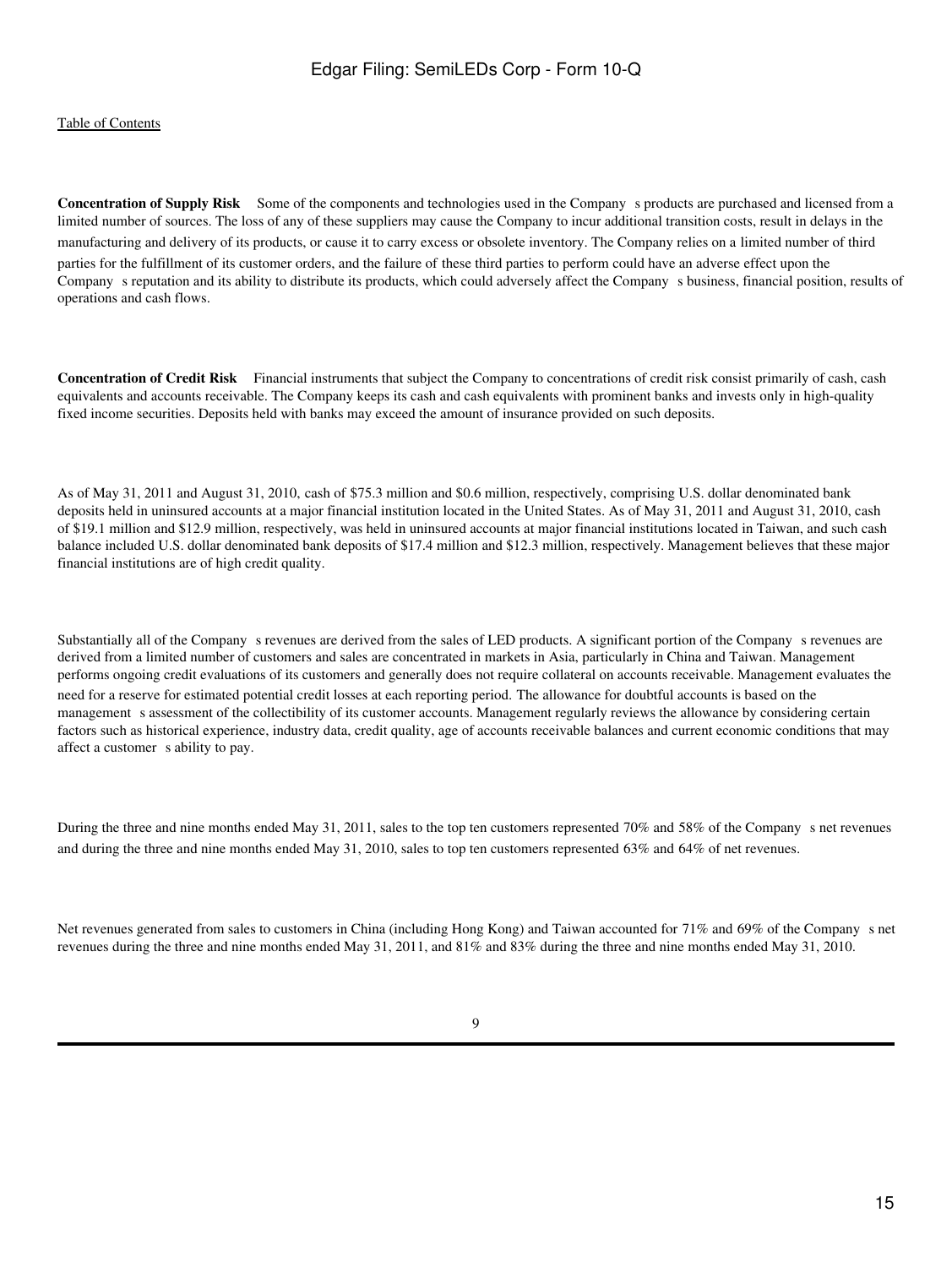#### **3. Balance Sheet Components**

#### **Inventory**

Inventory as of May 31, 2011 and August 31, 2010 consists of the following (in thousands):

|                 | May 31,<br>2011 |      | August 31,<br>2010 |
|-----------------|-----------------|------|--------------------|
| Raw materials   | 3,388           |      | 2,610              |
| Work in process | 4,680           |      | 3,955              |
| Finished goods  | 10,345          |      | 4,797              |
| Inventory       | 18,413          | - \$ | 11,362             |

Inventory write-downs to estimated net realizable values during the three months and nine months ended May 31, 2011 were \$1.1 million and \$1.5 million, respectively.

#### **Property, Plant and Equipment, net**

Property, plant and equipment as of May 31, 2011 and August 31, 2010 consists of the following (in thousands):

|                                                | <b>May 31,</b><br>2011 | August 31,<br>2010 |
|------------------------------------------------|------------------------|--------------------|
| Buildings and improvements                     | \$<br>12,998           | 7,148<br>- \$      |
| Machinery and equipment                        | 46.527                 | 32,492             |
| Leasehold improvements                         | 3,042                  | 2,225              |
| Other equipment                                | 1,698                  | 1,230              |
| Construction in progress                       | 6,478                  | 5,561              |
| Total property, plant and equipment            | 70.743                 | 48,656             |
| Less accumulated depreciation and amortization | (23, 482)              | (16, 727)          |
| Property, plant and equipment, net             | 47.261                 | 31.929             |

#### **4. Investments in Unconsolidated Entities**

The Company s unconsolidated entities are joint ventures and privately-held companies that the Company accounts for as investments on an equity or cost method basis. The equity method investments consist of SILQ (Malaysia) Sdn. Bhd. (SILQ), Xurui Guangdian Co., Ltd. (China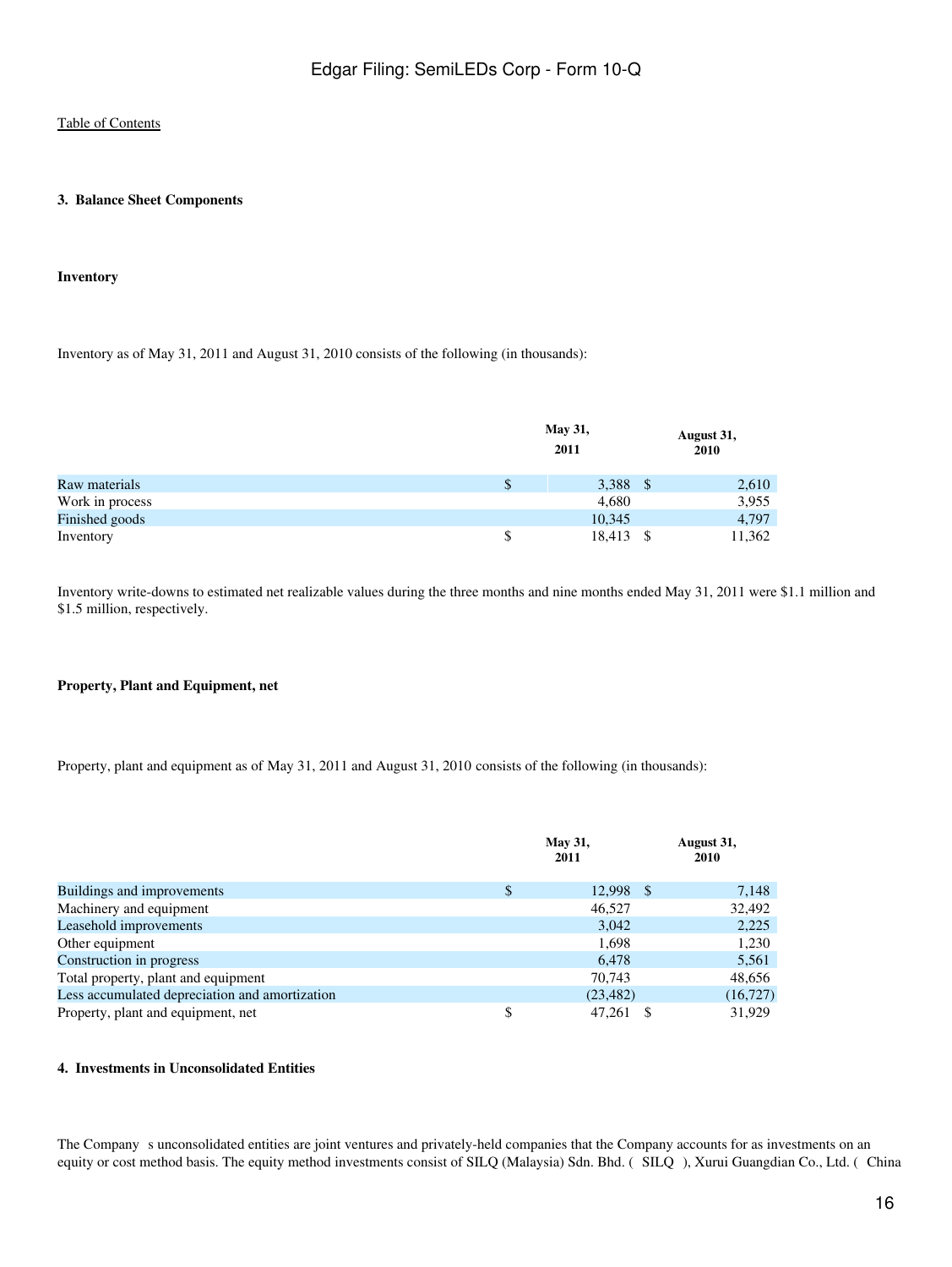SemiLEDs ), and SS Optoelectronics Co., Ltd. (SS Optoelectronics ). The Company s ownership interest and investments in unconsolidated entities as of May 31, 2011 and August 31, 2010 consist of the following (in thousands, except for percentages):

|                                              | Percentage<br>Ownership | <b>May 31,</b><br>2011 |        | August 31,<br>2010 |
|----------------------------------------------|-------------------------|------------------------|--------|--------------------|
| Equity method investments:                   |                         |                        |        |                    |
| <b>SILQ</b>                                  | 50%                     | -S                     | 895 \$ | 433                |
| China SemiLEDs                               | 49%                     |                        | 13,915 | 14,575             |
| SS Optoelectronics                           | 49%                     |                        | 253    | 239                |
| Cost method investments                      | Various                 |                        | 1,061  | 714                |
| Total investments in unconsolidated entities |                         | \$                     | 16.124 | 15.961             |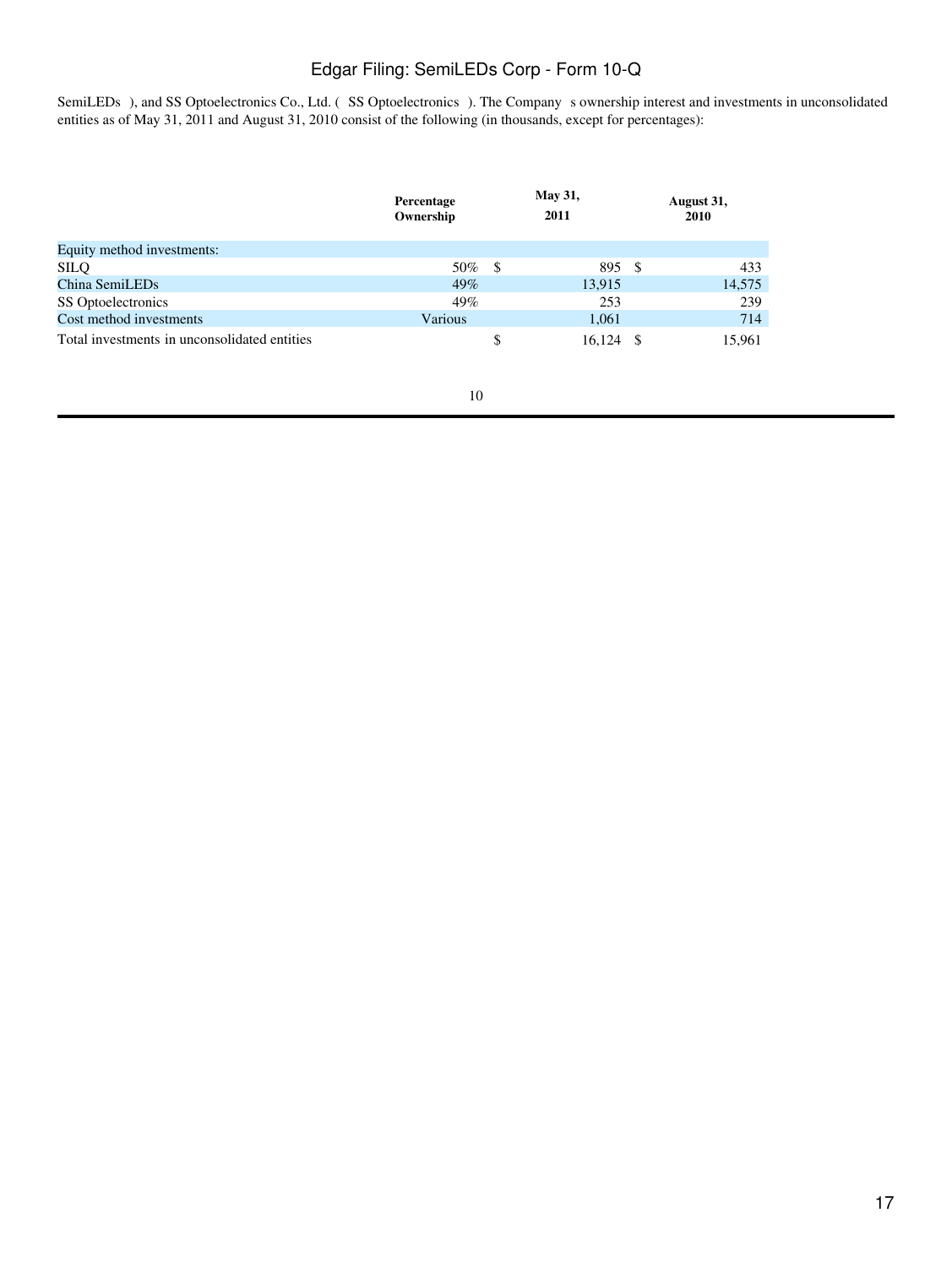#### [Table of Contents](#page-3-0)

There have been no dividends received from unconsolidated entities through May 31, 2011.

**Equity Method Investments** The following joint ventures are partially owned by the Company or its wholly-owned subsidiaries, however, the Company has determined that it does not control the entities but can exercise significant influence over the operating and financial policies of the joint ventures. The Company accounts for these joint ventures using the equity method of accounting.

In September 2009, the Company, through a wholly owned subsidiary, contributed \$570,000 to form SILQ, a joint venture in Malaysia. In April 2011, the Company participated in SILO s capital increase and contributed \$662,000. The Company and the other investor in the joint venture each hold a 50% ownership and voting interest in SILQ s common stock. The Company entered into the joint venture agreement that established SILQ to design, manufacture and sell lighting fixtures and systems.

In December 2009, the Company entered into an agreement to establish China SemiLEDs in Guangdong, China for the purposes of conducting research and development and producing LED epitaxial wafers and chips to be sold in China. The Company contributed \$14.7 million to acquire a 49% ownership interest in China SemiLEDs.

In December 2009, the Company, through a wholly owned subsidiary, entered into an agreement to contribute \$980,000 for a 49% ownership interest in SS Optoelectronics, a joint venture in Taiwan. The investment is payable based upon a payment schedule set forth in the agreement as follows: \$245,000 upon signing the agreement, \$245,000 after the incorporation of the joint venture and \$490,000 upon reaching a certain sales level. As of May 31, 2011, the Company has contributed \$245,000. The Company entered into the joint venture agreement that established SS Optoelectronics to facilitate sales of the Companys LED chips to the other investor in the joint venture. However, the application for entry into the Hsinchu Science Park was rejected by the Hsinchu Science Park Administration because the main purpose of SS Optoelectronics was not for research and development or manufacturing as required under the regulations of the Administration. As such, the Company made a determination to dissolve the joint venture in accordance with the joint venture agreement and sent a notice of termination to the other investor in November 2010. Management does not expect that dissolving this joint venture will have a material impact on the Company s consolidated financial statements.

The excess of the Company s share of net assets of China SemiLEDs over book value is \$7.2 million at May 31, 2011. This difference is associated with the investee s tangible assets ands being amortized over the weighted average useful life of the assets of 11 years beginning in the period those assets are put in place and ready for their intended use, which was April 2011.

The aggregate fair value of the Company s investments in the non-marketable stock of its equity method investees is not readily available. These investments are assessed for impairment when events or changes in circumstances indicate that the carrying amounts may not be recoverable.

The following is a summary of the financial information for China SemiLEDs (in thousands):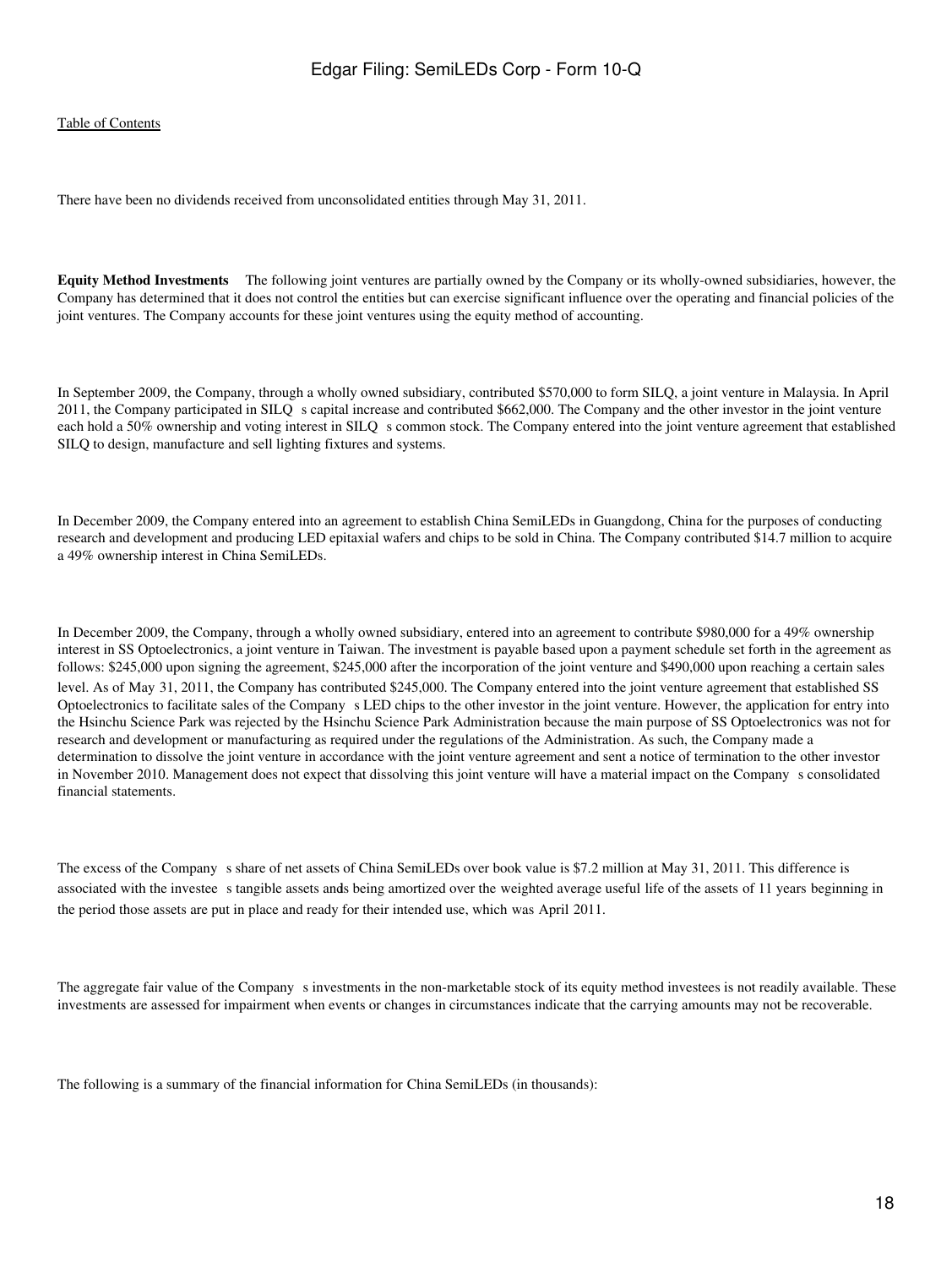|                            |    | <b>May 31,</b><br>2011 | May 31,<br>2010        |  |  |
|----------------------------|----|------------------------|------------------------|--|--|
| Current assets             | \$ | 22,913                 | $\mathbb{S}$<br>27,543 |  |  |
| Noncurrent assets          |    | 60,488                 | 17,341                 |  |  |
| <b>Current liabilities</b> |    | 17,322                 | 45                     |  |  |
| Noncurrent liabilities     |    | 22,904                 |                        |  |  |
| Stockholders equity        |    | 43,175                 | 44,839                 |  |  |
|                            |    |                        |                        |  |  |
|                            |    |                        |                        |  |  |

|                      | Nine Months Ended May 31, |    |       |  |  |
|----------------------|---------------------------|----|-------|--|--|
|                      | 2011                      |    | 2010  |  |  |
|                      |                           |    |       |  |  |
| Revenues, net        | 43                        | \$ |       |  |  |
| Gross profit         | (1,301)                   |    |       |  |  |
| Loss from operations | (4,369)                   |    | (151) |  |  |
| Net loss             | (3,754)                   |    | (126) |  |  |

**Cost Method Investments** In January 2011, the Company, through a wholly owned subsidiary, invested \$331,000 in LumenMax

Optoelectronics Co., Ltd., a privately-held company that develops and manufactures LED products, acquiring a 4% ownership interest in LumenMax. The Company accounts for its investment in LumenMax under the cost method of accounting because the Company cannot exercise significant influence over the operating and financial policies of LumenMax.

Edgar Filing: SemiLEDs Corp - Form 10-Q

As of May 31, 2011, the Company held investments in nonmarketable common stock of four unaffiliated companies with a carrying amount of \$1.1 million.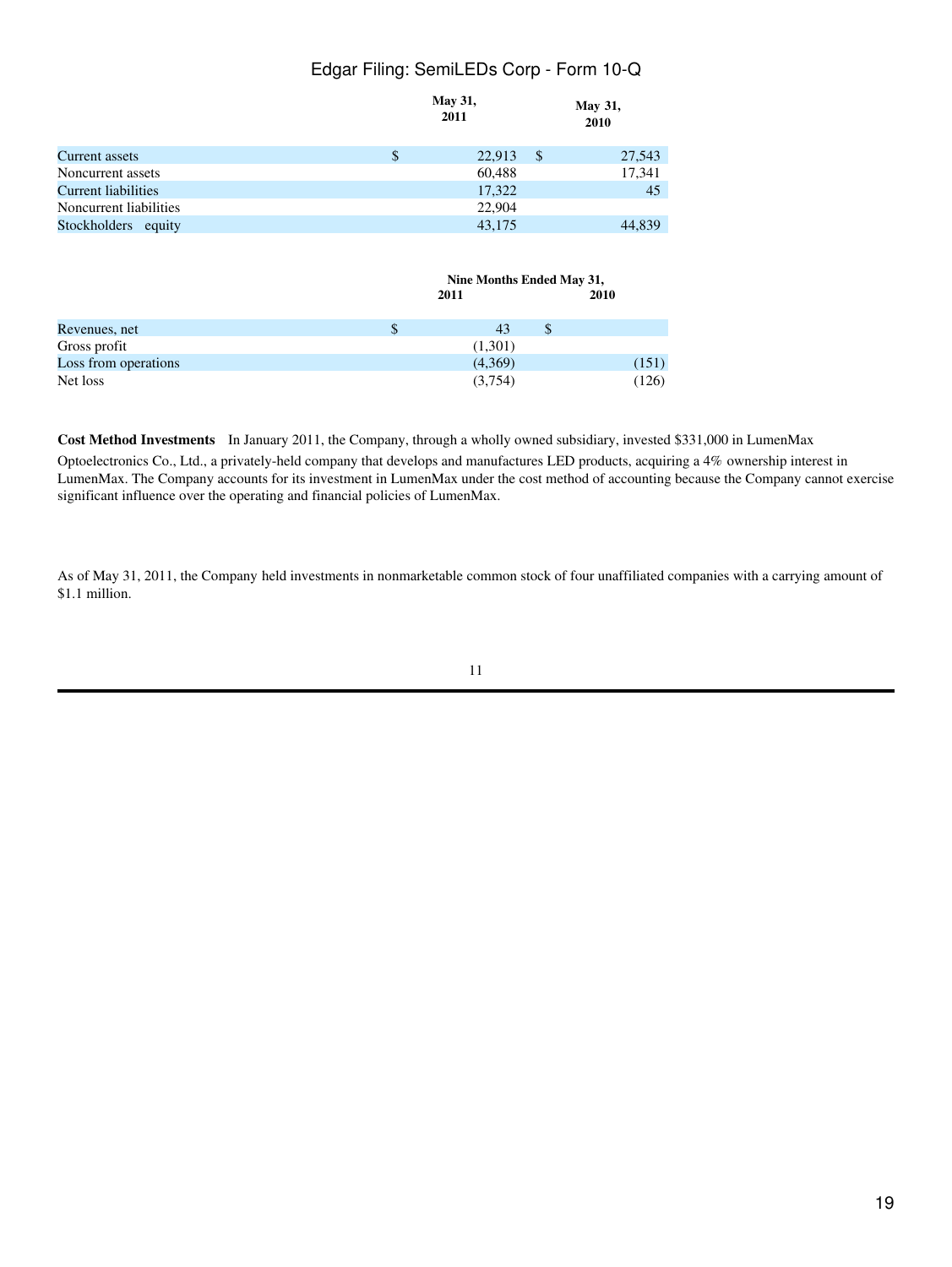As of August 31, 2010, the Company held investments in nonmarketable common stock of three unaffiliated companies with a carrying amount of \$714,000.

The fair value of these investments is not readily available. These investments are assessed for impairment when events or changes in circumstances indicate that the carrying amounts may not be recoverable.

#### **5. Deferred Income**

In March 2011, the Company received a one-time payment of \$540,000, net of related costs of \$60,000 for the assignment of 13 patents to China SemiLEDs pursuant to a patent assignment and license agreement. In addition, China SemiLEDs has granted the Company a royalty-free, transferable and exclusive license to use the assigned patents globally except in manufacturing LED wafers and chips in China and agreed to license all future patents acquired by China SemiLEDs to the Company for the use in manufacturing or selling LED products globally. Income of \$509,000 on such assignment was initially deferred and will be recognized in other income over the life of the assigned patents. For the three months ended May 31, 2011, the Company recognized \$4,000 in other income.

#### **6. Commitments and Contingencies**

**Operating Lease Agreements** The Company has several operating leases with unrelated parties, primarily for land, plant and office space in Taiwan, which are noncancellable and which expire on November 30, 2016 and December 31, 2020. Lease expense related to these noncancellable operating leases was \$216,000 and \$198,000 during the three months ended May 31, 2011 and 2010 and \$561,000 and \$431,000 during the nine months ended May 31, 2011 and 2010. Lease expense is recognized on a straight-line basis over the term of the lease. The aggregate future noncancellable minimum rental payments for the Companys operating leases as of May 31, 2011 consist of the following (in thousands):

| <b>Years Ending August 31,</b> |   | <b>Operating</b><br><b>Leases</b> |
|--------------------------------|---|-----------------------------------|
| 2011 (remainder)               | J | 180                               |
| 2012                           |   | 705                               |
| 2013                           |   | 756                               |
| 2014                           |   | 764                               |
| 2015                           |   | 842                               |
| Thereafter                     |   | 1,388                             |
| Total                          | S | 4,635                             |

**Purchase Obligations** The Company had purchase commitments for equipment in the amount of \$12.6 million and \$6.9 million as of May 31, 2011 and August 31, 2010.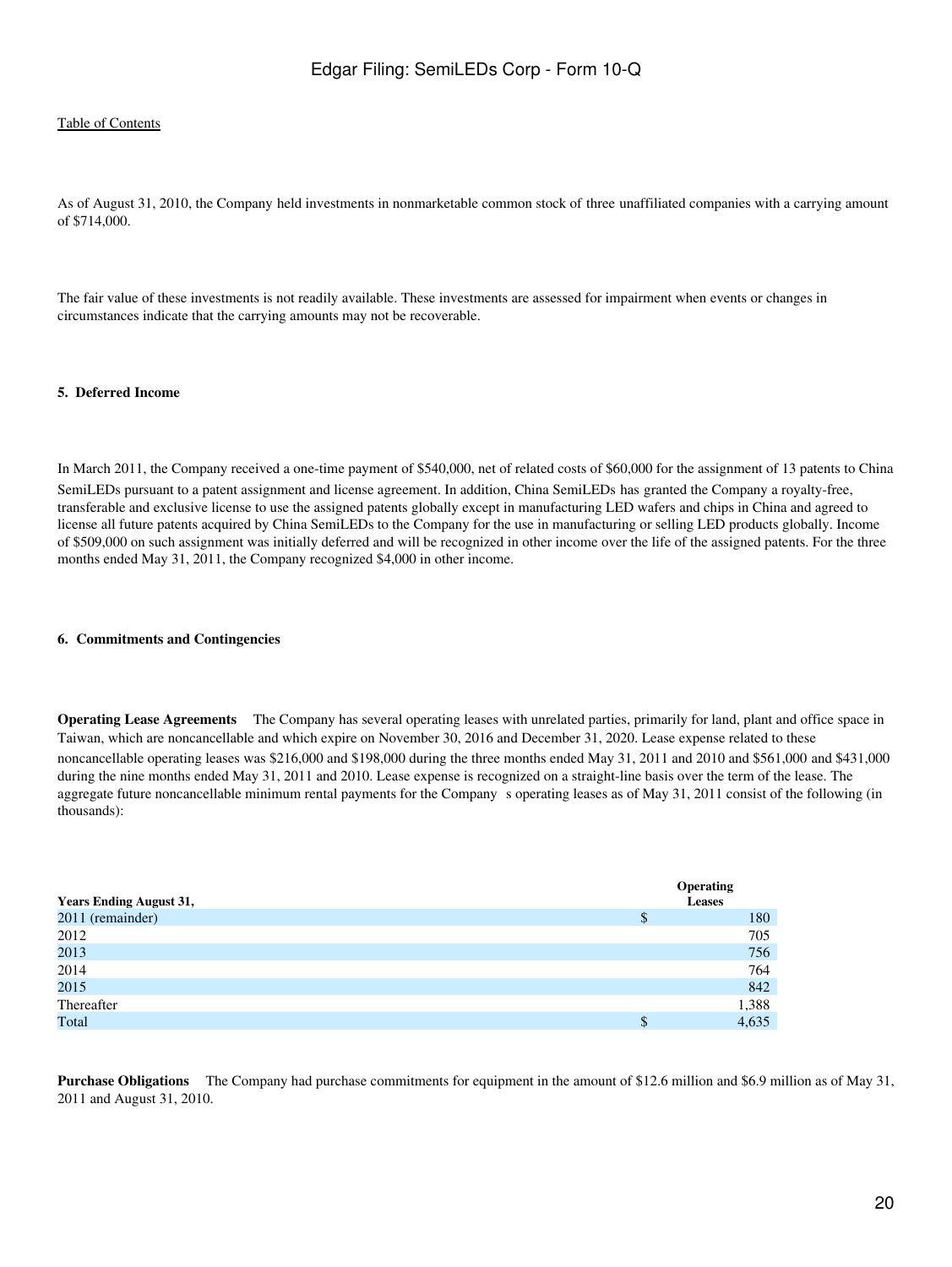**Litigation** The Company is subject to various claims arising in the ordinary course of business.

On October 14, 2010, Cree, Inc., or Cree, a competitor and a major manufacturer of LED products, filed a complaint against the Company in the United States District Court of Delaware asserting infringement of certain of their patents. The complaint seeks injunctive relief, unspecified monetary damages, pre- and post-judgment interest and attorneys fees. The Company filed an answer to the complaint on November 3, 2010, denying all allegations of infringement. Cree filed a motion on December 10, 2010 to amend its initial complaint to add additional United States patents that it alleges the Company has infringed. On March 22, 2011, the Court granted Cree s motion to amend and the second amended complaint was placed on file. Cree then filed a third amended complaint, based on the same Cree patents and adding a subsidiary of the Company as a defendant. The third amended complaint similarly alleges that the Company has infringed certain of Crees patents in the United States and seeks injunctive relief, unspecified monetary damages, pre- and post-judgment interest and attorneys fees. The Company answered the third amended complaint on May 16, 2011, denying all allegations of infringement. Management believes that the Company has meritorious defenses and the Company intends to contest this lawsuit vigorously. However, in the event that Cree is successful in obtaining some or all of the relief it seeks, it could have a material adverse effect on the Companys business and reputation. At this time, management is unable to estimate the potential financial impact this action could have on the Company.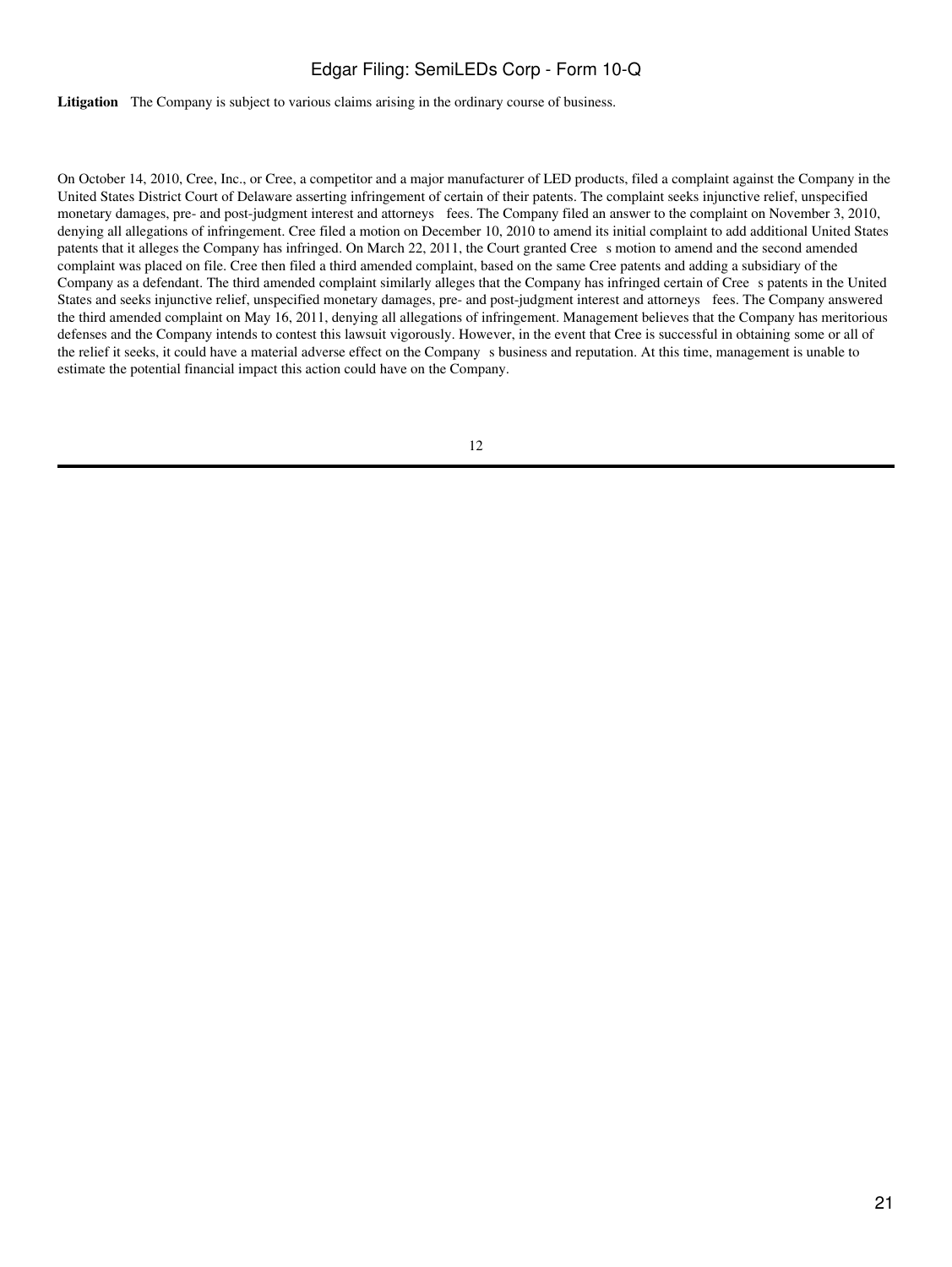In August 2009, Gertrude F. Neumark Rothschild, a retired professor from the United States, filed a complaint with the Intellectual Property Court in Taiwan against the Company and seven other companies, asserting that the production process the Company uses to manufacture our LED chips infringes her patent in Taiwan. Mr. Trung T. Doan, the Company s chief executive officer, was named a co-defendant. In the complaint, Ms. Rothschild seeks monetary damages and an injunction against future infringement. She alleges that the Company and Mr. Trung T. Doan are jointly and severally liable. On June 30, 2010, the complaint was dismissed by the court and on July 30, 2010, Ms. Rothschild appealed the decision. On October 28, 2010, a pleading was filed with the Intellectual Property Court in Taiwan by Ms. Rothschild s attorneys to withdraw her claim for an injunction against future infringement of her patent because such patent had expired on August 15, 2009. On May 18, 2011, the Intellectual Property Court granted a motion filed by Diana Parker who, as the estate administrator of Ms. Rothschild, has substituted Ms. Rothschild as the appellant and continues to seek initial monetary damages of NT33.0 million (approximately \$1.1 million), although the ultimate amount of the damages if she were to prevail on appeal is unpredictable and has not yet been determined. Management believes that the Company has meritorious defenses and the Company intends to contest this lawsuit vigorously.

Third parties have from time to time claimed, and others may claim in the future, that the Company has infringed their past, current or future intellectual property rights. These claims, whether meritorious or not, could be time-consuming, result in costly litigation, require expensive changes in the Company s methods of doing business or could require the Company to enter into costly royalty or licensing agreements, if available. As a result, these claims could harm the Company s business, operating results, cash flows and financial position.

Indemnifications Under the indemnification provisions of certain of the Company s distributor agreements, the Company agrees to defend the distributors against third-party intellectual property infringement claims. To date, there have been no material claims under such indemnification provisions.

#### **7. Stock-based Compensation**

As of August 31, 2010, the Company had one stock-based compensation plan (the 2005 Plan). In November 2010, the Company s Board of Directors and its stockholders approved the 2010 Equity Inventive Plan (the 2010 Plan), discussed further below, which became effective upon the completion of the initial public offering on December 8, 2010.

The Company s stock-based compensation expense was \$848,000 and \$81,000 during the three months ended May 31, 2011 and 2010. The total stock-based compensation expense consists of stock-based compensation expense for stock options and restricted stock awards granted to employees of \$466,000 and \$56,000, and directors of \$353,000 and zero during the three months ended May 31, 2011 and 2010. Stock-based compensation also includes \$29,000 and \$25,000 during the three months ended May 31, 2011 and 2010 for Series E shares issued, which were converted into common stock on a one-for-one basis, as part of an employment agreement related to the Company s acquisition of SBDI.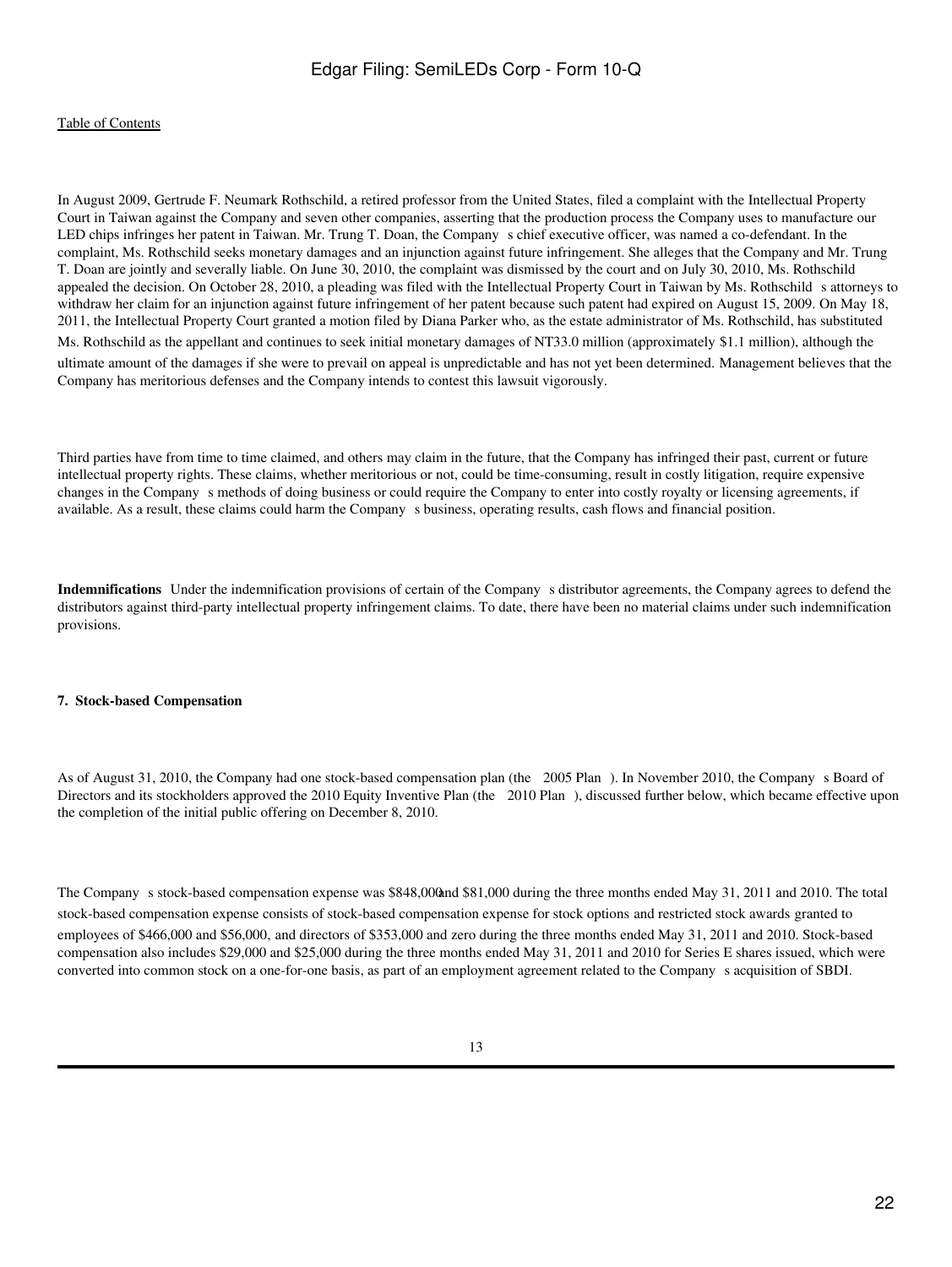#### [Table of Contents](#page-3-0)

The Company s stock-based compensation expense was \$1,388,000and \$100,000 during the nine months ended May 31, 2011 and 2010. The total stock-based compensation expense consists of stock-based compensation expense for stock options and restricted stock awards granted to employees of \$782,000 and \$75,000, nonemployees of \$15,000 and zero, and directors of \$492,000 and zero during the nine months ended May 31, 2011 and 2010. Stock-based compensation also includes \$99,000 and \$25,000 during the nine months ended May 31, 2011 and 2010 for Series E shares issued, which were converted into common stock on a one-for-one basis, as part of an employment agreement related to the Company s acquisition of SBDI.

**Equity Incentive Plans** A total of3,849 thousand shares of common stock was reserved for issuance under the 2005 Plan and 2010 Plan. After the initial public offering, awards shall be made from the 2010 Plan. The 2010 Plan provides for awards in the form of restricted shares, stock units, stock options or stock appreciation rights to the Company s employees, officers, directors and consultants. Options outstanding under the 2005 Plan will continue to be governed by its existing terms.

On January 20, 2011, the Companys board of directors approvedthe granting of options for 293 thousand shares of the Companys common stock and 222 thousand stock units to its employees. These options and stock units vest over four years at a rate of 25% on each anniversary of the vesting start date and the options have a contractual term of ten years, subject to earlier expiration in the event of the holder s service termination. In addition, the Company s board of directors also approved he granting of 71 thousand stock units to its directors that vest 100% on the first anniversary of the vesting start date. The exercise price of the stock options is \$19.00, which equals to the closing price of the Company s common stock on the grant date. The grant-date fair value of the stock units is \$19.00 per unit.

On March 31, 2011, the Company s board of directors approved he granting of options for 3 thousand shares of the Company s common stock and 11 thousand stock units to its employees. These options and stock units vest over four years at a rate of 25% on each anniversary of the vesting start date and the options have a contractual term of ten years, subject to earlier expiration in the event of the holder s service termination. The exercise price of the stock options is \$15.61, which equals to the closing price of the Company s common stock on the grant date. The grant-date fair value of the stock units is \$15.61 per unit.

**Determining Fair Value of Stock Options** For the nine months ended May 31, 2011 and 2010, the fair value of each grant of stock options was determined by the Company using the methods and assumptions discussed below. Each of these inputs is subjective and generally requires significant judgment to determine.

*Valuation Method* Management estimates the fair value of stock options granted using the Black-Scholes option-pricing model.

*Expected Term* The expected term represents the period that the Company s stock options are expected to be outstanding. The expected term for options granted to employees of the Company is derived from historical data on employee exercises and post-vesting employment termination behavior after taking into account the contractual life of the award. The expected term for nonemployee options is equal to the contractual life of the option.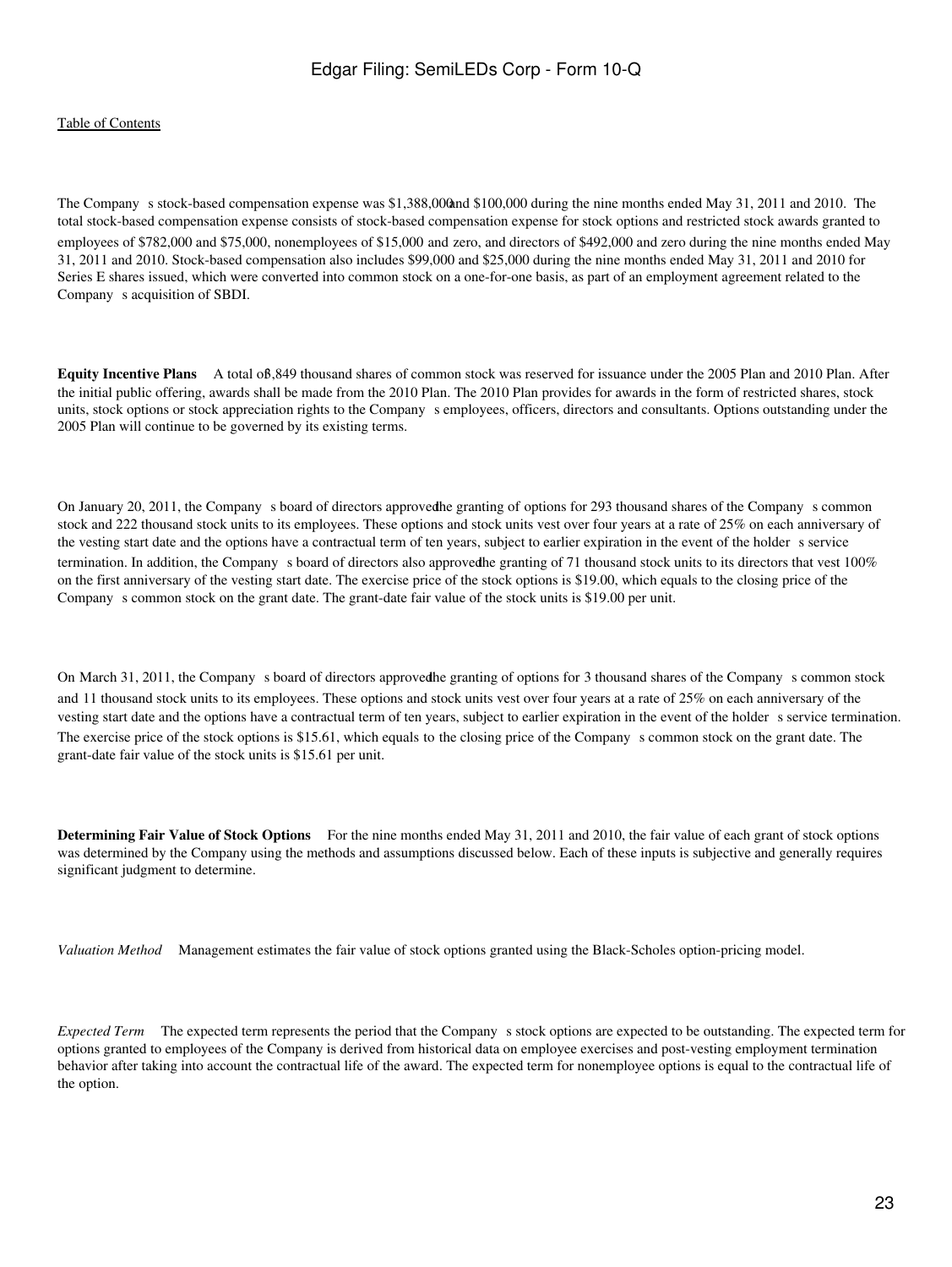*Expected Volatility* The expected volatility was based on the implied stock volatilities of several of the Company s publicly-traded peers over a period equal to the expected terms of the options as the Company did not have a sufficient trading history to use the volatility of its own common stock.

Fair Value of Common Stock The fair value of the Company s common stock underlying the stock options was based on the trading price of the Company s shares on the date of grant.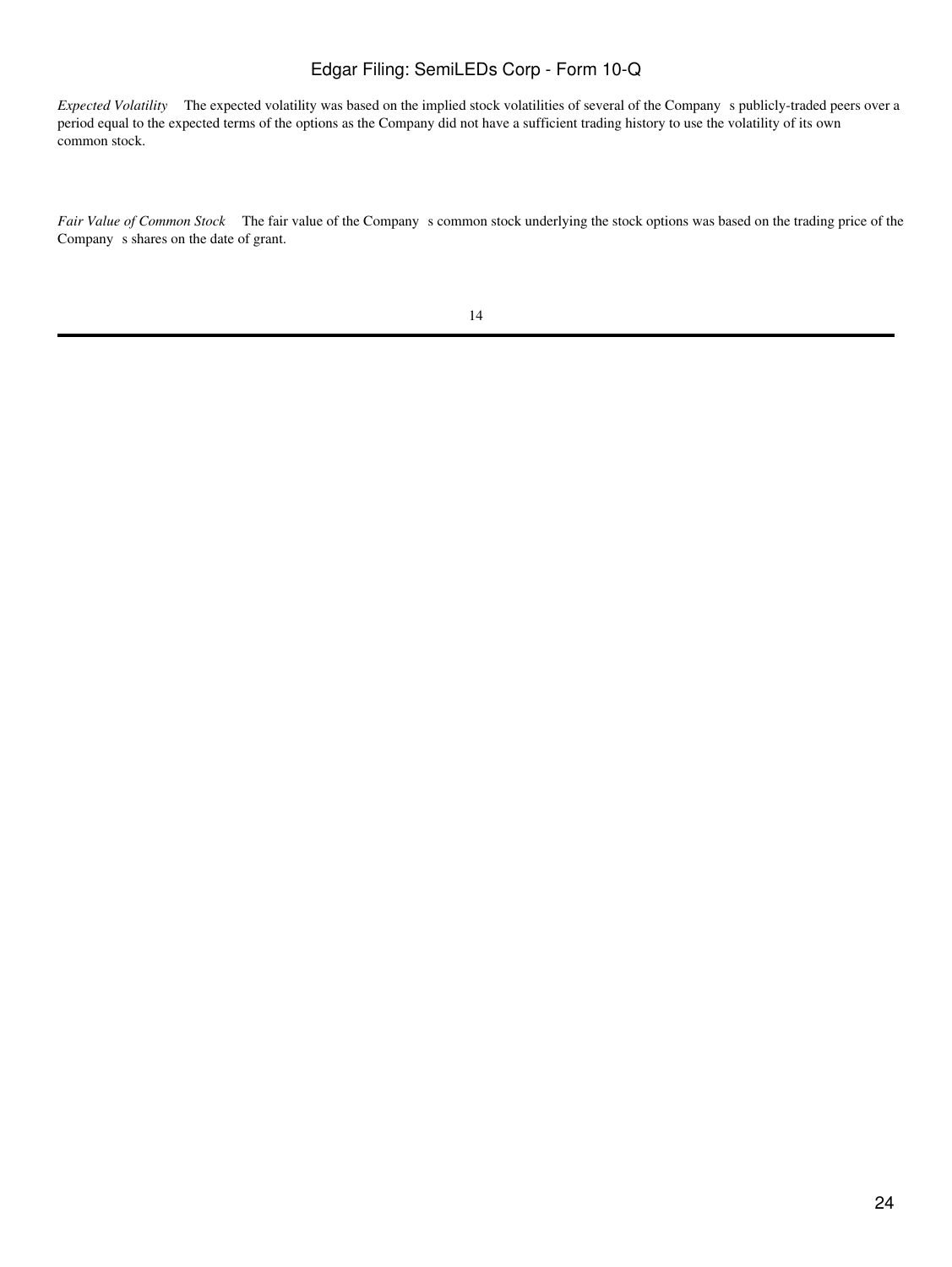#### [Table of Contents](#page-3-0)

*Risk-Free Interest Rate* The risk-free interest rate was based on the U.S. Treasury yield curve in effect at the time of grant for zero coupon U.S. Treasury notes with maturities approximately equal to the expected term of the related options.

*Expected Dividend* The expected dividend has been zero for the Company s option grants as the Company has never paid dividends and does not expect to pay dividends for the foreseeable future.

**Determining Fair Value of Stock Units** Grant date fair value is based upon the market price of the Company s common stock on the date of the grant. This fair value is amortized to compensation expense over the vesting term.

#### **8. Net Income (Loss) Per Share of Common Stock**

The following tables set forth the computation of the Company s basic and diluted net income (loss) per share of common stock for the three and nine months ended May 31, 2011 and 2010 (in thousands, except for per share amounts). The two-class method was used for the period through December 8, 2010, the period that the convertible preferred shares were outstanding.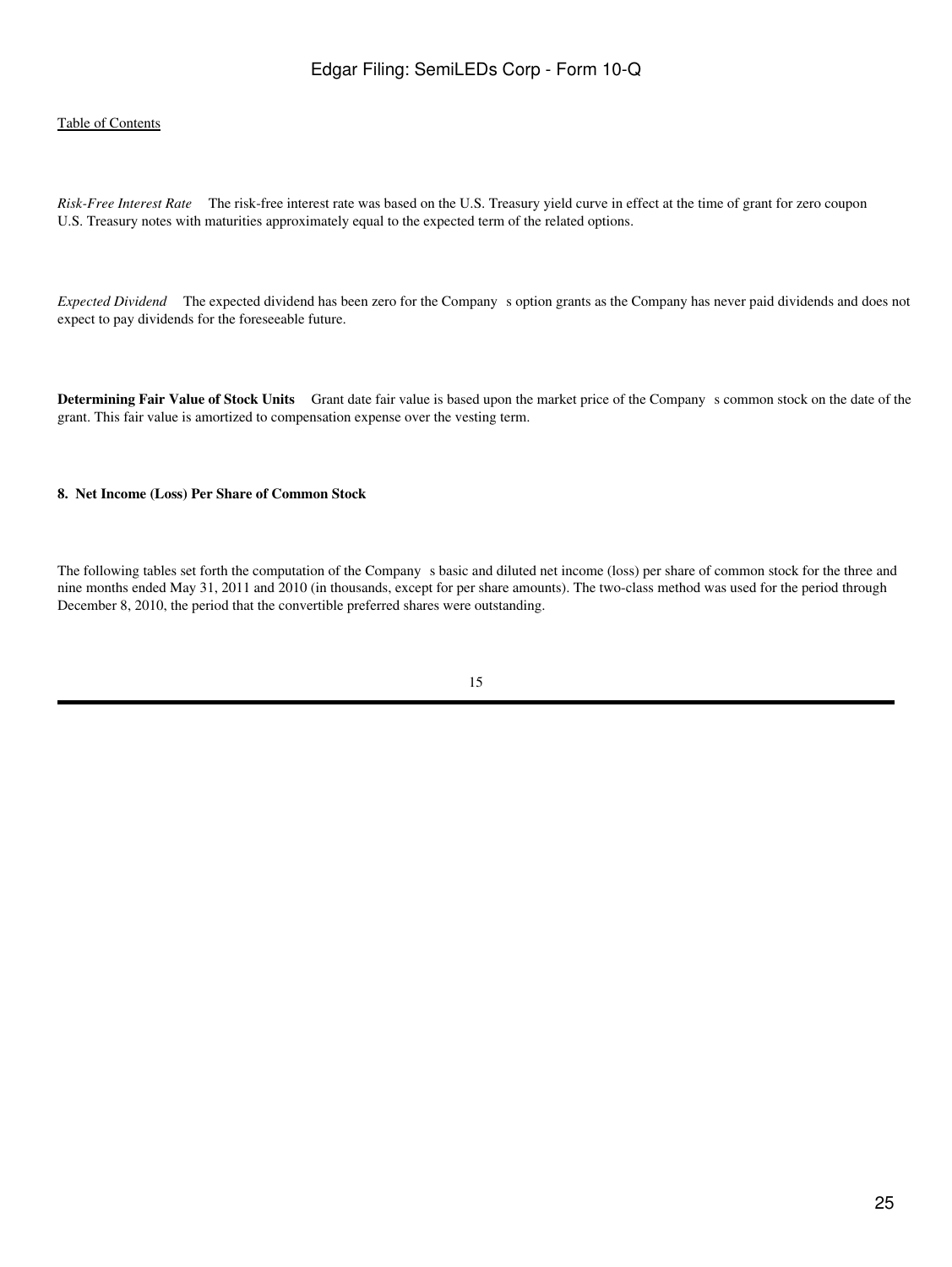|                                                                                                                | Three Months Ended May 31,<br>2011<br>2010 |          | Nine Months Ended May 31,<br>2011 |              | <b>2010</b> |             |
|----------------------------------------------------------------------------------------------------------------|--------------------------------------------|----------|-----------------------------------|--------------|-------------|-------------|
| Numerator:                                                                                                     |                                            |          |                                   |              |             |             |
| Basic:                                                                                                         |                                            |          |                                   |              |             |             |
| Net income (loss)                                                                                              | $\mathbb{S}$                               | (5,123)  | \$<br>$3,246$ \$                  |              | (2,471)     | \$<br>5,525 |
| 8% noncumulative dividends on convertible<br>preferred stock                                                   |                                            |          | (1,399)                           |              | (1,532)     | (4,198)     |
| Undistributed earnings allocated to convertible<br>preferred stock                                             |                                            |          | (1,207)                           |              | (1,538)     | (867)       |
| Net income (loss) attributable to common<br>shareholders, basic                                                | \$                                         | (5, 123) | \$<br>640 \$                      |              | (5,541)     | \$<br>460   |
| Diluted:                                                                                                       |                                            |          |                                   |              |             |             |
| Net income (loss) attributable to common                                                                       |                                            |          |                                   |              |             |             |
| shareholders, basic                                                                                            | $\mathsf{\$}$                              | (5,123)  | \$<br>640 \$                      |              | (5,541)     | \$<br>460   |
| Undistributed earnings re-allocated to common<br>stock                                                         |                                            |          | 38                                |              |             | 27          |
| Net income (loss) attributable to common<br>shareholders, diluted                                              | \$                                         | (5, 123) | \$<br>678 \$                      |              | (5,541)     | \$<br>487   |
| Denominator:                                                                                                   |                                            |          |                                   |              |             |             |
| Basic:                                                                                                         |                                            |          |                                   |              |             |             |
| Shares used in computing net income (loss) per<br>share attributable to common shareholders, basic<br>Diluted: |                                            | 27,256   | 7,111                             |              | 20,021      | 7,002       |
| Shares used in computing net income (loss) per                                                                 |                                            |          |                                   |              |             |             |
| share attributable to common shareholders, basic<br>Add weighted average effect of dilutive<br>securities:     |                                            | 27,256   | 7,111                             |              | 20,021      | 7,002       |
| Stock options                                                                                                  |                                            |          | 762                               |              |             | 705         |
| Shares used in computing net income (loss) per                                                                 |                                            |          |                                   |              |             |             |
| share attributable to common shareholders,                                                                     |                                            |          |                                   |              |             |             |
| diluted                                                                                                        |                                            | 27,256   | 7,873                             |              | 20,021      | 7,707       |
| Net income (loss) per share of common stock:<br><b>Basic</b>                                                   | $\boldsymbol{\$}$                          | (0.19)   | \$<br>0.09                        | $\mathbb{S}$ | (0.28)      | \$<br>0.07  |
| Diluted                                                                                                        | \$                                         | (0.19)   | \$<br>0.09                        | $\mathbb{S}$ | (0.28)      | \$<br>0.06  |

The following securities were excluded from the computation of diluted net income (loss) per share of common stock for the periods presented because including them would have been antidilutive (in thousands):

|                                                           | Three Months Ended May 31, |        | Nine Months Ended May 31, |        |  |
|-----------------------------------------------------------|----------------------------|--------|---------------------------|--------|--|
|                                                           | 2011                       | 2010   | 2011                      | 2010   |  |
| Convertible preferred stock                               |                            | 13,719 |                           | 13,719 |  |
| Stock units and stock options to purchase common<br>stock | 463                        |        | 596                       |        |  |
|                                                           |                            |        |                           |        |  |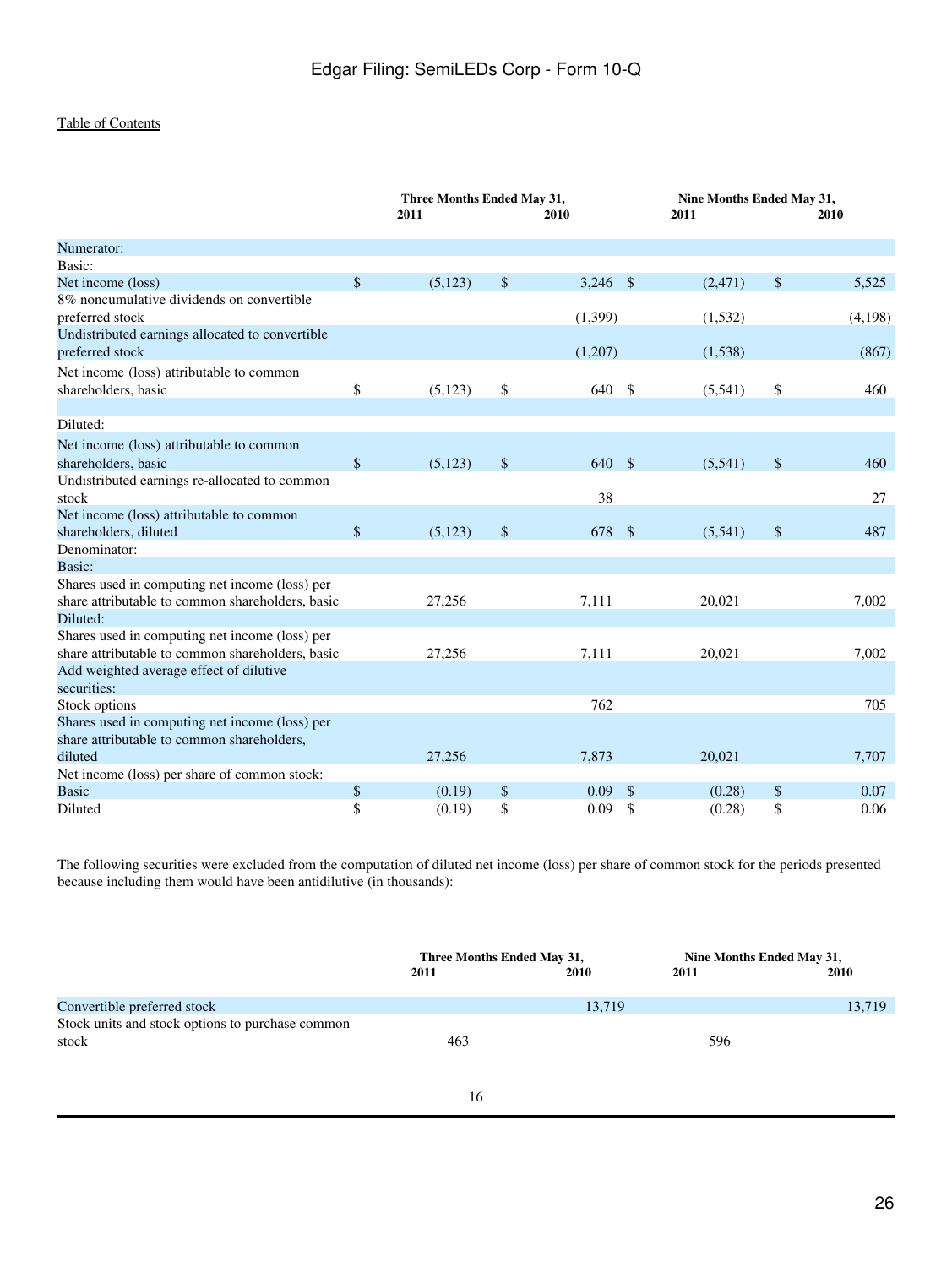#### **9. Income Taxes**

The Company s income (loss) before income taxes for the three and nine months ended May 31, 2011 and 2010 consist of the following (in thousands):

|                                   | Three Months Ended May 31, |  |       |  | Nine Months Ended May 31, |  |       |  |
|-----------------------------------|----------------------------|--|-------|--|---------------------------|--|-------|--|
|                                   | 2011                       |  | 2010  |  | 2011                      |  | 2010  |  |
|                                   |                            |  |       |  |                           |  |       |  |
| Domestic                          | (1.993)                    |  | (249) |  | (3.590)                   |  | (436) |  |
| International                     | (3.140)                    |  | 3.646 |  | .166                      |  | 6.232 |  |
| Income (loss) before income taxes | (5, 133)                   |  | 3.397 |  | (2, 424)                  |  | 5,796 |  |

As of May 31, 2011 and August 31, 2010, the Company had \$333,000 and \$252,000 of unrecognized tax benefits related to tax positions taken in prior periods, all of which would impact the Company s effective tax rate if recognized.

Accrued interest and penalties related to unrecognized tax benefits are classified as income tax expense and were immaterial. The Company files income tax returns in the United States, various states and certain foreign jurisdictions. The tax years 2005 through 2010 remain open in most jurisdictions. The Company is not currently under examination by income tax authorities in federal, state or other foreign jurisdictions.

#### **10. Subsequent Event**

On June 16, 2011, the Company renewed a short-term loan agreement that had expired on March 18, 2011. The renewed loan agreement provides for the following three facilities: (i) an unsecured revolving credit facility for working capital purposes; (ii) the issuance of overseas letters of credit; and (iii) financing for international transactions using the documents against acceptance (D/A), documents against payment (D/P) or open account (O/A) payment methods; of approximately \$7.0 million in the aggregate. As of June 30, 2011, the Company drew down \$1.0 million on the letters of credit facility.

\* \* \* \* \*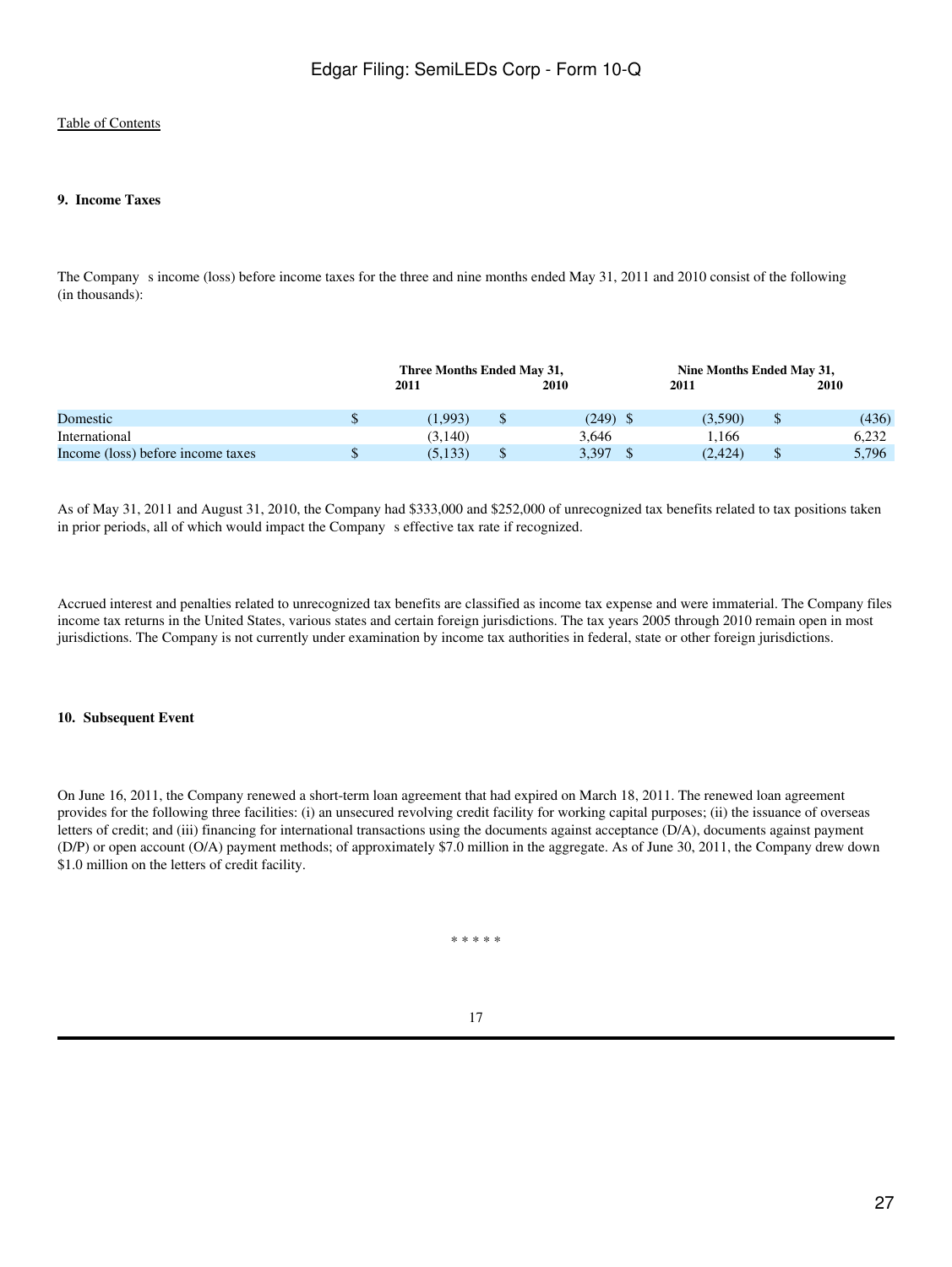#### <span id="page-27-0"></span>Item 2. Management s Discussion and Analysis of Financial Condition and Results of Operations

This Quarterly Report on Form 10-Q contains forward-looking statements within the meaning of the Private Securities Litigation Reform Act of 1995 which provides a safe harbor for statements about future events, products and future financial performance that are based on the beliefs of, estimates made by and information currently available to the management of SemiLEDs Corporation (SemiLEDs) and its subsidiaries (collectively we, our or the Company). The outcome of the events described in these forward-looking statements is subject to risks and uncertainties. Actual results and the outcome or timing of certain events may differ significantly from those projected in these forward-looking statements or management s current expectations due to the factors cited in this Management s Discussion and Analysis of Financial Condition and Results of Operations (MD&A), the Risk Factors listed under Part II, Item 1A of this Quarterly Report on Form 10-Q, and other factors described from time to time in our other filings with the Securities and Exchange Commission (SEC), or other reasons. For this purpose, statements concerning: industry or market segment outlook; market acceptance of or transition to new products or technology; growth drivers; future orders, revenues, backlog, earnings or other financial results; and any statements using the terms believe, expect, anticipate, estimate, should, would, could, can, may, will, ongoing, likely, and possible or similar statements are forward-looking statements. By ma forward-looking statements, we have not assumed any obligation to, and you should not expect us to, update or revise those statements because of new information, future events or otherwise.

The following discussion and analysis of our financial condition and results of operations is based upon and should be read in conjunction with the unaudited consolidated financial statements and the notes included elsewhere in this Quarterly Report on Form 10-Q, as well as the Risk Factors contained in Part II, Item 1A of this Quarterly Report on Form 10-Q, and other information provided from time to time in our other filings with the SEC.

#### **Overview**

We develop, manufacture and sell LED chips and LED components that we believe are among the industry leading LED products on both a lumens per watt and cost per lumen basis. Our products are used primarily for general lighting applications, including street lights and commercial, industrial and residential lighting.

We sell blue, green and ultraviolet (UV) LED chips under our MypLED brand to a customer base that is heavily concentrated in Asia, in particular China and Taiwan, as well as in Russia and North America. Our operations include both LED chip and LED component manufacturing. Utilizing our patented and proprietary technology, our manufacturing process begins by growing upon the surface of a sapphire wafer, or substrate, several very thin separate semiconductive crystalline layers of gallium nitride, or GaN, a process known as epitaxial growth, on top of which a mirror-like reflective silver layer is then deposited. After the subsequent addition of a copper alloy layer and finally the removal of the sapphire substrate, we further process this multiple-layered material to create individual LED chips.

We produce a wide variety of LED chips, currently ranging from chip sizes of 380 microns, or  $\mu$ m, by 380 $\mu$ m to 1520 $\mu$ m by 1520 $\mu$ m, which are capable of providing over 100 lumens per watt when properly packaged as cool white emitters. We sell our LED chips to packaging customers or to distributors, who in turn sell to packagers. In addition, we package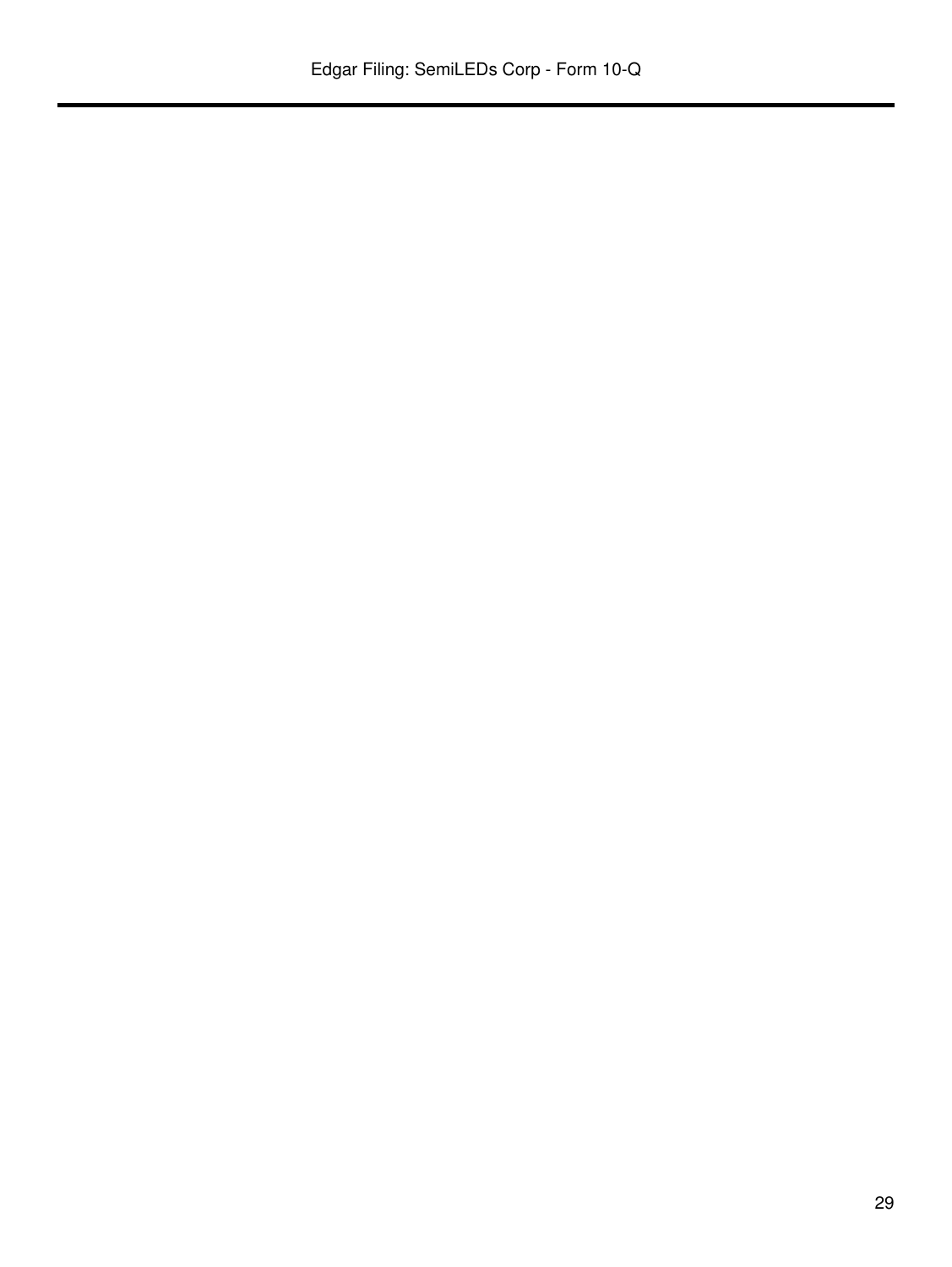our LED chips into LED components, which we sell to distributors and end-customers in selected markets.

We are a holding company for various wholly owned subsidiaries and joint ventures. Our most significant subsidiary is our wholly owned operating subsidiary, Taiwan SemiLEDs, where substantially all of our assets are held and located, substantially all of our employees are employed and located, and where substantially all of our research and development and sales activities take place. Taiwan SemiLEDs owns a 100% equity interest in SBDI, a consolidated entity effective April 1, 2010. Starting in April 2011, we sold a portion of our LED components through SBDI. We also sell our LED components through the Taiwan branch office of Helios Crew Corporation, or Helios Crew, our wholly owned Delaware subsidiary.

We have a 49% interest in China SemiLEDs, a joint venture in China. In addition, we own a 50% interest in SILQ, a joint venture established in Malaysia to design, manufacture and sell lighting fixtures and systems. We also own a 49% interest in SS Optoelectronics, a joint venture that we formed in Taiwan with one of our customers. SS Optoelectronics has not had any operations or employees to date. We made a determination to dissolve the joint venture in accordance with the joint venture agreement and sent a notice of termination to the other shareholder of SS Optoelectronics in November 2010. SILQ is still in an early development stage and has not had any material operations to date. China SemiLEDs has substantially completed the construction of its manufacturing facilities, purchased equipment and installed LED chip manufacturing lines, hired technical and managerial personnel, and installed financial and administrative equipment and software. China SemiLEDs recently commenced production and has not had any material sales to date.

Our 49% ownership interest in China SemiLEDs is accounted for as an equity method investment and as such is not consolidated for financial reporting purposes. Our investment in China SemiLEDs on our consolidated balance sheet included acquisition cost, plus our portion of equity in undistributed earnings or losses. If the fair value of our investment in China SemiLEDs declines below the carrying amount, and the decline is determined to be other-than-temporary, the investment will be written down to fair value. We recognize our proportionate share (based on our percentage ownership) of the net income or loss, as the case may be, from China SemiLEDs under loss from unconsolidated entities in our unaudited consolidated statements of operations, which include, in addition to the income or loss attributable to China SemiLEDs, our proportionate share of the income or loss from our other two joint venture entities.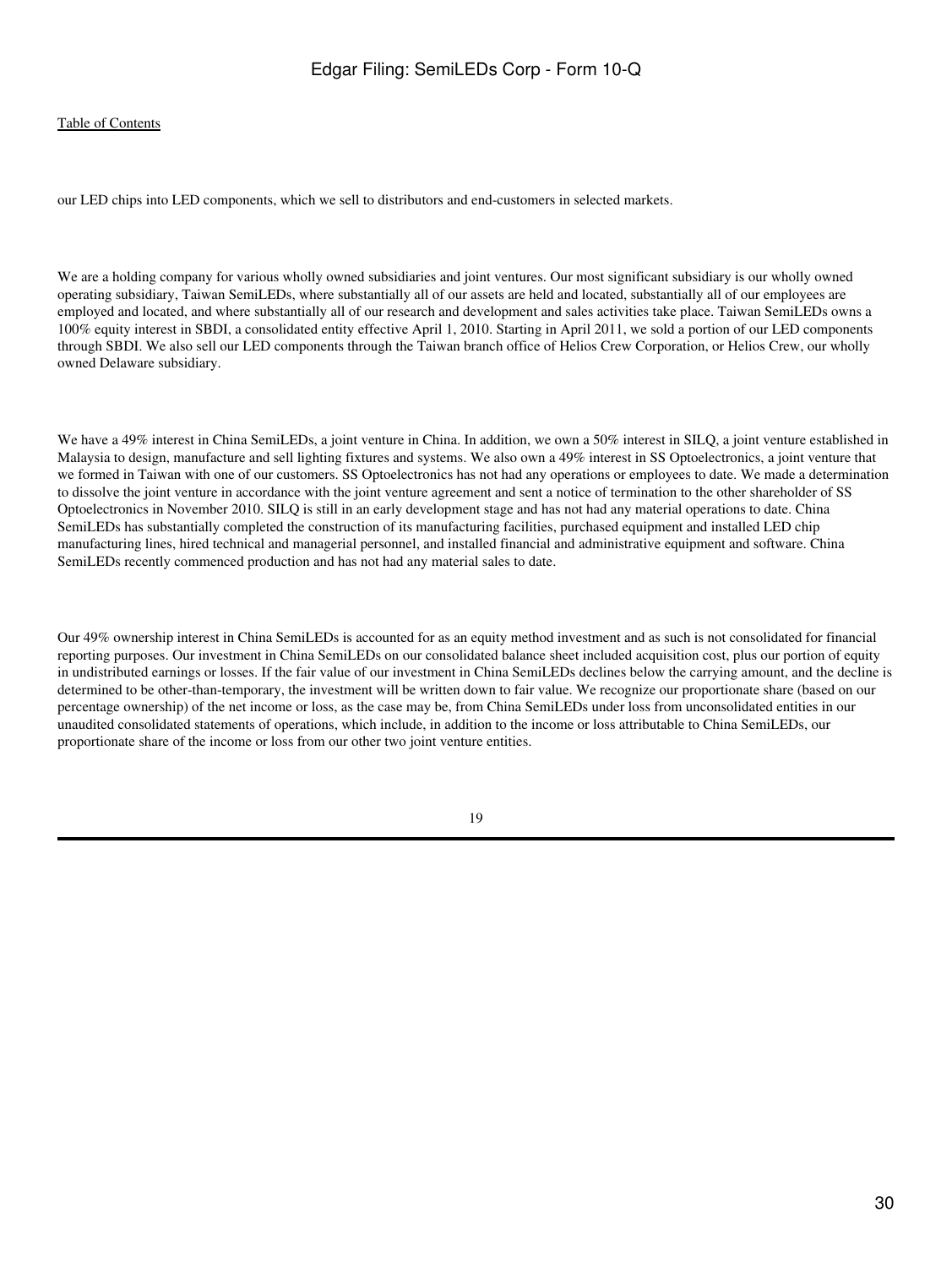#### **Critical Accounting Policies and Estimates**

There have been no material changes in the matters for which we make critical accounting policies and estimates in the preparation of our unaudited consolidated financial statements during the nine months ended May 31, 2011 as compared to those disclosed in our prospectus filed with the SEC on December 9, 2010 pursuant to Rule 424(b) under the Securities Act.

#### **Results of Operations**

#### **Three Months Ended May 31, 2011 Compared to the Three Months Ended May 31, 2010**

#### *Revenues, net*

Our revenues decreased by approximately 43% from \$9.9 million during the three months ended May 31, 2010 to \$5.6 million during the three months ended May 31, 2011. The \$4.3 million decrease in revenues reflects a \$4.1 million decrease in revenues attributable to sales of LED chips, a \$0.7 million decrease in revenues attributable to sales of LED components, offset in part by a \$0.5 million increase in other revenues.

The decrease in revenues attributable to sales of LED chips was due to a 45% decrease in the volume of LED chips sold and a 26% decrease in the average selling price of LED chips, primarily due to a slowdown in demand, in particular the outdoor street lighting market in Asia, and intense competition in the indoor lighting market. Increased competition, which created a highly aggressive pricing environment, resulted in industry players, including us, having to lower prices for existing products and existing inventory. In addition, we also faced substantial competition from a number of competitors that are much larger than us, as well as numerous smaller players in the indoor lighting market, which led to a decrease in demand for our LED chips.

The decrease in revenues attributable to sales of LED components was due to a 28% decrease in the volume of LED components sold and a 15% decrease in the average selling price of LED components due to continued market competition and the general trend of lower average selling prices for products that have been available in the market for some time. The decrease in volume sold was primarily due to inventory backlogs at certain of our large customers.

The increase in other revenues was primarily due to a \$0.4 million increase in the sale of scrap.

#### *Gross Profit*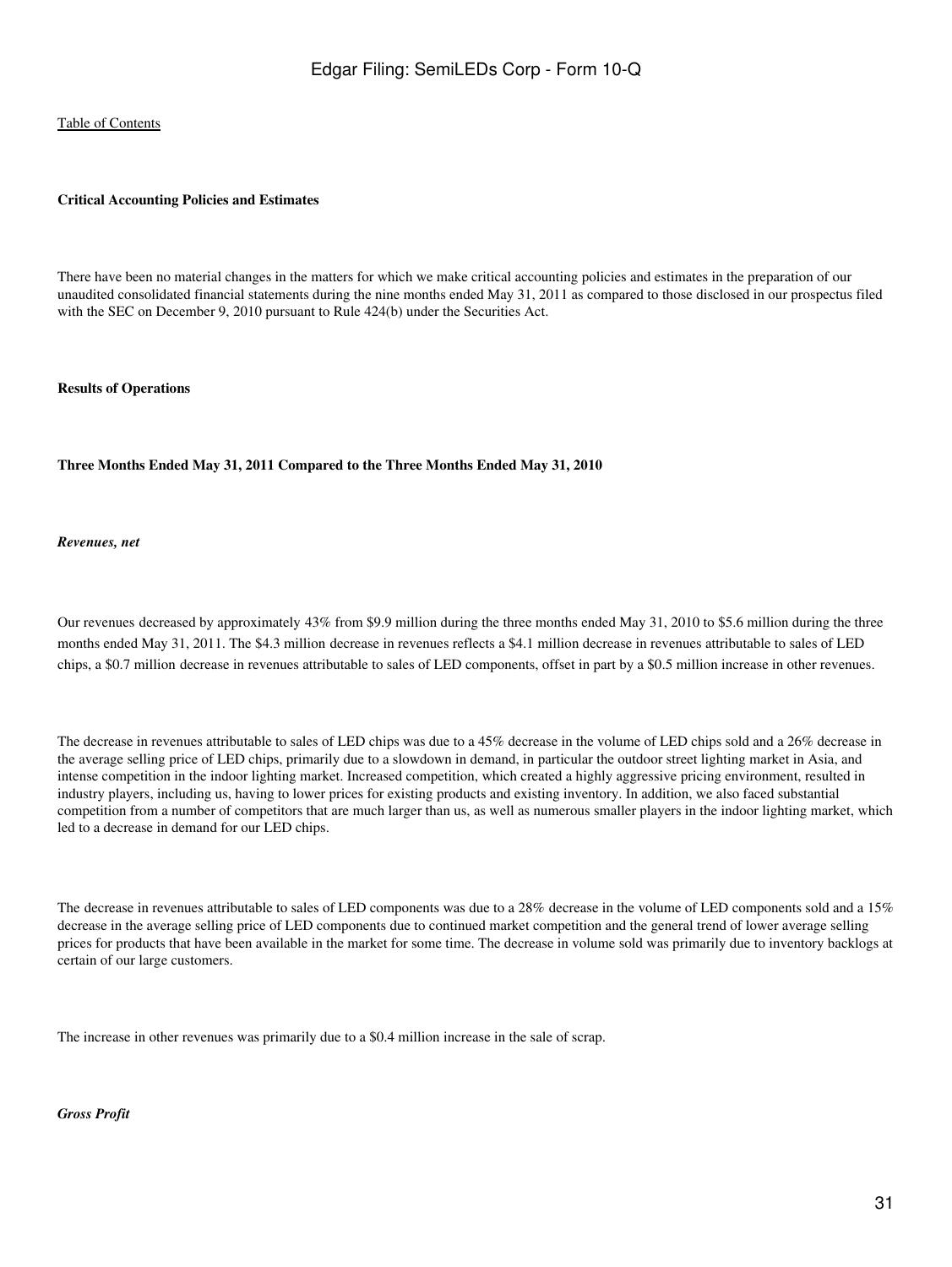Our gross profit decreased from \$5.0 million during the three months ended May 31, 2010 to \$0.5 million during the three months ended May 31, 2011. Our gross margin percentage decreased from 51% during the three months ended May 31, 2010 to 9% during the three months ended May 31, 2011, primarily due to a decrease in the average selling prices for both our LED chips and LED components, as a result of a highly aggressive pricing environment in the three months ended May 31, 2011. The decrease was also due to a large inventory valuation adjustment of \$1.1 million to write down certain of our chips inventories to their estimated net realizable values as a result of a significant decline in the average selling prices, lower capacity utilization as a result of a decrease in customer demand, higher production costs primarily due to an increase in salary-related expenses (including stock-based compensation) and depreciation expenses, and lower production yield for our LED chips primarily due to our efforts in optimizing epitaxial growth process and chip manufacturing process.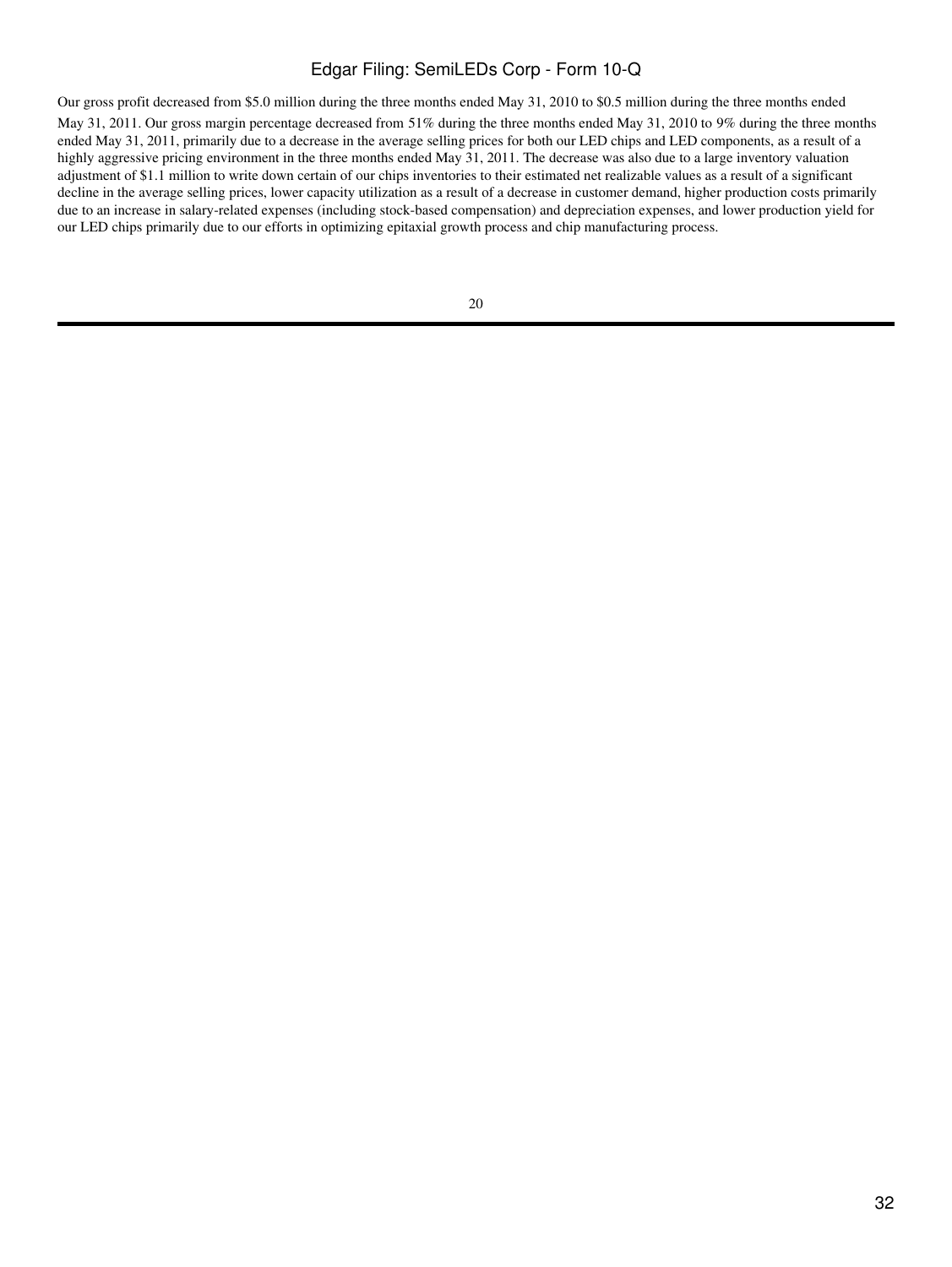#### *Operating Expenses*

*Research and development.* Our research and development expenses increased by 79% from \$0.6 million for the three months ended May 31, 2010 to \$1.0 million for the three months ended May 31, 2011. The increase was primarily due to an increase in materials and supplies used in research and development of \$0.3 million and an increase in salaries attributable to research and development function of \$0.1 million. Our research and development expenses were higher for the three months ended May 31, 2011, primarily as a result of our continued research and development efforts focusing on the migration to larger wafer sizes, in particular 4 wafers, which resulted in an increased amount of materials and supplies. The increase in salary related expenses was primarily due to an increase in stock-based compensation cost for our research and development personnel and our hiring of an additional employee for our research and development functions.

*Selling, general and administrative.* Our selling, general and administrative expenses increased by 262% from \$0.9 million for the three months ended May 31, 2010 to \$3.3 million for the three months ended May 31, 2011. The increase was mainly attributable to an increase in professional service expenses for legal, accounting, tax and advisory services of \$1.2 million primarily in relation to our defense against a patent infringement lawsuit and a significantly higher level of professional service expenses as a public company. The increase was also attributable to an increase in salary related expenses of \$0.4 million, an establishment of compensation to our directors of \$0.4 million, an establishment of insurance for our directors and officers of \$0.1 million, and increases in travel related expenses, advertisement, depreciation expenses and rent of \$0.2 million, primarily due to the general expansion of our business. The increase in salary related expenses was primarily a result of the hiring of additional employees for sales, marketing and administrative functions to support the growth of our business and to meet our public company regulatory and financial reporting and corporate governance requirements, as well as an increase in stock-based compensation costs for our sales, marketing and administrative personnel.

#### *Other Income (Expense)*

*Loss from unconsolidated entities.* We recorded a loss from unconsolidated entities of \$0.2 million during the three months ended May 31, 2010, which was primarily attributable to the recognition of our portion of the net loss from China SemiLEDs. SILQ and SS Optoelectronics were in an early development stage and did not have any material operations. The loss recorded from unconsolidated entities was mainly due to administrative and start-up costs incurred by such entities.

We recorded a loss from unconsolidated entities of \$1.1 million during the three months ended May 31, 2011, which was primarily attributable to the recognition of our portion of the net loss from China SemiLEDs. The increase in our loss from unconsolidated entities was mainly due to a higher level of costs and expenses incurred by China SemiLEDs as it was in the early stages of ramping up production and began to incur research and development expenses beginning in April 2011. China SemiLEDs is still at an early business development stage and has not had any material sales to date.

*Foreign currency transaction gain (loss)*. We recorded a foreign currency transaction gain of \$27,000 during the three months ended May 31, 2010 and a foreign currency transaction loss of \$0.2 million during the three months ended May 31, 2011, primarily due to the appreciation of the NT dollar against the U.S. dollar.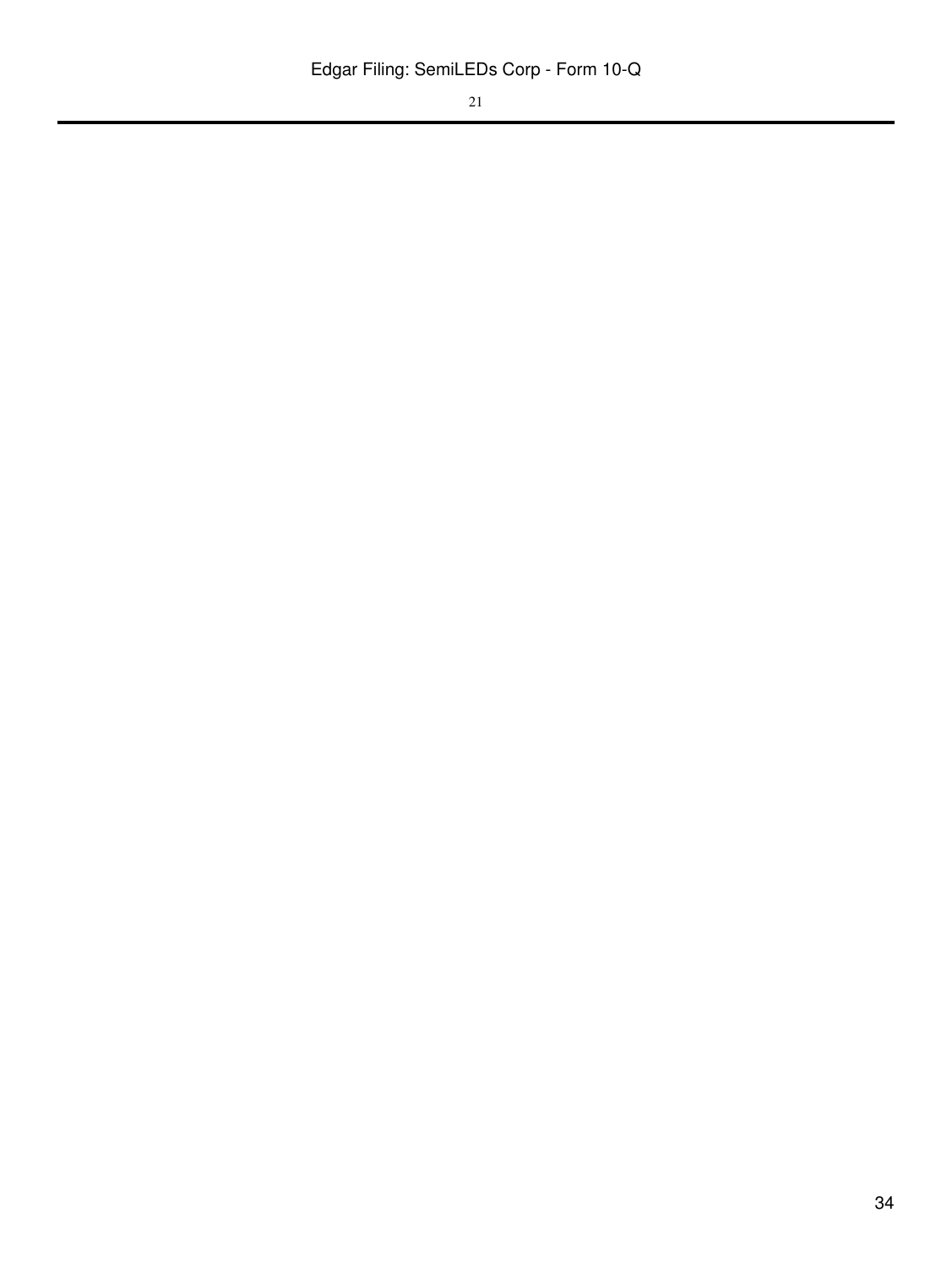#### *Income Tax Expense (Benefit)*

Our income tax benefit in the three months ended May 31, 2011 was \$10,000, reflecting the tax impact of a decrease in the estimated annual profit of our Taiwan branch office of Helios Crew Corporation, which is subject to a corporate statutory income tax rate of 17%. The effective tax rate for Taiwan SemiLEDs, our primary operating subsidiary, is estimated to be zero for fiscal 2011, as it is expected that Taiwan SemiLEDs will be in a loss position based on the most current estimation, where appropriate valuation allowance would be provided to reduce the deferred tax assets because we believe it is unlikely that such tax benefits will be realized. Subsidiaries in Taiwan file their income tax returns separately.

We recorded income tax expense of \$0.2 million, resulting in an effective tax rate of 4.4% in the three months ended May 31, 2010. The effective tax rate was lower than corporate statutory income tax rate, which is 25% for Taiwan SemiLEDs, our primary operating subsidiary, as we have tax loss carryforwards and tax credits to offset corporate income tax payable. In prior years, these unused loss carryforwards and tax credits were fully provided with a valuation allowance; therefore, tax benefits were recognized when they were expected to be utilized in fiscal 2010.

#### **Nine Months Ended May 31, 2011 Compared to the Nine Months Ended May 31, 2010**

#### *Revenues, net*

Our revenues increased by approximately 18% from \$24.3 million for the nine months ended May 31, 2010 to \$28.6 million for the nine months ended May 31, 2011. The \$4.3 million increase in revenues reflected a \$4.5 million increase in revenues attributable to sales of LED components and a \$2.1 million increase in other revenues, offset in part by a \$2.3 million decrease in revenues attributable to sales of LED chips.

The decrease in revenues attributable to sales of LED chips was due to a 8% decrease in the volume of LED chips sold and a 10% decrease in the average selling price of LED chips, primarily due to a slowdown in demand, in particular the outdoor street lighting market in Asia, and intense competition in the indoor lighting market. Increased competition, which created a highly aggressive pricing environment, resulted in industry players, including us, having to lower prices for existing products and existing inventory. In addition, we also faced substantial competition from a number of competitors that are much larger than us, as well as numerous smaller players in the indoor lighting market, which led to a decrease in demand for our LED chips.

The increase in revenues attributable to sales of LED components was due to a 117% increase in the volume of LED components sold, offset in part by a 16% decrease in the average selling price of LED components due to continued market competition and the general trend of lower average selling prices for products that have been available in the market for some time. The significant increase in volume of LED components sold was primarily due to increased customer demand for our LED components, and also due to our ability to ramp up our production capacity to produce LED components that met our customers demand and technical specifications.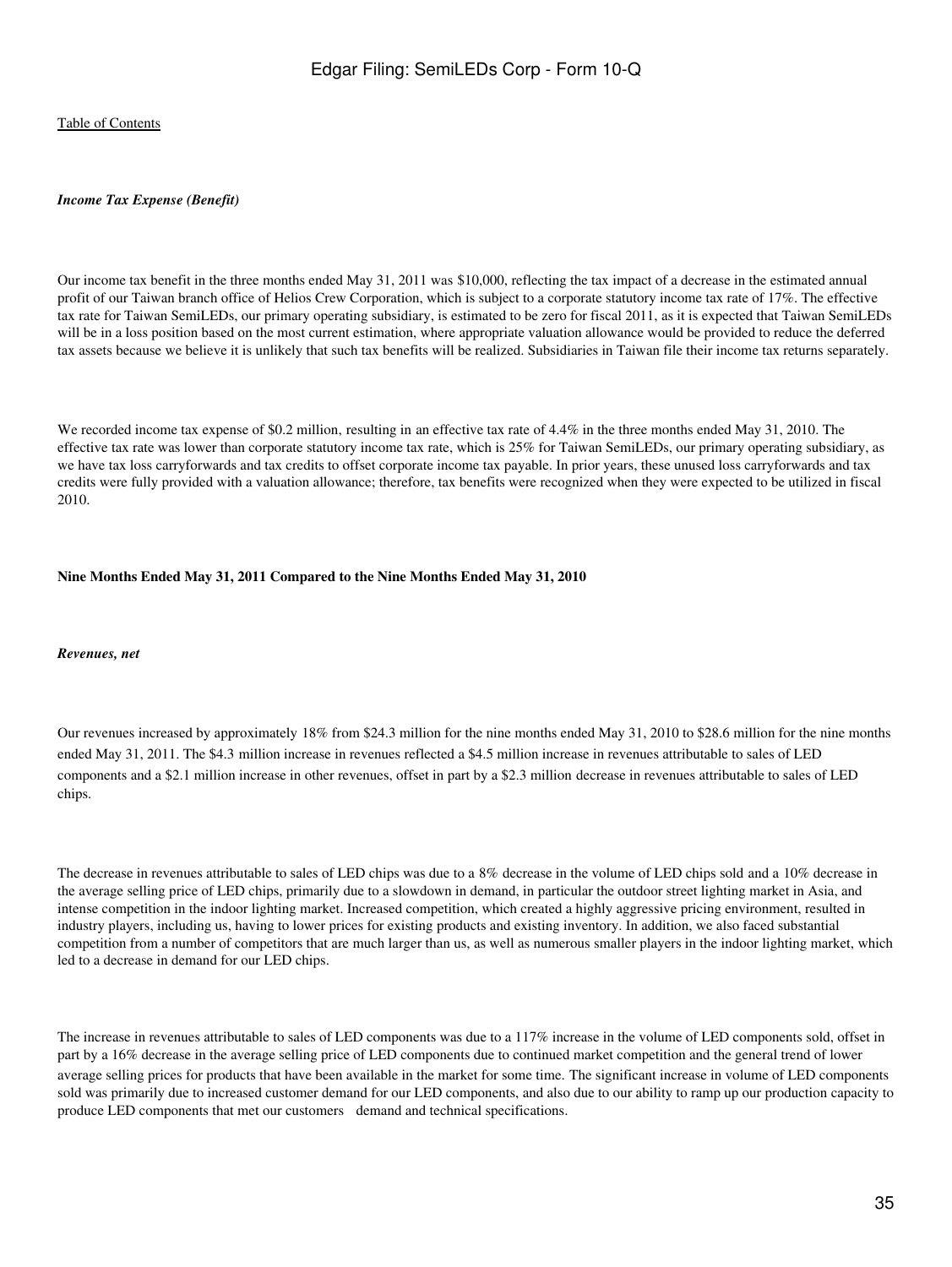The increase in other revenues was primarily due to a \$1.1 million increase in the sale of scrap, a \$0.3 million increase in the sale of materials, a \$0.3 million service revenue, a \$0.3 million increase in the sale of lighting products, and an increase in the sale of epitaxial wafers of \$0.1 million.

*Gross Profit*

Our gross profit decreased from \$10.0 million during the nine months ended May 31, 2010 to \$9.4 million during the nine months ended May 31, 2011. Our gross margin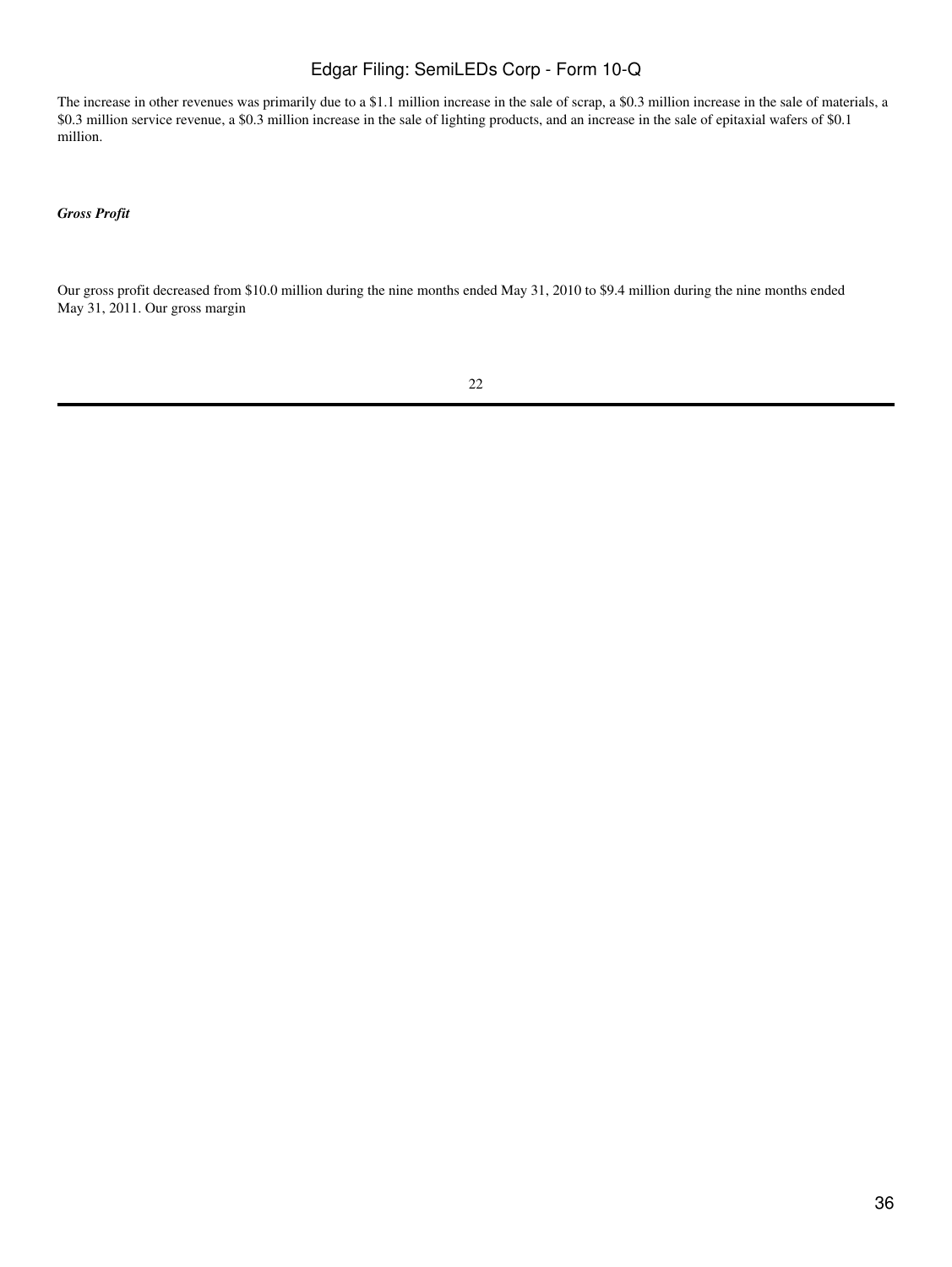#### [Table of Contents](#page-3-0)

percentage decreased from 41% during the nine months ended May 31, 2010 to 33% during the nine months ended May 31, 2011, primarily due to a change in our product mix as we decreased our production of LED chips and increased our production of LED components, which are lower-margin products relative to LED chips, primarily in response to a change in customer demand, as well as a large inventory valuation adjustment of \$1.1 million to write down certain of our chips inventories to their estimated net realizable values as a result of a significant decline in the average selling prices of our LED chips.

#### *Operating Expenses*

*Research and development.* Our research and development expenses increased by 49% from \$1.5 million for the nine months ended May 31, 2010 to \$2.2 million for the nine months ended May 31, 2011. The increase was primarily due to an increase in materials and supplies used in research and development of \$0.5 million, an increase in salaries attributable to research and development functions of \$0.2 million, and an increase in depreciation expense of \$0.1 million, offset in part by a higher amount of grants from the Taiwan Ministry of Economic Affairs for government sponsored research and development projects for the nine months ended May 31, 2010, which was recorded as an offset against our research and development expenses. Our research and development expenses were higher for the nine months ended May 31, 2011, primarily as a result of our continued research and development efforts focusing on the migration to larger wafer sizes, in particular 4 wafers, which resulted in an increased amount of materials and supplies. The increase in salary related expenses was primarily due to an increase in stock-based compensation cost for our research and development personnel and an extra bonus awarded to our employees during the Chinese New Year holiday, offset in part by a decrease in salary related expenses, as we had assigned a higher number of research and development personnel during the nine months ended May 31, 2010 to support a government sponsored research and development project, which was completed in November 2009. In addition, such expenses were higher because they included the research and development expenses including primarily materials and supplies and depreciation related expenses of SBDI, which we acquired in April 2010.

*Selling, general and administrative.* Our selling, general and administrative expenses increased by 204% from \$2.2 million for the nine months ended May 31, 2010 to \$6.8 million for the nine months ended May 31, 2011. The increase was primarily due to an increase in professional service expenses for legal, accounting, tax and advisory services of \$2.0 million primarily in relation to our defense against a patent infringement lawsuit and a significantly higher level of professional service expenses as a public company. The increase was also attributable to an increase in salary related expenses of \$1.0 million, an establishment of compensation to our directors of \$0.7 million, an establishment of insurance for our directors and officers of \$0.2 million, and increases in travel related expenses, rent, depreciation, taxes, and advertisement expenses of \$0.4 million, primarily due to the general expansion of our business. The increase in salary related expenses was primarily due to our hiring of additional employees for sales, marketing and administrative functions to support the growth and to meet our public company regulatory and financial reporting and corporate governance requirements, an increase in stock-based compensation cost for our sales, marketing and administrative personnel, and an extra bonus awarded to our employees during the Chinese New Year holiday.

*Other Income (Expense)*

*Loss from unconsolidated entities.* We recorded a loss from unconsolidated entities of \$0.2 million during the nine months ended May 31, 2010, which was primarily attributable to the recognition of our portion of the net loss from China SemiLEDs. SILQ and SS Optoelectronics were in an early development stage and did not have any material operations. The loss recorded from unconsolidated entities was mainly due to administrative and start-up costs incurred by such entities.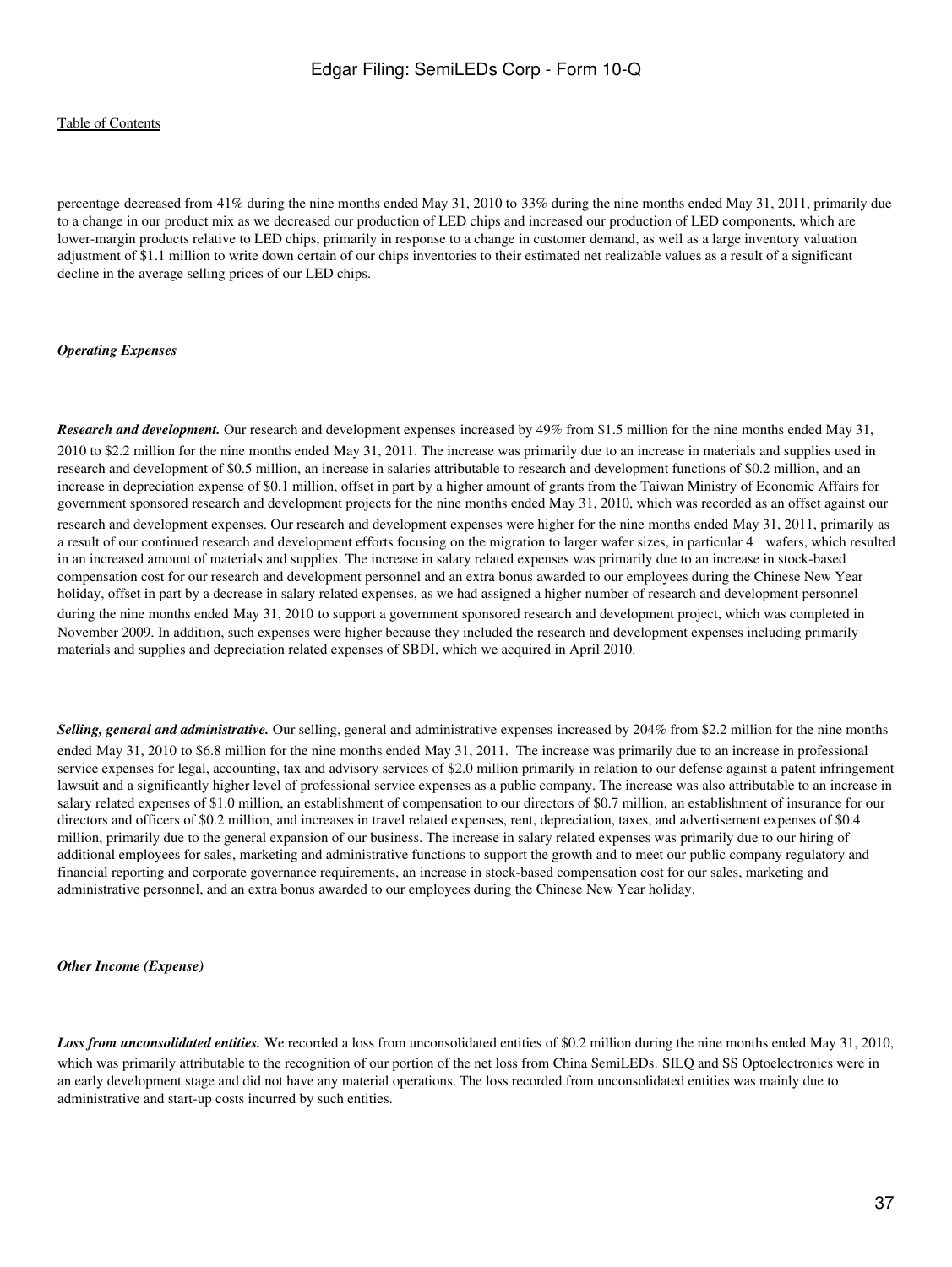We recorded a loss from unconsolidated entities of \$2.0 million during the nine months ended May 31, 2011, which was primarily attributable to the recognition of our portion of the net loss from China SemiLEDs. The increase in our loss from unconsolidated entities was mainly due to a higher level of costs and expenses incurred by China SemiLEDs as it was in the early stages of ramping up production and began to incur research and development expenses beginning in April 2011. China SemiLEDs is still in an early business development stage and has not had any material sales to date.

| v | ۰,<br>٩ |  |
|---|---------|--|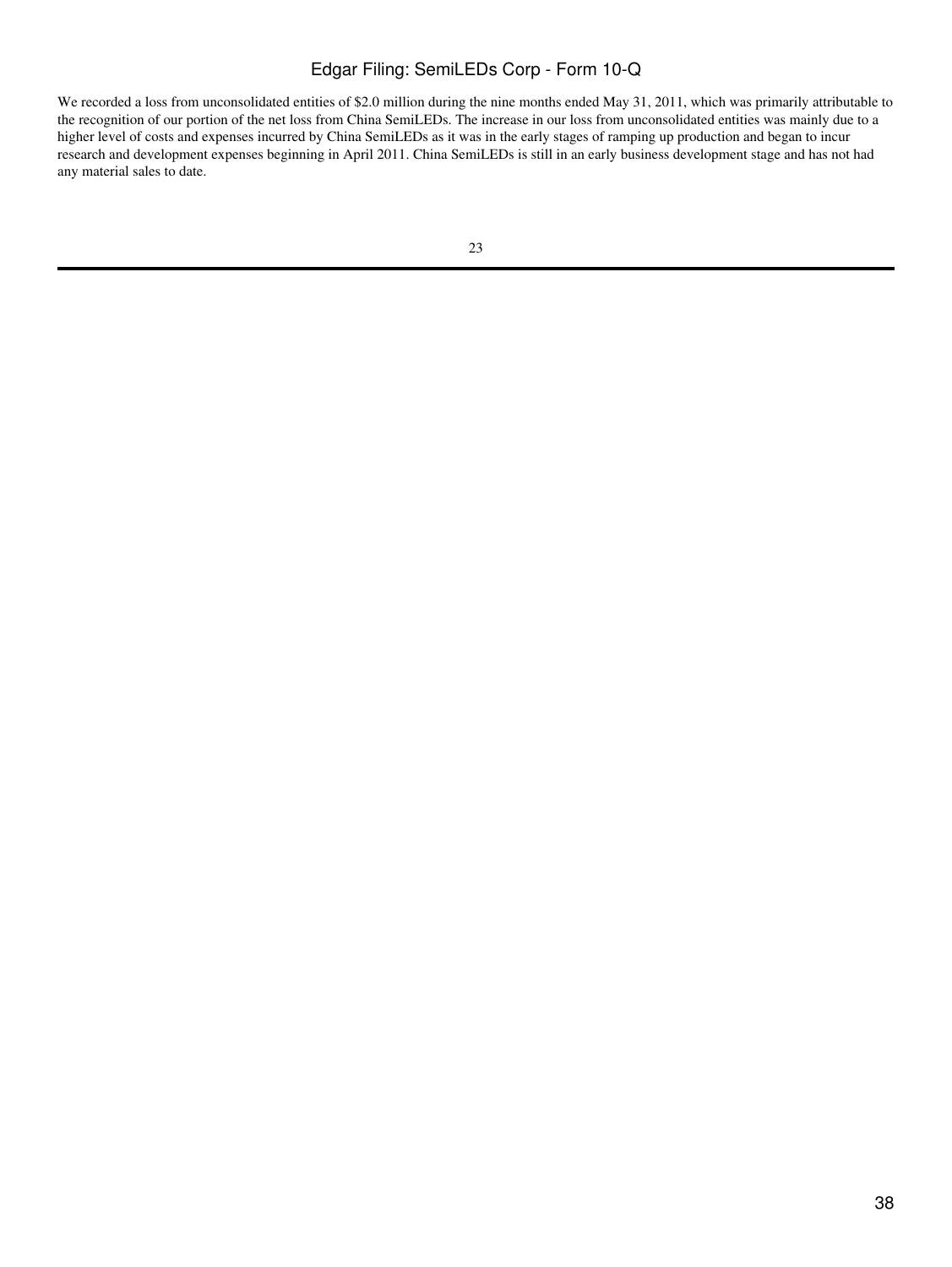#### [Table of Contents](#page-3-0)

*Foreign currency transaction loss.* We recorded a foreign currency transaction loss of \$0.3 million and \$0.9 million during the nine months ended May 31, 2010 and 2011, respectively, primarily due to the appreciation of the NT dollar against the U.S. dollar.

#### *Income Tax Expense (Benefit)*

We recorded an income tax expense of \$47,000, in spite of a loss before income taxes, in the nine months ended May 31, 2011, as it is estimated that our Taiwan branch office of Helios Crew Corporation will record a profit for fiscal 2011, which is subject to a corporate income tax rate of 17%. The effective tax rate for Taiwan SemiLEDs, our primary operating subsidiary, is estimated to be zero for fiscal 2011, as it is expected that Taiwan SemiLEDs will be in a loss position based on the most current estimation, where appropriate valuation allowance would be provided to reduce the deferred tax assets because we believe it is unlikely that such tax benefits will be realized. Subsidiaries in Taiwan file their income tax returns separately.

We recorded income tax expense of \$0.3 million, resulting in an effective tax rate of 4.7% in the nine months ended May 31, 2010. The effective tax rate was lower than corporate statutory income tax rate, which is 25% for Taiwan SemiLEDs, our primary operating subsidiary, as we have tax loss carryforwards and tax credits to offset corporate income tax payable. In prior years, these unused loss carryforwards and tax credits were fully provided with a valuation allowance; therefore, tax benefits were recognized when they were expected to be utilized in fiscal 2010.

#### **Liquidity and Capital Resources**

From our inception through the completion of our initial public offering in December 2010, we have substantially satisfied our capital and liquidity needs from private sales of our convertible preferred stock and, to a lesser extent, from cash flow from operations, bank borrowings and credit lines. As a result of the offering, we received net proceeds of \$95.5 million, before deducting offering-related expenses of \$3.5 million. As of August 31, 2010 and May 31, 2011, we had cash and cash equivalents of \$13.5 million and \$94.4 million, respectively, which were predominately held in U.S. dollars.

During the year ended August 31, 2010 and the nine months ended May 31, 2011, we utilized operating lines of credit with certain banks to fulfill our short-term financing needs. The outstanding balances of these lines of credit were \$1.0 million and \$3.1 million as of August 31, 2010 and May 31, 2011, respectively. These lines of credit had maturity dates of six to eight months from the date of draw down and bore fixed interest rates ranging from 1.2% to 1.5% during these periods. Unused amounts on these lines of credit were \$4.7 million and \$1.4 million as of August 31, 2010 and May 31, 2011, respectively. In June 2011, we renewed a short-term loan agreement that had expired on March 18, 2011. The renewed loan agreement provides for the following three facilities: (i) an unsecured revolving credit facility for working capital purposes; (ii) the issuance of overseas letters of credit; and (iii) financing for international transactions using the documents against acceptance (D/A), documents against payment (D/P) or open account (O/A) payment methods; of approximately \$7.0 million in the aggregate. As of June 30, 2011, we drew down \$1.0 million on the letters of credit facility.

As of August 31, 2010 and May 31, 2011, our long-term debt, which includes long-term notes, totaled \$4.5 million and \$7.4 million, respectively. These long-term notes carry variable interest rates ranging from 1.6% to 2.0% per annum, are payable in monthly installments, and are secured by our property, plant and equipment. The first note payable requires monthly payments of principal and interest in the amount of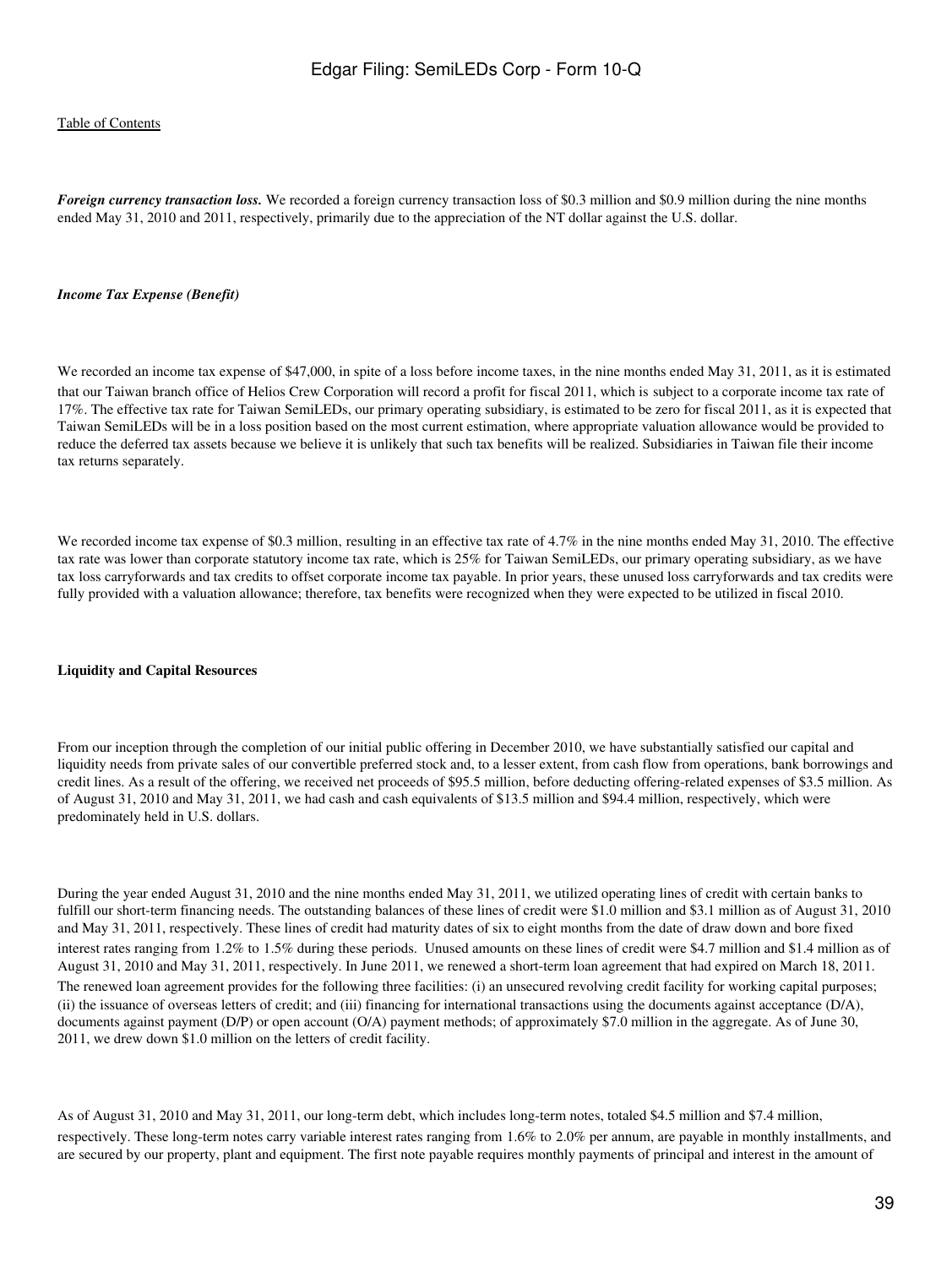\$13,000 over the 15-year term of the note with final payment to occur in May 2024 and, as of May 31, 2011, our outstanding balance on this note payable was approximately \$1.9 million. The second note payable requires monthly payments of principal and interest in the amount of \$29,000 over the five-year term of the note with final payment to occur in August 2014 and, as of May 31, 2011, our outstanding balance on this note payable was approximately \$1.1 million. The third note payable requires monthly payments of principal and interest in the amount of \$28,000 over the five-year term of the note with final payment to occur in March 2015 and, as of May 31, 2011, our outstanding balance on this note payable was approximately \$1.3 million. The fourth note payable requires monthly payments of principal and interest in the amount of \$18,000 over the 15-year term of the note with final payment to occur in December 2025 and, as of May 31, 2011, our outstanding balance on this note payable was approximately \$3.0 million. These long-term notes do not have prepayment penalties or balloon payments upon maturity.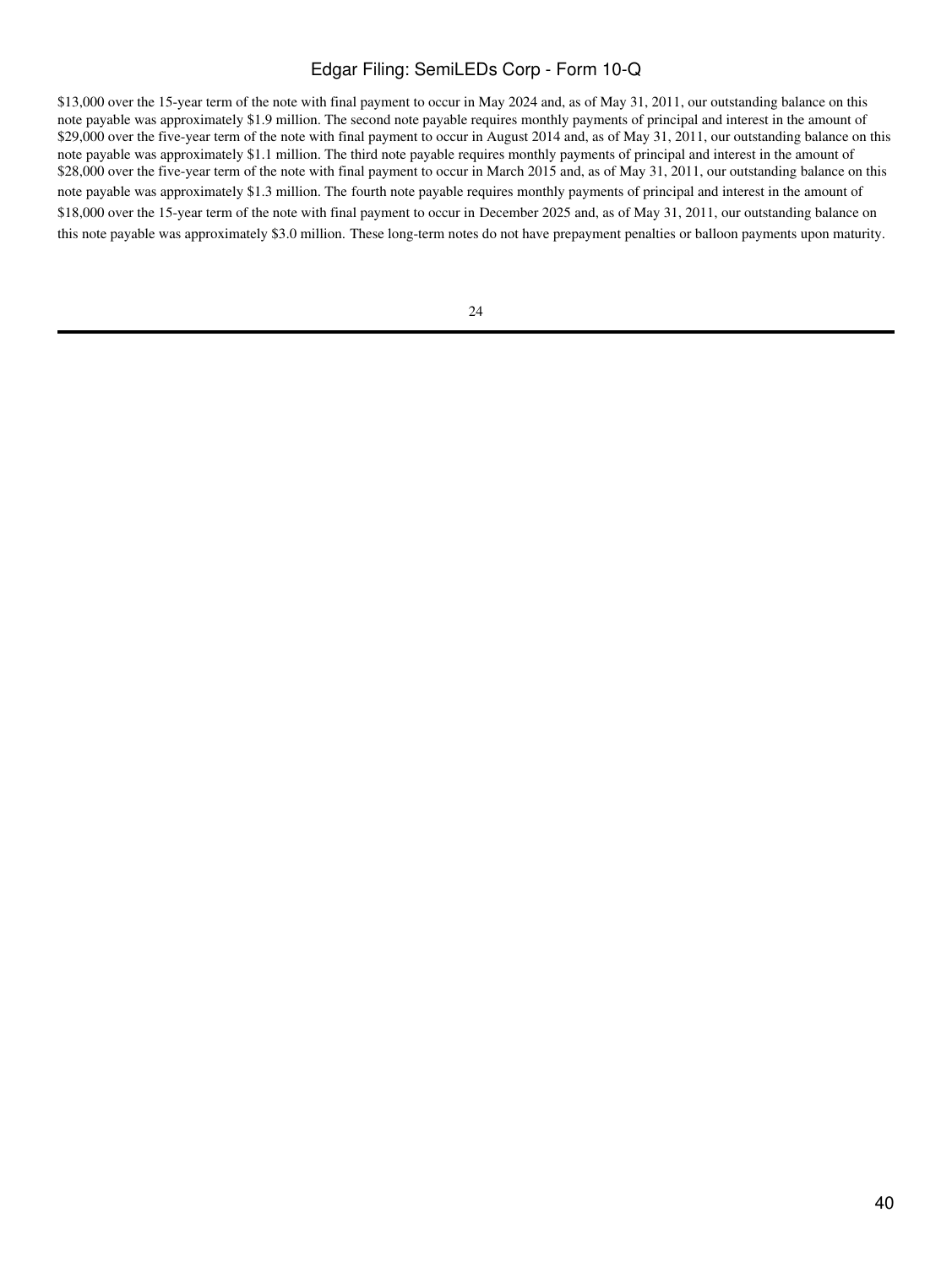We have incurred significant losses since inception, including net losses of \$0.8 million and \$3.7 million during the years ended August 31, 2008 and 2009, respectively. For the year ended August 31, 2010 and the nine months ended May 31, 2011, we generated net income of \$10.8 million and net loss of \$2.5 million, respectively. We believe that, based on our current level of operations and spending needs, the net proceeds from our initial public offering, together with our existing liquidity sources and anticipated funds from operations, will satisfy our cash requirements for at least the next 12 months. However, if we are not able to continue to generate positive cash flows from operations, we may need to consider alternative financing sources and seek additional funds through public or private equity financings or from other sources to support our working capital requirements or for other purposes. There can be no assurance that additional financing will be available to us or that, if available, such financing will be available on terms favorable to us.

#### *Cash Flow*

The following summary of our cash flows for the periods indicated has been derived from our unaudited consolidated financial statements, which are included elsewhere in this Quarterly Report on Form 10-Q:

|                                                     | Nine Months Ended May 31, |  |           |  |
|-----------------------------------------------------|---------------------------|--|-----------|--|
|                                                     | 2011                      |  | 2010      |  |
|                                                     | (in thousands)            |  |           |  |
| Net cash provided by (used in) operating activities | (25)                      |  | 6.093     |  |
| Net cash used in investing activities               | (17,212)                  |  | (22, 628) |  |
| Net cash provided by financing activities           | 96.897                    |  | 16.637    |  |

#### *Cash Flows Provided By (Used In) Operating Activities*

Net cash used in operating activities during the nine months ended May 31, 2011 of \$25,000 was primarily attributable to: (i) our net loss of \$2.5 million and aggregate non-cash charges, net, of \$8.2 million, which primarily included depreciation and amortization expenses of \$4.8 million, loss from unconsolidated entities of \$2.0 million and stock-based compensation of \$1.4 million; (ii) offset by net growth in operating assets and liabilities during the period of \$5.7 million, which included a large increase in inventory of \$5.6 million as a result of a build-up in inventories.

Net cash provided by operating activities during the nine months ended May 31, 2010 of \$6.1 million was primarily attributable to: (i) our net income of \$5.5 million and aggregate non-cash charges of \$3.8 million, which primarily included depreciation and amortization expenses; (ii) offset in part by net growth in operating assets and liabilities during the period of \$3.2 million, which included a large increase in accounts receivable and inventory of \$3.4 million and \$1.5 million as a result of increased sales and customer demand over the period, offset in part by an increase in accounts payable of \$1.2 million, respectively.

*Cash Flows Used in Investing Activities*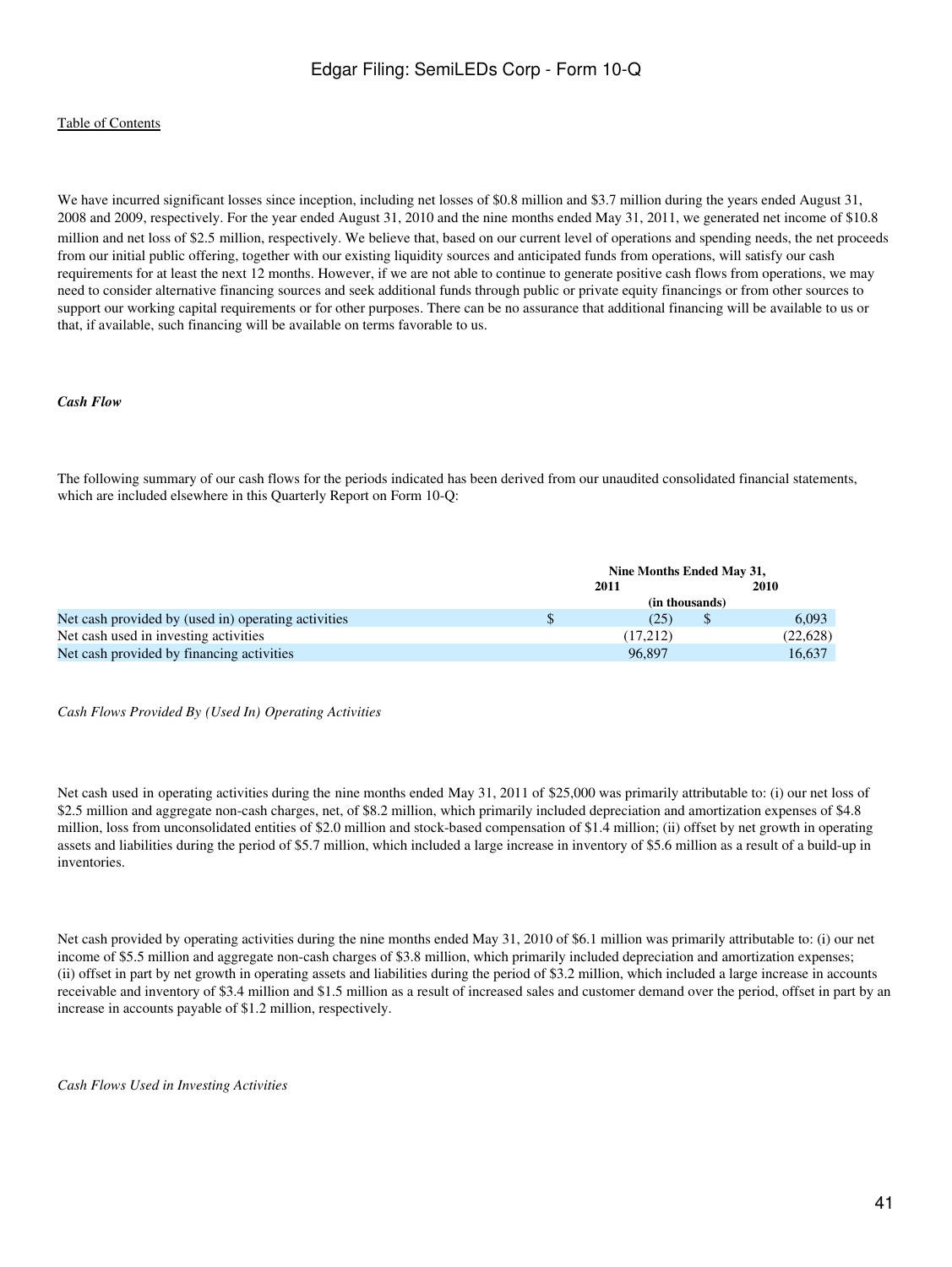Net cash used in investing activities during the nine months ended May 31, 2011 was \$17.2 million, consisting primarily of the purchases of buildings and purchases of machinery and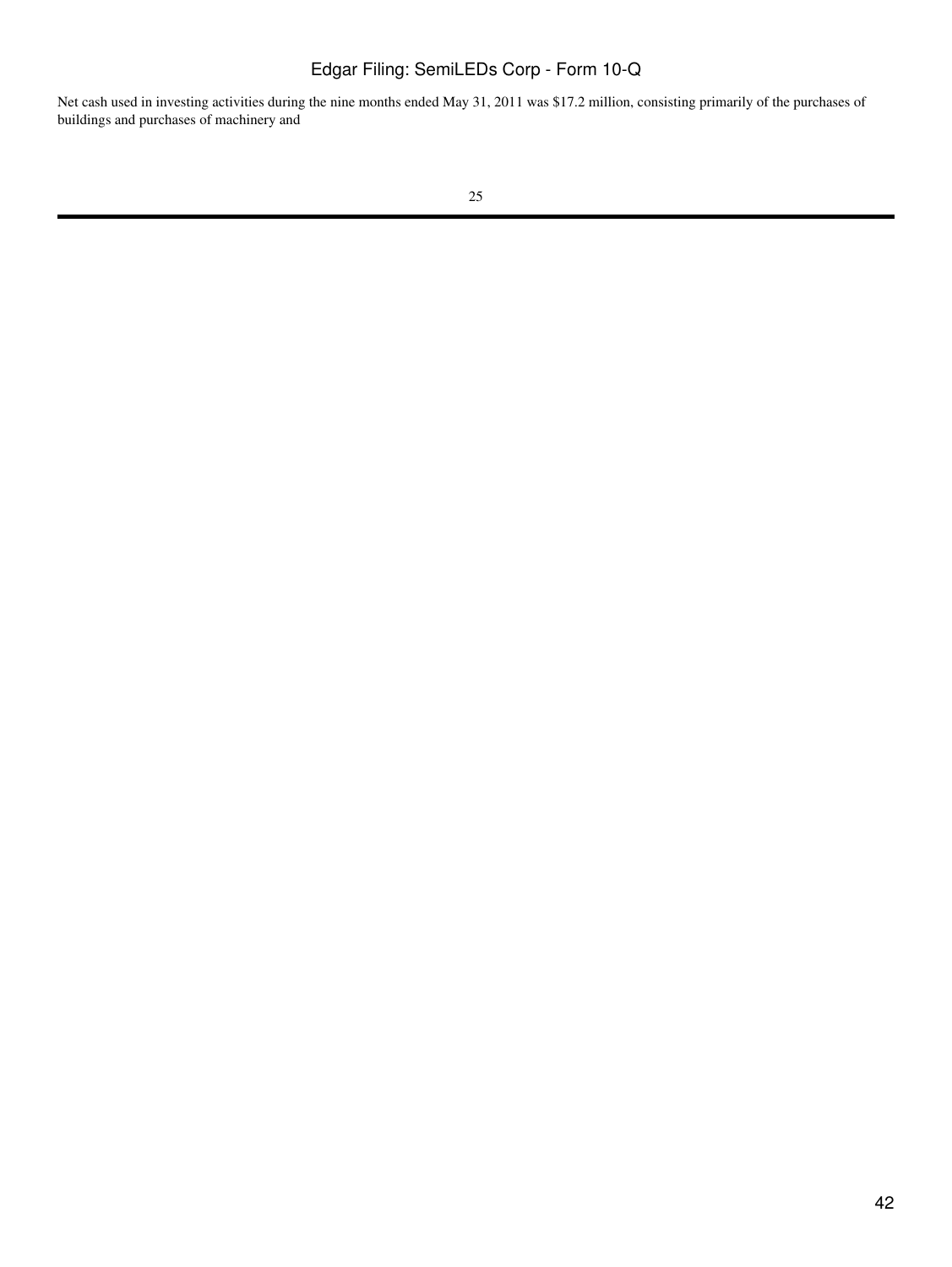#### [Table of Contents](#page-3-0)

equipment in an amount of \$16.5 million, our investments in LumenMax and SILQ in the aggregate amount of \$1.0 million, offset in part by proceeds from patents assigned to China SemiLEDs of \$0.5 million.

Net cash used in investing activities during the nine months ended May 31, 2010 was \$22.6 million, consisting primarily of our investments in China SemiLEDs and two other joint venture entities in the aggregate amount of \$15.5 million, purchases of machinery and equipment of \$6.1 million to support the expansion of our manufacturing capacity in Taiwan and payment for the acquisition of SBDI, net of cash acquired of \$0.9 million.

*Cash Flows Provided by Financing Activities*

Net cash provided by financing activities during the nine months ended May 31, 2011 was \$96.9 million, consisting primarily of net proceeds from the issuance of common stock of \$92.7 million, proceeds from the issuance of long-term debt of \$2.9 million, proceeds from the draw down on lines of credit of \$3.3 million, offset in part by payments of lines of credit and long-term debt of \$1.4 million and \$0.6 million, respectively.

Net cash provided by financing activities during the nine months ended May 31, 2010 was \$16.6 million, consisting primarily of proceeds from the issuance of Series E convertible preferred stock of \$15.0 million, proceeds from the issuance of long-term debt of \$1.5 million, proceeds from the draw down on lines of credit of \$1.4 million, offset in part by payments on lines of credits and long-term debt of \$1.1 million and \$0.3 million, respectively.

#### **Contractual Obligations**

The following table sets forth our contractual obligations as of August 31, 2010:

|                                           | Less than<br>1 year | $1-3$<br>vears |              | <b>Payment Due In</b><br>$3 - 5$<br>vears<br>(in thousands) |              | More than<br>5 years | <b>Total</b> |
|-------------------------------------------|---------------------|----------------|--------------|-------------------------------------------------------------|--------------|----------------------|--------------|
| Operating lease agreements                | 671                 | \$<br>1,355    | $\mathbb{S}$ | 1,505                                                       | $\mathbb{S}$ | 1.020                | \$<br>4,551  |
| Long-term debt, including current portion | 1.752               | 1.459          |              | 1.109                                                       |              | 1.218                | 5,538        |
| Purchase obligations for property, plant  |                     |                |              |                                                             |              |                      |              |
| and equipment                             | 6.919               |                |              |                                                             |              |                      | 6.919        |
| Total contractual obligations             | 9,342               | \$<br>2.814    |              | 2.614                                                       |              | 2.238                | \$<br>17,008 |

As of May 31, 2011, our total purchase obligations for property, plant and equipment were \$12.6 million. In addition, during the nine months ended May 31, 2011, we incurred additional long-term debt of \$2.9 million and drew down another \$3.3 million from lines of credit, and also made regular payments on our long-term debt and lines of credit of \$2.1 million.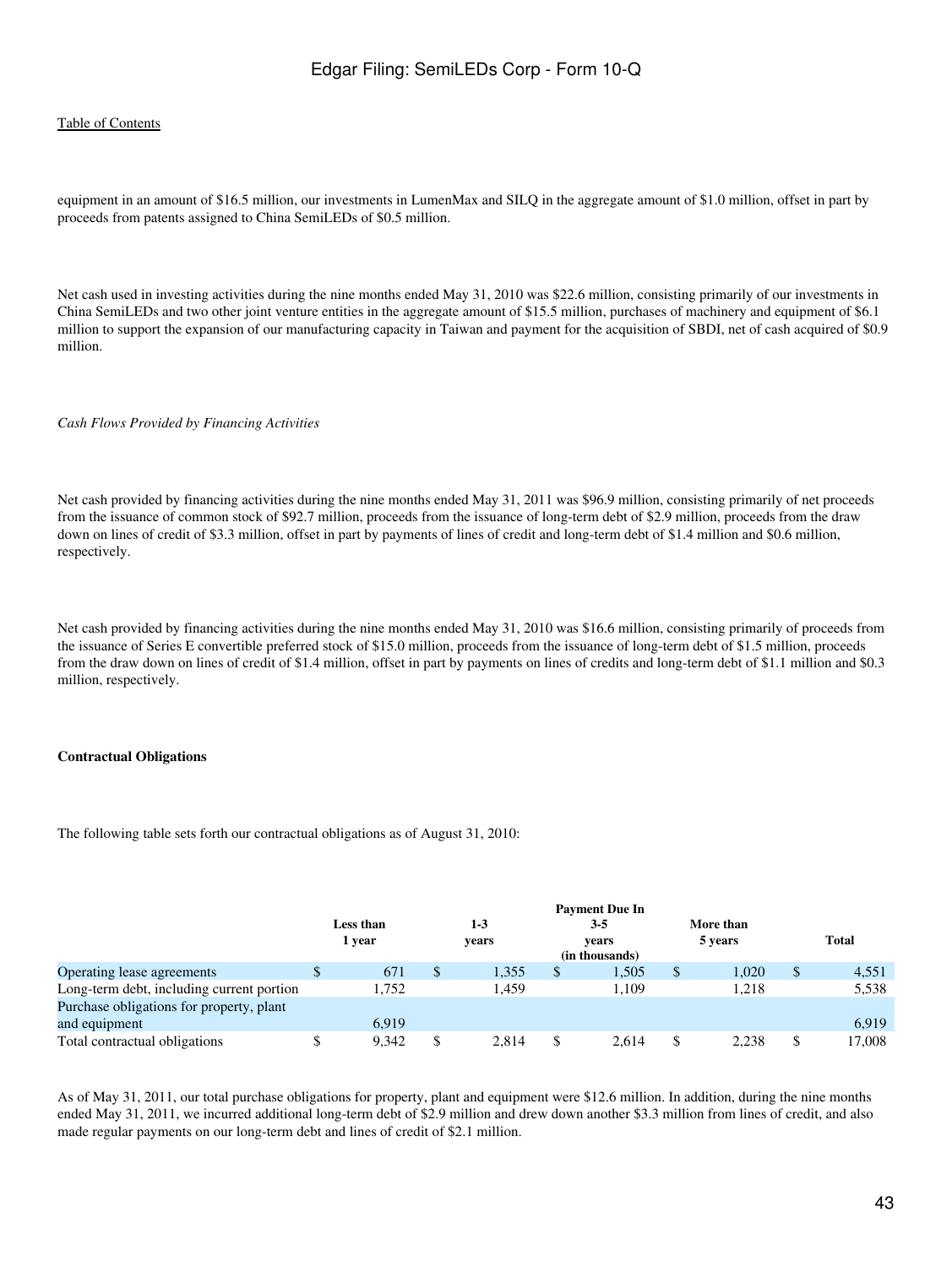Subsequent to August 31, 2010, we entered into an agreement to purchase the first and second floors of a building at our Hsinchu, Taiwan headquarters for approximately \$3.9 million. The purchase of the first and second floors was approved by the Science Park Administration on October 13, 2010 and we obtained title to such property on November 17, 2010. Following such transfer of title, our operating lease for the first floor was automatically terminated on November 17, 2010 and we now own the entire building. We incurred additional long-term debt by entering into the fourth note payable agreement for the acquisition of the building in December 2010.

Subsequent to August 31, 2010, we renewed a short-term loan agreement that had expired on March 18, 2011. The renewed loan agreement provides for the following three facilities: (i) an unsecured revolving credit facility for working capital purposes; (ii) the issuance of overseas letters of credit; and (iii) financing for international transactions using the documents against acceptance (D/A), documents against payment (D/P) or open account (O/A) payment methods; of approximately \$7.0 million in the aggregate. As of June 30, 2011, we drew down \$1.0 million on the letters of credit facility.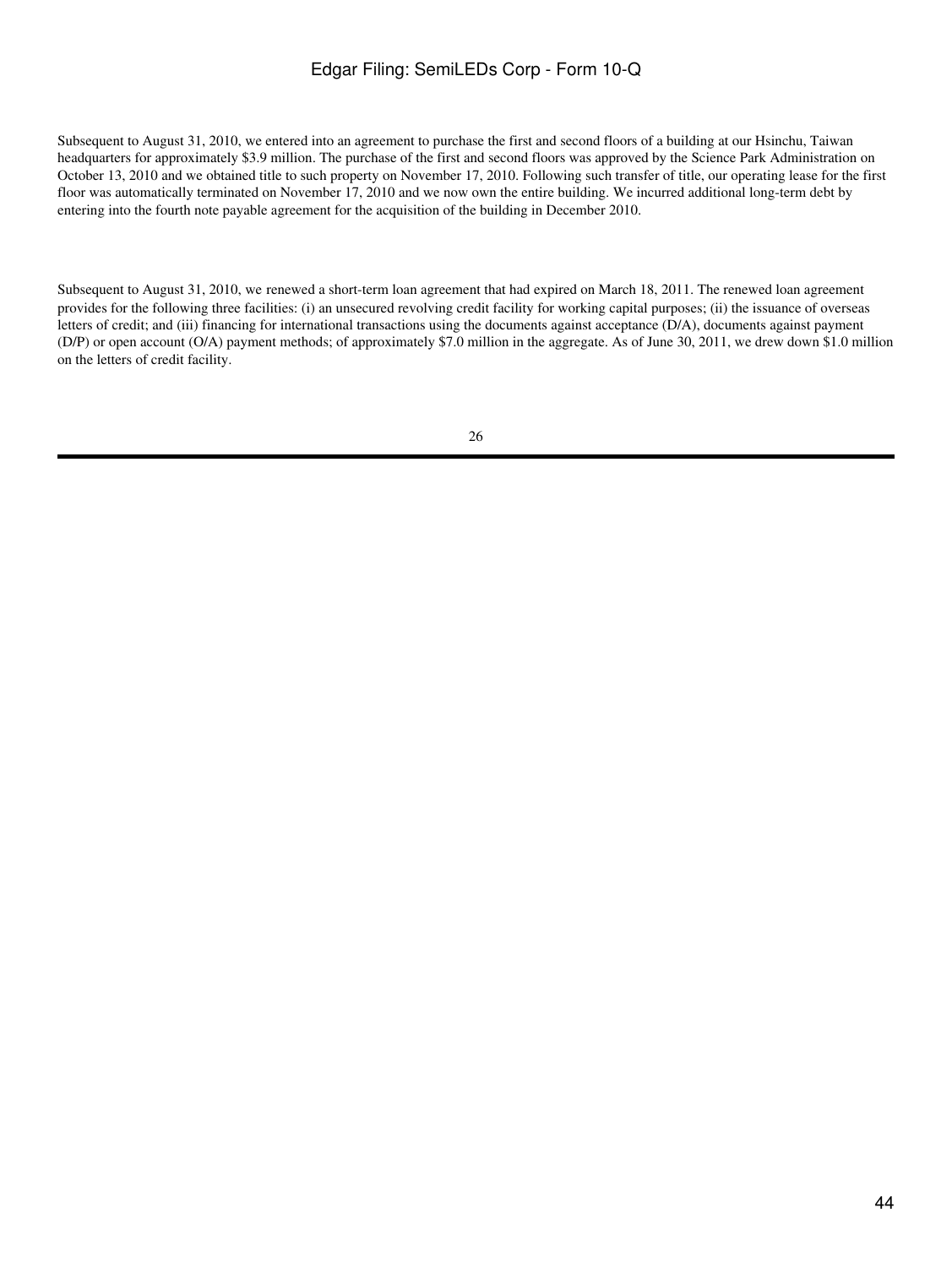#### **Capital Expenditures**

We had capital expenditures of \$6.1 million and \$16.5 million during the nine months ended May 31, 2010 and 2011, respectively. Our capital expenditures consisted primarily of purchases of building, machinery and equipment, construction in progress, prepayments for our manufacturing facilities and prepayments for equipment purchases. We expect to continue investing in capital expenditures in the future as we expand our business operations and prudently invest in the coordinated expansion of our production capacity.

#### **Off-Balance Sheet Arrangements**

As of May 31, 2011, we did not engage in any off-balance sheet arrangements. We do not have any interest in entities referred to as variable interest entities.

#### **Item 3. Quantitative and Qualitative Disclosures about Market Risk**

We are exposed to market risks in the ordinary course of our business. These risks include primarily:

#### **Interest Rate Risk**

We had cash and cash equivalents of \$94.4 million as of May 31, 2011 which are invested in demand deposits and liquid investments with original maturities of three months or less. Such interest-earning instruments carry a degree of interest rate risk. We do not enter into investments for trading or speculative purposes and have not used any derivative financial instruments to manage our interest rate risk exposure. We have not been exposed nor do we anticipate being exposed to material risks due to changes in interest rates. A hypothetical 10% change in interest rates during the nine months ended May 31, 2011 would not have had a material impact on our consolidated financial position, results of operations, or cash flows.

We had long-term debt of \$10.5 million as of May 31, 2011 consisting of notes payable of \$7.4 million and lines of credit of \$3.1 million. Only the notes payable carry variable interest rates and these interest rates, which ranged between 1.6% to 2.0% as of May 31, 2011, are based on annual time deposit notes plus a specific spread. A hypothetical 10% change in the note payable interest rates during the nine months ended May 31, 2011 would not have had a material impact on our consolidated financial position, results of operations, or cash flows.

**Foreign Currency Exchange Rate Risk**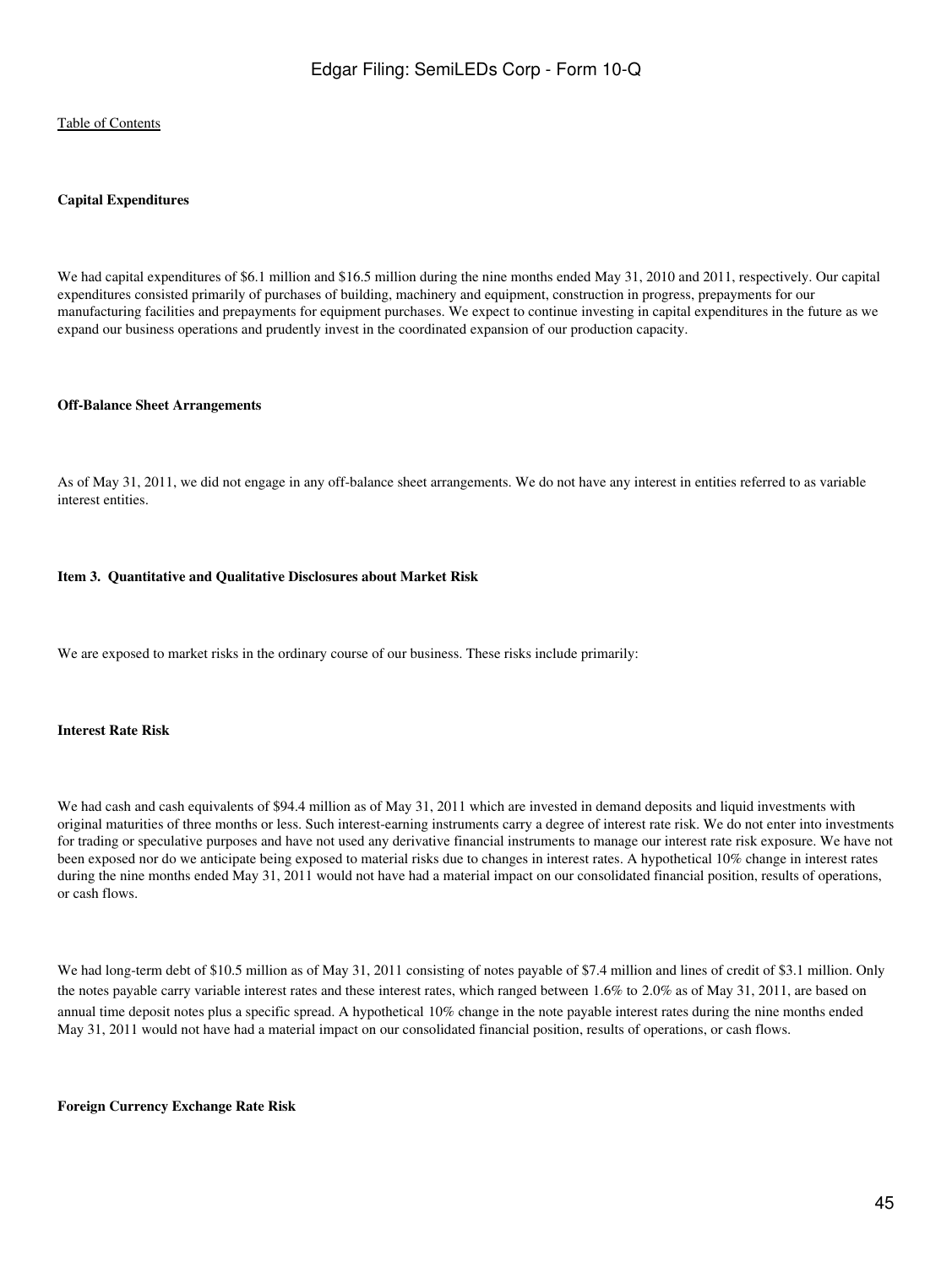A portion of our revenues and expenses are currently transacted by our non-U.S. subsidiaries in currencies other than their functional currencies, which are mostly in U.S. dollars and to a lesser extent in Japanese Yen. Therefore, our exposure to foreign exchange risk primarily relates to currency gains and losses from the time we enter into and settle our sales and purchase transactions. Accordingly, we are subject to foreign currency related risks and incur foreign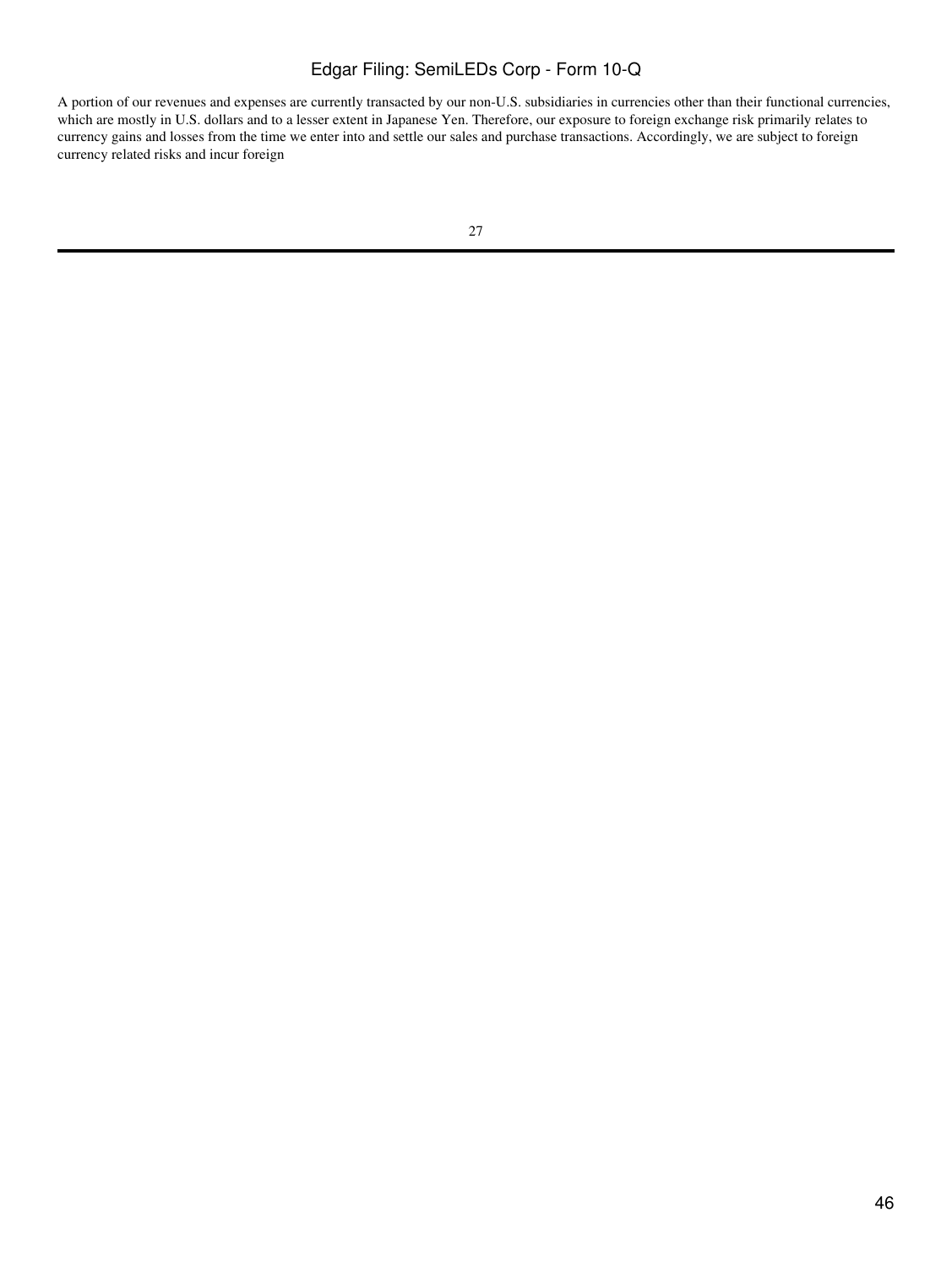currency transaction losses and gains from time to time, which are recognized in our unaudited consolidated statements of operations. If there are significant changes in the exchange rates between NT dollar, U.S. dollar, Japanese Yen and other currencies, our consolidated financial results could be harmed. To date, we have not used any derivative financial instruments to hedge against the effect of exchange rate fluctuations. As a result, our consolidated financial condition or results of operations may be adversely affected if there were significant negative fluctuations due to changes in these foreign exchange rates.

#### **Item 4. Controls and Procedures**

#### **Evaluation of disclosure controls and procedures.**

Our management, with the participation of our chief executive officer and chief financial officer, evaluated the effectiveness of our disclosure controls and procedures as of May 31, 2011. The term disclosure controls and procedures, as defined in Rules 13a-15(e) and 15d-15(e) under the Exchange Act, means controls and other procedures of a company that are designed to ensure that information required to be disclosed by a company in the reports that it files or submits under the Exchange Act is recorded, processed, summarized and reported, within the time periods specified in the SEC s rules and forms. Disclosure controls and procedures include, without limitation, controls and procedures designed to ensure that information required to be disclosed by a company in the reports that it files or submits under the Exchange Act is accumulated and communicated to the companys management, including its principal executive officer and principal financial officer, as appropriate, to allow timely decisions regarding required disclosure. Our management recognizes that any controls and procedures, no matter how well designed and operated, can only provide reasonable assurance of achieving their objectives and management necessarily applies its judgment in evaluating the cost-benefit relationship of possible controls and procedures. Based on the evaluation of our disclosure controls and procedures (as defined in the Rules 13a-15(e) and 15d-15(e) under the Securities Exchange Act of 1934, as amended (the Exchange Act)) required by Exchange Act Rules 13a-15(b) or 15d-15(b), our principal executive officer and principal financial officer have concluded that as of the end of the period covered by this report, our disclosure controls and procedures were effective at the reasonable assurance level to ensure that information we are required to disclose in reports that we file or submit under the Exchange Act is recorded, processed, summarized and reported within the time periods specified in SEC rules and forms, and include controls and procedures designed to ensure that information required to be disclosed by us in such reports is accumulated and communicated to our management, including the principal executive officer and principal financial officer, as appropriate to allow timely decisions regarding required disclosure.

#### **Changes in internal control over financial reporting.**

There were no changes in our internal control over financial reporting that occurred during the period covered by this report that have materially affected, or are reasonably likely to materially affect, our internal control over financial reporting.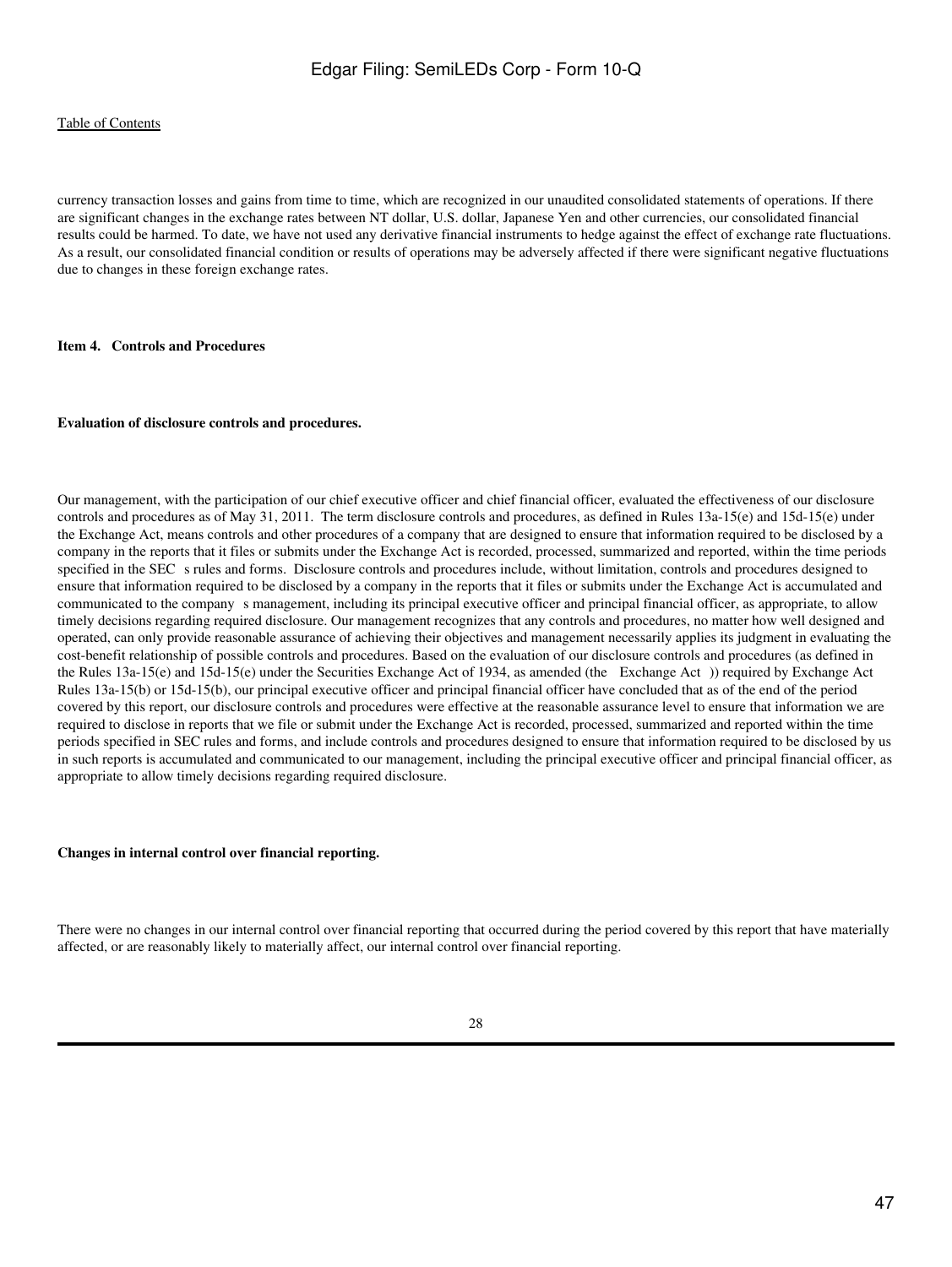#### **PART II OTHER INFORMATION**

#### **Item 1. Legal Proceedings**

Due to the complex technology required to compete successfully in the LED industry, participants in our industry are often engaged in significant intellectual property licensing arrangements, negotiations, disputes and litigation. We are directly or indirectly involved in the following legal proceedings, and from time to time may be named in various other claims arising in the ordinary course of our business:

#### **Cree**

On October 14, 2010, Cree, Inc., or Cree, our competitor and a major manufacturer of LED products, filed a complaint against us and Helios Crew, our wholly owned subsidiary, with the United States District Court of Delaware, alleging that we and Helios Crew have infringed certain of their patents and seeking injunctive relief, unspecified monetary damages, pre- and post-judgment interest and attorneysfees. We and Helios Crew filed an answer to the complaint on November 3, 2010, denying all allegations of infringement. Cree filed a motion on December 10, 2010 to amend its initial complaint to add additional United States patents that it alleges we have infringed. On March 22, 2011, the Court granted Cree s motion to amend and the second amended complaint was placed on file. Cree then filed a third amended complaint, based on the same Cree patents and adding a subsidiary of our Company, Taiwan SemiLEDs, as a defendant. The third amended complaint similarly alleges that we have infringed certain of Cree s patents in the United States and seeks injunctive relief, unspecified monetary damages, pre- and post-judgment interest and attorneys fees. We answered the third amended complaint on May 16, 2011, denying all allegations of infringement. We believe we have meritorious defenses and intend to contest this lawsuit vigorously. However, in the event that Cree is successful in obtaining some or all of the relief it seeks, we may be barred from importing or selling our products into the United States and maybe subject to damages and penalties. Moreover, Cree has an extensive patent portfolio and we cannot assure you that Cree will not assert additional claims of infringement of its other patents.

#### **Rothschild**

In August 2009, Gertrude F. Neumark Rothschild, a retired professor from the United States, filed a complaint with the Intellectual Property Court in Taiwan against us and seven other companies, asserting that the production process we use to manufacture our LED chips infringes her patent in Taiwan. Mr. Trung T. Doan, our chief executive officer, was named a co-defendant. In the complaint, Ms. Rothschild seeks monetary damages and an injunction against future infringement. She alleges that we and Mr. Trung T. Doan, our chief executive officer, are jointly and severally liable. On June 30, 2010, the complaint was dismissed by the court and on July 30, 2010, Ms. Rothschild appealed the decision. On October 28, 2010, a pleading was filed with the Intellectual Property Court in Taiwan by Ms. Rothschild s attorneys to withdraw her claim for an injunction against future infringement of her patent because such patent had expired on August 15, 2009. On May 18, 2011, the Intellectual Property Court granted a motion filed by Diana Parker who, as the estate administrator of Ms. Rothschild, has substituted Ms. Rothschild as the appellant and continues to seek initial monetary damages of NT33.0 million (approximately \$1.1 million), although the ultimate amount of the damages if she were to prevail on appeal is unpredictable and has not yet been determined. We believe we have meritorious defenses and intend to contest this lawsuit vigorously.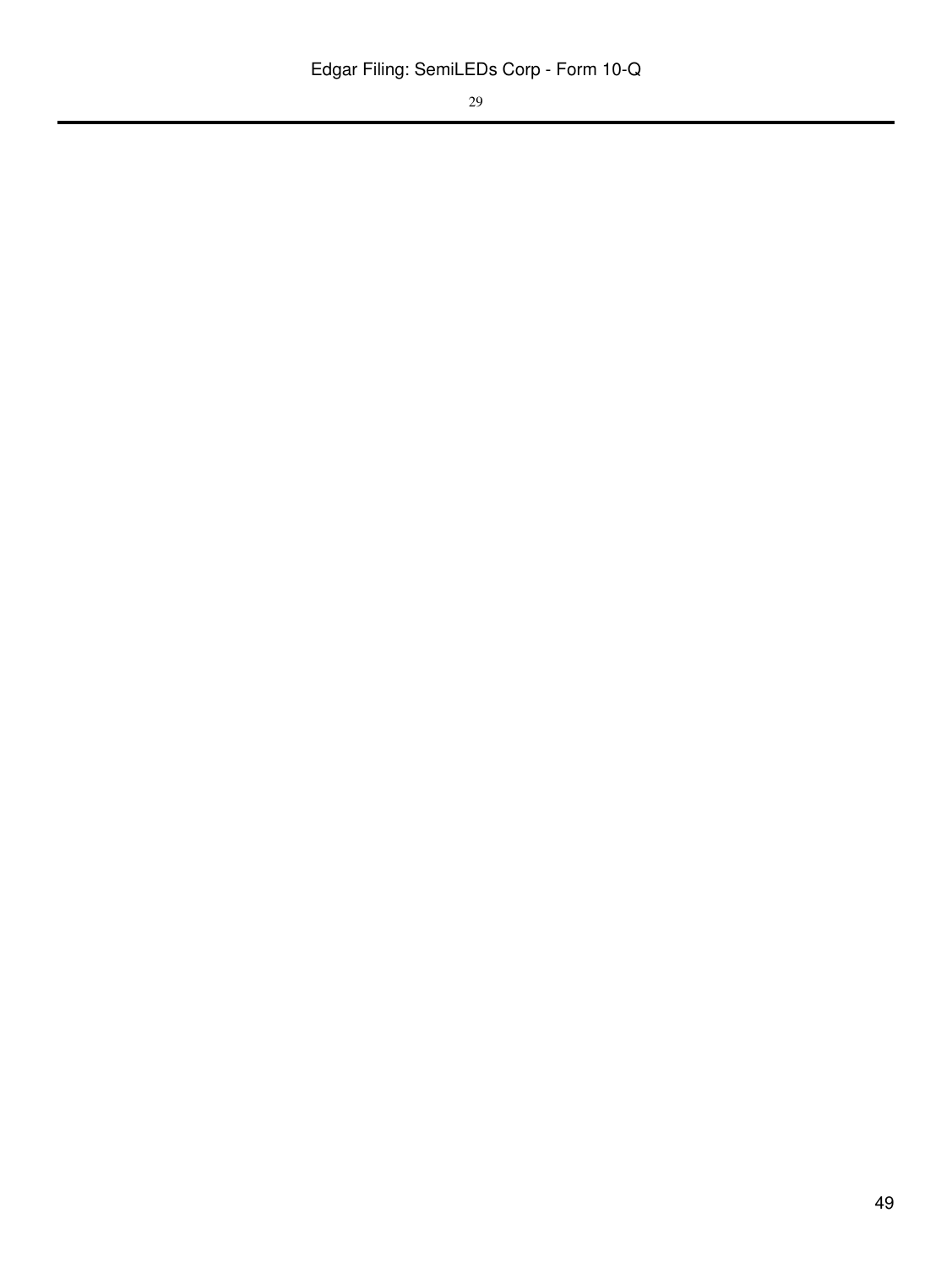#### **Item 1A. Risk Factors**

*Investing in our common stock involves a high degree of risk. You should consider carefully the risks and uncertainties described below, together with all of the other information in this document, including our consolidated financial statements and related notes included elsewhere in this document, before making an investment decision. Although the risk factors described below are the ones management deems significant, additional risks and uncertainties not presently known to us or that we presently deem less significant may also impair our business operations. If any of the following risks actually occur, our business, operating results, and financial condition could be adversely affected. In that event, the trading price of our common stock could decline and you could lose part or all of your investment.*

#### **Risks Related to Our Business**

*The market for LEDs has historically been, and we expect will continue to be, highly volatile, which could harm our business and result in significant fluctuations in the market price of our common stock.*

Fluctuations in supply and demand for LEDs pose serious risks to our prospects, business, financial condition and results of operations. Our industry, akin to the semiconductor industry, is highly cyclical and characterized by rapid technological change, rapid product obsolescence, declining average selling prices and wide fluctuations in supply and demand. Our industry s cyclicality results from a complex set of factors, including, but not limited to:

- fluctuations in demand for end-products that incorporate LED chips and LED components;
- ongoing reductions in the number of LED chips and LED components required per application due to performance improvements; and
- fluctuations in the unutilized manufacturing capacity available to produce LED chips and LED components.

As market demand increases, if we are not able to increase our capacity or if we experience delays or unforeseen costs associated with increasing our capacity levels, we may not be able to achieve our financial targets. Alternatively, as market demand decreases or as market supply surpasses demand, we may not be able to reduce manufacturing expenses or overhead costs proportionately. We believe that many of our competitors are, like us, adding MOCVD reactors and related equipment to increase manufacturing capacity. We expect a number of MOCVD reactors and related equipment will come on line in the next 12 months and increase supply of LED chips and LED components. If the expected increase in supply outpaces any increases in future market demand, or if demand decreases, the resulting oversupply could adversely impact our sales and result in the underutilization of manufacturing capacity, high inventory levels, changes in revenue mix and rapid price erosion, which would lower our margins and adversely impact our financial results.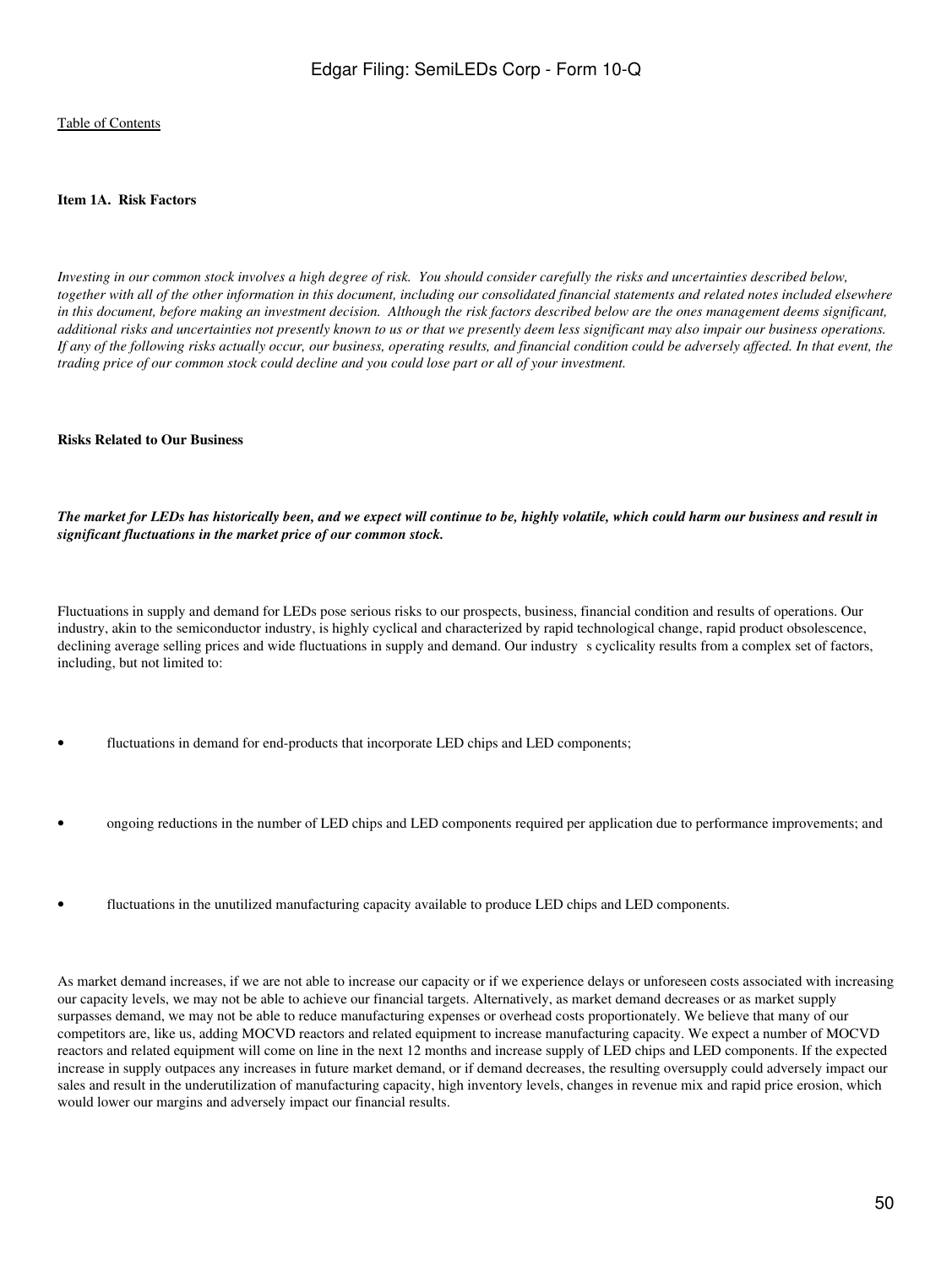*Our operating results may fluctuate from quarter to quarter, which could make our future performance difficult to predict and could cause our operating results for a particular period to fall below expectations, resulting in a severe decline in the price of our common stock.*

Our quarterly operating results are difficult to predict and may fluctuate significantly in the future. We have experienced seasonal and quarterly fluctuations in the past. As such, our past quarterly operating results may not be good indicators of future performance.

In addition to the other risks described in this Risk Factors section, the following factors could cause our operating results to fluctuate:

- our ability to retain existing customers, attract new customers and successfully enter new geographic markets;
- changes in supply and demand and other competitive market conditions, including pricing actions by our competitors and our customers competitors;

• timing of orders from and shipments to major customers and end-customers, including as part of LED project-based orders, and our ability to forecast demand and manage lead times for the manufacturing of our products; and

seasonal fluctuations in our customers purchasing patterns.

For these or other reasons, the results of any prior quarterly or annual periods should not be relied upon as indications of our future performance, and our actual revenue and operating results in future quarters may fall short of the expectations of investors and financial analysts, which could have a severe adverse effect on the trading price of our common stock.

#### *We have incurred net losses in recent periods and may again incur net losses in the future.*

We incurred net losses of \$0.8 million and \$3.7 million for the fiscal years ended August 31, 2008 and 2009, respectively, and a net loss of \$2.5 million for the nine months ended May 31, 2011. We can give no assurance that we will not incur net losses in future periods. Our revenue and net income may continue to decline for a variety of reasons, some of which are described elsewhere in this Risk Factors section and are beyond our control. You should not rely on the revenue or net income growth of any prior quarterly or annual periods as an indication of our future performance. In the past, we have experienced revenue declines and incurred increased net losses. If our future growth fails to meet investor or analyst expectations, the trading price of our common stock may decline significantly and could have a material adverse effect on our business, financial condition and results of operations.

*We derive our revenues mainly from the sale of our LED chips and LED components. Our inability to grow or maintain our revenues generated from the sales of LED chips and LED components would have a negative impact on our financial condition and results of operation.*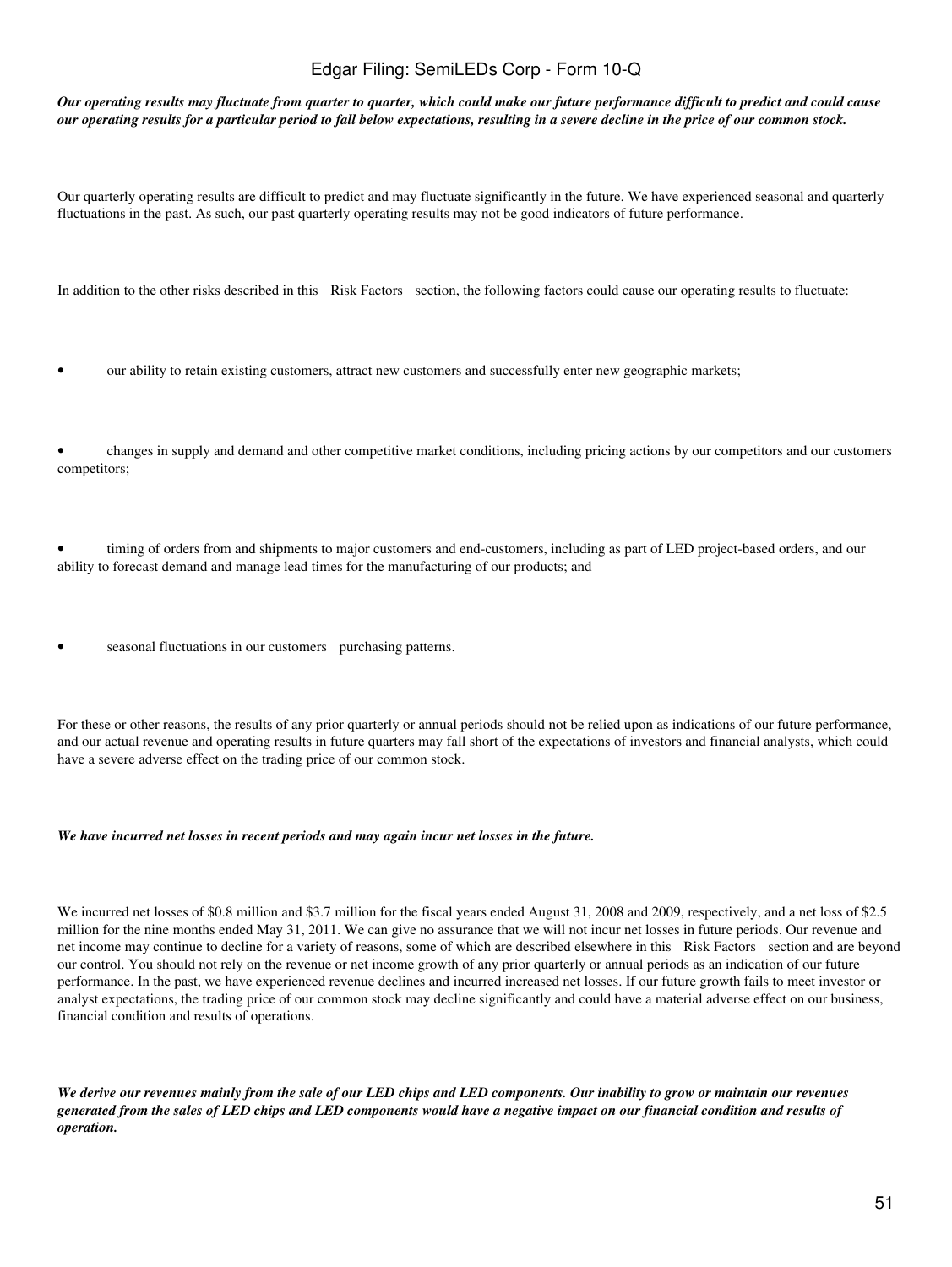A majority of our revenues is derived from the sale of LED chips, our core product, and an increasing percentage of our revenues is generated from the sale of LED components. Revenues attributable to the sale of our LED chips represented 88%, 78% and 77% of our revenues for the years ended August 31, 2008, 2009 and 2010, respectively, and 59% of our revenue for the nine months ended May 31, 2011. Revenues attributable to the sale of our LED components represented 8%, 20% and 21% of our revenues for the years ended August 31, 2008, 2009 and 2010, respectively, and 32% of our revenue for the nine months ended May 31, 2011. We expect to continue to generate our revenues mainly from the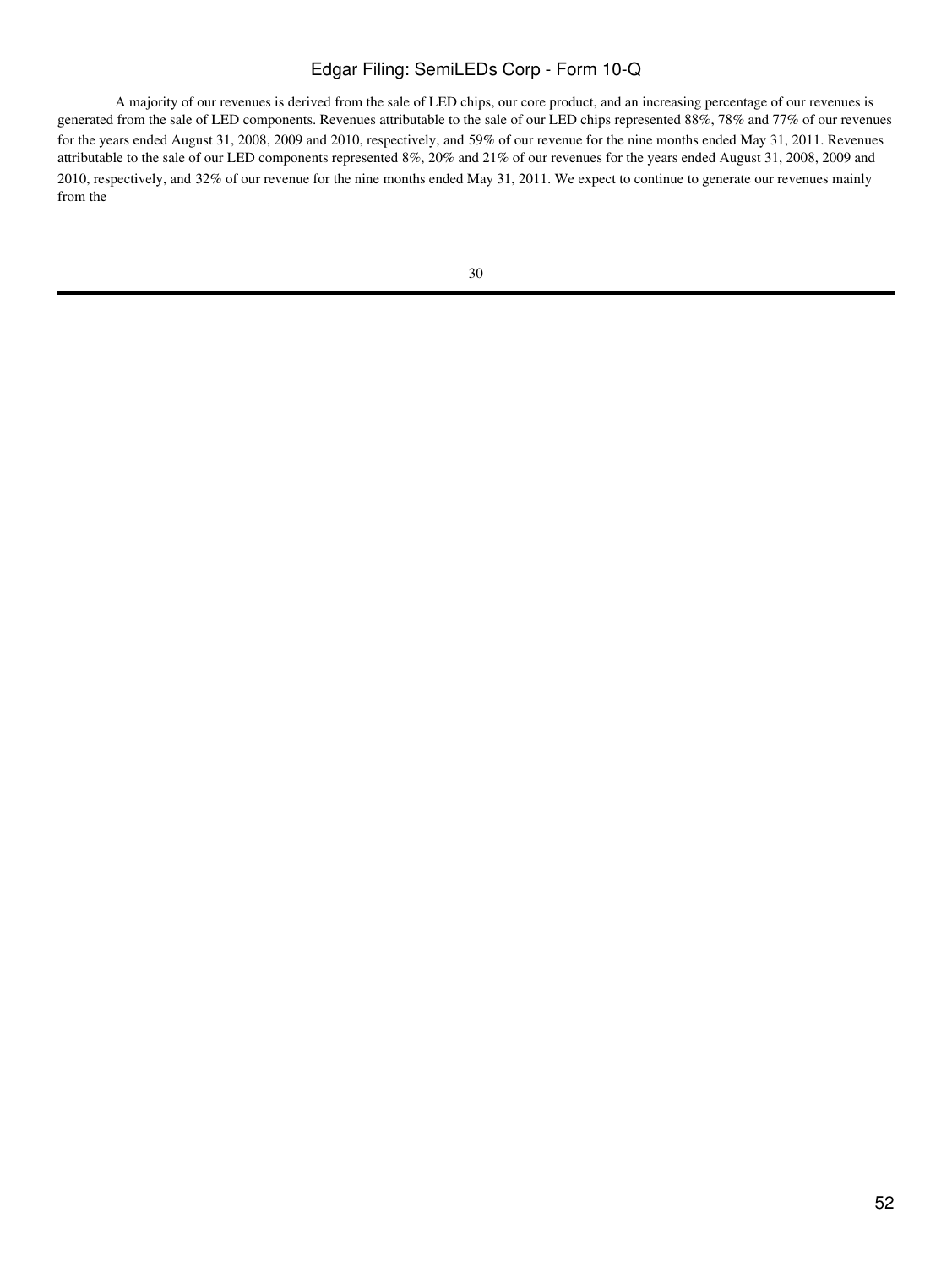#### [Table of Contents](#page-3-0)

sale of LED chips and LED components for the foreseeable future. As such, the continued market acceptance of our LED chips and LED components is critical to our continued success, and our inability to grow or maintain our revenues generated from the sales of LED chips and LED components would have a negative impact on our business, financial condition and results of operations.

*We operate in highly competitive markets that are characterized by rapid technological changes and declining average selling prices. Competitive pressures from existing and new companies may harm our business and operating results.*

Competition in the markets for LED products is intense, and we expect that competition will continue to increase. Increased competition could result in increased pricing pressure, reduced profit margins, increased sales and marketing expenses, and failure to increase, or the loss of, market share, any of which would likely seriously harm our business, operating results and financial condition.

We compete with many LED chip manufacturers and, to a lesser extent, LED packaging manufacturers. With respect to our LED chips and LED components, we primarily compete with Citizen Electronics Co., Ltd., Cree, Inc., or Cree, Epistar Corporation, Genesis Photonics Inc., Nichia Corporation, Philips (Lumileds), Siemens (Osram) GmbH, or Siemens (Osram), Showa Denko K.K., or Showa Denko, and Toyoda Gosei Co., Ltd., or Toyoda Gosei. We have a number of competitors that compete directly with us and are much larger than us, including, among others, Cree, Epistar Corporation, Nichia Corporation, Philips (Lumileds), and Siemens (Osram). Several substantially larger companies, such as Philips (Lumileds), Siemens (Osram) and Toyoda Gosei, compete against us with a relatively small segment of their overall business. In addition, several large and well-capitalized semiconductor companies, such as Micron Technology, Inc., Samsung Electronics Co., Ltd., Sharp Ltd. and Taiwan Semiconductor Manufacturing Co., have recently entered into the LED chip and lighting market. These potential competitors have extensive experience in developing semiconductor chips, which is similar to the manufacturing process for LED chips. We are also aware of a number of well-funded private companies that are developing competing products. We will also compete with numerous smaller companies entering the market, some of whom may receive significant government incentives and subsidies pursuant to government programs designed to encourage the use of LED lighting and to establish LED-sector companies. For example, Korea has programs to encourage the use of LED lighting and to establish LED-sector companies, which could result in new competitors.

Our existing and potential competitors may have a number of significant advantages over us, including greater financial, technical, managerial, marketing, distribution and other resources, more long-standing and established relationships with our existing and potential customers, greater name recognition, larger customer bases and greater government incentives and support. In addition, some of our competitors have been in operation much longer than we have and therefore may have more long-standing and established relationships with our current and potential customers.

We compete primarily on the basis of our products performance, price, quality, and reliability and on our ability to customize products to meet customer needs. However, our competitors may be able to develop more competitive products, respond more quickly to new or emerging technologies, offer comparable products at more competitive prices or bring new products to the market earlier. Any failure to respond to increased competition in a timely or cost-effective manner could have a material adverse effect on our business, financial condition, results of operations and prospects.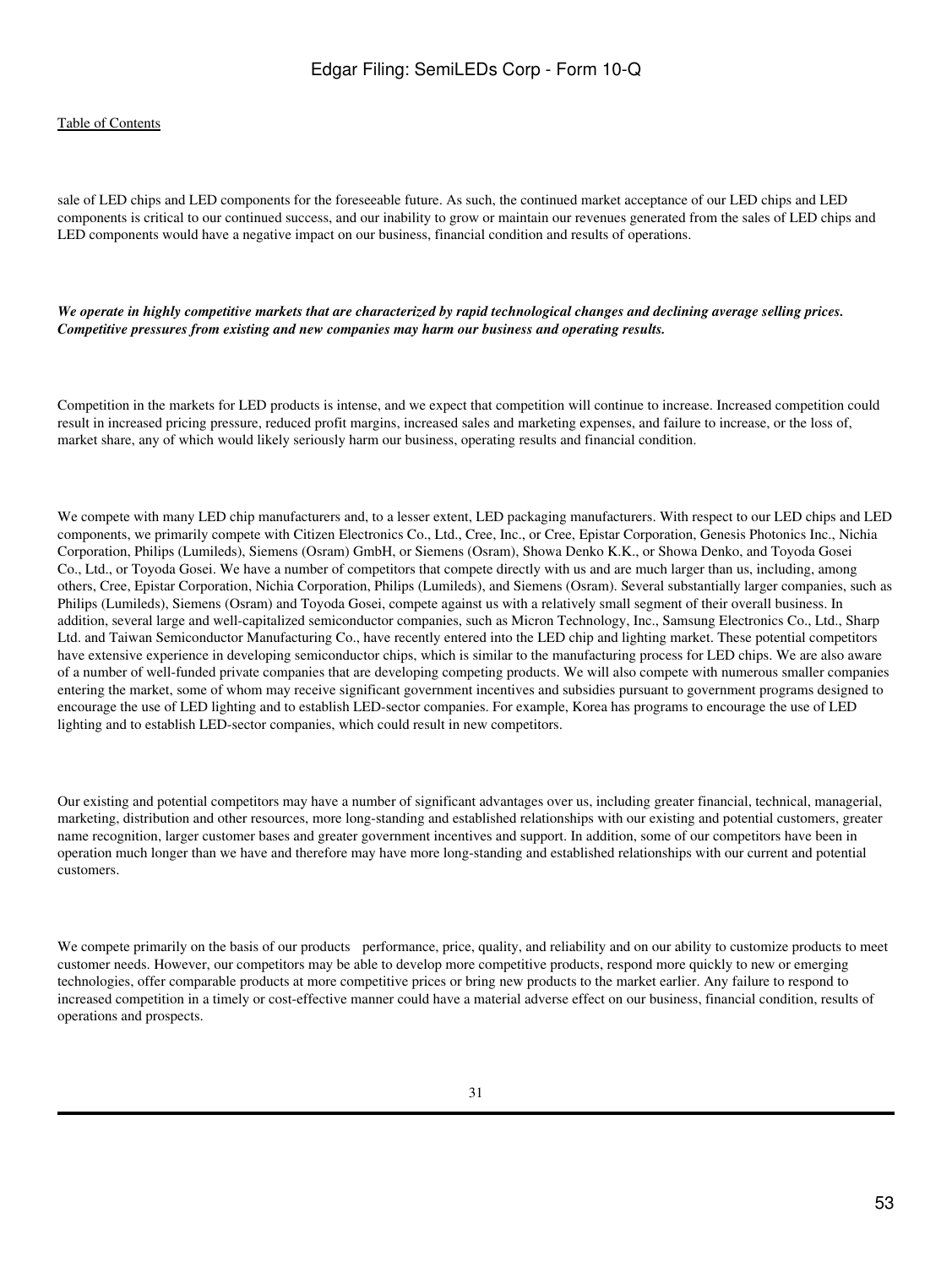#### *We may be exposed to intellectual property infringement or misappropriation claims by third parties, which could adversely affect our financial condition and results of operations.*

Trademark, patent, copyright and other intellectual property rights are critical to our business and the business of our competitors. Our industry is characterized by frequent intellectual property litigation involving patents, trade secrets, copyrights, and mask designs among others. Competitors of ours and other third parties have in the past and will likely from time to time in the future allege that our products infringe on their intellectual property rights. On October 14, 2010, Cree, Inc., or Cree, our competitor and a major manufacturer of LED products, filed a complaint against us and Helios Crew, our wholly owned subsidiary, with the United States District Court of Delaware, alleging that we and Helios Crew have infringed certain of their patents and seeking injunctive relief, unspecified monetary damages, pre- and post-judgment interest and attorneys fees. We and Helios Crew filed an answer to the complaint on November 3, 2010, denying all allegations of infringement. Cree filed a motion on December 10, 2010 to amend its initial complaint to add additional United States patents that it alleges we have infringed. On March 22, 2011, the Court granted Cree s motion to amend and the second amended complaint was placed on file. Cree then filed a third amended complaint, based on the same Cree patents and adding a subsidiary of our Company, Taiwan SemiLEDs, as a defendant. The third amended complaint similarly alleges that we have infringed certain of Crees patents in the United States and seeks injunctive relief, unspecified monetary damages, pre- and post-judgment interest and attorneys fees. We answered the third amended complaint on May 16, 2011, denying all allegations of infringement. We believe we have meritorious defenses and intend to contest this lawsuit vigorously. However, in the event that Cree is successful in obtaining some or all of the relief it seeks, we may be barred from importing or selling our products into the United States and maybe subject to damages and penalties. Moreover, Cree has an extensive patent portfolio and we cannot assure you that Cree will not assert additional claims of infringement of its other patents. We believe that, as our visibility within the LED market increases as a result of our initial public offering, the risk that additional infringement claims, with or without merit, will be asserted against us will increase.

Litigation to determine the validity and scope of any claim against us for infringement, misappropriation, misuse or other violation of third-party intellectual property rights can be highly uncertain because of the complex scientific, legal and factual questions and analyses involved. Defending against any intellectual property infringement claims would likely result in costly litigation, diversion of the attention and efforts of our technical and management personnel and ultimately may lead to our not being able to manufacture, use or sell products found to be infringing. As a result of any such dispute, we may be required to develop non-infringing technology, pay substantial damages, enter into royalty or licensing agreements to use third-party technology, cease selling certain products, adjust our marketing and advertising activities or take other actions to resolve the claims. These actions, if required, may be costly or unavailable on terms acceptable to us. If we are unable to obtain sufficient rights or develop non-infringing intellectual property or otherwise alter our business practices on a timely basis, our business and competitive position may be adversely affected.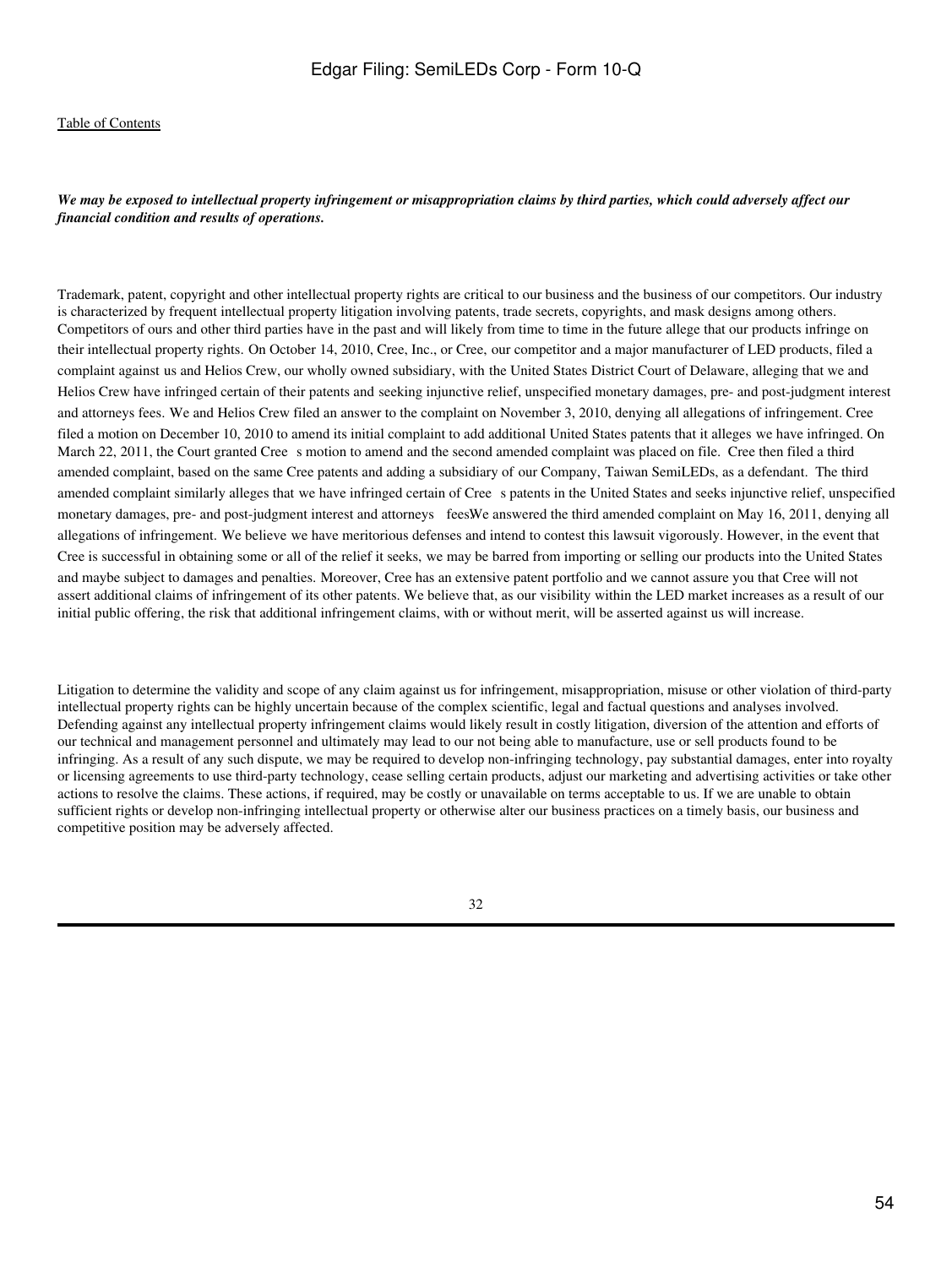The intellectual property rights related to packaging LEDs with phosphors to make white light LED components are particularly complex and characterized by aggressive enforcement of those rights. Many of our competitors and other third parties hold patents or licenses or cross-licenses that relate to phosphors and the use of phosphors in LED packages to make white light LED components. We have sought to minimize the risk that one of our competitors or another third party will assert a claim related to our packaged LED components by marketing these products only in certain countries in which we believe enforcement of intellectual property rights has historically been more limited. We cannot assure you that our belief with respect to the enforcement of rights within those markets is accurate. In addition, if the products we sell in a particular country are subsequently shipped or resold to another country, the intellectual property laws of the country of final destination may also apply to our products. Further, we may be subject to claims if our packaging customers for our LED chips lack sufficient intellectual property rights with respect to their packaging process and related packaging materials. We cannot assure you that our competitors or others will not claim that our LED chips or our LED components infringe their intellectual property rights or that, if such claims are made, we will be able to successfully dispute such claims.

In addition to the Cree complaint, we are currently subject to one additional lawsuit. In August 2009, Gertrude F. Neumark Rothschild, a retired professor from the United States, filed a complaint with the Intellectual Property Court in Taiwan against us and seven other companies, asserting that the production process we use to manufacture our LED chips infringes her patent in Taiwan. In the complaint, Ms. Rothschild seeks monetary damages and an injunction against future infringement. She alleges that we and Mr. Trung T. Doan, our chief executive officer, are jointly and severally liable. On June 30, 2010, the complaint was dismissed by the court and on July 30, 2010, Ms. Rothschild appealed the decision. On October 28, 2010, a pleading was filed with the Intellectual Property Court in Taiwan by Ms. Rothschild s attorneys to withdraw her claim for an injunction against future infringement of her patent because such patent had expired on August 15, 2009. On May 18, 2011, the Intellectual Property Court granted a motion filed by Diana Parker who, as the estate administrator of Ms. Rothschild, has substituted Ms. Rothschild as the appellant and continues to seek initial monetary damages of NT33.0 million (approximately \$1.1 million), although the ultimate amount of the damages if she were to prevail on appeal is unpredictable and has not yet been determined. We believe we have meritorious defenses and intend to contest this lawsuit vigorously.

### *Intellectual property claims against our customers, including our distributor customers, could subject us to significant costs and materially damage our business and reputation.*

From time to time, third parties may assert infringement claims against our customers with respect to our customers products that incorporate our technologies or products, and any unfavorable result could impair such customers continued demand for our products. For example, Nichia Corporation, or Nichia, filed a lawsuit in Japan against a Japanese subsidiary of Seoul Semiconductor Co., Ltd., or Seoul Semiconductor, which is one of our customers, and another lawsuit in Korea against Seoul Semiconductor. In those two lawsuits, Nichia asserted that our LED chips infringed two patents in Japan and one in Korea. While we were not named as a defendant in either of those lawsuits, we intervened as independent or supplementary parties. Although the Japanese lawsuit was settled, it is still possible for Nichia to file a new lawsuit on the two patents originally at issue in the action in Japan. In addition, although the Korean district court found the patent at issue to be invalid, Nichias subsequent appeal and Seoul Semiconductor s related invalidation action were both withdrawn after the parties entered into a cross-licensing agreement. As such, the invalidity finding by the district court was vacated.

Furthermore, some of our distribution agreements require us to defend and indemnify our distributor customers in the event that they are sued by third parties for intellectual property infringement claims involving the sale or use of our products. There can be no assurance that we will be successful in defending these claims. Our indemnification obligations could increase the cost to us of an adverse ruling in any such action.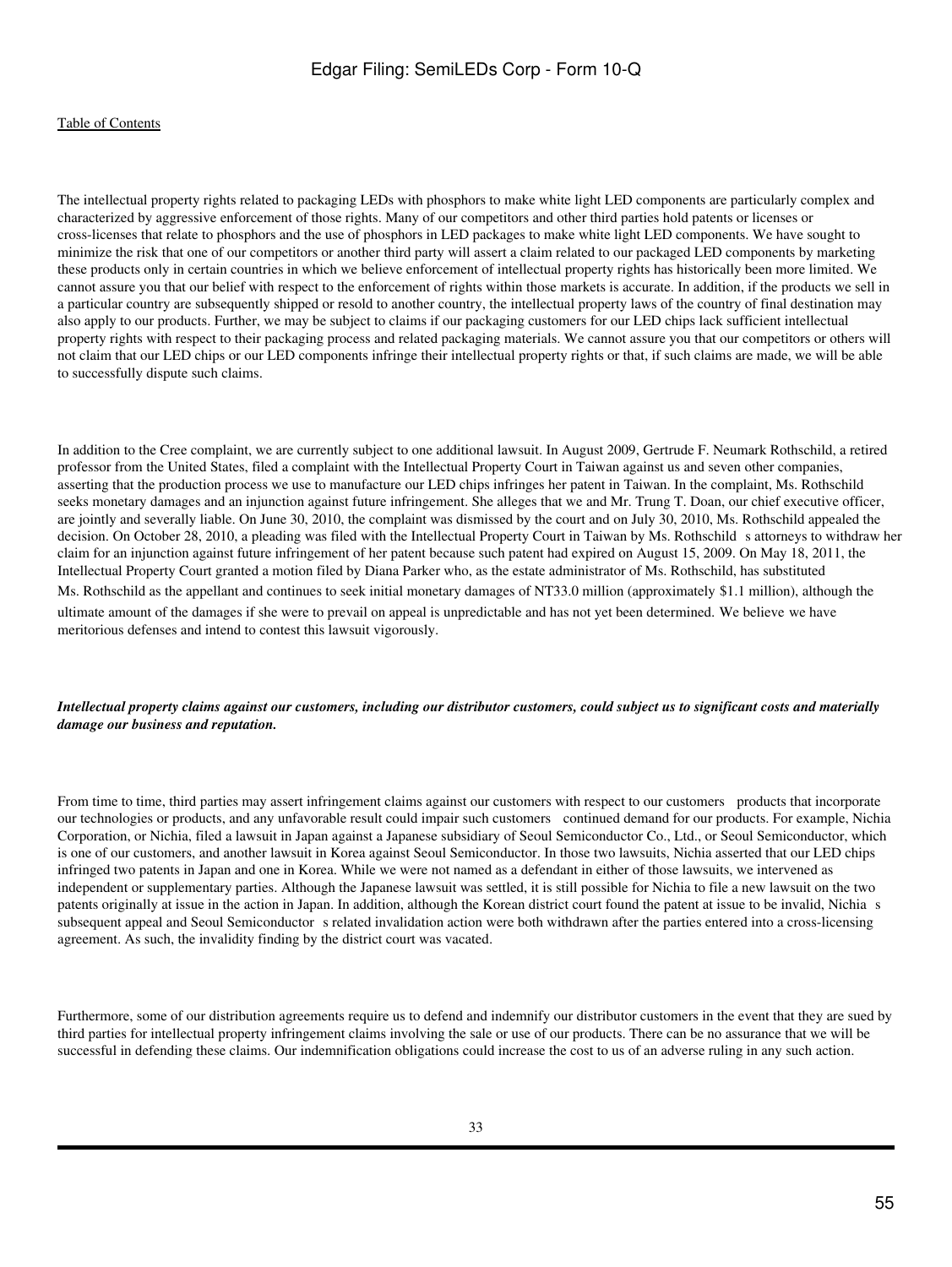#### *If LEDs fail to achieve widespread adoption in the general lighting market, or if alternative technologies gain market acceptance, our prospects will be materially adversely impacted and we may be unable to achieve and maintain our profitability.*

Our products are primarily sold for use in LED general lighting applications. Our financial condition, results of operations and prospects substantially depend on increased market acceptance of LEDs in general lighting globally, and in particular in Asia. Although LED lighting has grown rapidly in recent years, adoption of LEDs for general lighting has only recently begun, is still limited and faces significant challenges.

If LED lighting does not achieve widespread acceptance and adoption, or if demand for LED products does not grow as we anticipate, our revenues may decline and our prospects for growth and profitability will be limited. Moreover, if existing sources of light other than LED devices, such as organic light emitting diodes (OLEDs), achieve adoption, or if new sources of light are developed, our current products and technologies could become less competitive or obsolete.

Potential customers for LED general lighting systems may not adopt LED lighting as an alternative to traditional lighting technology because of LEDs higher upfront cost. In addition, manufacturers of general lighting systems may have substantial investments and know-how related to their existing lighting technologies, such as traditional incandescent, fluorescent, halogen and high intensity discharge, or HID, lighting devices, and may perceive risks relating to the complexity, reliability, quality, usefulness and cost-effectiveness of LED products. Even if LED lighting continues to achieve performance improvements and cost reductions, limited customer awareness of the benefits of LEDs, lack of widely accepted standards governing LED lighting and customer unwillingness to adopt LEDs in favor of entrenched solutions could significantly limit the demand for LED products. Additional factors that may limit the adoption of LEDs for general lighting include, among others:

• a significant reduction in or discontinuation of government regulations and economic incentives to promote the development of the LED industry or government regulations that discourage the use of some traditional lighting technologies;

• changes in economic and market conditions that affect the viability of some traditional lighting technologies, for example declining energy prices that favor existing lighting technologies; and

• capital expenditures for new and replacement lighting systems by end-users of LED products, which may decline during economic downturns.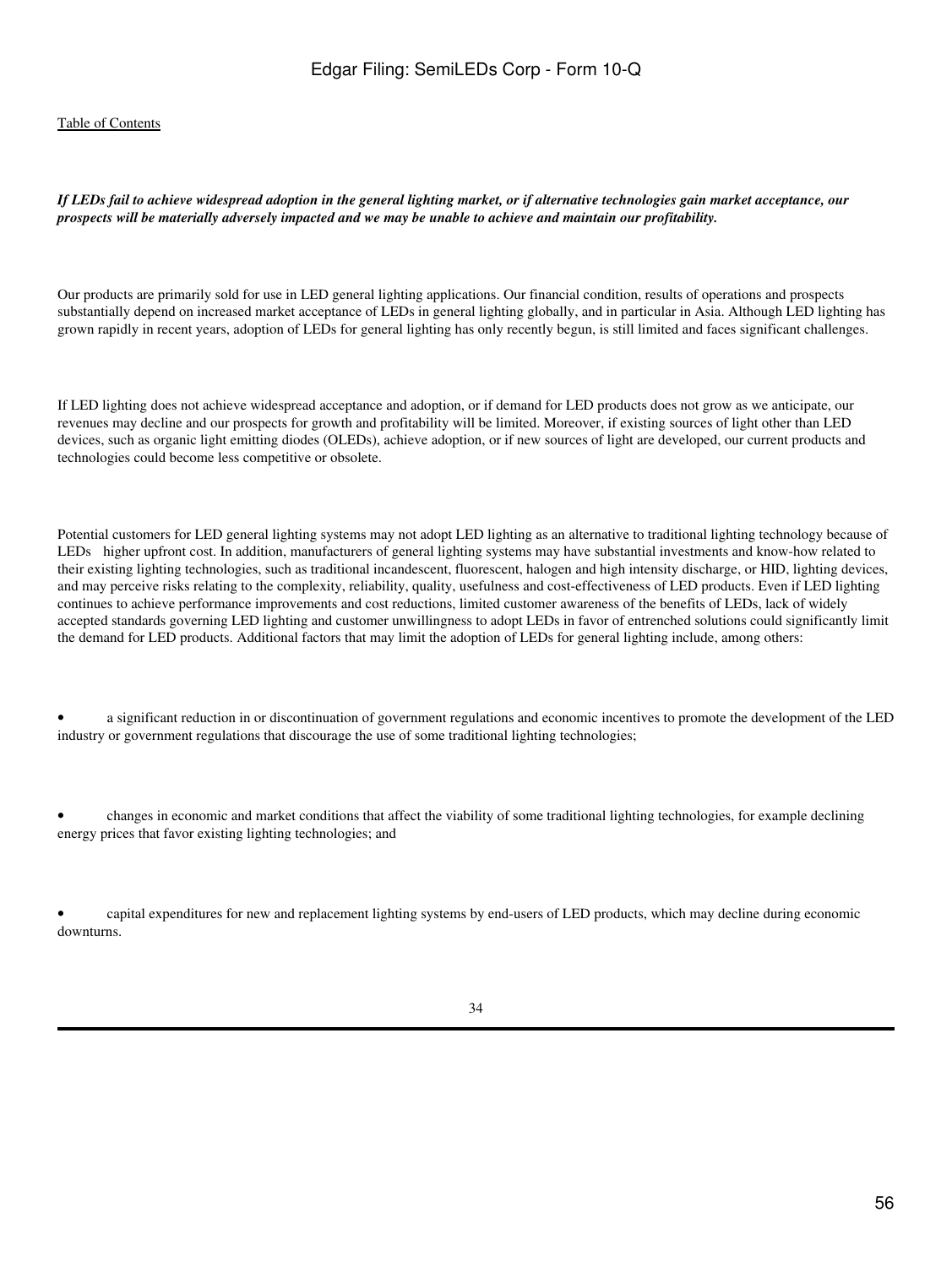*Our gross margins could fluctuate as a result of changes in our product mix and other factors, which may adversely impact our operating results.*

We anticipate that our gross margins will fluctuate from period to period as a result of the mix of products that we sell in any given period. If our sales mix shifts to a greater percentage of LED components, our average selling prices could be higher. However, LED components generally have lower margins than our LED chips, and therefore our overall gross margin levels would be adversely impacted.

Increased competition and the adoption of alternatives to our products, more complex engineering requirements, lower demand, over-capacity in the market and other factors may also lead to price erosion and, as a result, lower product margins and lower revenues. For example, some of our competitors have in the past reduced their average selling prices, and the resulting competitive pricing pressures have caused us to similarly reduce our prices, accelerating the decline in the gross margin of our products. We anticipate our competitors will continue to implement such competitive strategies from time to time in the future.

#### *We rely on a limited number of key suppliers for certain key raw materials and equipment. The loss of key suppliers may have a material adverse effect on our business.*

There are a limited number of companies which supply certain of the specialized raw materials that are important to the manufacture of our products as well as a very limited number of manufacturers of equipment that are critical to our operations. We generally enter into spot purchase orders with our suppliers and do not have long-term or guaranteed supply arrangements with any of them. We purchase sapphire products, the key wafer material used in the manufacture of our LEDs from a limited number of suppliers. A major shortage of sapphire wafers would impair our ability to meet our production needs resulting in increased costs.

We also purchase gases, photo chemicals and other materials from various suppliers on the spot market. For example, there are currently supply constraints in the market for Trimethylgallium and other Organo-metallic materials that are used for MOCVD growth of gallium nitride, or GaN, Aluminium Gallium Nitride, or AlGaN, and Indium Gallium Nitride, or InGaN, layers on sapphire. Although such constraints do not currently have an impact on our ability to procure supply, continued constraints could have a negative effect on us if supply of Organo-metallic materials does not increase over the next year. Additionally, we use metals such as copper alloy and other commodities in our manufacturing process. The price volatility of such materials may make our procurement planning challenging. If the prices of materials increase it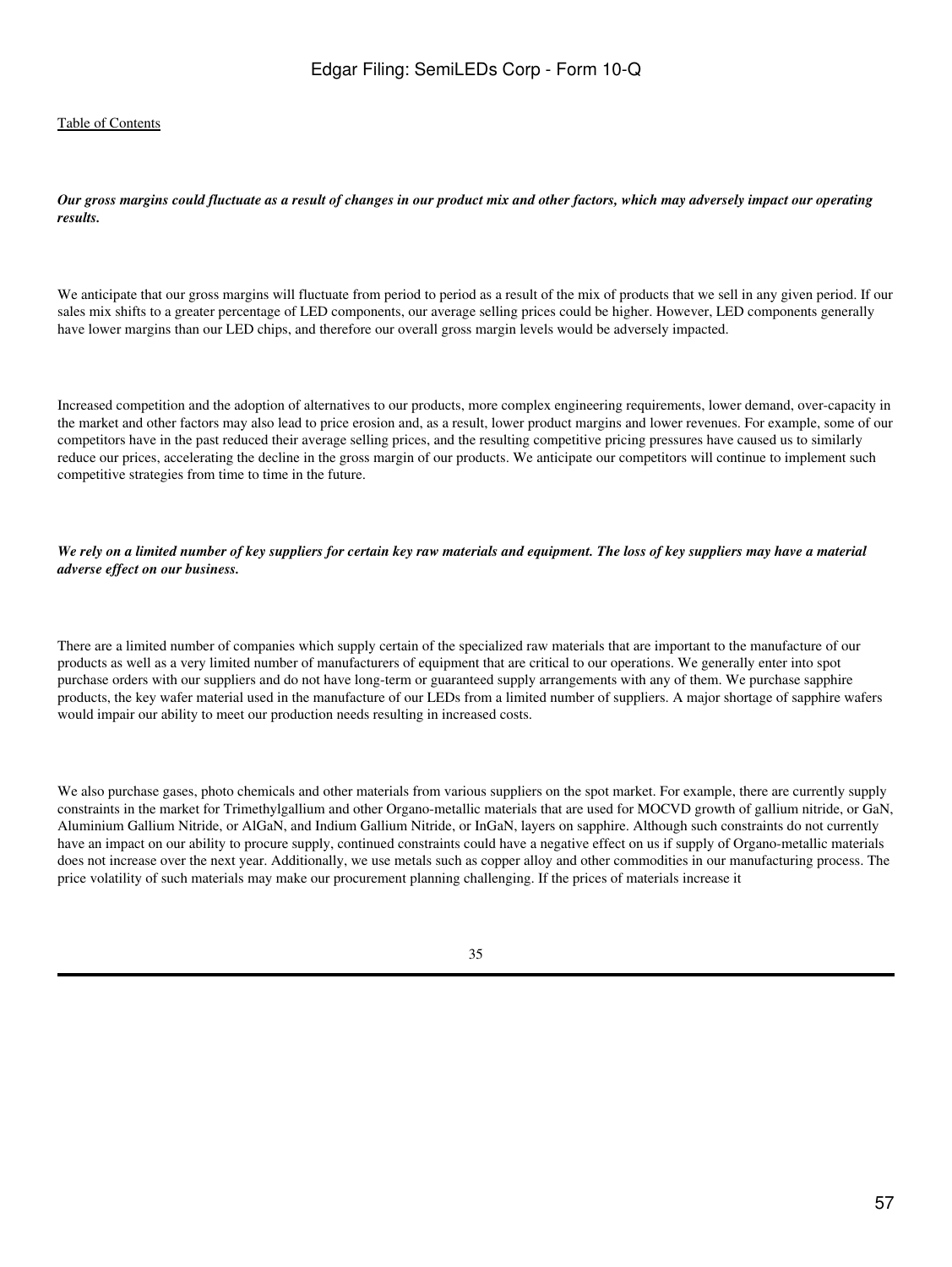#### [Table of Contents](#page-3-0)

may adversely affect our operating margins. Although these materials are generally available and are not considered to be specialty chemicals, our inability to procure such materials in volumes and at commercially reasonable prices could result in a material adverse effect on our business, financial condition and results of operations.

Furthermore, the global LED chip manufacturing industry currently relies on only a few manufacturers of MOCVD reactors. Because the MOCVD reactor is the key equipment used to produce LED chips, a significant increase in demand for production capacity could place significant pressure on these equipment manufacturers. These equipment manufacturers may not be able to timely meet such demand. In addition, there are varying lead times of up to six months or more for MOCVD reactors. In the event that we are unable to procure sufficient equipment for our planned capacity expansions, planned migration to larger wafer sizes and, in particular, for China SemiLEDs new 4 manufacturing facility, our business, financial condition and results of operations would be materially adversely affected.

If any of our key raw material and equipment suppliers fails to meet our needs on time or at all, we may not be able to procure replacement supplies from other sources on a timely basis or on commercially reasonable terms and our production may be delayed or interrupted, which could impair our ability to meet our customers needs and damage our customer relationships.

*We have a limited operating history which makes it difficult for you to evaluate our business, financial condition, operating results and prospects and which impairs our ability to accurately forecast our future performance.*

We were incorporated in January 2005 and our first sales of LED chips occurred in November 2005. Our revenue to date has not been significant and we have only recently generated net income. Our limited operating history, combined with the rapidly evolving nature of the LED industry in which we compete, may not provide an adequate basis for you to evaluate our operating and financial results and business prospects. In addition, we only have limited insight into emerging trends that may adversely affect our business, prospects and our operating results. As such, our limited operating history may impair our ability to accurately forecast our future performance.

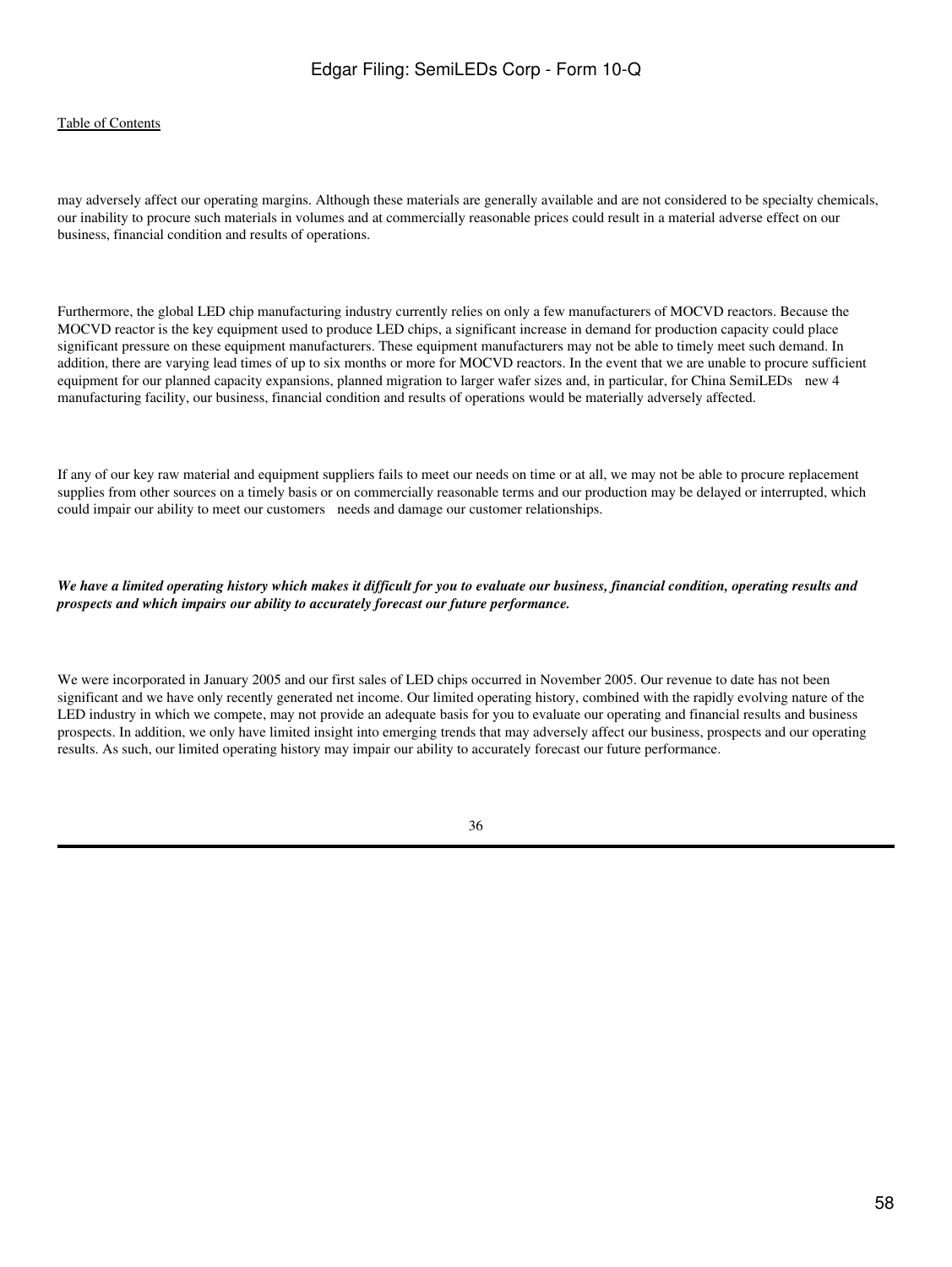#### *We may not be able to effectively expand production capacity or do so in a timely or cost-effective manner, which could prevent us from achieving increased sales, margins and market share.*

We plan to continue to expand production capacity at Taiwan SemiLEDs manufacturing facilities. In addition, our strategy to capitalize on the potential growth of the LED market in China includes China SemiLEDs, which recently commenced production. There are many events that could delay, prevent or impact our ability to increase our capacity in accordance with our plans, or otherwise increase our costs, including shortages or late delivery of building materials and facility equipment, delays in governmental approval, consents, licenses, permits and certifications, labor disputes, availability of space for further build-out or earthquakes or other natural disasters, among others.

Any unanticipated delays in completion of planned expanded facilities at Taiwan SemiLEDs or China SemiLEDs or cost overruns may result in a loss of customers and will have a negative impact on our and China SemiLEDs reputation.

Upgrading or expanding existing facilities could also result in manufacturing problems that reduce our yields. For example, in the third fiscal quarter of 2009, we suffered a temporary decrease in our yields after we moved our manufacturing facilities in Taiwan to a new location to increase manufacturing capacity. Yields and utilization rates below our target levels could negatively impact our gross profit.

Our plan to expand production capacity requires a significant amount of fixed cost as it will require us to add and purchase manufacturing lines, equipment and additional raw materials and other supplies. If we are not able to recoup these costs through increased sales and profits, our business, financial condition and results of operations could be materially and adversely affected.

#### *We may have difficulty managing our future growth and the associated increased scale of our operations, which could materially and adversely affect our business and operating results.*

We have experienced a period of significant growth since our inception and expect to continue to expand our business and operations. We intend to continue to expand our manufacturing capacity and operations in Taiwan. In addition, China SemiLEDs recently commenced production at its Foshan manufacturing facilities.

Our future expansion plans, in particular those in China, may place a significant strain on our managerial, administrative, operational, technological and financial resources. In order to manage our growth, we must continue to hire, recruit and manage our workforce effectively as well as implement adequate controls and reporting systems and procedures in a timely manner. If we fail to manage our growth, we may encounter, among other things, delays in production and operational difficulties. Moreover, any additional capital investments would increase our overall costs.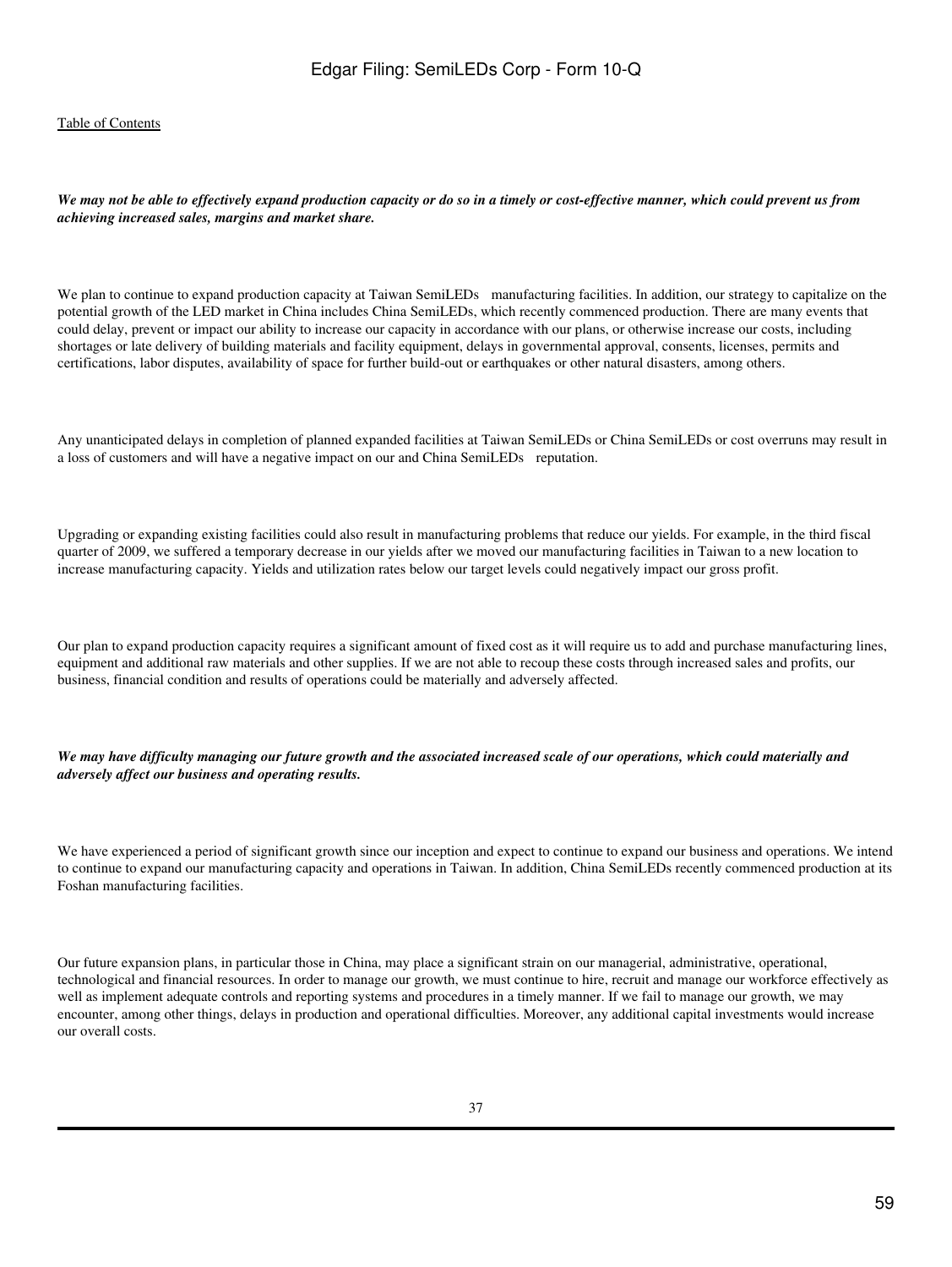#### [Table of Contents](#page-3-0)

In order to effectively support our growth and meet customer demand, we must also continue to:

- maintain adequate manufacturing facilities and equipment;
- secure and maintain sufficient and stable supplies of raw material;
- continue to expand our research and development, sales and marketing, technological and distribution capabilities;

• enhance the skills and capabilities of our key personnel and hire additional experienced senior level managers and technical personnel; and

attract and retain qualified employees.

If we are unable to effectively manage our growth and the associated increased scale of our operations, our financial results, financial condition, business or prospects could be harmed significantly.

#### *Sales of our products are concentrated in Asia, particularly in China and in Taiwan. Adverse developments in these markets could have a material and disproportionate impact on us.*

Our revenues are highly concentrated in markets in Asia, particularly in Taiwan and China. Revenues generated from sales of our LED chips and LED components to Taiwan and China (including Hong Kong) accounted for 65%, 79%, 76% and 69% of our revenues for the years ended August 31, 2008, 2009, and 2010, and the nine months ended May 31, 2011, respectively. As a result of our revenue concentration in these two markets, economic downturns, changes in governmental policies and increased competition in China or Taiwan could have a material and disproportionate impact on our revenues, operating results, business and prospects.

*We may not succeed in cost-effectively producing LED chips using larger wafer sizes.*

We expect to have to continually develop new technologies that allow us to produce LED chips using larger wafer sizes. Larger wafer sizes enable us to improve our production capacity, which can reduce the per-unit costs of our products and allow us to compete more effectively against companies that already possess or are developing such technologies. We currently manufacture chips based on a mix of 2.5 and 4 wafer sizes at our manufacturing facilities in Taiwan, and plan to increase our 4 wafer output and reduce our 2.5 wafer output in the next few months.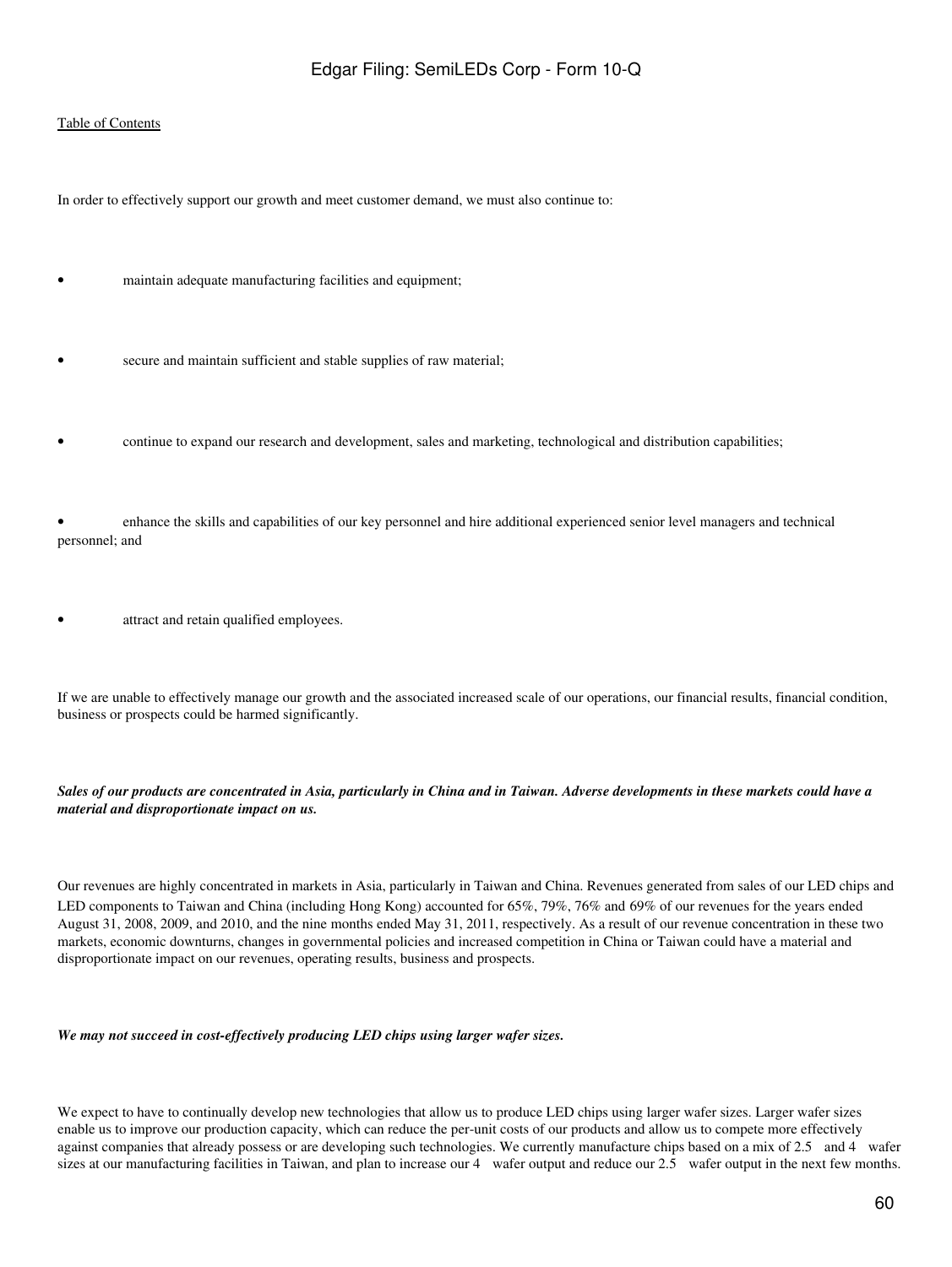However, due to our limited experience in the commercial production of LED chips using 4 wafers, our yields and performance during the early stages of production may be lower than anticipated.

Larger wafers are significantly more expensive to manufacture than smaller wafers and generally have physical attributes and properties that make it materially more difficult to process efficiently for the manufacture of LED chips with yield and consistency that may not justify the high cost of the wafer. While we have invested and will continue to invest in process technologies and know-how to improve our LED chips using 4 wafers and to manufacture LED chips using greater wafer sizes, no assurance can be given that we will be successful in doing so. Even if we develop the technology and know-how necessary to successfully manufacture LED chips using larger wafer sizes, there could be shortages of MOCVD reactors that are capable of producing LED chips on these larger wafer sizes. For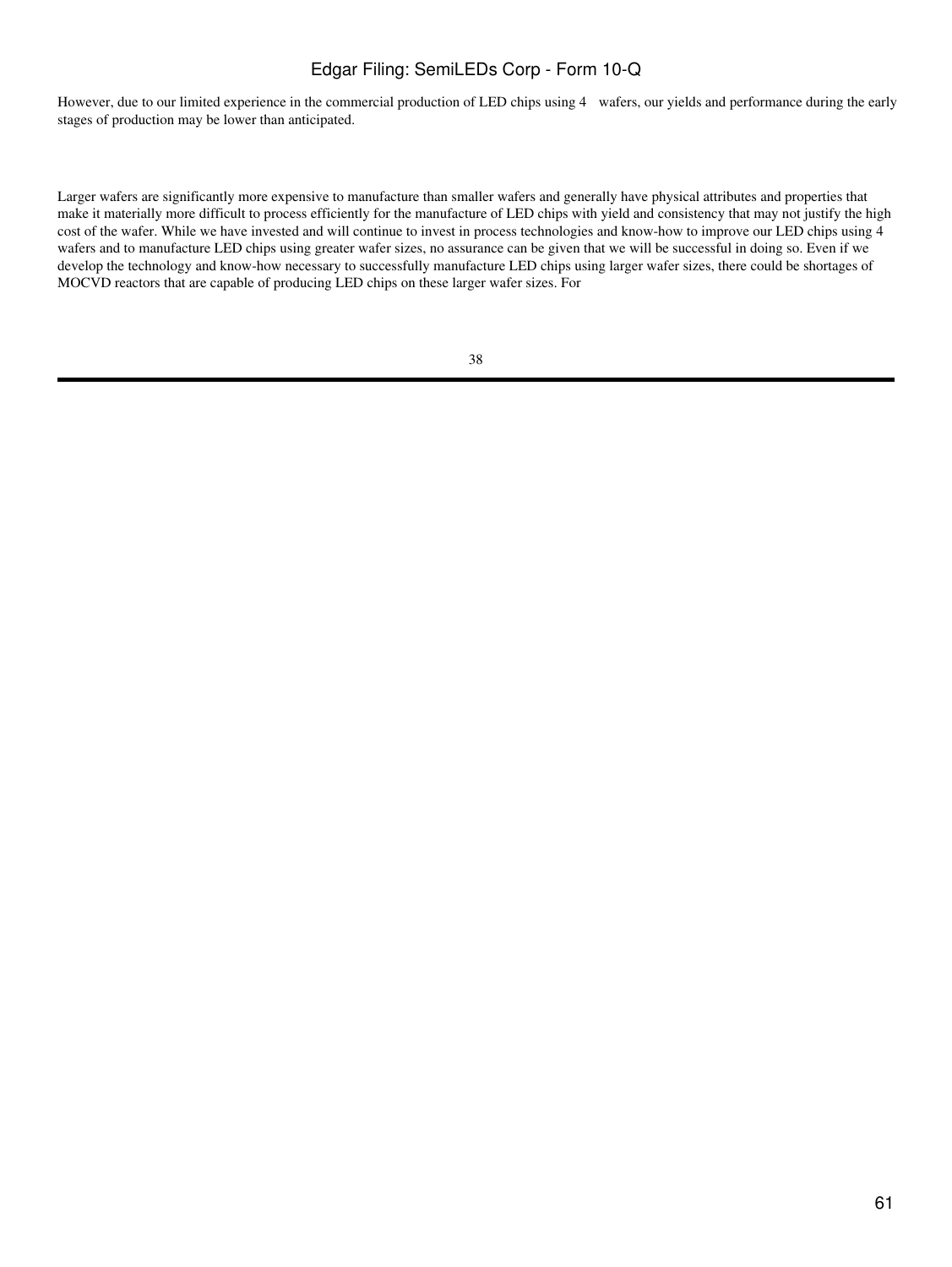#### [Table of Contents](#page-3-0)

example, there are currently very few suppliers that manufacture MOCVD reactors capable of producing LED chips on 4 or greater size wafers. Several of our competitors, such as Cree, Philips (Lumileds) and Siemens (Osram), are manufacturing LED chips based on 4 wafers and developing 6 wafer technology. If we are unable to cost-effectively migrate to larger wafer sizes, or if these and other manufacturers succeed in developing cost-effective technology to manufacture wafer sizes greater than 4 before we do, our financial condition, results of operations, competitiveness and prospects will be materially and adversely affected.

*Variations in our production yields and limitations in the amount of process improvements we can implement could impact our ability to reduce costs and could cause our margins to decline and our operating results could suffer.*

Our products are manufactured using technologies that are highly complex. The number of saleable chips, or yield, from our production processes may fluctuate as a result of many factors, including but not limited to the following:

- variability in our process repeatability and control;
- contamination of the manufacturing environment;
- equipment failure, variations in the manufacturing process, or power outages;
- lack of consistency and adequate quality and quantity of components and raw materials;
- losses from broken wafers, inventory damage or human errors;
- defects in packaging either within our facilities or at our subcontractors; and
- any transitions or changes in our production process, planned or unplanned.

Introduction of new products and manufacturing processes are often characterized by lower yields in the initial commercialization stage. LED chip and component manufacturing is complicated and consists of many layers of complex materials that must interact with each other. In addition, when we introduce new products and processes we often use new chemical solutions and chemical compounds which we have less experience with. We must analyze how the various solutions, compounds and layers of materials interact with each other and perform as parts of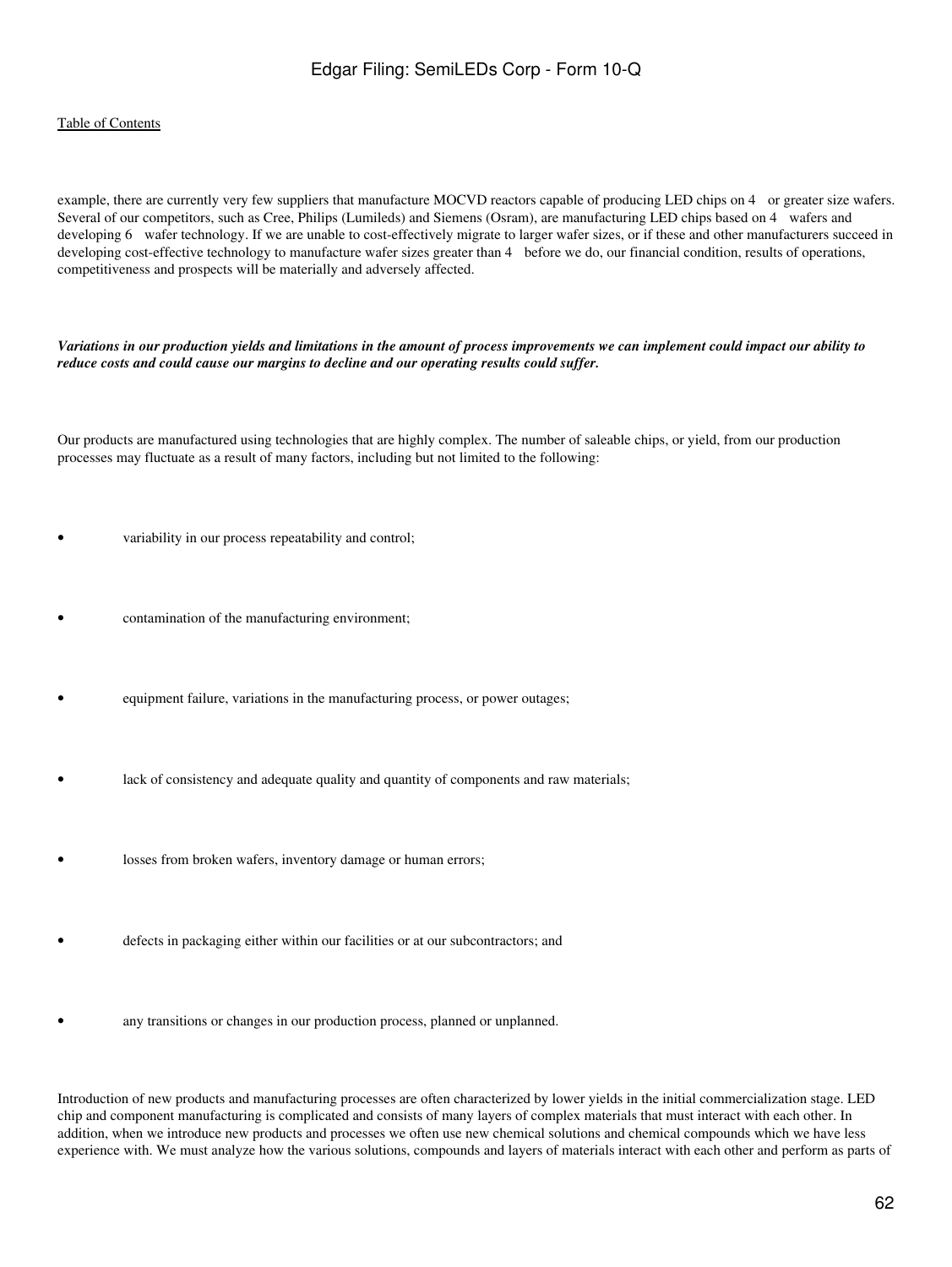the LED chip structure. It takes time for us to analyze the data from our initial manufacturing runs and optimize our processes, and over time we generally achieve higher yield rates as we gain more experience with the product or processes. In the past, we have experienced difficulties in achieving acceptable yields when introducing new products or new manufacturing processes, which has adversely affected our operating results. For example, during the second quarter of fiscal year 2010, we introduced a high-performance LED chip product using a different design with a larger chip size, which required us to modify certain aspects of our manufacturing process to achieve optimal sizing and alignment of various layers, which are critical steps in our manufacturing process. During the early stages of introducing this product, sub-optimal parameters employed in our manufacturing process caused us to experience yields lower than those of our mature products. Over time, we improved these parameters, such as the sizing and alignment of various layers, and were able to improve our yield on this high-performance product.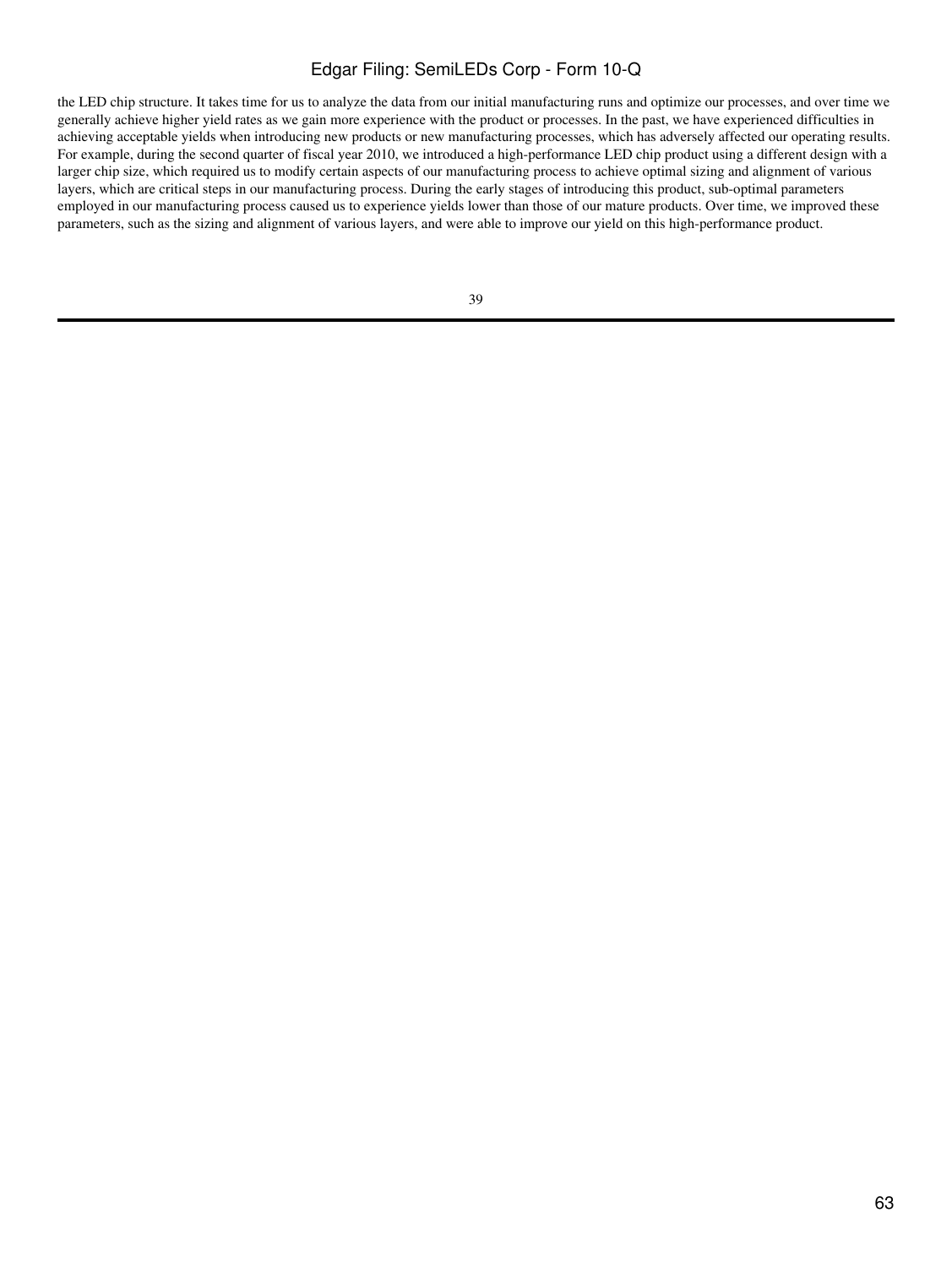We may experience similar problems in the future, and we cannot predict when they may occur or the severity of such difficulties and the impact on our business.

In some instances, we may offer products for future delivery at prices based on planned yield improvements or increased cost efficiencies from other production advances. Failure to achieve these planned improvements or advances could significantly affect our margins and operating results.

#### *If we are unable to implement our product innovation strategy effectively, our business and financial results could be materially and adversely affected.*

As part of our growth strategy, we plan to continue to be innovative in product design, to deliver new products and improve our manufacturing efficiencies. In particular, as the LED industry develops and technical specifications and market standards change, we must continue to innovate and develop competitive products that are accepted by the marketplace. Our existing or potential customers could develop, or acquire companies that develop, products or technologies that may render our products or technologies obsolete or noncompetitive. Our continued success depends on our ability to develop and introduce new, technologically advanced and lower cost products, such as more efficient, higher brightness LED chips. If we are unable to achieve technological breakthroughs, introduce new products that are commercially viable and meet rapidly evolving customer requirements, and keep pace with evolving technological standards and market development, we may experience reduced market share and our ability to compete may be adversely impacted. If we are unable to execute our product innovation strategy effectively, we may not be able to take advantage of market opportunities as they arise, execute our business plan or respond to competition.

*Some of our packaging customers may reduce orders if they perceive us as competing with them and we may face challenges further expanding our LED components business. In addition, our strategy of marketing our LED components in jurisdictions with limited intellectual property enforcement regimes may limit the markets where we can sell our LED components and may subject our intellectual property rights to infringement.*

We have recently expanded our sales of LED components and plan to continue to focus on increasing such sales in the future. As we continue to expand our LED components business, some of our packaging customers may perceive us as a competitor and may reduce or cease purchasing our LED chips. If such reduction in orders occurs faster than our growth in our LED components business or if future demand for these products does not grow, our business, financial condition and results of operations could be materially and adversely affected.

In addition, we face challenges in further expanding our LED components business because it involves processes and technologies that are significantly different from our manufacturing processes for LED chips, which has been our core product to date. For example, although still in early stages of development, we are developing advanced level LED component manufacturing techniques, such as processes that allow us to manufacture wafer level packaging. However, we have not yet produced wafer level packaging commercially or in any significant volumes, and may not be able to do so. If we are not able to further develop our LED components business or if competitors create or adopt more advanced packaging technologies than ours, then our business, financial condition and results of operations could be materially and adversely affected.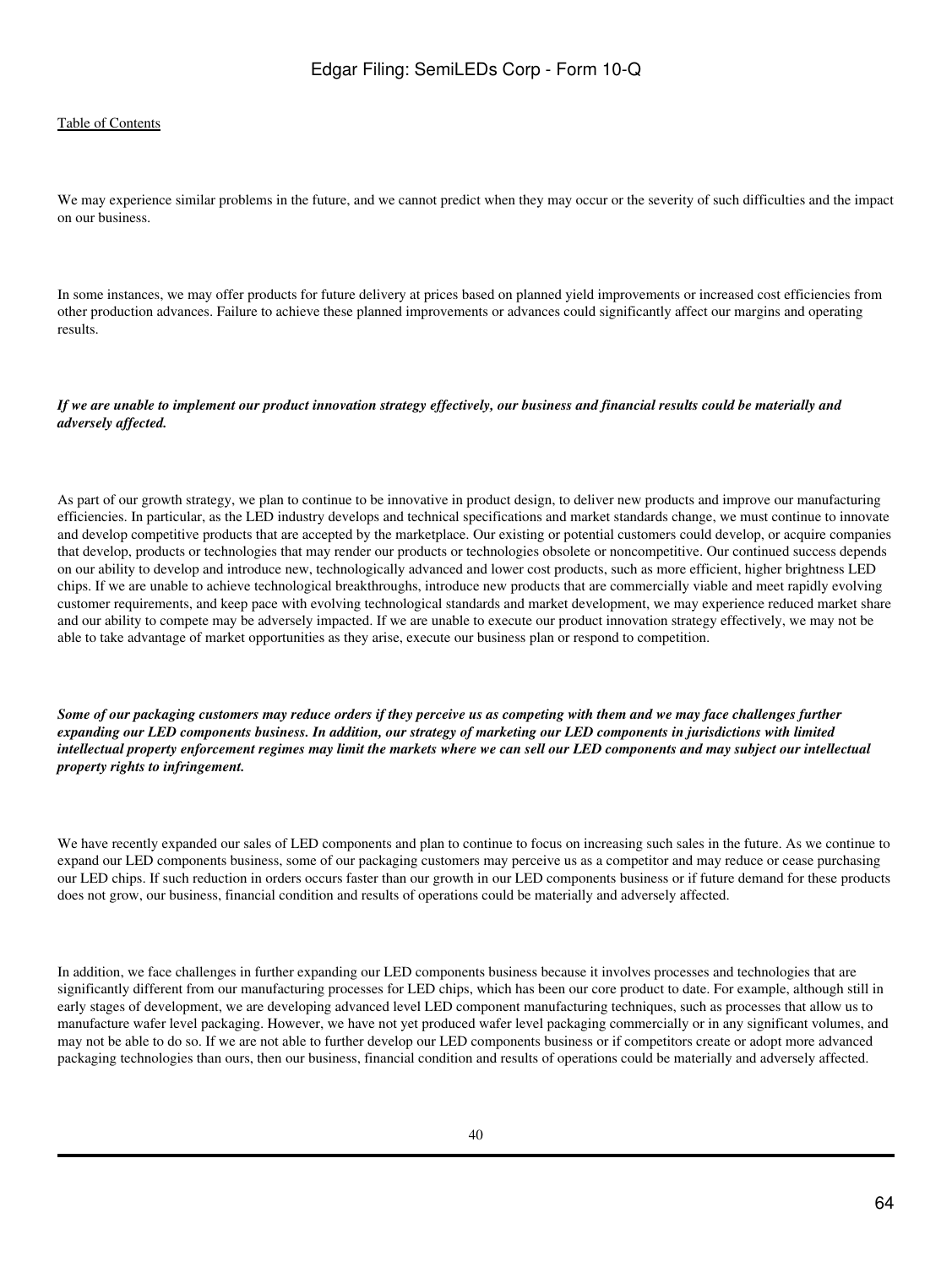Our distribution strategy limits the sales of our LED components as we are selling only in countries that may not necessarily have the highest demand or market potential. The intellectual property rights related to LED components are particularly complex and characterized by aggressive enforcement of those rights. To minimize the likelihood that one of our competitors or another third party will assert a claim related to our LED components, we have sought to market these products only in countries in which we believe enforcement of intellectual property rights has historically been more limited as identified below, because we believe that, given our early stage of development, it is important for us to consciously manage our exposure to litigation. Any such litigation, whether with or without merit, could divert our management, financial and other resources away from our business and thereby have a negative impact on our continued development and growth. Consistent with this strategy, we currently limit sales of our LED components to distributors and end-customers in China, Taiwan and Russia. We do not currently sell our LED components in all countries that meet, what we believe to be, an acceptable litigation risk profile. We currently believe that Mexico, South Africa and Vietnam, in which we do not currently sell our products, also meet our litigation risk profile for the sale of our LED components*.* However, we may not be able to identify additional countries that we find to be suitable markets for these products. We have considered the potential loss of revenues and income that we may suffer as a result of our strategy to sell only in certain select countries and have concluded that, on balance, the potential loss of such revenues and income is not outweighed by the potential litigation risks. Also, there can be no guarantee that, by selling our LED components into these countries, we have not exposed our intellectual property rights, including our patents, to infringement by others. With respect to any potential infringement of our patents and other intellectual property rights by others in countries where we currently sell our LED components, we have considered the potential loss of revenues and income that we may suffer associated with such sales and have made a business judgment that the benefits outweigh any potential loss. In addition, if the countries in which we currently sell our LED components increase their enforcement of intellectual property rights, the risk of litigation would materially increase and our ability to continue to sell our LED components in these markets may be materially and adversely affected. Sales of our LED components and our other products may also be limited in the event that they are subsequently shipped or otherwise resold in a country and a claim is brought against us or our customer pursuant to the intellectual property laws of the country of final destination.

*We derive a significant portion of our revenues from a limited number of customers and generally do not enter into long-term customer contracts. The loss of, or a significant reduction in purchases by, one or more of these customers could adversely affect our operating results and financial condition.*

We derive a significant portion of our revenues from a limited number of customers. For the nine months ended May 31, 2011, our top ten customers represented 58% of our revenues. Some of our largest customers have changed from year to year primarily as a result of our limited operating history, rapid growth, broadening customer base, and the timing of discrete, large project-based purchases. For the nine months ended May 31, 2011, sales to our three largest customers, in aggregate, accounted for 28% of our total revenues.

The sales cycle from initial contact to confirmed orders with our customers is typically long and unpredictable. We typically enter into individual purchase orders with large customers, which can be altered, reduced or cancelled with little or no notice to us. We do not generally enter into long-term commitment contracts with our customers. As such, these customers may alter their purchasing behavior and reduce or cancel orders with little or no notice to us. Consequently, any one of the following events may cause material fluctuations or declines in our revenues: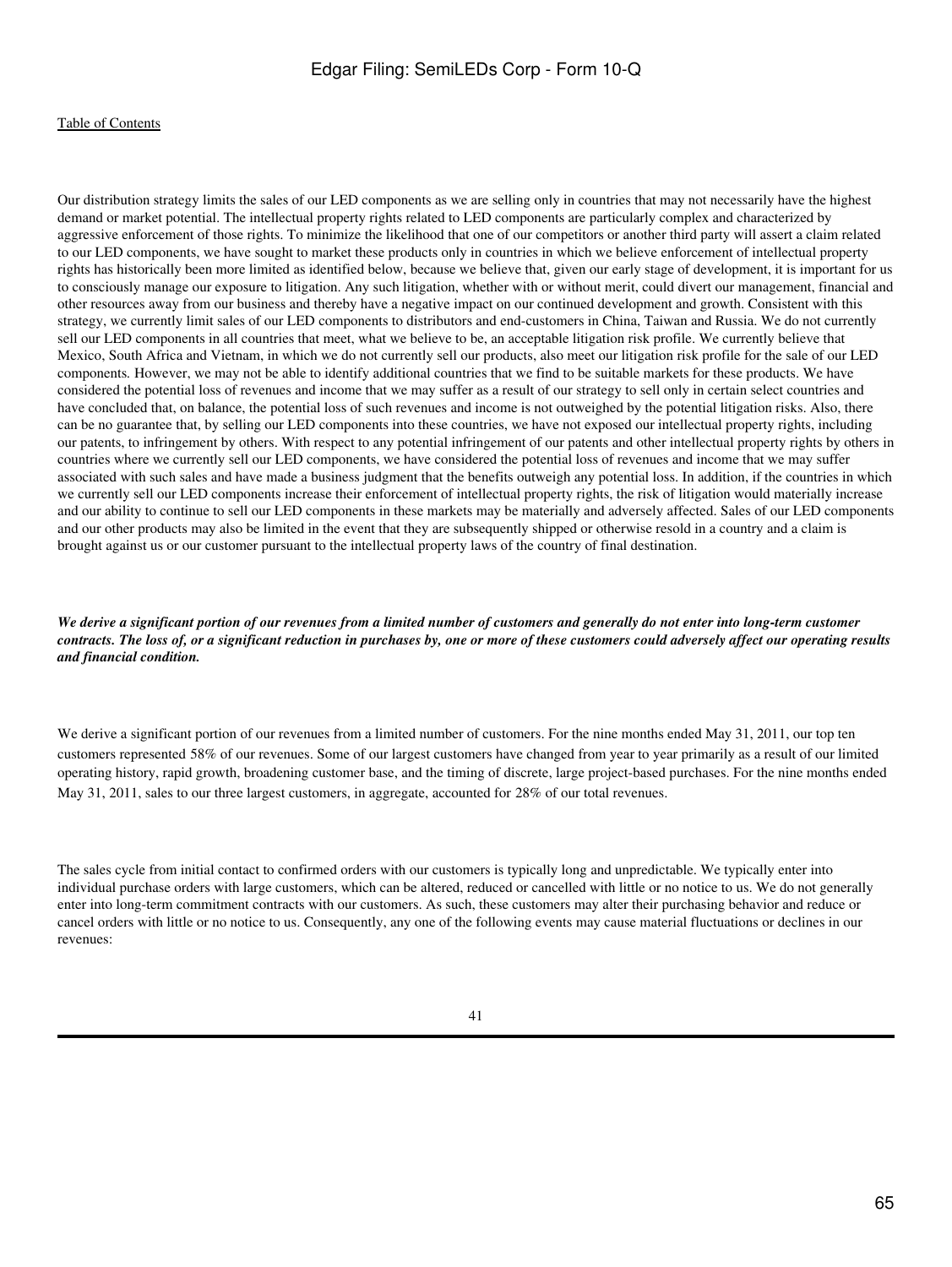#### [Table of Contents](#page-3-0)

- reduction, delay or cancellation of orders from one or more of our major customers;
- loss of one or more of our major customers and our failure to identify additional or replacement customers; and
- failure of any of our major customers to make timely payment for our products.

*We rely on certain key personnel. The loss of any of our key personnel, or our failure to attract, assimilate and retain other highly qualified personnel in the future, could harm our business.*

Our future success depends on the continued service and performance of our key personnel, including in particular Trung T. Doan, our chief executive officer, and Dr. Anh Chuong Tran, our chief operating officer. We do not maintain key man insurance on any of our officers or key employees.

If any of Mr. Doan, Dr. Tran or others of our key personnel were unable or unwilling to continue in their present positions, we may not be able to replace them readily or on terms that are reasonable, if at all. As such, the loss of Mr. Doan, Dr. Tran or other key personnel, including other key members of our management team and certain of our key marketing, sales, product development or technology personnel, could significantly disrupt our operations and prevent the timely achievement of our development strategies and growth, which would likely have an adverse effect on our financial condition, operating results and prospects. Moreover, we may lose some of our customers if any of our officers or key employees were to join a competitor or form a competing company. The loss of the services of our senior management for any reason could adversely affect our business, operating results and financial condition.

In addition, competition for experienced employees in our industry can be intense, and we may not be successful in recruiting, motivating or retaining sufficiently qualified personnel on terms that are reasonable, or at all. In particular, China SemiLEDs may face difficulties recruiting and retaining suitable employees in sufficient numbers and it may need to invest significant time and resources to train personnel to perform the necessary manufacturing, senior management and administrative functions.

*The marketing and distribution efforts of our third-party distributors may not be effective, which could negatively affect our ability to expand our business outside of Taiwan and China and damage our brand reputation.*

We market and sell our products through third-party distributors in certain markets such as China, Japan and South Korea. We rely on these distributors to service end-customers, and our failure to maintain strong working relationships with such distributors could have a material adverse impact on our operating results and revenues from such countries and damage our brand reputation.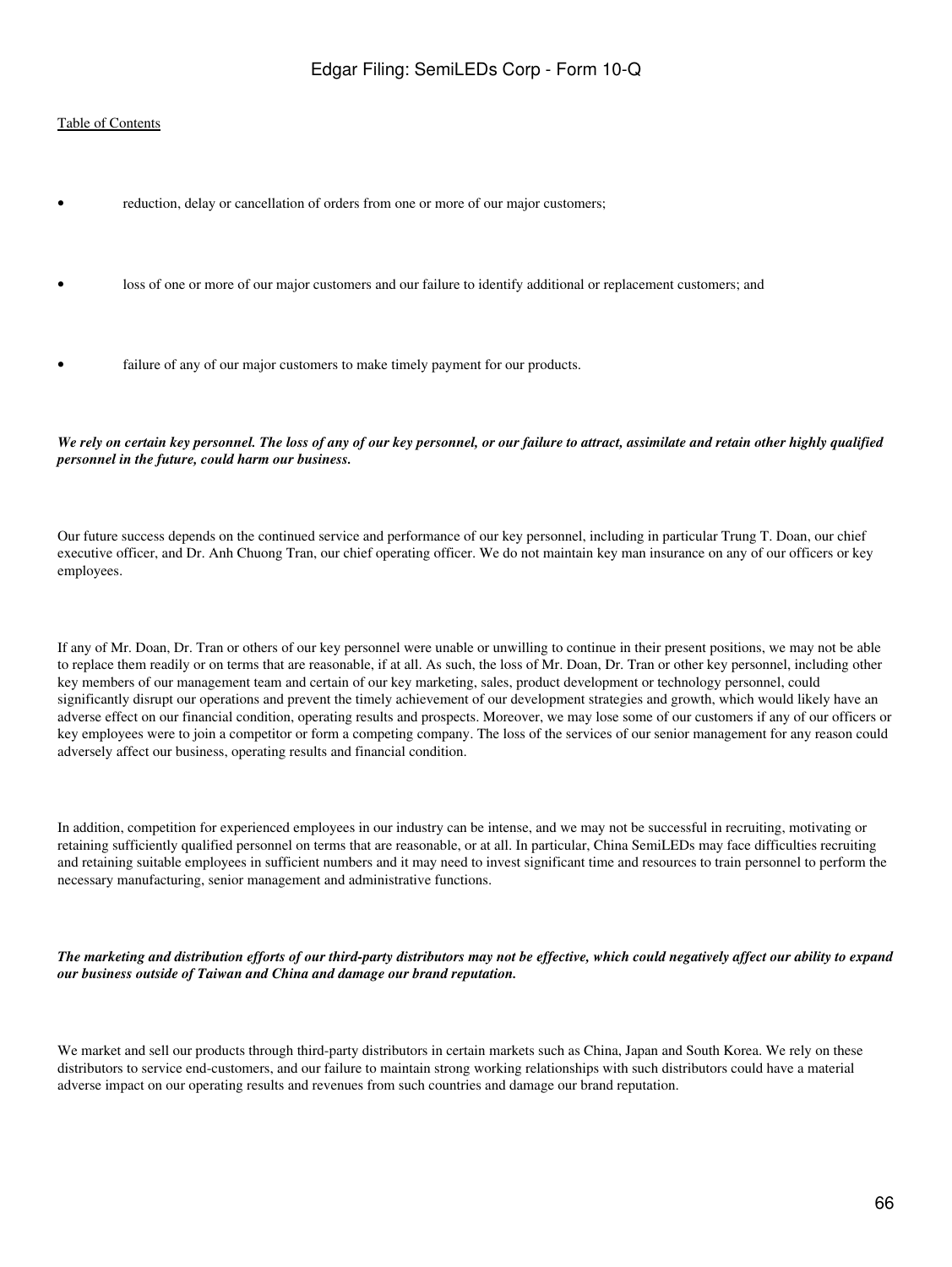We do not control the activities of our distributors with respect to the marketing and sales of and customer service support for our products. Therefore, the reputation and performance of our distributors and the ability and willingness of our distributors to sell our products, uphold our brand reputation for quality, by providing, for example, high quality service and pre- and post-sales support, and their ability to expand their businesses and their sales channels are essential to the future growth of our business and has a direct and material impact on our sales and profitability in such jurisdictions. Also, as with our individual customers, we do not have long-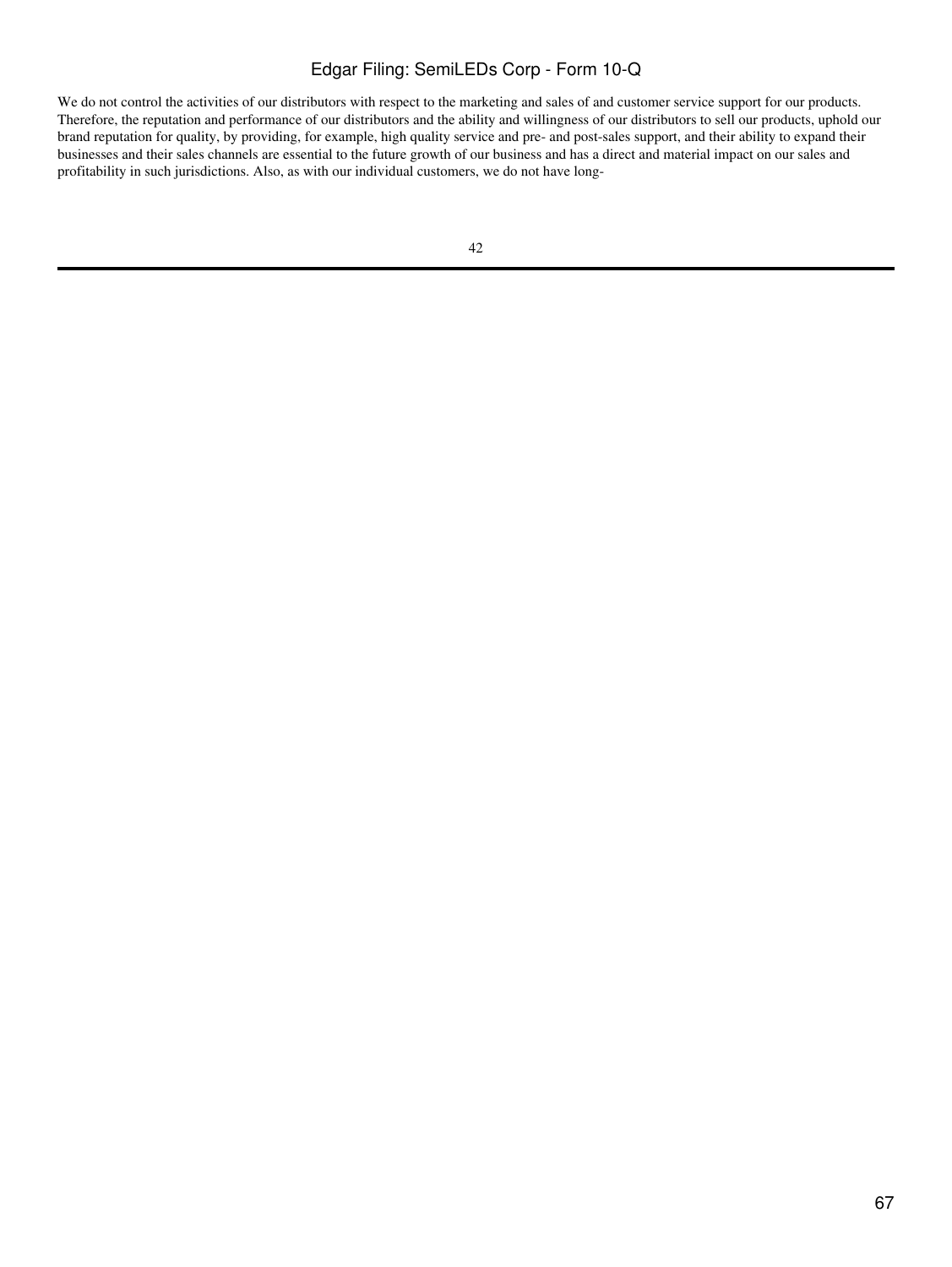### [Table of Contents](#page-3-0)

term purchase commitments from our distributor customers, and they can therefore generally cancel, modify or reduce orders with little or no notice to us. As a result, any reductions or delays in, or cancellations of, orders from any of our distributors may have a negative impact on our sales and budgeting process.

In addition, we have entered and may from time to time enter into exclusivity or other restrictions or arrangements of a similar nature as part of our agreements with our distributors. For example, we entered into a distribution agreement with Nanoteco Corp., or Nanoteco, in December 2006, pursuant to which we have appointed Nanoteco as the exclusive distributor of our LED chips to specified customers. The distribution agreement with Nanoteco was originally effective for a term of two years and, in accordance with the agreement, has been automatically extended every December for additional one year terms. The agreement may be terminated at either party s discretion with 60 days prior written notice and may be terminated for cause immediately upon written notice. We also entered into a collaboration and distribution agreement with Intematix in April 2007, pursuant to which we have appointed Intematix as the exclusive distributor of our LED chips and related products to certain approved customers within China. The distribution agreement with Intematix was originally effective for a term of three years and, in accordance with the agreement, has been automatically extended every April for additional one year terms. The agreement may be terminated at either party s discretion with 60 days prior written notice and may be terminated for cause immediately upon written notice. Such restrictions or arrangements may significantly hinder our ability to sell additional products, or enter into agreements with new or existing customers or distributors that plan to sell our products, in certain markets, which may have a material adverse effect on our business, financial condition and results of operations.

Moreover, we may not be able to compete successfully against those of our competitors who have greater financial resources and are able to provide better incentives to distributors, which may result in reduced sales of our products or the loss of our distributors. The loss of any key distributor may force us to seek replacement distributors, and any resulting delay may be disruptive and costly.

#### *We are highly dependent on our customers ability to produce and sell products incorporating our LED products. If our customers are not successful, our operating results could be materially and adversely affected.*

Our customers incorporate our LED products into their products. As such, demand for our products is dependent on demand for our customers end-products that incorporate our LED products and our customers ability to sell these products. The general lighting market has only recently begun to develop and adopt standards for fixtures that incorporate LED devices. If the end-customers for our products are unable to manufacture fixtures that meet these standards, our customers sales, and consequently our sales, will suffer.

With respect to our LED chips, substantially all of our sales are to packagers or distributors, a substantial portion of which is used in LED general lighting applications. Our packaging customers package our LED chips and sell the packaged product to distributors or end-customers such as lighting fixture manufacturers. Our distributors resell our LED chips either to packagers or to end-customers. General lighting applications typically require white lighting whereas we typically sell blue chips or chips with other non-white color characteristics. Therefore, our customers coat our LED chips with an appropriately colored phosphor that converts the LED light emission into the desired color. Sales of our LED chips are highly dependent upon our customers ability to procure high quality phosphors, develop high quality and highly efficient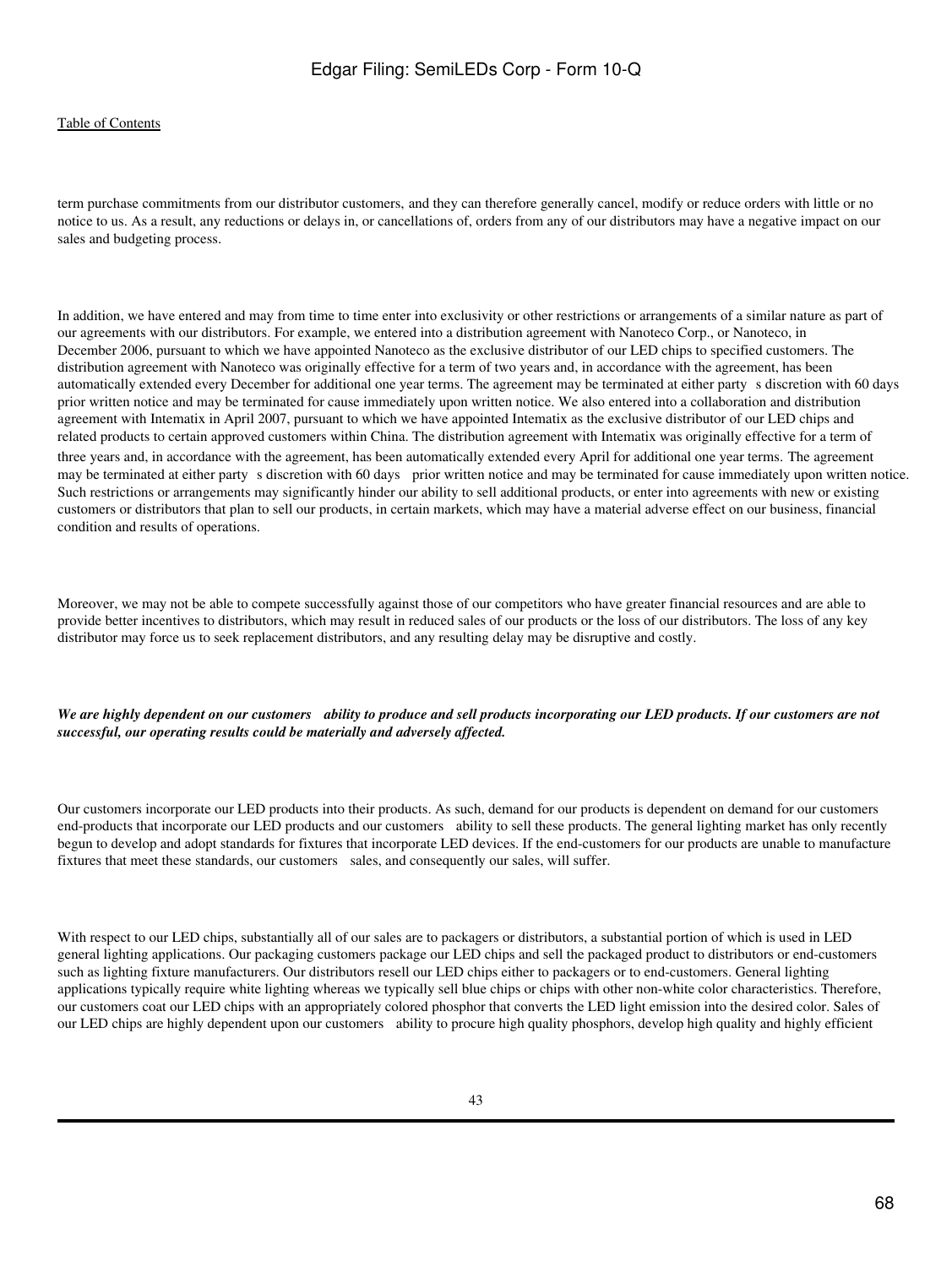white LED components and obtain the necessary intellectual property rights, such as the rights to use various phosphors. Even if our customers are able to develop competitive white LED components using our LED chips, there can be no assurance that our customers will be successful in the marketplace.

With respect to the sale of our LED components, a majority of our sales are to distributors, who sell to end-customers, or directly to end-customers. Sales by end-customers of our products are generally dependent on their ability to develop high quality and highly efficient lighting products and require complex designs and processes, including thermal design, optical design and power conversion.

*If our intellectual property, including our proprietary technologies and trade secrets, are not adequately protected to prevent misuse or misappropriation by our competitors, the value of our brand and other intangible assets may be diminished, and our business may be materially and adversely affected.*

Our future success and competitive position depends in part on our ability to protect our intellectual property, including proprietary technologies and trade secrets. In particular, we have developed advanced capabilities and proprietary know-how in sapphire reclamation, gallium nitride, or GaN, epitaxial growth, copper alloy technology, nanoscale surface engineering and vertical LED structure technology that are critical to our business. We rely, and expect to continue to rely, on a combination of confidentiality and license agreements with our employees, licensees and third parties with whom we have relationships, and trademark, copyright, patent and trade secret protection laws, to protect our intellectual property, including our proprietary technologies and trade secrets.

There can be no assurance that the steps we have taken or plan to take in the future are adequate to protect our intellectual property, including our proprietary technologies and trade secrets. We currently have 47 patents issued and 44 patents pending with the United States Patent and Trademark Office covering various aspects of our core technologies. We also have 52 patents issued and 108 patents pending before patent and trademark offices outside the United States. Of these 99 issued patents, 20 patents expire between the years 2016 and 2020, 31 patents expire between the years 2021 and 2025, and 48 patents expire between the years 2026 and 2035. Fifty-two of our issued patents are design patents and seven of our pending patents are design patents. We expect to continue to seek patent and trademark protection for our technologies and know-how. However, we will only be able to protect such technologies and know-how from unauthorized use by third parties to the extent that valid, protectable and enforceable rights cover them. We cannot be certain that our patent and trademark applications will lead to patents being issued and registered trademarks being granted in a timely manner, or at all. Even if we are successful in obtaining such rights, the intellectual property laws of other countries in which our products are sold or may in the future be sold may not protect our products and intellectual property rights to the same extent as the laws of the United States. For example, China currently is thought to afford less protection to intellectual property rights generally than some other jurisdictions. As such, the lack of strong patent and other intellectual property protection in China may significantly increase our vulnerability as regards unauthorized disclosure or use of our intellectual property and undermine our competitive position. The legal standards relating to the validity, enforceability and scope of protection of intellectual property rights in LED-related industries are uncertain and still evolving, both in the United States and in other countries. Moreover, the contractual agreements that we enter into with employees, licensees and third parties to protect our intellectual property and proprietary rights afford only limited protection and may not be enforceable.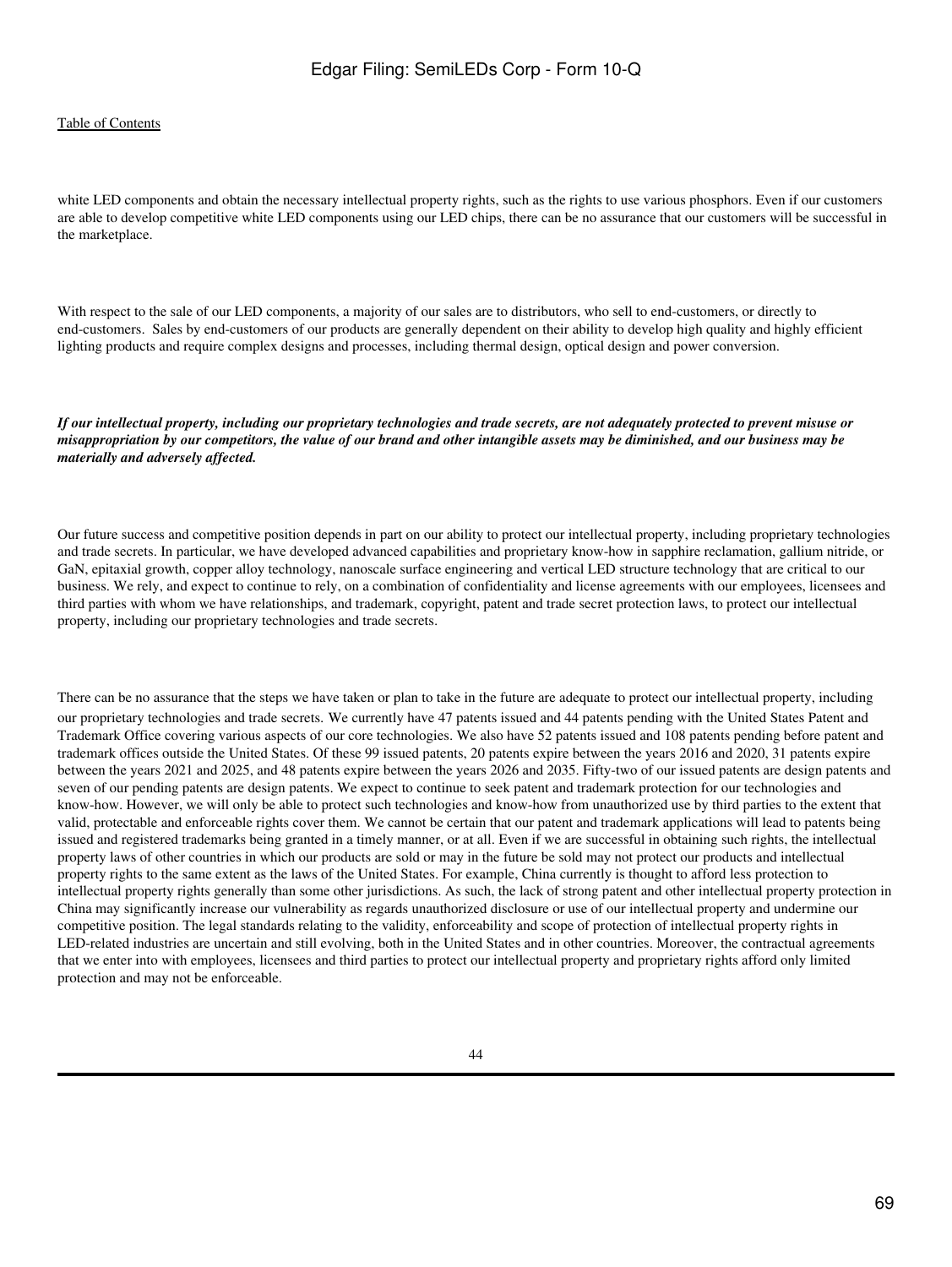We also expect that the more successful we are, the more likely it will be that competitors will try to develop or patent similar or superior technologies, products and services. In the event that our competitors or others are able to obtain knowledge of our know-how, trade secrets and technologies through independent development, our failure to protect such know-how, trade secrets and technologies and/or our other intellectual property and proprietary rights may undermine our competitive position. In addition, third parties may knowingly or unknowingly infringe our trademarks and other intellectual property rights, and litigation may be necessary to protect and enforce our intellectual property rights or determine the validity and scope of our proprietary rights. Any such litigation could be very costly and could divert management attention and resources away from our business, and the outcome of such litigation may not be in our favor. If the protection of our intellectual property, including our proprietary technologies and trade secrets, is inadequate to prevent use or appropriation by third parties, the value of our brand and other intangible assets may be diminished and competitors may be able to more effectively mimic our products and methods of operation. Any of these events may have a material adverse effect on our business, financial condition, reputation and competitive position.

#### *Confidentiality agreements with employees and others may not adequately prevent disclosure of trade secrets and other proprietary information.*

To protect a substantial amount of our technologies, we have chosen to rely primarily on trade secrets law rather than seeking protection through patents. Trade secrets are inherently difficult to protect. In order to protect our intellectual property rights, including our proprietary technologies and trade secrets, we rely in part on security measures, as well as confidentiality agreements with our employees, licensees and other third parties. These measures and agreements may not effectively prevent disclosure of confidential information, including trade secrets, and may not provide an adequate remedy in the event of unauthorized disclosure of confidential information. While we believe we use reasonable efforts to protect our trade secrets, we could potentially lose future trade secret protection if any unintentional or willful disclosure by our directors, employees, consultants or contractors of such information occurs, including disclosure by employees during or after the termination of their employment with us, in particular if they were to join one of our competitors. Laws regarding trade secret rights in certain markets in which we operate may afford little or no protection. The loss of trade secret protection could make it easier for third parties to compete with our products by copying functionality. Costly and time-consuming litigation could be necessary to enforce and determine the scope of our proprietary rights, and failure to obtain or maintain trade secret protection could adversely affect our business, revenue, reputation and competitive position.

#### *The reduction or elimination of government investment in LED lighting or the elimination of, or changes in, policies in certain countries that encourage the use of LEDs over some traditional lighting technologies could cause demand for our products to decline, which could materially and adversely affect our revenues, profits and margins.*

We believe the near-term growth of the LED market will be driven in part by government policies in certain countries that either directly promote the use of LEDs or discourage the use of some traditional lighting technologies. Examples of these policies include a regulation adopted by the European Union to phase out inefficient lighting technologies, such as incandescent bulbs and conventional halogen bulbs, from the EU market within three years starting in September 2009, the Energy Independence and Security Act of 2007 in the United States, which applies stringent constraints on the sale of incandescent lights beginning in 2012, the LED street lighting plan in China that calls for one million LED street lights to be installed in China before the end of 2011, and programs instituted by Korea to promote the use of LED-based lighting products and to help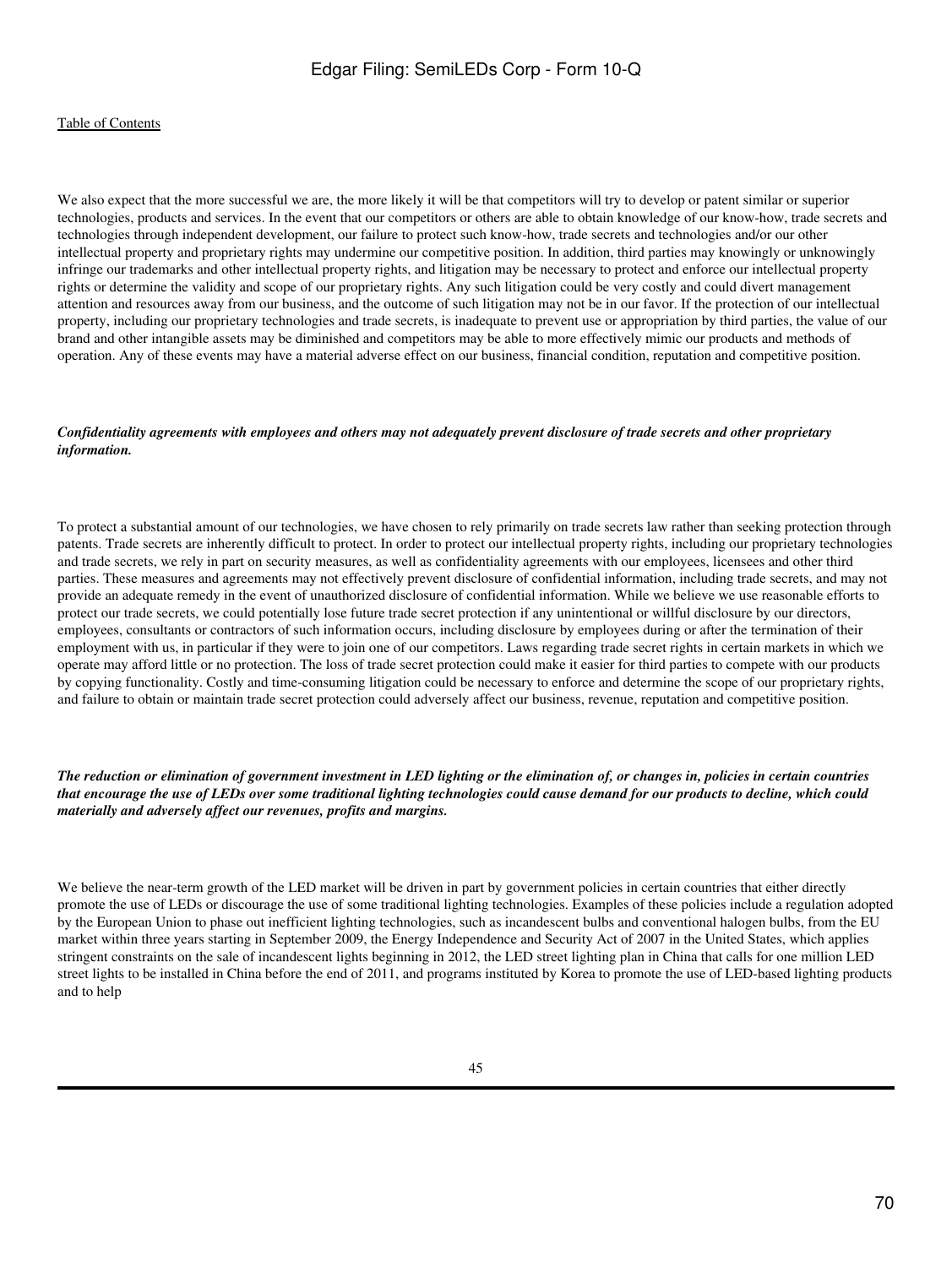#### [Table of Contents](#page-3-0)

establish and promote LED companies. Today, the upfront cost of LED lighting exceeds the upfront cost for some traditional lighting technologies that provide similar lumen output in many applications. However, for environmental reasons, among others, some governments around the world have used policy initiatives to accelerate the development and adoption of LED lighting and other non-traditional lighting technologies that are seen as more environmentally-friendly compared to some traditional lighting technologies. Reductions in, or eliminations of, government investment and favorable energy policies could result in decreased demand for our products and decrease our revenues, profits, margins and prospects.

*We will be required to assess our internal control over financial reporting on an annual basis and any future adverse findings from such assessment could result in a loss of investor confidence in our financial reports, significant expenses to remediate any internal control deficiencies and ultimately have an adverse effect on our share price.*

Section 404 of the Sarbanes-Oxley Act of 2002 requires that we include a management report that assesses the effectiveness of our internal control over financial reporting in our annual report on Form 10-K beginning with our annual report for the fiscal year ending August 31, 2012. In addition, our independent registered public accounting firm will be required to attest to and report on the effectiveness of our internal control over financial reporting. Our testing, or the subsequent testing by our independent registered public accounting firm that must be performed may reveal deficiencies in our internal controls over financial reporting that are deemed to be material weaknesses, which we will be required to disclose. Our compliance with Section 404 will require that we incur substantial accounting expenses and expend significant management resources and time on compliance related issues. If we are unable to comply with the requirements of Section 404 in a timely manner, or if we or our independent registered public accounting firm identifies deficiencies in our internal controls over financial reporting that are deemed to be material weaknesses, we may be subject to sanctions or investigations by regulatory agencies such as the SEC. In addition, failure to meet the requirements of Section 404 or to disclose any material weakness may cause investors to lose confidence in our financial statements and the trading price of our common stock may decline. Moreover, if we fail to remedy any material weakness, our financial statements may be inaccurate, our ability to report our financial results on a timely and accurate basis may be adversely affected, our access to the capital markets may be restricted, we may be subject to sanctions or investigation by regulatory authorities, including the SEC and the The Nasdaq Stock Market, and our stated results of operations and reputation may be materially and adversely affected.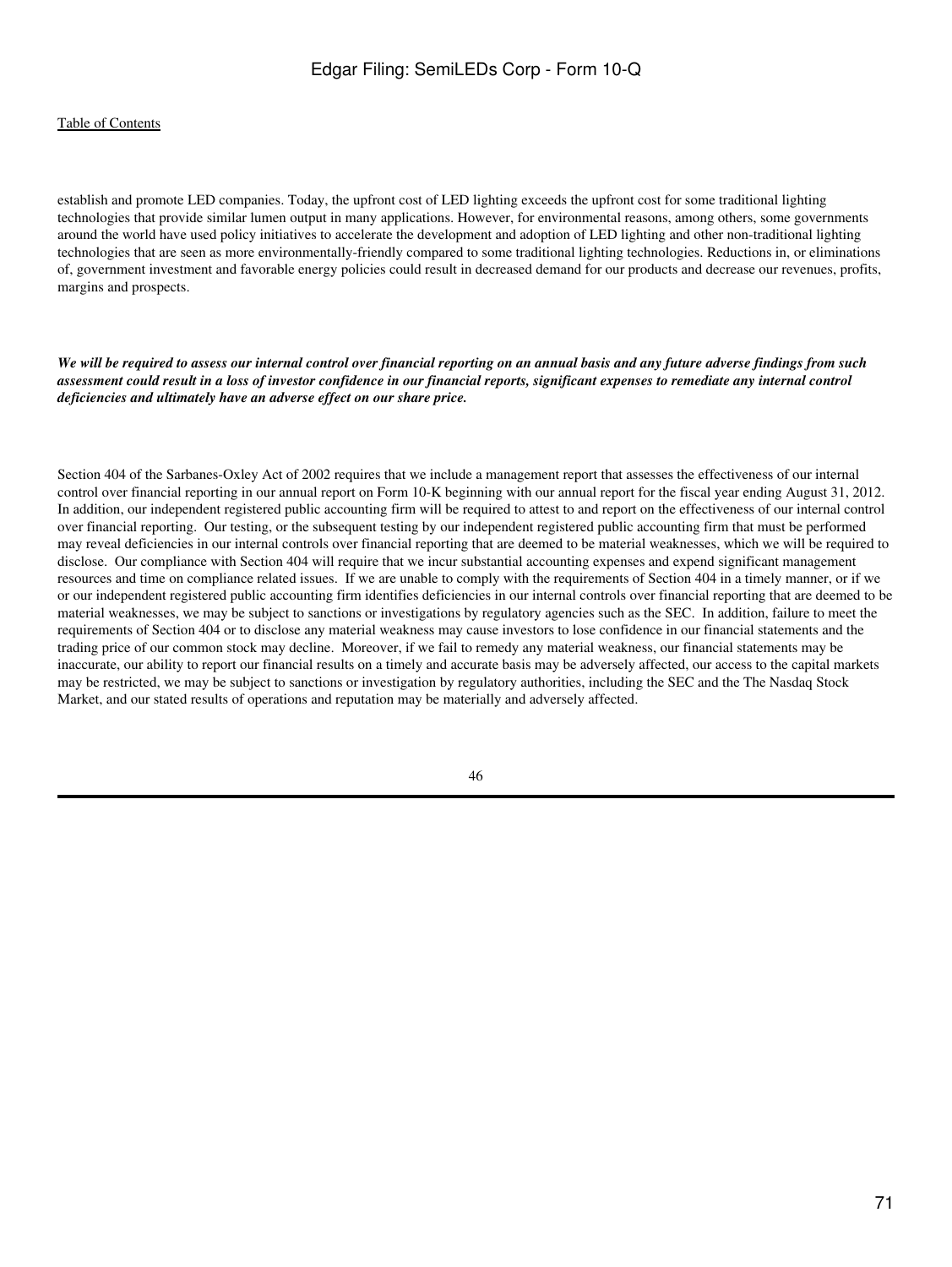*We may undertake joint ventures, investments, acquisitions and other strategic alliances and such undertakings, as well as our existing joint ventures, may be unsuccessful and may have an adverse effect on our business.*

We have grown our business in part through strategic alliances and acquisitions. For example, we formed China SemiLEDs in January 2010 to focus on the growing market in China and we acquired SBDI in April 2010 to process LED chips into LED components. We may in future continue to grow our operations in part by entering into joint ventures, undertaking acquisitions or establishing other strategic alliances with third parties in the LED and LED-related industries. These activities involve challenges and risks in negotiation, execution, valuation and integration, and closing of the transactions could be delayed or prevented by regulatory approval requirements, including antitrust review, or other conditions.

Our existing joint ventures and acquisitions and any future agreements that we may enter into also could expose us to new operational, regulatory, market, litigation and geographical risks as well as risks associated with significant capital requirements, the diversion of management and financial resources, sharing of proprietary information, loss of control over day-to-day operations, non-performance by a counterparty and potential competition and conflicts of interest. In addition, we may not be successful in finding suitable targets on terms that are favorable to us, or at all. Even if successfully negotiated and closed, expected synergies from a joint venture, acquisition or other strategic alliance may not materialize or may not advance our business strategy, may fall short of expected return-on-investment targets or may not prove successful or effective for our business.

We may need to raise additional debt funding or sell additional equity securities to enter into such joint ventures or make such acquisitions. However, we may not be able to obtain such debt funding or sell equity securities on terms that are favorable to us, or at all. The raising of additional debt funding by us, if required and available, would result in increased debt service obligations and could result in additional operating and financing covenants, or liens on our assets, that would restrict our operations. The sale of additional equity securities, if required and available, could result in dilution to our stockholders.

#### *Any undetected defects in our products may harm our sales and reputation and adversely affect our manufacturing yields.*

The manufacture of LED chips is highly complex, requiring precise processes in a highly controlled and sterile environment using specialized equipment. We manufacture our LED products to meet customer requirements with respect to quality, performance and reliability. Although we utilize quality control procedures at each stage of our manufacturing process, our products may still contain defects that are undetected until after they are shipped or inspected by our customers. Unsatisfactory performance of or defects in our products may cause us to incur additional expenses, including costs in relation to product warranties, cancellation and rescheduling of orders and shipments, and product returns or recalls. Failure to detect and rectify defects in our products before delivery could subject us to product liability claims and harm our credibility and market reputation, which could materially adversely affect our business and results of operations.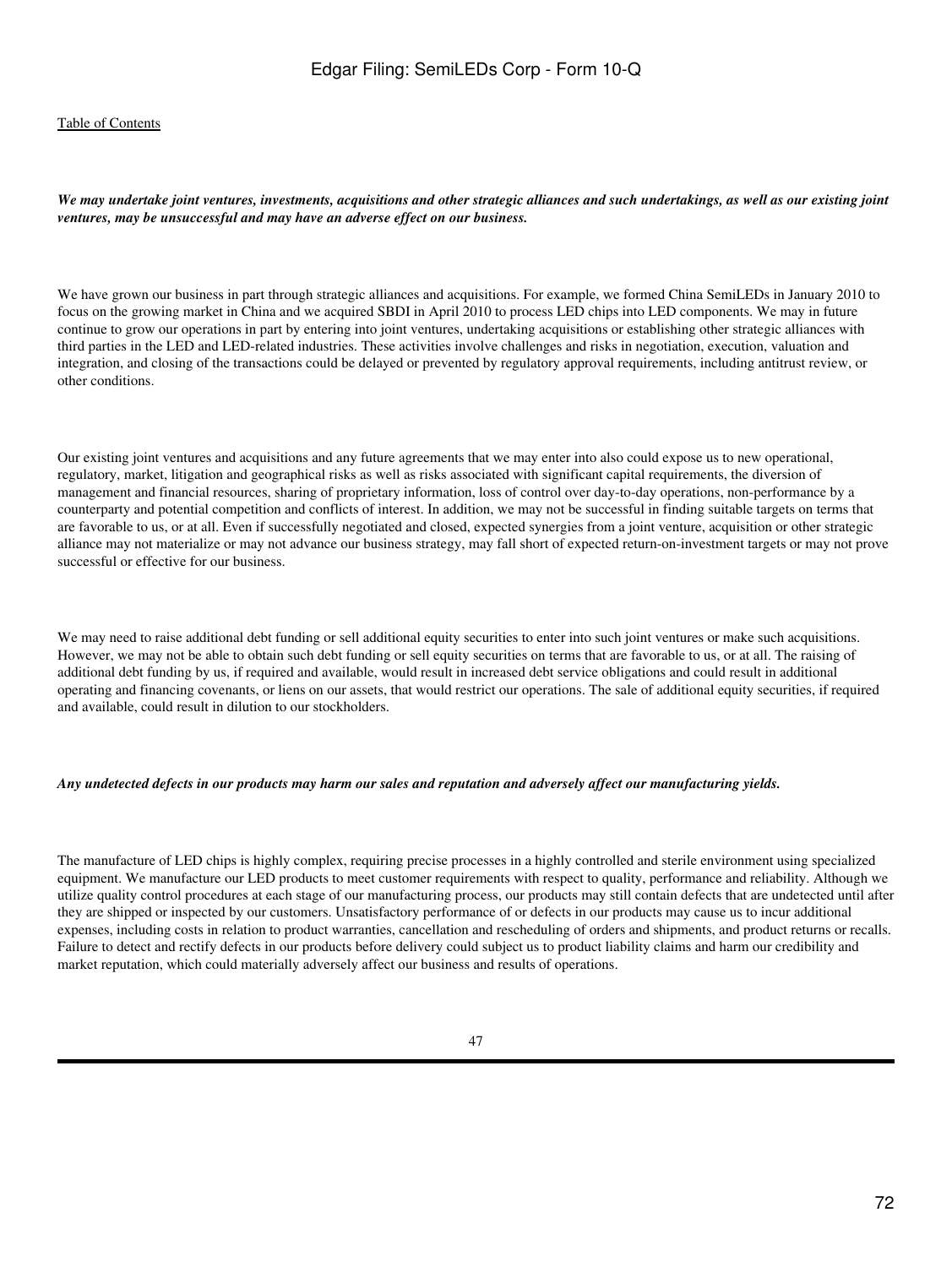#### [Table of Contents](#page-3-0)

In addition, we do not currently have fully automated manufacturing processes, which could potentially introduce contaminants to the production processes through human error. Defects or other difficulties in the manufacturing process can prevent us from achieving maximum capacity utilization, which is the actual number of wafers that we are able to produce in relation to our capacity, and acceptable yields of quality LED chips from those wafers.

#### *Unfavorable economic or global market conditions are likely to continue to have a negative impact on our business, financial condition and results of operations.*

The recent economic downturn in the United States and international markets has led to slower economic activity, concerns about inflation and energy costs, decreased business and consumer confidence, reduced corporate profits and capital spending, adverse business conditions and diminished liquidity and credit availability in many financial markets. In addition, the global economic recession has led to reduced spending in our target markets and made it difficult for our customers and us to accurately forecast and plan future business activities. Continued weak economic conditions and further adverse trends in general economic conditions, consumer confidence, employment levels, business conditions, interest rates, availability of credit, inflation and taxation have in the past and may again in the future cause consumer spending to decline further, reduce demand for and prices of our products and our customers products, affect the prices and availability of raw materials, and limit our ability to obtain financing for our operations. Furthermore, our customers may be unable to access capital efficiently, or at all, which could adversely affect our financial condition by resulting in product delays, increased defaults in accounts receivables and increased inventory exposures. Any unfavorable economic or market conditions could have a material adverse effect on our business, financial condition and results of operations.

### *Our operations depend on an adequate and timely supply of electricity and water.*

We consume a significant amount of electricity and water in our manufacturing process. We may experience future disruptions or shortages in our electricity or water supply, which could result in a drop in or loss of throughput and product yield or even the loss of an entire production run, depending on the duration of disruption or shortage. Although we maintain generators and other backup sources of electricity, these replacement sources are only capable of providing effective backup supplies for limited periods of time. We do not currently have any alternative sources of water nor do we retain backup tanks. We cannot assure you that we will not experience disruptions or shortages in our electricity or water supply or that there will be sufficient electricity and water available to us to meet our future requirements. Any material disruption could significantly impact our normal business operations, cause us to incur additional costs and adversely affect our financial condition and results of operations.

*Our operations involve the use of hazardous materials and we must comply with environmental laws, which can result in significant costs, and may affect our business and operating results.*

Our research and development and manufacturing activities involve the use of hazardous materials, including acids, adhesives and other industrial chemicals. As a result, we are subject to a variety of environmental, health and safety laws and regulations governing the use, storage, handling, transportation, emission, discharge, exposure to, and disposal of such hazardous materials. Compliance with applicable environmental laws and regulations in each of the jurisdictions in which we operate can be costly, and there can be no assurance that violations of these laws will not occur in the future as a result of human error, accident, equipment failure, or other causes. Liability under environmental and health and safety laws can be joint and several,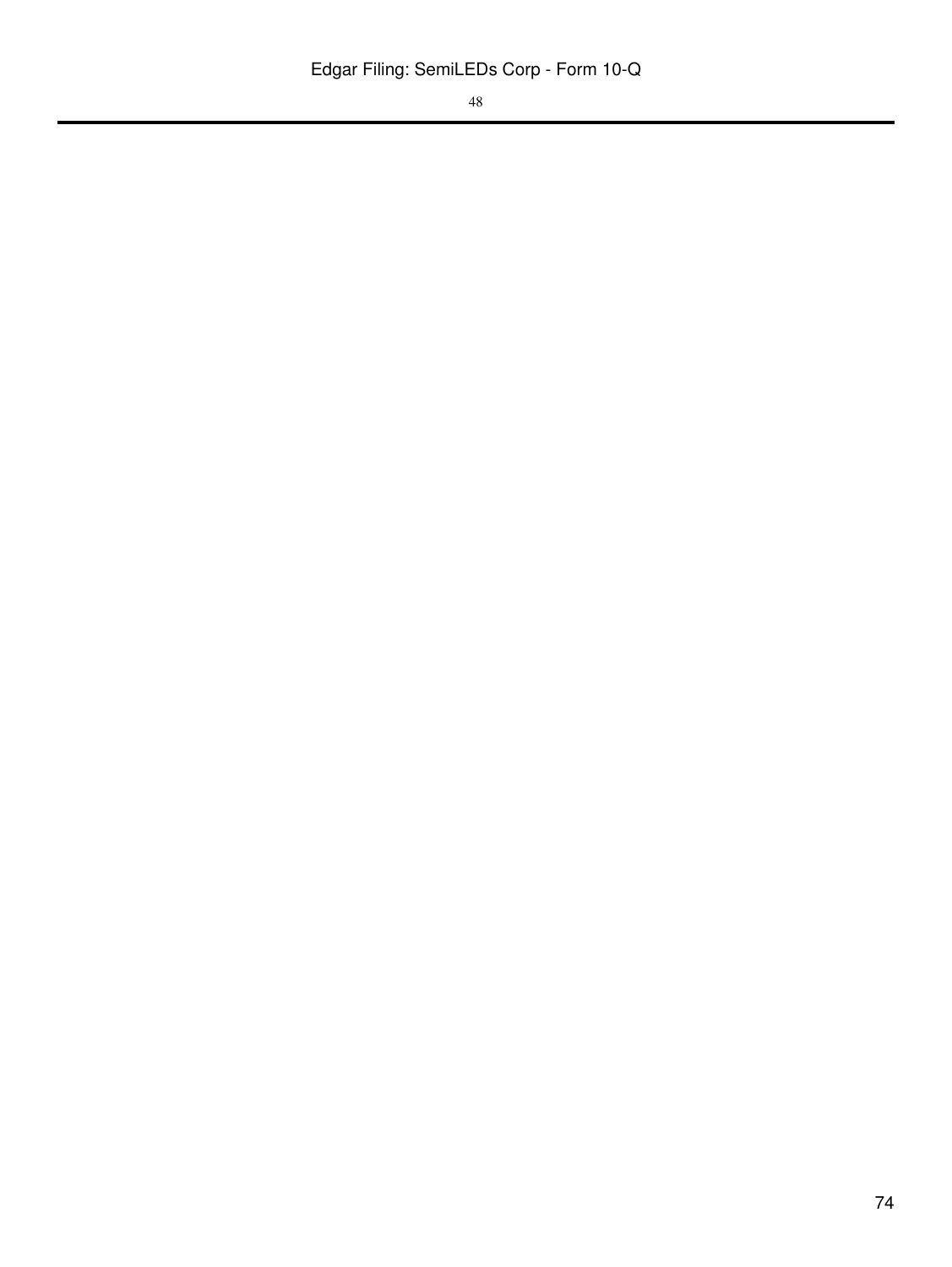## [Table of Contents](#page-3-0)

and without regard to fault or negligence. The failure to comply with past, present, or future laws could subject us to increased costs and significant fines and penalties, damages, legal liabilities, suspension of production or operations, alteration of our manufacturing facilities or processes, curtailment of our sales and adverse publicity. Any of these events could harm our business and financial condition. In addition, China SemiLEDs is required to obtain the relevant approvals from PRC environmental protection authorities prior to commencing commercial operations at its manufacturing facility, and there can be no assurance that it will be able to obtain such approvals in a timely manner, or at all.

Furthermore, environmental protection and workplace safety regulations may become more stringent in the future, and although we cannot predict the ultimate impact of any such new laws, they may impose greater compliance costs or result in increased risks or penalties, which could harm our business. Existing and future environmental laws and regulations could also require us to acquire pollution abatement or remediation equipment, modify our product designs or incur other expenses associated with such laws and regulations. As our industry continues to evolve, we may be required to evaluate and use new materials in our manufacturing process that may be subject to regulation under existing or future environmental laws and regulations, and our use of such new materials may be restricted. Any such restriction could require us to alter our manufacturing processes or increase our expenses. If we fail to comply with current and future environmental laws and regulations, whether intentional or inadvertent, we may be required to pay fines and other liabilities to the government or third parties, suspend production or even cease operation.

### *We have operations and sales in various jurisdictions globally, which may subject us to increasingly complex taxation laws and regulations.*

As a multinational organization with operations and sales in various jurisdictions, we may be subject to taxation in such jurisdictions. The various tax laws and regulations are becoming increasingly complex, with the interpretation and application of such laws and regulations becoming more challenging and uncertain. We may be subject to additional taxes, fines and penalties to the extent we are not correct in our interpretation and the amount of taxes we declare and pay. In addition, given the global economic slowdown and continued recession as well as high government debt levels of many countries, there is an increasing likelihood that the amount of taxes we pay in these jurisdictions could increase substantially. Any such events would have a material impact on our reputation, financial condition and results of our operations.

#### *Taxing authorities could reallocate our taxable income among our subsidiaries, which could increase our consolidated tax liability.*

We conduct operations world-wide through subsidiaries in various tax jurisdictions pursuant to transfer pricing arrangements between our subsidiaries. If two or more affiliated companies are located in different countries, the tax laws or regulations of each country generally will require that transfer prices be the same as those between unrelated companies dealing at arms length and that contemporaneous documentation is maintained to support the transfer prices. While we believe that we operate in compliance with applicable transfer pricing laws and intend to continue to do so, our transfer pricing procedures are not binding on applicable tax authorities. If tax authorities in any of these countries were to successfully challenge our transfer prices as not reflecting arms length transactions, they could require us to adjust our transfer prices and thereby reallocate our income to reflect these revised transfer prices, which would result in a higher tax liability to us. In addition, if the country from which the income is reallocated does not agree with the reallocation, both countries could tax the same income, resulting in double taxation. If tax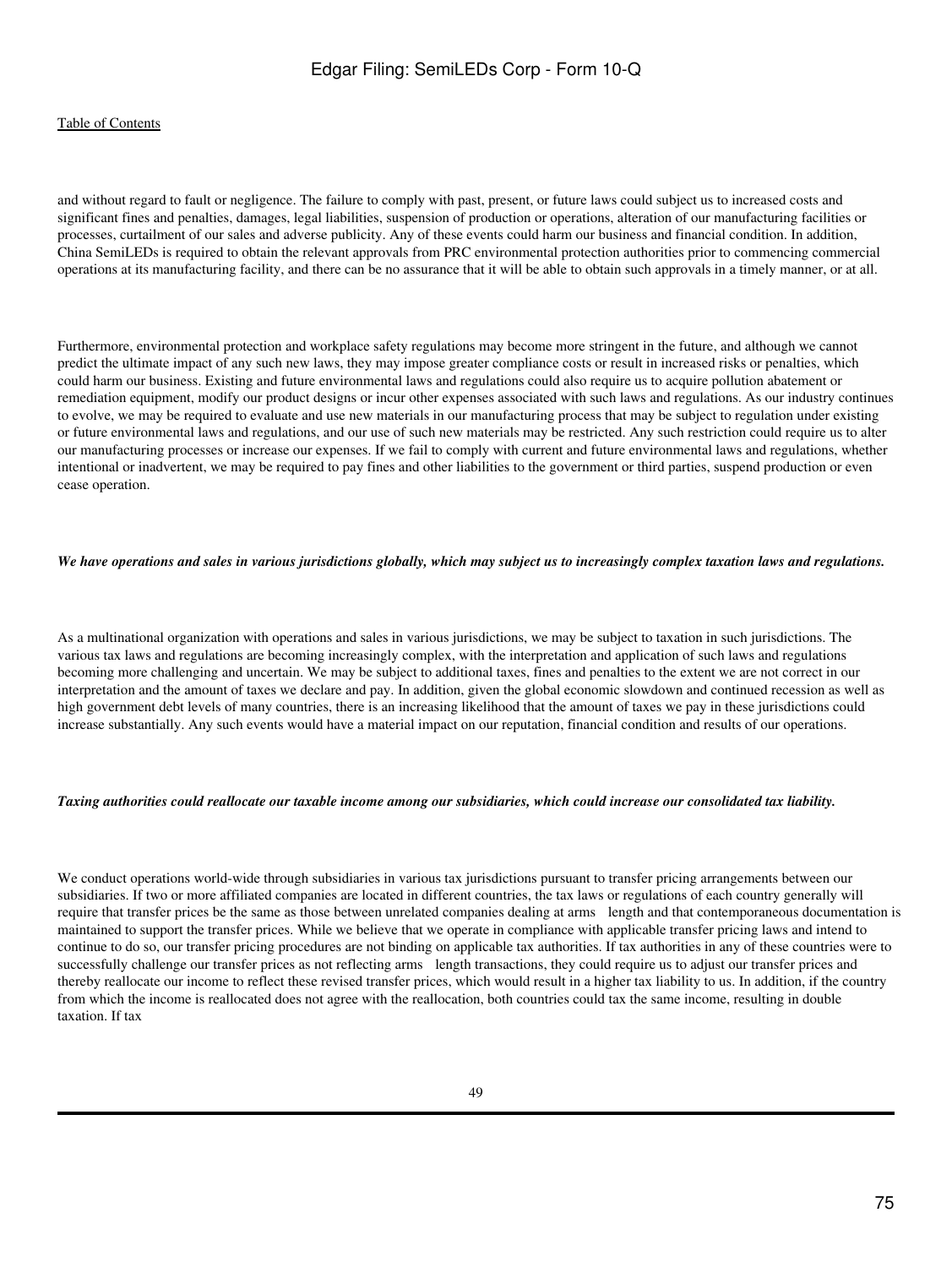### [Table of Contents](#page-3-0)

authorities were to allocate income to a higher tax jurisdiction, subject our income to double taxation or assess interest and penalties, it would increase our consolidated tax liability, which could adversely affect our financial condition, results of operations and cash flows.

#### *Proposed and enacted U.S. federal income tax legislation could negatively impact our effective tax rate.*

Recent changes to U.S. tax law as well as other proposed tax legislation that could be enacted in the future could substantially impact the tax treatment of our non-U.S. earnings. These proposed and enacted changes include limitations on the ability to claim and utilize foreign tax credits and deferral of interest expense deductions until non-U.S. earnings are repatriated to the United States.

Such legislation could negatively impact the amount of taxes payable in the United States and our effective tax rate and adversely affect our results of operations.

#### **Risks Related to Our Investment in China SemiLEDs**

#### *We may not be successful in executing our China strategy through China SemiLEDs.*

Given the significance of the China market as part of our business strategy, our net income growth and overall growth prospects are significantly dependent on the success of China SemiLEDs, a joint venture entity that we established in China in January 2010. China SemiLEDs, which recently commenced production at its Foshan manufacturing facility, is the first operating entity we have established in China and we have not had prior experience in establishing, constructing and managing design, manufacture and sales operations of the scale that is contemplated at China SemiLEDs.

In addition, our management and other key personnel will also have to devote significant managerial time and resources to help grow China SemiLEDs business, which could result in the diversion of our management resources away from our current business operations and customers. A majority of the members of the board of directors of China SemiLEDs are our employees, including our chief executive officer Trung T. Doan and our chief operating officer Dr. Anh Chuong Tran. Mr. Doan and Dr. Tran serve as chairman and vice-chairman, respectively, of the board of China SemiLEDs.

Although we are not legally obligated to further fund China SemiLEDs, we may need to provide it with additional funding to meet our and its goals, in particular if the government subsidies and incentives that it currently receives were to be eliminated or reduced. China SemiLEDs must be profitable for us to recoup the cost of our investment and realize financial benefits from this joint venture. However, we cannot assure you that our investment will be profitable or that China SemiLEDs will be successful as it could fail for a number of reasons, some of which are beyond our control.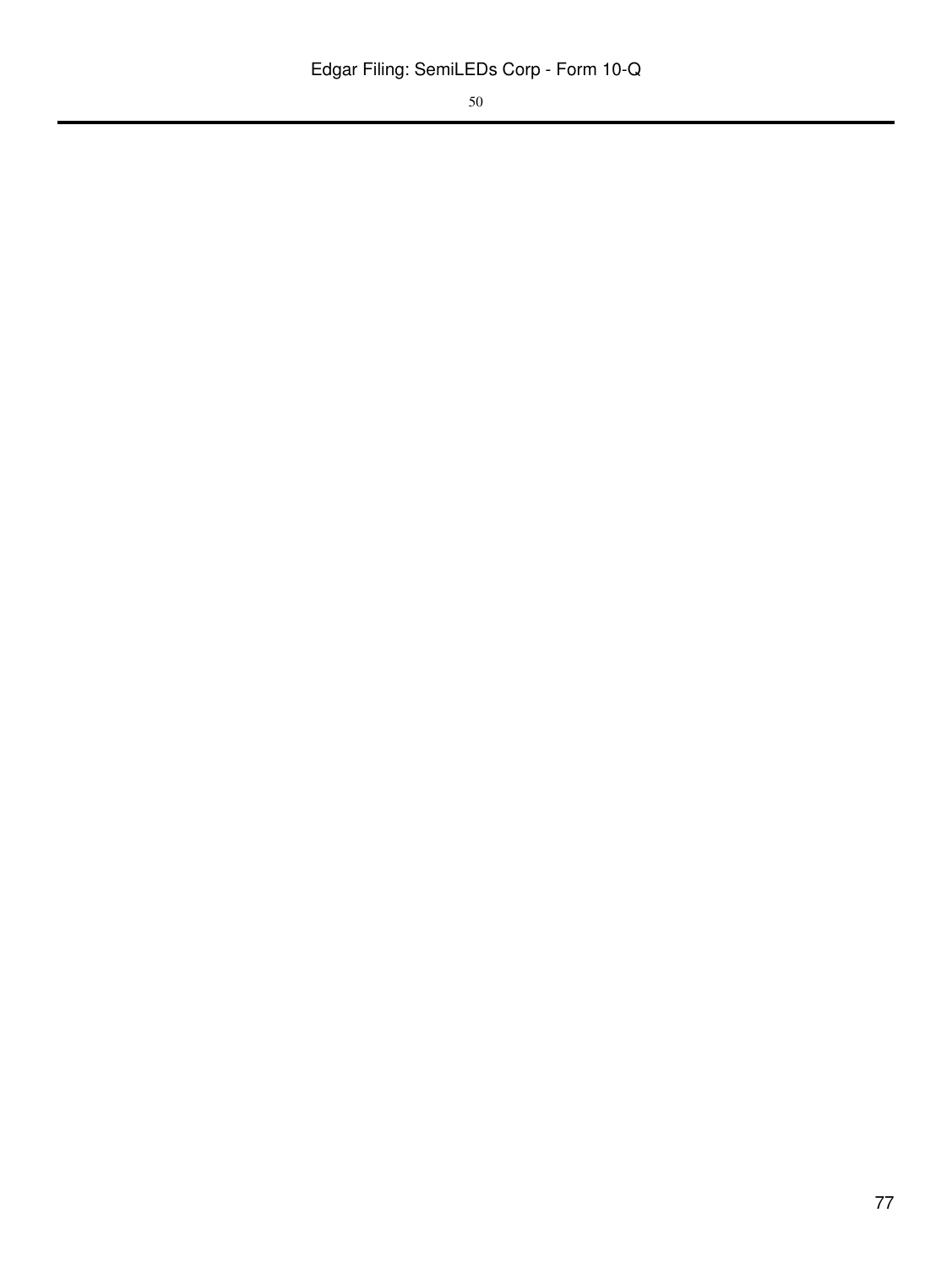#### *We do not own a majority of the shares of China SemiLEDs and if there are significant disagreements with the other shareholders of China SemiLEDs, our financial condition, results of operations, business and prospects may be materially and adversely affected.*

Pursuant to the articles of association of China SemiLEDs, we have the right to nominate a majority of its board of directors. However, we only own 49% of the shares of the joint venture, and if all of the other shareholders of China SemiLEDs vote unanimously on a matter such shareholders would effectively control China SemiLEDs with respect to any matters that require stockholder approval by a simple majority. Although special resolutions, which require the approval of stockholders representing at least two-thirds of the shares of China SemiLEDs, are necessary for certain corporate actions, including any increase or reduction in the registered capital, any merger, separation, dissolution or change of the form of China SemiLEDs or any amendments to its articles of association, we cannot assure you that disputes will not arise with respect to the interpretation and application of the provision requiring special resolutions or that the other shareholders of China SemiLEDs will not exercise their voting rights to the detriment of our interests in other matters.

Our right to nominate a majority of the board terminates if China SemiLEDs is listed on a stock exchange. In addition, the number of directors we can nominate declines as the percentage of the outstanding shares of China SemiLEDs that we hold declines below 41%. If our percentage ownership is diluted because China SemiLEDs issues additional common stock for any reason, including to raise capital or effect acquisitions or as a result of the issuance of options to purchase equity or equity grants to employee in order to incentivize its employees, our ability to control or influence board decisions or the operation of the business could be substantially diminished or eliminated. Furthermore, under its articles of association, if a director has a connected relationship with any enterprise that is the subject of a resolution at a board meeting, such director may not vote on the matter, either directly or by proxy. As such, in the event that any matters involving us or our relationship with China SemiLEDs are brought before the board of directors of China SemiLEDs, our directors would be required to recuse themselves and such board decisions would be made by the remaining directors that are not affiliated with us.

Although we and the other non-selling stockholders have a right of first refusal with respect to the sale by any of the other shareholders of their interests in China SemiLEDs, if we do not exercise such rights, or are unable to do so, new stockholders will become our partners in the joint venture. These new partners may have different interests, objectives and strategic plans that conflict with ours or those of the other shareholders in China SemiLEDs. In addition, no assurance can be given that existing or potential new shareholders of China SemiLEDs will not invest in a competitor or become our competitor in China or elsewhere, which could lead to significant conflicts, including the disclosure of proprietary information and lead to contested stockholder votes and attempts by such stockholder to influence China SemiLEDs to take actions that are not favorable to us.

Any disputes between us and the other shareholders of China SemiLEDs may lead to adverse consequences for the growth prospects of China SemiLEDs and its and our ability to further access and penetrate the China market and also may result in litigation.

*China SemiLEDs may compete with us for sales in China.*

For the year ended August 31, 2010 and the nine months ended May 31, 2011, 35% and 21%, respectively, of our revenues were generated from sales to customers in China (including Hong Kong). Under various intellectual property agreements between us and China SemiLEDs, we transferred patents and granted licenses with respect to certain of our patents to China SemiLEDs so that it can manufacture and sell LED chips in China. As such, both China SemiLEDs and Taiwan SemiLEDs sell substantially the same LED chips in China.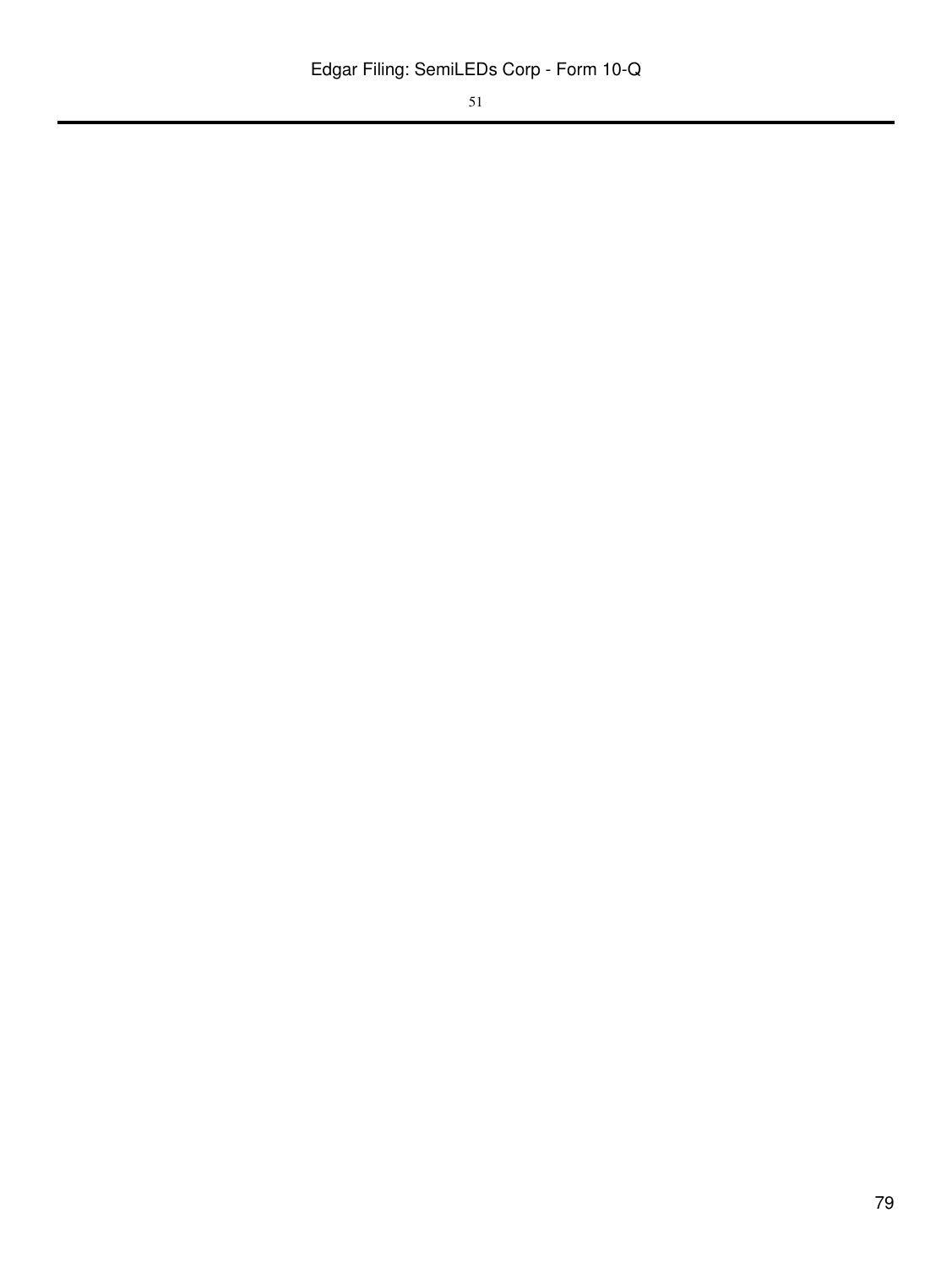## [Table of Contents](#page-3-0)

China SemiLEDs and Taiwan SemiLEDs may from time to time compete for the same pool of existing or new customers, in particular if demand for LED products decreases or does not increase. We do not consolidate the financial results of China SemiLEDs in our consolidated financial statements but instead record 49% of the net income or loss from China SemiLEDs in our income statement under income (loss) from unconsolidated entities. If China SemiLEDs makes significant sales to customers in China that would have otherwise been made by Taiwan SemiLEDs, our revenues could be materially and adversely affected, and if the amount we record under income (loss) from unconsolidated entities for those sales does not compensate for the impact of the loss of the sale by Taiwan SemiLEDs, then our results of operations would be materially and adversely affected.

We and China SemiLEDs do not currently have a formal policy in place to resolve sales conflicts between China SemiLEDs and Taiwan SemiLEDs. Any determination of whether sales orders in China should be fulfilled by China SemiLEDs or us has thus far been made on a case-by-case basis taking into consideration various objective criteria. Moreover, because China SemiLEDs only recently commenced production and sales of its products, we do not yet know the extent of head-to-head sales competition between us and China SemiLEDs in terms of allocating customers between China SemiLEDs and us. In addition, we have not yet devised a mechanism to resolve conflicts relating to Mr. Doan and Dr. Tran serving as both our officers and directors and also the chairman and vice-chairman, respectively, of China SemiLEDs, or by whom such conflicts will be resolved. If the sales competition or conflicts are frequent or severe, we may be unable to resolve them in a timely or satisfactory manner. Where a business opportunity is available to both China SemiLEDs and us, we could be harmed in many ways, including if the sales competition or conflict results in:

- neither China SemiLEDs nor us obtaining the business opportunity;
- China SemiLEDs obtaining the opportunity instead of us;
- confusion in the market because we are unable to manage the conflict and distinguish each entity;
- damage to our relationship with the officers, directors and other shareholders of China SemiLEDs or us;
	- our officers no longer serving as directors of China SemiLEDs or as our officers or directors; or
	- legal action or the threat of the same against us, China SemiLEDs or our respective officers, directors or stockholders.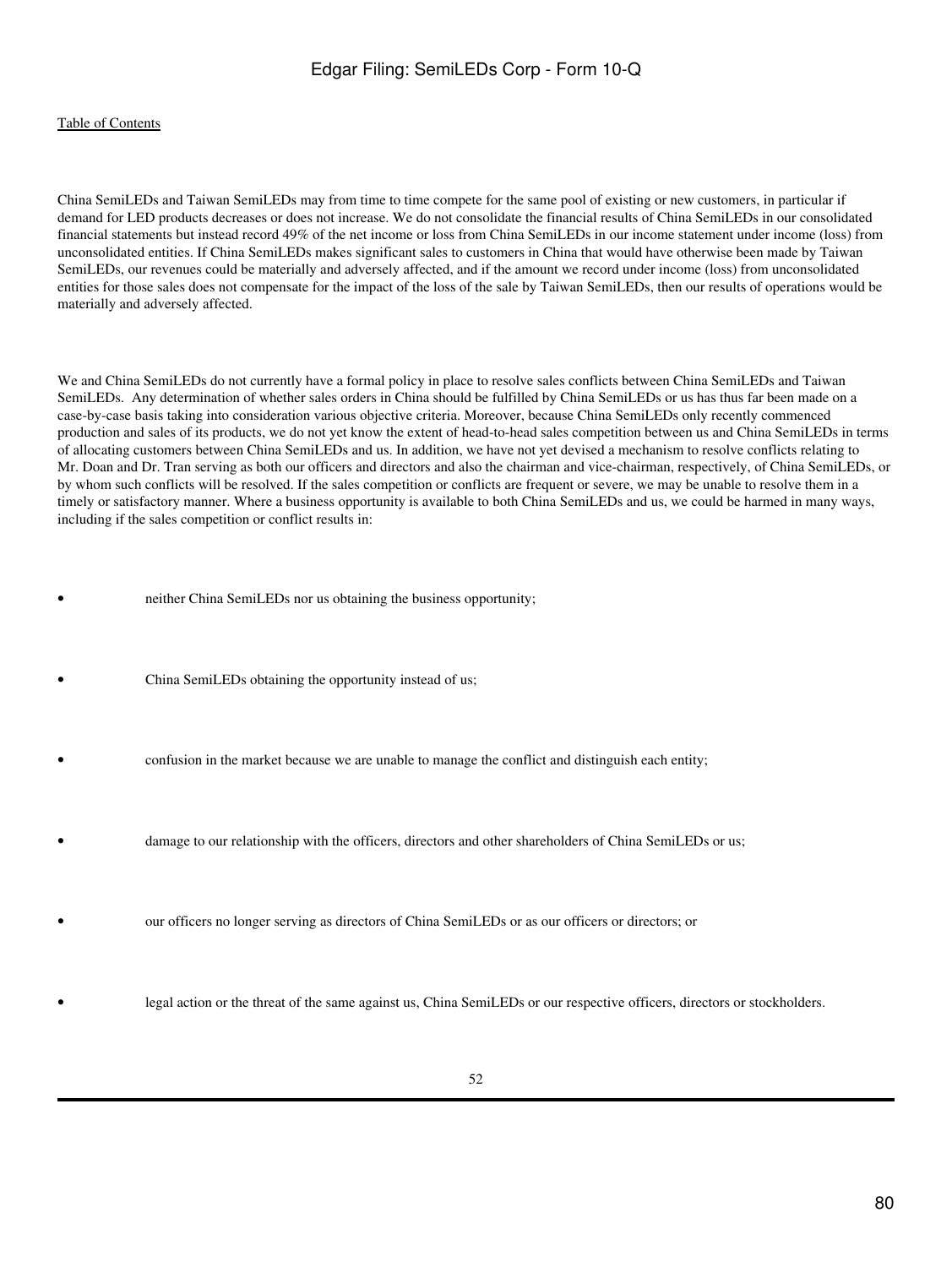*We cannot assure you that we will not have significant disputes concerning the scope of our intellectual property agreements with China SemiLEDs, and the non-compete provisions between us and China SemiLEDs may constrain our ability to grow in China, both of which could have a material and adverse effect on our business, prospects, financial condition and results of operations.*

We have entered into various patent assignment and cross-license agreements with China SemiLEDs, pursuant to which we agreed to assign certain patents to China SemiLEDs and grant royalty-free, exclusive and non-transferable licenses with respect to certain other patents to China SemiLEDs for use in manufacturing LED chips in China. In return, China SemiLEDs agreed to grant us a royalty-free, transferable and exclusive license to use the assigned patents globally except in manufacturing LED wafers and chips in China. Pursuant to the cross-license agreements all future patents acquired by China SemiLEDs will be licensed to us for use in manufacturing or selling LED products globally. Under a trademark cross-license agreement, we agreed to grant China SemiLEDs a royalty-free, exclusive license to use our SemiLEDs trademark within China, subject to certain conditions.

We have also agreed to certain non-compete provisions in favor of China SemiLEDs. In particular, we cannot invest in any other company that is engaged in the production of LED wafers or chips in China. We also cannot engage in the production of LED wafers or chips directly or indirectly, in the form of original equipment manufacturing or outsourcing, in China. Finally, we cannot allow any third party to which we transfer or license our technologies to apply such technologies in the production of LED wafers or chips in China.

We cannot assure you that we will not have disputes with the other shareholders of China SemiLEDs regarding the scope of the intellectual property rights licensed, our rights under the cross-licensing agreements or the scope of the non-compete provisions. In addition, if China SemiLEDs is not successful, these non-compete provisions and the limitations in the intellectual property cross-licensing agreements could prohibit us from entering into other strategic joint ventures and relationships in China and from entering certain markets in China, which could have a material and adverse effect on our business, prospects, financial condition and results of operations.

#### *If China SemiLEDs management takes actions that are detrimental to us, our financial condition, results of operations, business and prospects may be materially and adversely affected.*

The day-to-day management of China SemiLEDs will be conducted by its general manager, deputy general manager and other senior personnel. Although the board of directors appoints and may dismiss the general manager and the general manager must implement board resolutions and report to the board, the general manager of China SemiLEDs and other members of its management will have significant operational control over China SemiLEDs. While we intend to actively monitor and, to the extent possible, direct the operations of China SemiLEDs through our five board members, we cannot assure you that the management of China SemiLEDs will not take actions that are detrimental to our interests.

#### *Any significant reduction in the scope or discontinuation of government incentives or subsidies offered to China SemiLEDs may harm our and its financial condition.*

Certain local and provincial governments of the PRC have offered China SemiLEDs support in the form of incentives, including subsidies with respect to the construction of manufacturing facilities, interest rates on loans and equipment purchases, and research and development grants. For the year ended August 31, 2010 and the nine months ended May 31, 2011, China SemiLEDs received government subsidies for construction and equipment purchases of approximately \$12.9 million and \$6.9 million, respectively. There can be no assurance that such local and provincial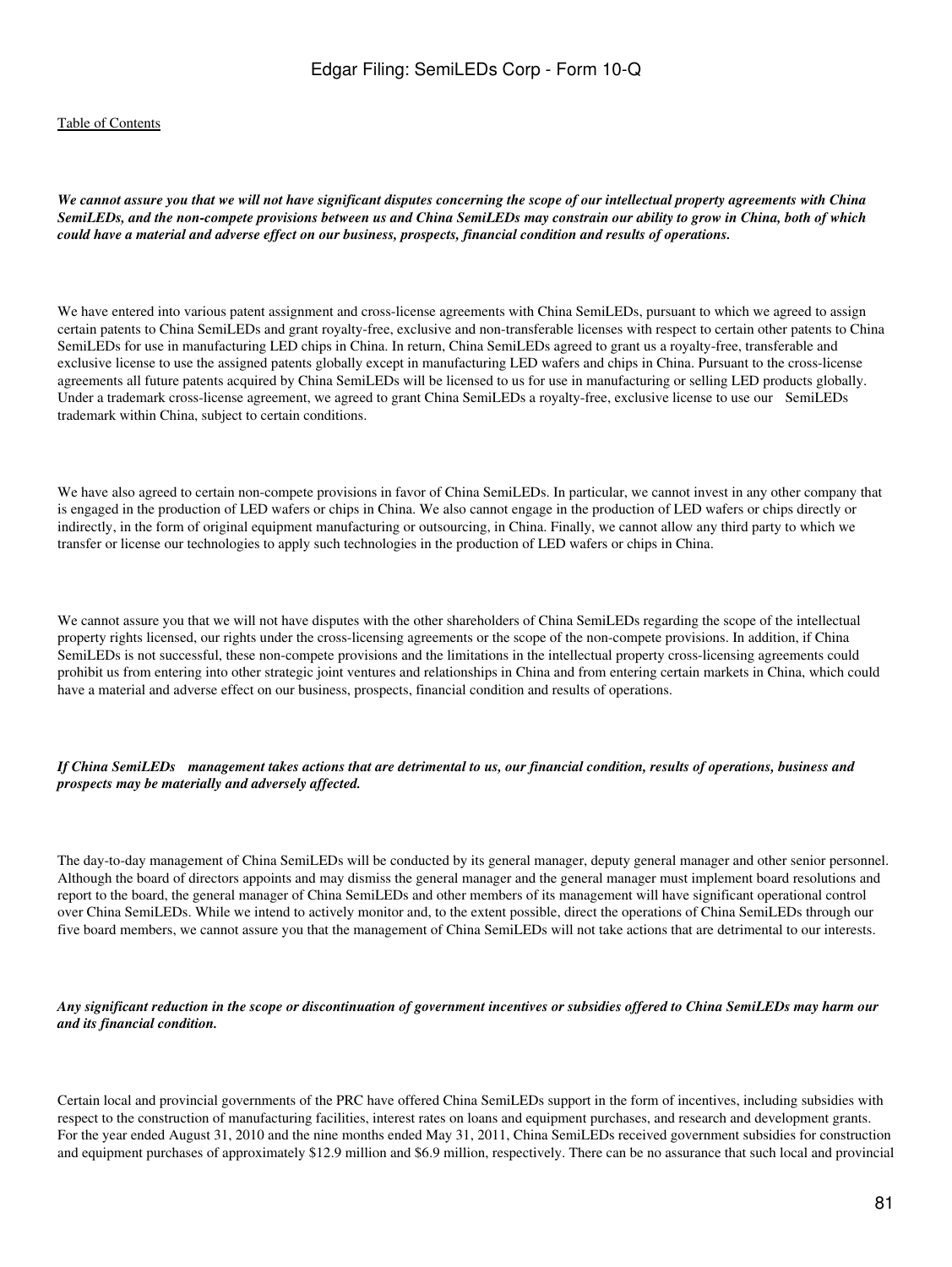governments will not significantly reduce or even eliminate some or all of these government incentives or subsidies. In addition, such incentives and subsidies, which were approved and provided by local and provincial government authorities,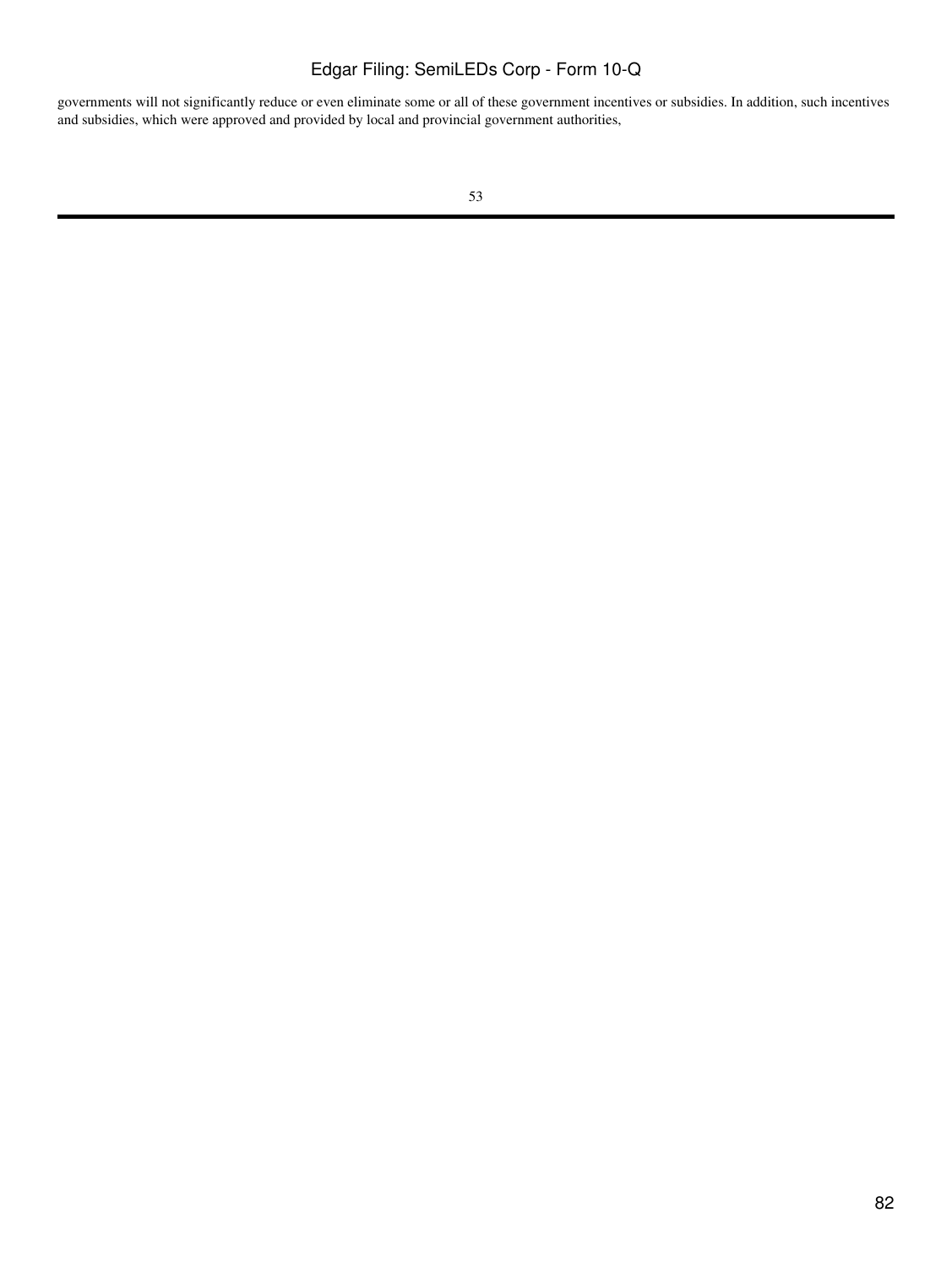may be in contravention of PRC national written rules and regulations and therefore, such incentives and subsidies may be challenged by the PRC national government.

#### **Risks Relating to Our Holding Company Structure**

*Our ability to receive dividends and other payments from Taiwan SemiLEDs and China SemiLEDs may be restricted by commercial, statutory and legal restrictions, which may materially and adversely affect our ability to grow, fund investments, make acquisitions, pay dividends and otherwise fund and conduct our business.*

We are a holding company. Our two material assets are our ownership interest in Taiwan SemiLEDs and our joint venture interest in China SemiLEDs. Our other joint venture, SILQ, is in the early stages of business development.

Dividends and interest on intercompany loans we receive from our subsidiaries in Taiwan, if any, will be subject to withholding tax under Taiwan law. The ability of our subsidiaries in Taiwan to pay dividends, repay intercompany loans from us or make other distributions to us is restricted by, among other things, the availability of funds, the terms of various credit arrangements entered into by our subsidiaries, as well as statutory and other legal restrictions, including the Taiwan government s right to revoke repatriation of profits within a specified period subject to certain violations. In addition, although there are currently no foreign exchange control regulations that restrict the ability of our subsidiaries located in Taiwan to distribute dividends to us, we cannot assure you that the relevant regulations will not be changed and that the ability of our subsidiaries to distribute dividends to us will not be restricted in the future. A Taiwan company is generally not permitted to distribute dividends or to make any other distributions to stockholders for any year in which it did not have either earnings or retained earnings (excluding reserves). In addition, before distributing a dividend to stockholders following the end of a fiscal year, the company must recover any past losses, pay all outstanding taxes and set aside 10% of its annual net income (less prior years losses and outstanding taxes) as a legal reserve until the accumulated legal reserve equals its paid-in capital, and may set aside a special reserve.

We expect that a substantial portion of our business in China will be conducted through China SemiLEDs. The payment of dividends by entities established in China is subject to limitations. Regulations in China currently permit payment of dividends only out of accumulated profits as determined in accordance with accounting standards and regulations in China. PRC subsidiaries are generally required to set aside at least 10% of their after-tax profit based on PRC accounting standards each year to their general reserves or statutory capital reserve fund until the aggregate amount of such reserves reaches 50% of their respective registered capital, which is approximately RMB102.4 million for China SemiLEDs. Statutory reserves are not distributable as loans, advances or cash dividends. China SemiLEDs recently commenced production; however, it is in early stages of business development and selling products in China. We expect that it will have accumulated deficits for the near term.

In addition, any dividends paid by China SemiLEDs (after deduction of the necessary reserve fund and enterprise income tax at the rate of 25%) requires the approval of the affirmative vote of the stockholders of China SemiLEDs, which may not be given. The remittance of such dividends outside of China must comply with the procedures required by the relevant PRC laws relating to foreign exchange. Under the Enterprise Income Tax Law of the PRC, or the EIT Law and its implementation regulations, both of which became effective on January 1,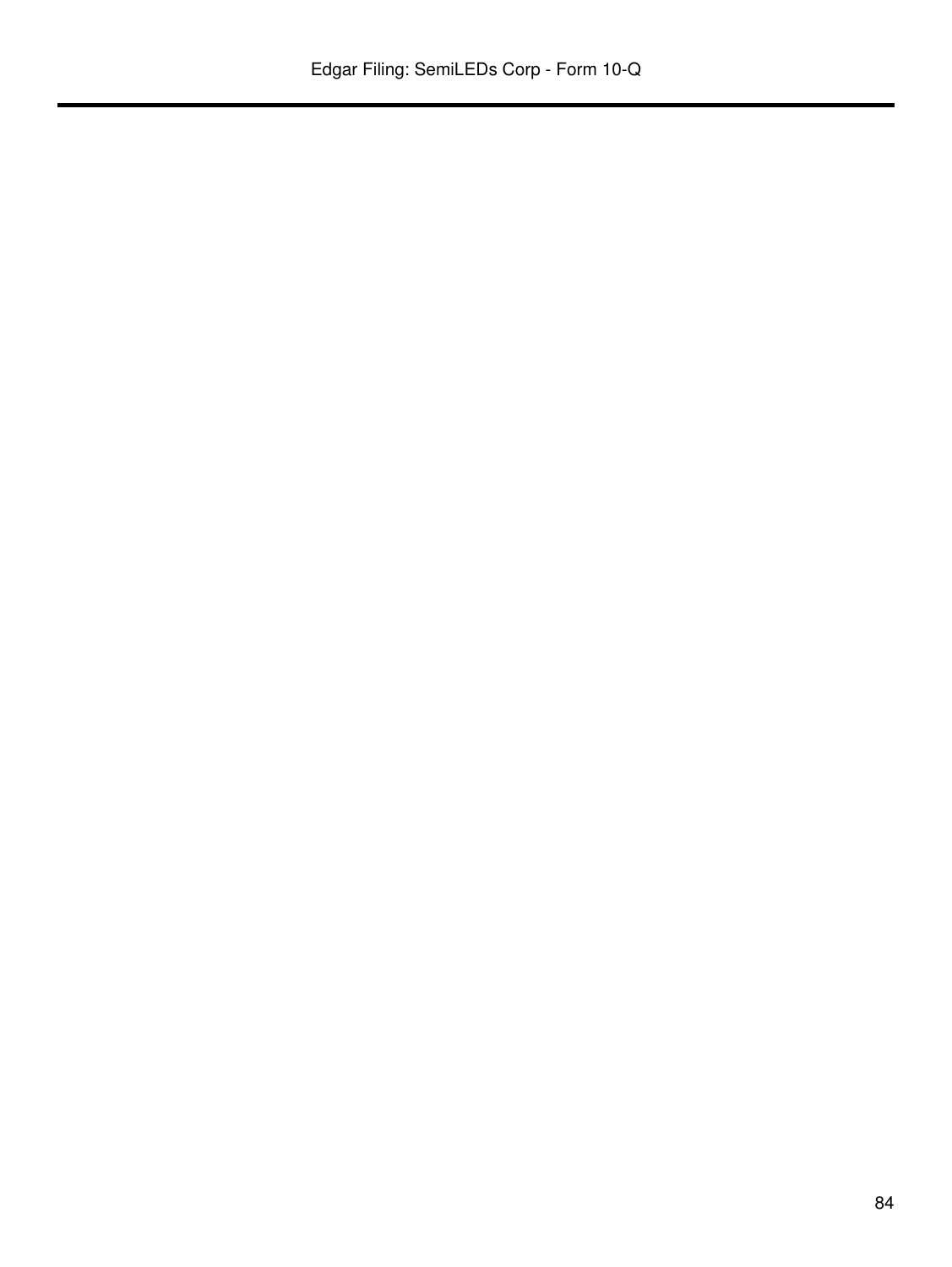2008, we will be subject to a withholding tax rate of 10% for any dividends paid by China SemiLEDs to us if we are deemed a non-PRC tax resident.

### *Our ability to make further investments in Taiwan SemiLEDs may be dependent on regulatory approvals in Taiwan and, with respect to China SemiLEDs, regulatory approvals in China.*

Taiwan SemiLEDs depends on us and China SemiLEDs depends on us and its other stockholders to meet their equity financing requirements. Any capital contribution by us to Taiwan SemiLEDs requires the approval of the relevant Taiwan authorities such as the Hsinchu Science Park Administration. We may not be able to obtain any such approval in the future in a timely manner, or at all. Any loans or capital contributions to PRC subsidiaries including China SemiLEDs are subject to PRC regulations in connection with foreign investment and foreign exchange administration. For example, loans by us to China SemiLEDs to fund its activities cannot exceed statutory limits and must be registered with the State Administration of Foreign Exchange in China, or SAFE, or its local branch, and additional capital contributions would be subject to government approvals.

We cannot assure you that we will be able to complete these government registrations or obtain the government approvals on a timely basis, if at all, with respect to future loans or capital contributions by us to our subsidiaries or any of their respective subsidiaries. If we fail to complete these registrations or obtain the approvals, our ability to use the proceeds we received from our initial public offering and to capitalize Taiwan SemiLEDs and China SemiLEDs may be negatively affected, which could adversely and materially affect our liquidity and our ability to fund and expand our business.

#### *Your rights may be limited as we conduct a substantial portion of our operations in Taiwan and in China, and a substantial portion of our assets and a majority of our directors and officers reside outside the United States.*

Although we are incorporated in Delaware, substantially all of our operations are conducted in Taiwan through Taiwan SemiLEDs and in China through China SemiLEDs. As such, substantially all of our assets are located in Taiwan or the PRC. In addition, a majority of our directors and officers reside outside the United States, and a substantial portion of the assets of those persons are located outside of the United States. Therefore, it may be difficult or impossible for you to bring an action against us or against these individuals in the United States in the event that you believe that your rights have been infringed under applicable securities laws or otherwise. Even if you are successful in bringing an action, the laws of Taiwan and China may render you unable to enforce a United States judgment against our assets or the assets of our directors and officers.

For judgments obtained in courts outside of Taiwan to be recognized and enforceable in Taiwan without review of the merits, the Taiwan court in which the enforcement is sought must be satisfied that: the foreign court rendering such judgment has jurisdiction over the subject matter in accordance with the Taiwan law; the judgment and the court procedure resulting in the judgment are not contrary to the public order or good morals of Taiwan; the judgment is a final judgment for which the period for appeal has expired or from which no appeal can be taken; if the judgment was rendered by default by the foreign court, the defendant was duly served in the jurisdiction of such court within a reasonable period of time in accordance with the laws and regulations of such jurisdiction, or process was served on the defendant with the Taiwan judicial assistance; and judgment of Taiwan courts is recognized and enforceable in the foreign court rendering the judgment on a reciprocal basis.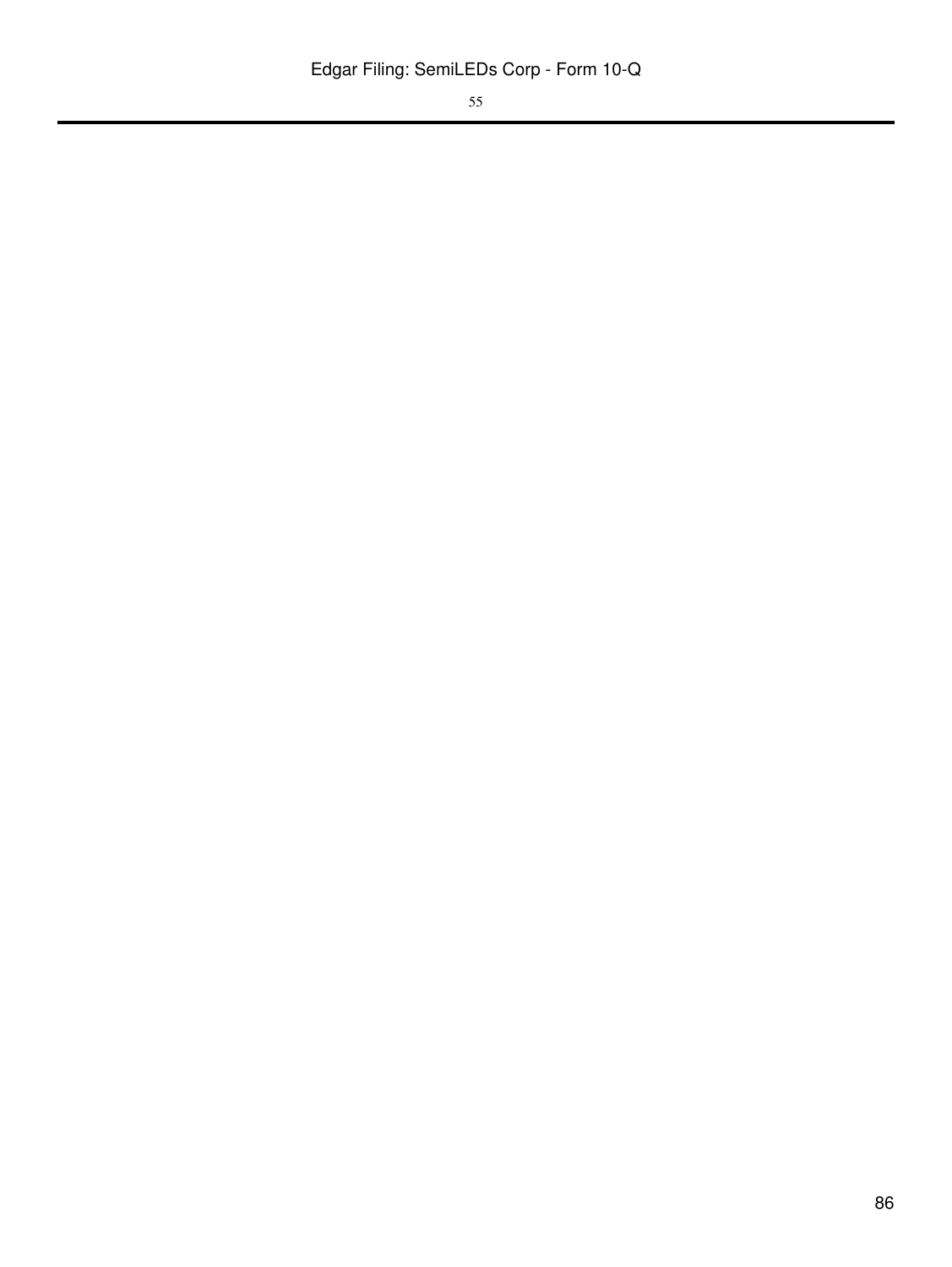The recognition and enforcement of foreign judgments are provided for under the PRC Civil Procedures Law. PRC courts may recognize and enforce foreign judgments, which do not otherwise violate basic legal principles, state sovereignty, safety or social public interest of the PRC, in accordance with the requirements of the PRC Civil Procedures Law based either on treaties between the PRC and the country where the judgment is made or on reciprocity between jurisdictions. As there currently exists no treaty or other form of reciprocity between the PRC and the United States governing the recognition of judgments, including those predicated upon the liability provisions of the U.S. federal securities laws, there is uncertainty whether and on what basis a PRC court would recognize and enforce judgments rendered by U.S. courts.

#### **Political, Geographical and Economic Risks**

*Due to the location of our operations in Taiwan and the location of the operations of China SemiLEDs, we are vulnerable to natural disasters and other events, which may seriously disrupt our operations.*

Most of our operations, and the operations of many of our LED manufacturing service providers, suppliers and customers are located in Taiwan and the PRC. For the years ended August 31, 2008, 2009, and 2010, and the nine months ended May 31, 2011, 65%, 79%, 76% and 69%, respectively, of our revenues were derived from customers located in Taiwan and China (including Hong Kong). Our operations and the operations of our customers and suppliers are vulnerable to earthquakes, floods, droughts, typhoons, fires, power losses and other major catastrophic events, including the outbreak, or threatened outbreak, of any widespread communicable diseases. Disruption of operations due to any of these events may require us to evacuate personnel or suspend operations, which could reduce our productivity. Such disasters may also damage our facilities and equipment and cause us to incur additional costs to repair our facilities or procure new equipment, or result in personal injuries or fatalities or result in the termination of our leases and land use agreements. Any resulting delays in shipments of our products could also cause our customers to obtain products from other sources. Although we maintain property and business interruption insurance for such risks, there is no guarantee that future damages or business losses from earthquakes and other events will be covered by such insurance, that we will be able to collect from our insurance carriers, should we choose to claim under our insurance policies, or that such coverage will be sufficient. In addition, natural disasters, such as earthquakes, floods and typhoons, may also disrupt or seriously affect the operations of our customers and suppliers, resulting in reduced orders or shipments or the inability to perform contractual obligations. The occurrence of any of these events could have a material adverse effect on our business, financial condition and results of operations. On March 11, 2011, Japan experienced a 9.0 magnitude earthquake which triggered a tsunami that led to widespread damage and business interruption. We have not identified any material impact on our business resulting from this catastrophic event.

*Our operations in China expose us to certain inherent legal and other risks that could adversely affect our business.*

As a Delaware corporation, we are subject to laws and regulations applicable to foreign companies operating in China in general and specifically to the laws and regulations applicable to foreign-invested joint stock companies. The PRC legal system is a civil law system based on written statutes. Unlike common law systems, prior court decisions may be cited for reference but have limited precedential value. In 1979, the PRC government began to promulgate a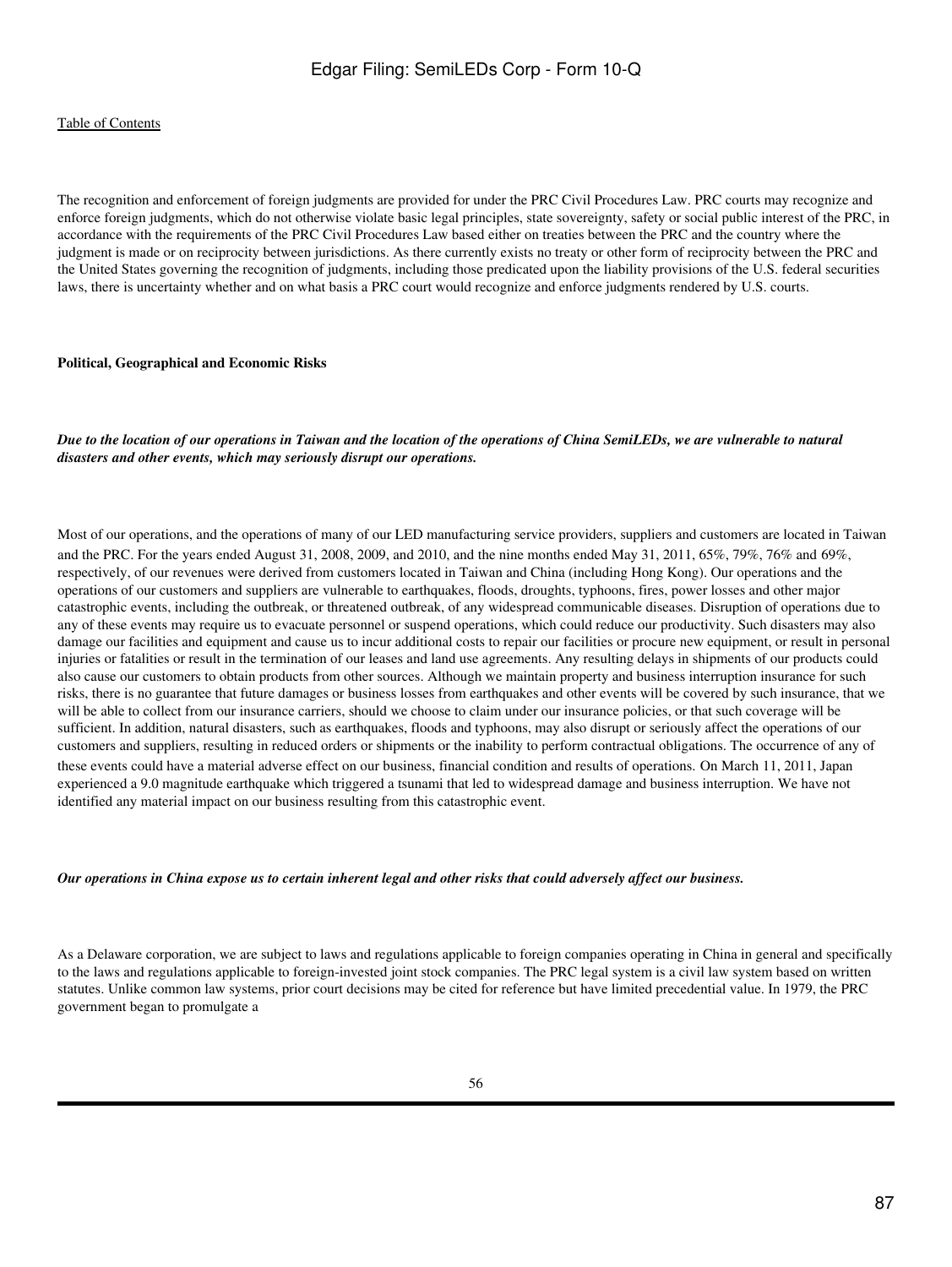comprehensive system of laws and regulations governing economic matters in general. The overall effect of legislation since then has been to significantly enhance the protections afforded to various forms of foreign investments in China. The PRC legal system continues to rapidly evolve and the interpretations of many laws, regulations and rules are not always uniform and enforcement of these laws, regulations and rules involves uncertainties, which may limit legal protections available to us. For example, China SemiLEDs must obtain relevant permits (including land use permits), licenses and approvals necessary for the completion of its factory, to purchase equipment and to commence operations and sales. Although we believe that China SemiLEDs has obtained or will obtain such permits, licenses and approvals, no assurance can be given that it will be able to do so or that if obtained that such permits, licenses or approvals will be adequate or that they will not be revoked or cancelled in the future. In addition, some regulatory requirements issued by certain PRC government authorities may not be consistently applied by other government authorities (including local government authorities), thus making strict compliance with all regulatory requirements impractical, or in some circumstances, impossible. For example, we may have to resort to administrative and court proceedings to enforce the legal protection that we have either by law or contract. However, since PRC administrative and court authorities have significant discretion in interpreting and implementing statutory and contractual terms, it may be more difficult to evaluate the outcome of administrative and court proceedings and the level of legal protection we have. These uncertainties may impede our ability to enforce the contracts we have entered into with our business partners, customers and suppliers.

Because the legal and regulatory environment in China is subject to inherent uncertainties, the enforcement of our rights as a foreign company investing in China may be difficult. For example, our intellectual property may be afforded less protection in China than in some other countries. By entering the market in China in general and in particular by establishing manufacturing operations in China through China SemiLEDs, our vulnerability towards unauthorized disclosure or use of our intellectual property may be significantly increased.

Future litigation could result in substantial costs and diversion of our management s attention and resources, and could disrupt our business, as well as have a material adverse effect on our financial condition and results of operations. Given the relative unpredictability of China s legal system and potential difficulties enforcing a court judgment in China, we may be unable to halt the unauthorized use of our intellectual property through litigation, which could adversely affect our competitive position, our ability to attract customers, and our results of operations.

#### *New labor laws in China may adversely affect China SemiLEDs results of operations or that of our customers.*

On June 29, 2007, the PRC legislative promulgated the Labor Contract Law of the PRC (the Labor Contract Law), which became effective on January 1, 2008. The Labor Contract Law imposes greater liabilities on employers and significantly affects the cost of an employers decision to reduce its workforce. If an employer intends to terminate an employee or not to renew an employment contract upon its expiration, the employer is obligated to pay severance calculated based on the service years and monthly salary of such employee (except for certain special circumstances expressly provided for under Chinese laws and the employer s internal rules made in accordance with the PRC laws). Furthermore, only under certain circumstances expressly provided for under the Labor Contract Law and the employer s internal rules made in accordance with the PRC laws, can the employer terminate the employment contract. In the event that China SemiLEDs would decide to significantly change or decrease its workforce, the Labor Contract Law could adversely affect its ability to enact such changes in a manner that is most advantageous to its business or in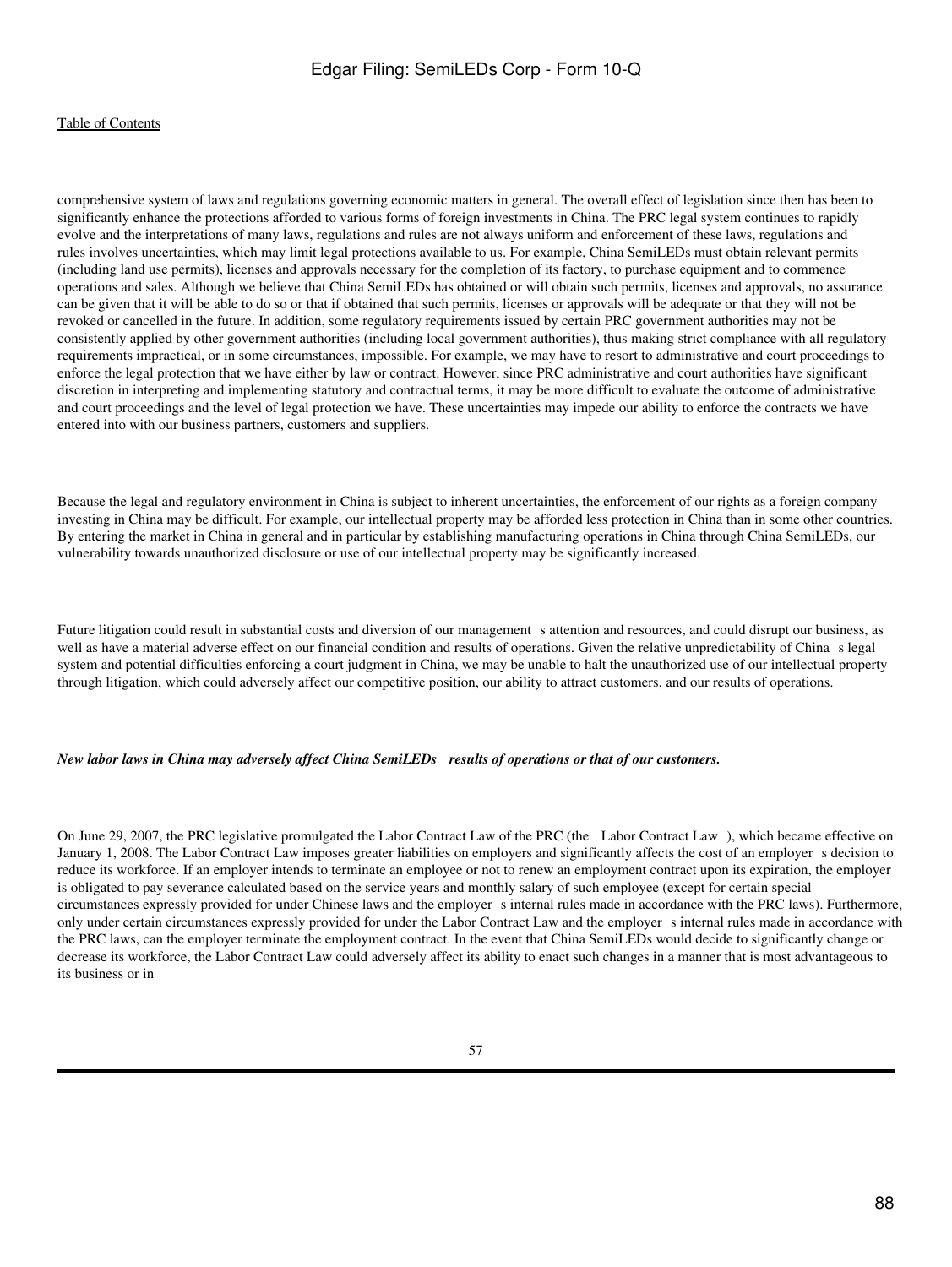a timely and cost-effective manner, thus materially and adversely affecting our financial condition and results of operations.

#### *China SemiLEDs may face labor shortages, strikes and other disturbances.*

In recent years, certain regions of China have been experiencing a labor shortage as migrant workers and middle level management seek better wages and working conditions elsewhere. This trend of labor shortages is expected to continue and will likely result in increasing wages as companies seek to keep their existing work forces. In addition, substantial competition in China for qualified and capable personnel, particularly experienced engineers and technical personnel, may make it difficult for China SemiLEDs to recruit and retain qualified employees at its China facilities, which would adversely affect its profitability as well as our reported net income.

Furthermore, certain foreign owned enterprises in southern China, in particular in Foshan and Zhongshan in Guangdong Province have recently witnessed significant labor disturbances, including prolonged strikes and work stoppages. No assurance can be given that China SemiLEDs, which is also located in Foshan, Guangdong Province, or any of our customers in China will not experience similar labor disturbances related to working conditions, wages or other reasons. Any labor shortages, strikes and other disturbances may adversely affect China SemiLEDs future operating results and result in negative publicity and reputational harm.

#### *Strained relations between the PRC and Taiwan could negatively affect our business and the market price of our common stock.*

Taiwan has a unique international political status. Since 1949, Taiwan and the PRC have been separately governed. The PRC government claims that it is the sole government in China and that Taiwan is part of China. Although significant economic and cultural relations have been established during recent years between Taiwan and the PRC, the PRC government has refused to renounce the possibility that it may at some point use force to gain control over Taiwan. Furthermore, the PRC government adopted an anti-secession law relating to Taiwan. Relations between Taiwan and the PRC governments have been strained in recent years for a variety of reasons, including the PRC governments position on the One China policy and tensions concerning arms sales to Taiwan by the United States government. Any tension between the Taiwan government and the PRC government, or between the United States and China, could materially and adversely affect the market prices of our common stock.

#### *If the U.S. dollar or other currencies in which our sales, raw materials, component purchases and capital expenditures are denominated fluctuate significantly against the NT dollar, the Japanese Yen and other currencies, our profitability may be seriously affected.*

We have significant foreign currency exposure, and are primarily affected by fluctuations in exchange rates among the U.S. dollar, the NT dollar, the Japanese Yen and other currencies. A portion of our revenues and expenses are denominated in currencies other than NT dollars, primarily U.S. dollars and to a lesser extent the Japanese Yen. We do not hedge our net foreign exchange positions through the use of forward exchange contracts or otherwise and as a result are affected by fluctuations in exchange rates among the U.S. dollar, the NT dollar, the Japanese Yen and other currencies. Any significant fluctuation in exchange rates may be harmful to our financial condition and results of operations.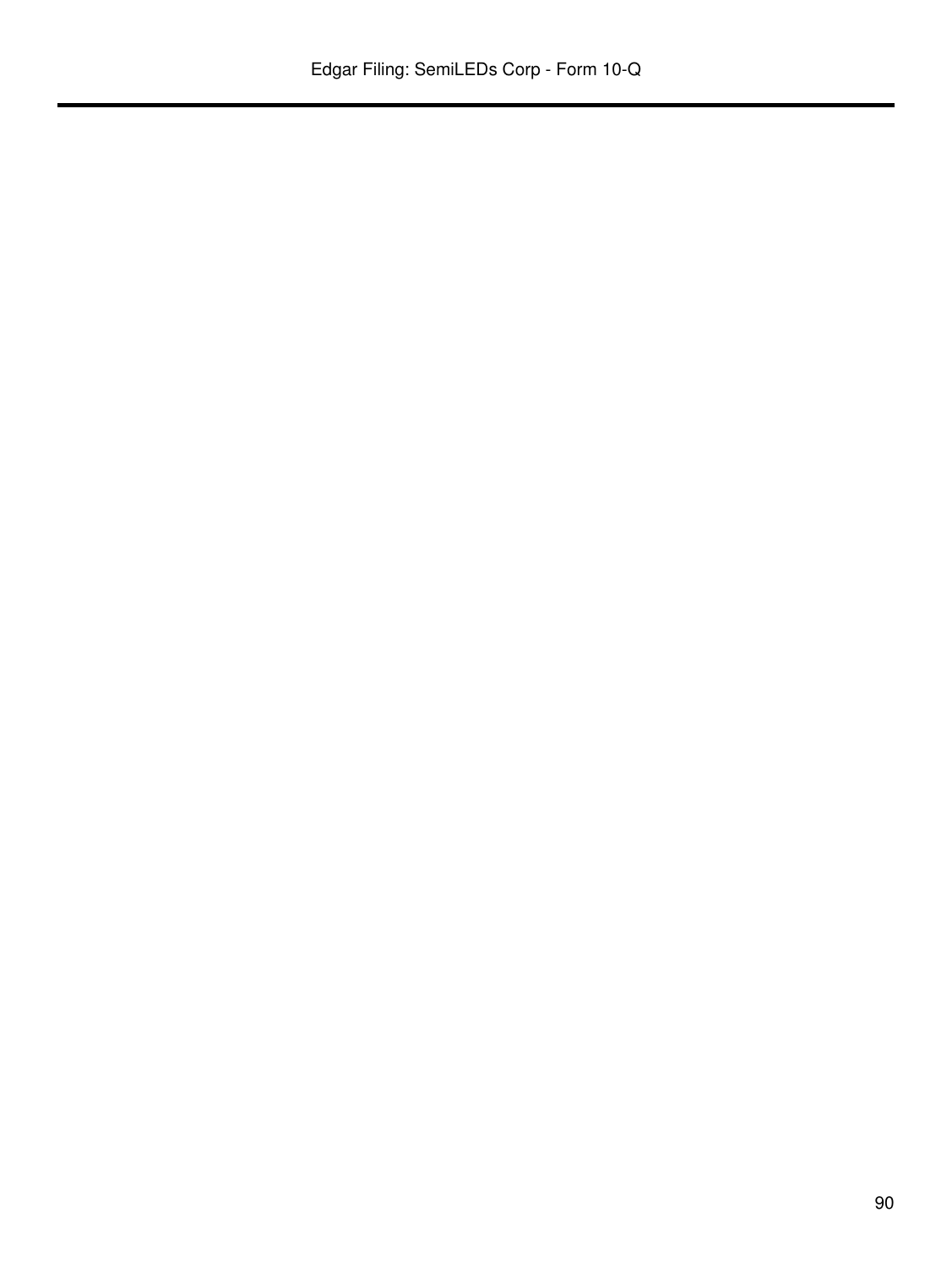#### The PRC government s control of currency conversion and changes in the exchange rate between Renminbi and other currencies could *negatively affect our financial condition and our ability to pay dividends.*

The PRC government imposes controls on the convertibility of the Renminbi into foreign currencies and, in certain cases, the remittance of currency out of China. Under existing PRC foreign exchange regulations, payments of current account items, including profit distributions, interest payments and expenditures from trade related transactions, can be made in foreign currencies without prior approval from the State Administration of Foreign Exchange of the PRC, or SAFE, provided that we satisfy certain procedural requirements. However, approval from SAFE or its local counterpart is required where Renminbi is to be converted into foreign currency and remitted out of China to pay capital expenses such as the repayment of loans denominated in foreign currencies. The PRC government may also at its discretion restrict access in the future to foreign currencies for current account transactions. Our revenue from sales in China (including Hong Kong) accounted for 35% and 21% of our total revenue for the year ended August 31, 2010 and the nine months ended May 31, 2011, respectively. In addition, China SemiLEDs recently commenced production at its Foshan manufacturing facilities. Since substantially all of China SemiLEDs cash flow from operations is expected to be denominated and settled in Renminbi, any existing and future restrictions on currency exchange may limit China SemiLEDs ability to purchase goods and services outside of China or otherwise fund its business activities that are conducted in foreign currencies.

## *If the PRC government determines that China SemiLEDs failed to obtain requisite PRC governmental approvals for, or register with the PRC government, China SemiLEDs current and past import and export of technologies, China SemiLEDs could be subject to sanctions.*

The PRC government imposes controls on technology import and export. The term technology import and export is broadly defined to include, without limitation, the transfer or license of patents, software and know-how, and the provision of services in relation to technology. Depending on the nature of the relevant technology, the import and export of technology require either approval by, or registration with, the relevant PRC governmental authorities. We have transferred and licensed certain of our technologies to China SemiLEDs, which transfers and licenses may constitute technology import under PRC laws. In addition, China SemiLEDs has licensed and will continue to license certain technologies to us, which licenses constitute technology export under PRC laws. In addition, China SemiLEDs may enter into licenses with other third parties outside of China for certain technologies, which licenses would also constitute the import or export of technology under PRC laws. China SemiLEDs has not obtained the approval of, or completed the applicable registration with, the relevant PRC governmental authorities for some of its import and export of these technologies.

If China SemiLEDs is found to be, or has been, in violation of PRC laws or regulations concerning the import or export of technologies, the relevant regulatory authorities have broad discretion in dealing with such violation, including, but not limited to, issuing a warning, levying fines, restricting China SemiLEDs from remitting royalties or any other fees, if any, relating to these technologies outside of China, confiscating China SemiLEDs earnings generated from the import or export of such technology or even restricting its future export and import of any technology. If the PRC government determines that China SemiLEDs past import and export of technology were inconsistent with, or insufficient for, the proper operation of its business, it could be subject to similar sanctions. Any of these or similar sanctions could cause significant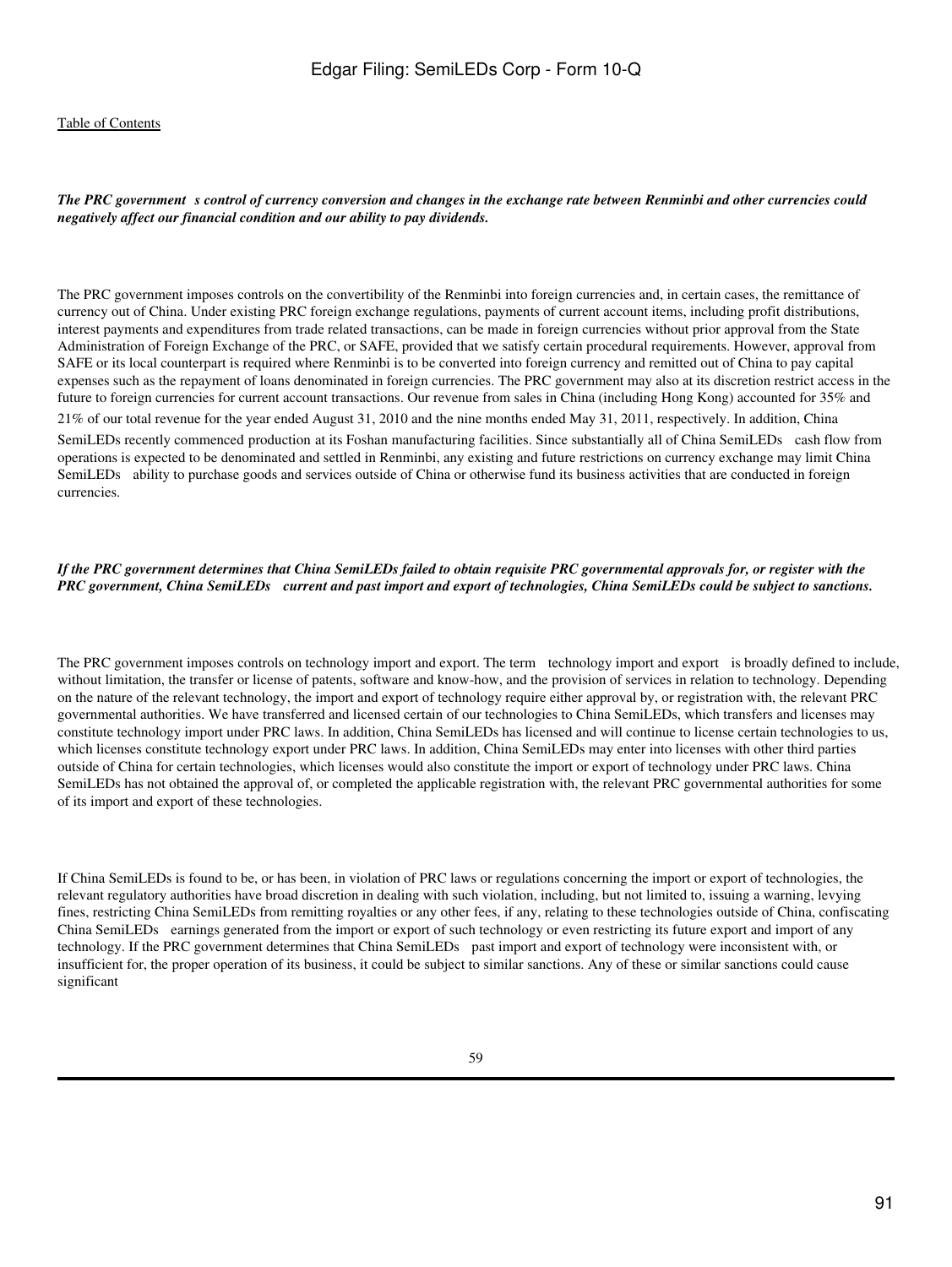disruption to China SemiLEDs business operations or render it unable to conduct a substantial portion of its business operations and may adversely affect its business and result of operations.

#### *Failure to comply with the U.S. Foreign Corrupt Practices Act could subject us to penalties and other adverse consequences.*

We are subject to the U.S. Foreign Corrupt Practices Act, or FCPA, which generally prohibits U.S. companies from engaging in bribery or making other prohibited payments to foreign officials for the purpose of obtaining or retaining business. In addition, we are required to maintain records that accurately and fairly represent our transactions and have an adequate system of internal accounting controls. Foreign companies, including some that may compete with us, may not be subject to these prohibitions, and therefore may have a competitive advantage. In the past, there have been instances of corruption, extortion, bribery, pay-offs, theft and other fraudulent practices in Taiwan and China as well as other Asian countries. We cannot assure that our employees or other agents will not engage in such conduct and render us responsible under the FCPA. If our employees or other agents are found to have engaged in corrupt or fraudulent business practices, we could suffer severe penalties and other consequences that may have a material adverse effect on our business, financial condition and results of operations.

#### **Risks Related to Owning our Common Stock**

#### *Our stock price may be volatile and you may be unable to resell shares of our common stock at or above the price you paid.*

The market price of shares of our common stock could be subject to wide fluctuations in response to various risk factors listed in this section and others beyond our control, including:

• actual or anticipated fluctuations in our key operating metrics, financial condition and operating results;

- changes in the composition of and the orders received from our customers;
- **actual or anticipated changes in our growth rate;**

issuance of new or updated research or reports by securities analysts that have a change in outlook regarding the performance of our business or the future trading price of our common stock;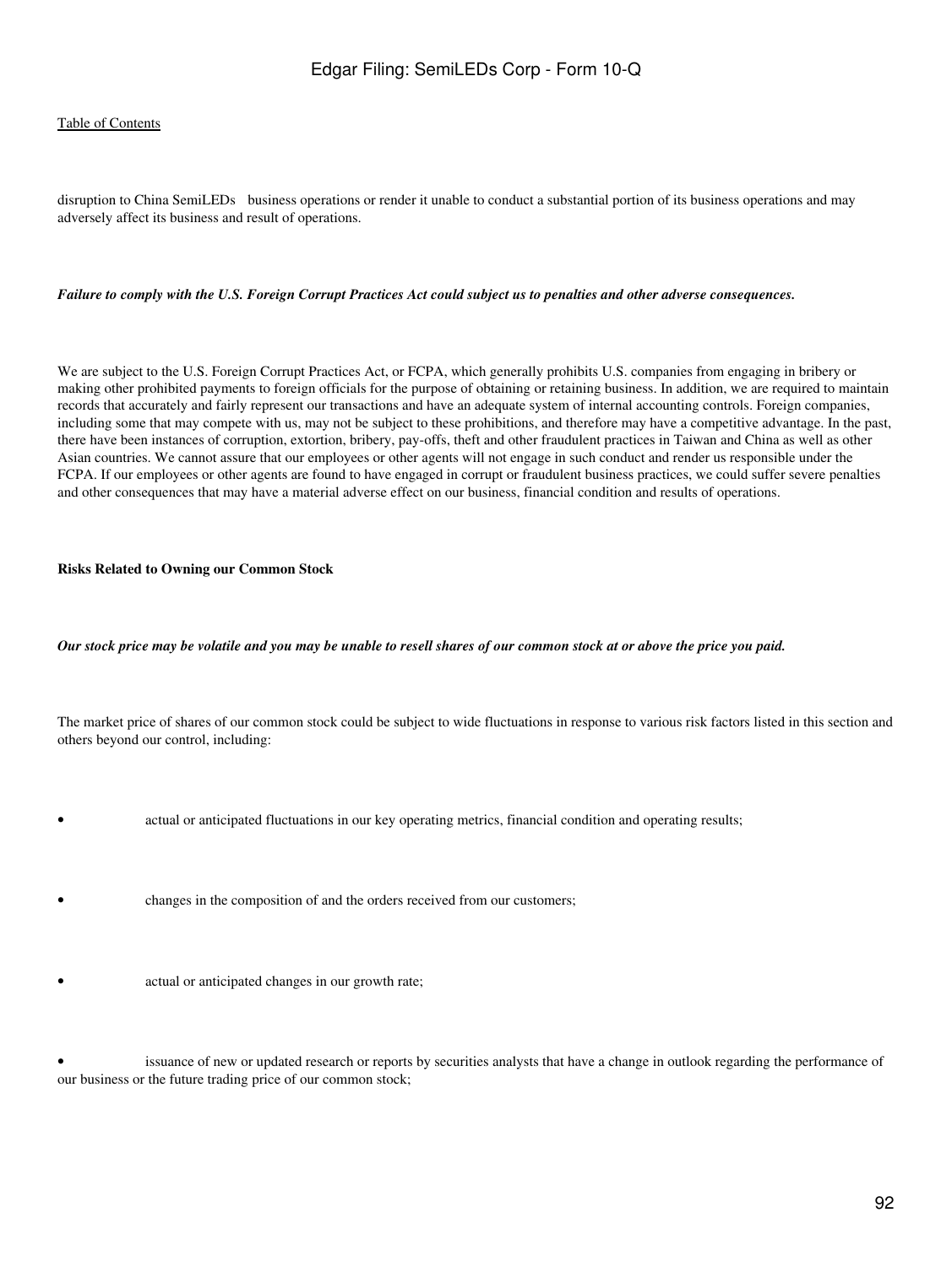• our announcement of actual results for a fiscal period that are higher or lower than projected or expected results or our announcement of revenue or earnings guidance that is higher or lower than expected;

- fluctuations in the valuation of companies perceived by investors to be comparable to us;
- share price and volume fluctuations attributable to inconsistent trading volume levels of our shares;
- sales or expected sales of additional common stock;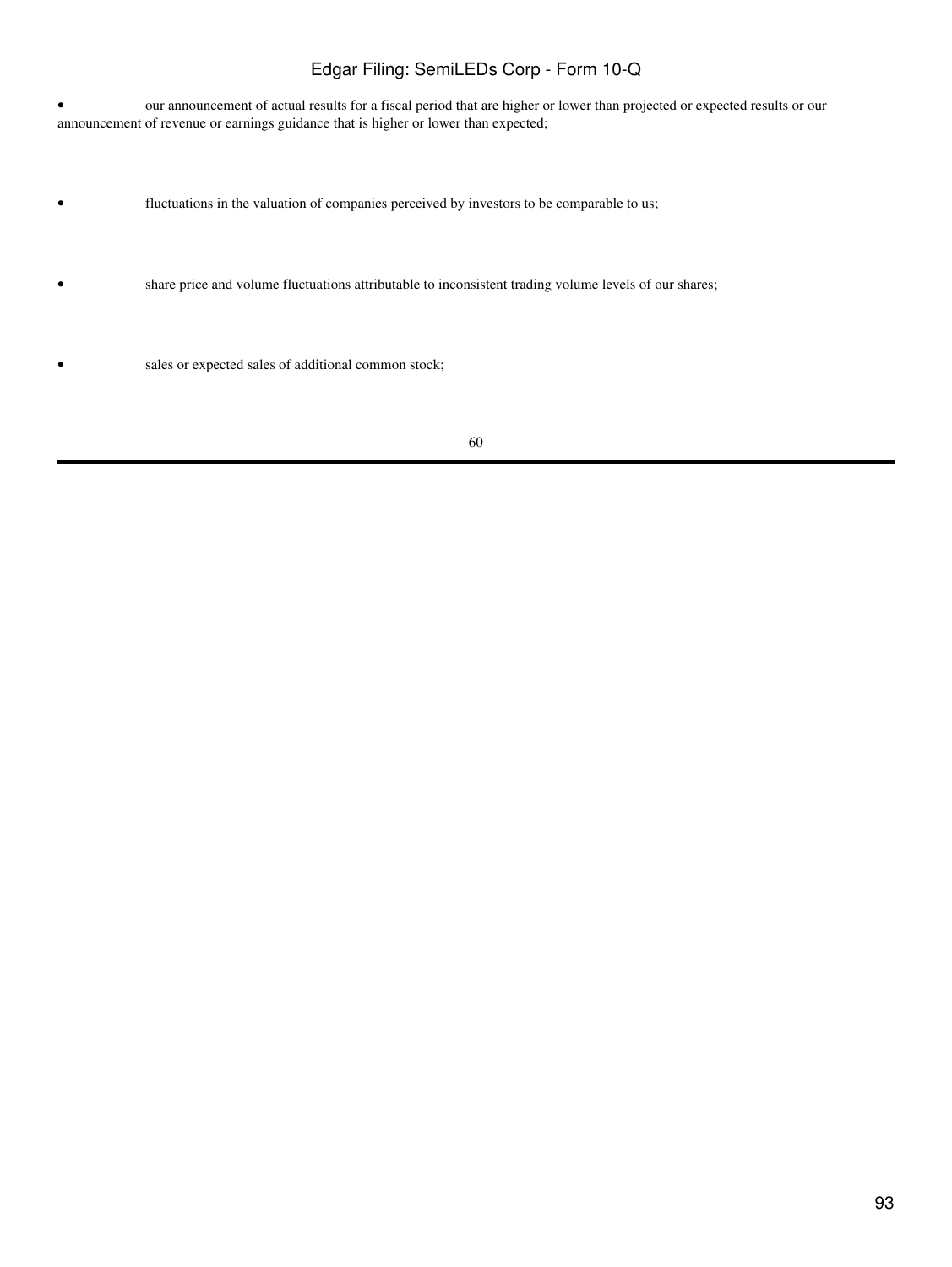### [Table of Contents](#page-3-0)

announcements from, or operating results of, our competitors; and

• general economic and market conditions.

Furthermore, the stock markets have experienced extreme price and volume fluctuations that have affected and continue to affect the market prices of equity securities of many companies. These fluctuations often have been unrelated or disproportionate to the operating performance of those companies. These broad market and industry fluctuations, as well as general economic, political and market conditions such as recessions, interest rate changes or international currency fluctuations, may cause the market price of shares of our common stock to decline. In the past, companies that have experienced volatility in the market price of their stock have been subject to securities class action litigation. We may be the target of this type of litigation in the future. Securities litigation against us could result in substantial costs and divert our management s attention from other business concerns, which could seriously harm our business.

#### *Future sales of shares of our common stock by existing stockholders could cause our stock price to fall.*

Sales of substantial amounts of our common stock in the public market, or the perception that these sales might occur, could depress the market price of our common stock and impair our ability to raise capital through the sale of additional equity securities.

The lock-up agreements with directors and officers, and holders of substantially all of our outstanding equity securities expired in June of 2011. As of July 7, 2011, 27,261,497 shares of common stock were issued and outstanding. In addition, the holders of up to approximately 20.6 million shares of our common stock are entitled to cause us to register the sale of those shares under the Securities Act. As of the date hereof, we have not received any such request to register shares. Registration of these shares under the Securities Act would result in these shares becoming freely tradable without restriction under the Securities Act immediately upon the effectiveness of such registration. In December of 2010, we also filed a registration statement on Form S-8 under the Securities Act to register approximately 3.2 million shares for issuance pursuant to options or other rights to purchase common stock under our equity incentive plans. These shares can be freely sold in the public market upon issuance and once vested, subject to the applicable plan and/or the agreements entered into with holders of options or other rights to purchase common stock in connection with the issuance of such options or other rights to purchase common stock. If these additional shares are sold, or if it is perceived that they will be sold, in the public market, the trading price of our common stock could decline.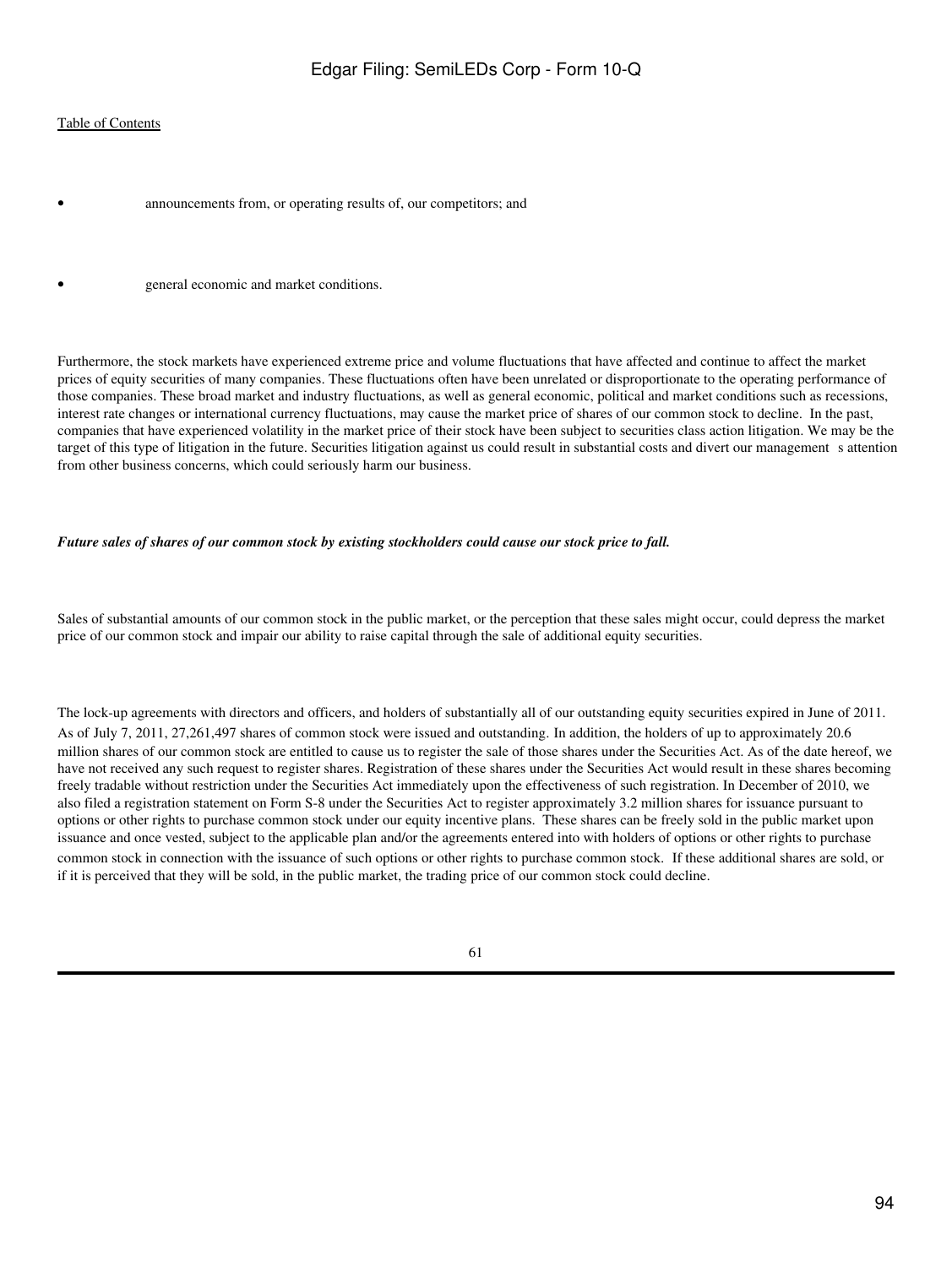### *Our directors, executive officers and principal stockholders will continue to have substantial control over us and will be able to influence corporate matters.*

As of May 31, 2011, our directors, executive officers and holders of more than 5% of our common stock, together with their affiliates, beneficially owned, in the aggregate, more than a majority of our outstanding common stock. As a result, certain of these stockholders acting alone or these stockholders, acting together, would have the ability to control the outcome of matters submitted to our stockholders for approval, including the election of our directors and any merger, consolidation or sale of all or substantially all of our assets. In addition, these stockholders, acting together, would have the ability to control the management and affairs of our company. Accordingly, this concentration of ownership might harm the market price of our common stock by:

- limiting stockholders ability to influence corporate matters;
- delaying, deferring or preventing a change in corporate control;
- impeding a merger, consolidation, takeover or other business combination involving us; or
- discouraging a potential acquirer from making a tender offer or otherwise attempting to obtain control of us.

There can be no assurance that our interests will not conflict with those of these stockholders, who may also take actions that are not in line, or may conflict, with our other stockholders best interests.

#### *We may seek additional capital that may result in stockholder dilution.*

We may require additional capital due to changed business conditions or other future developments. If our current sources are insufficient to satisfy our cash requirements, we may seek to sell additional equity or debt securities or obtain bank loans and credit facilities. The sale of convertible debt securities or additional equity securities could result in additional dilution to our stockholders. The incurrence of indebtedness, whether in the form of public debt or bonds or bank financing, would result in increased debt service obligations and could result in operating and financing covenants that would restrict our operations and liquidity.

Our ability to obtain external financing is subject to a number of uncertainties, including: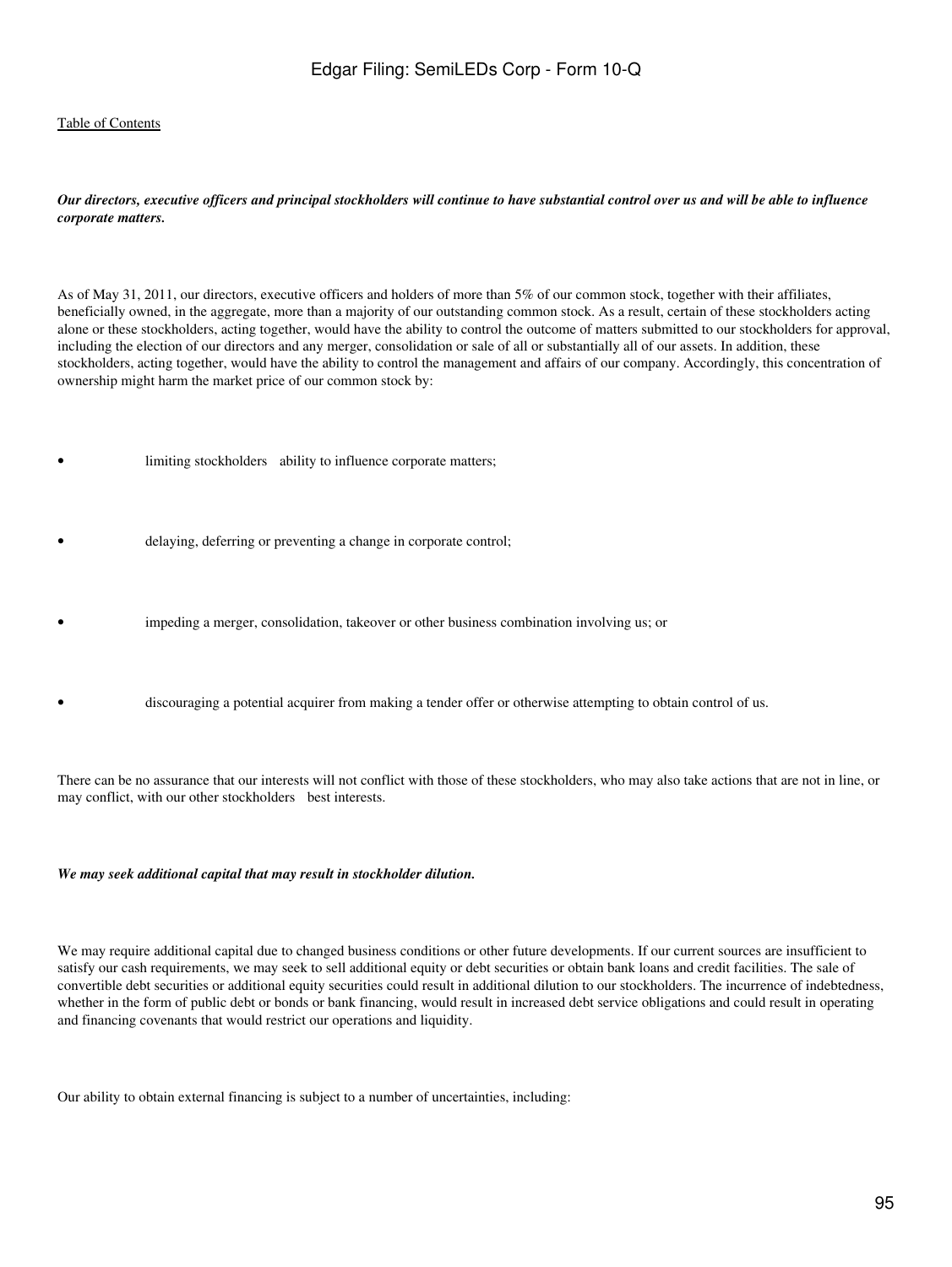• our future financial condition, results of operations and cash flows and the trading price of our common stock;

• the state of global credit markets and our credit worthiness;

• general market conditions for financing activities by companies in our industry; and

• economic, political and other conditions in Taiwan, China and elsewhere.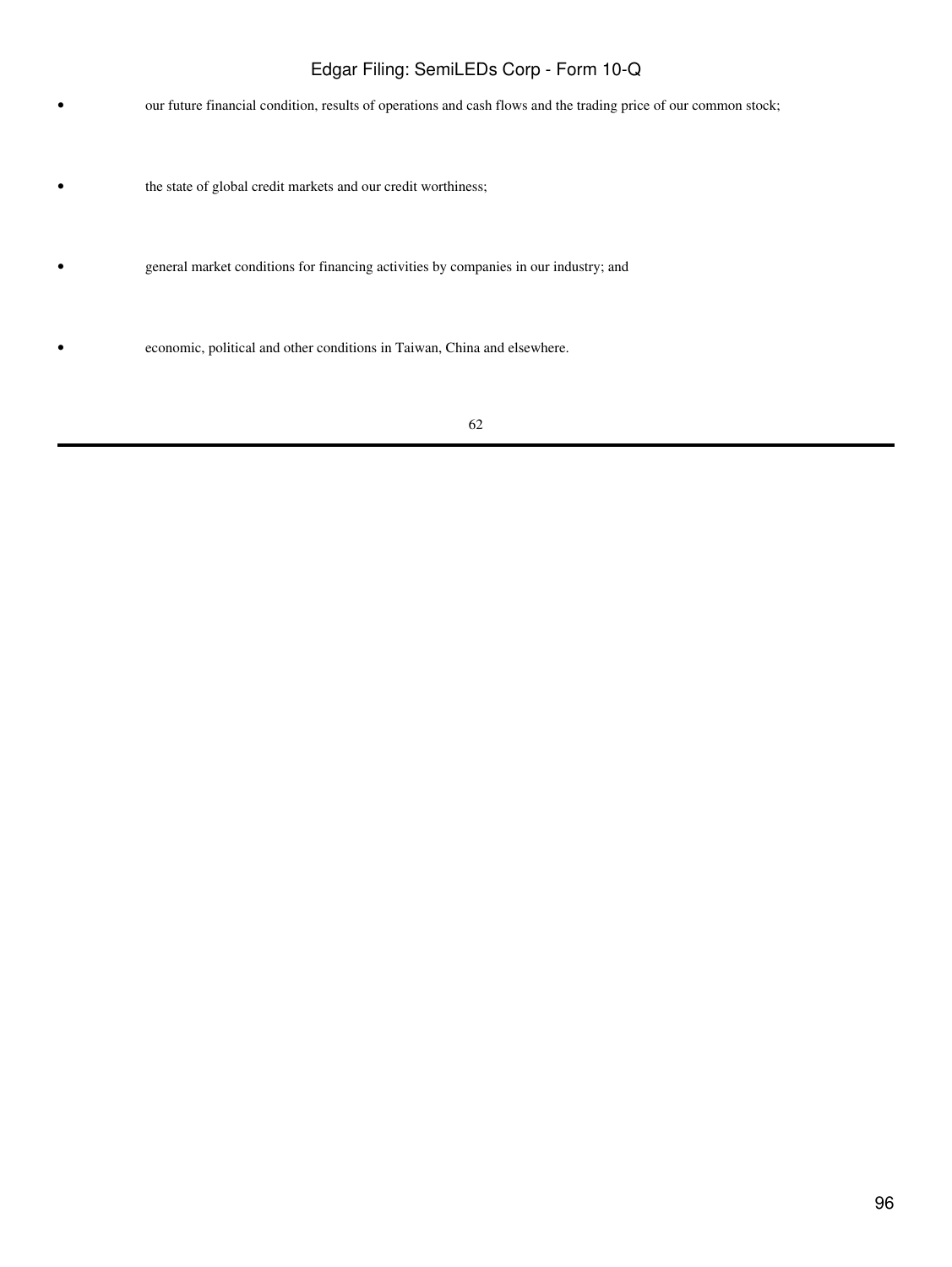We cannot assure you that financing, if needed, would be available in amounts or on terms acceptable to us, if at all.

*We do not anticipate paying any cash dividends on our common stock and, consequently, your ability to achieve a return on your investment will depend on appreciation in the price of our common stock.*

We have never declared or paid any cash dividends on our common stock or convertible preferred stock and do not intend to do so for the foreseeable future. We currently intend to invest our future earnings, if any, to fund our growth. Therefore, you are not likely to receive any dividends on your common stock for the foreseeable future and the success of an investment in shares of our common stock will depend upon future appreciation in their value. There is no guarantee that shares of our common stock will appreciate in value or maintain the price at which our stockholders purchased their shares in the initial public offering or in the future.

#### *Delaware law and our certificate of incorporation and bylaws will contain anti-takeover provisions that could delay or discourage takeover attempts that stockholders may consider favorable.*

Certain provisions in our certificate of incorporation and bylaws may have the effect of delaying or preventing a change of control or changes in our management. As long as our major stockholder, Simplot Taiwan, Inc., which is beneficially owned by Scott R. Simplot, one of our directors, continues to hold 25% or more of the total voting power of all outstanding shares of our stock entitled to vote generally in the election of directors, shareholders holding at least 25% of the total voting power of all outstanding shares of our stock entitled to vote generally in the election of directors are able to call a special meeting in accordance with our bylaws; provided, however, at such time when the ownership interest of Simplot Taiwan, Inc. first falls below 25% of our total voting power, our amended and restated certificate of incorporation requires that a special meeting may be called only by a majority of our board of directors. Our amended and restated certificate of incorporation precludes stockholder action by written consent. In addition, our amended and restated bylaws require that any stockholder proposals or nominations for election to our board of directors must meet specific advance notice requirements and procedures, which may make it more difficult for our stockholders to make proposals or director nominations. In addition, the authorization of undesignated preferred stock makes it possible for our board of directors to issue preferred stock with voting or other rights or preferences that could impede the success of any attempt to change our control.

Furthermore, because we are incorporated in Delaware, we are governed by the provisions of Section 203 of the Delaware General Corporation Law. These provisions may prohibit or restrict large stockholders, in particular those owning 15% or more of our outstanding voting stock, from merging or combining with us. These provisions in our certificate of incorporation and bylaws and under Delaware law could discourage potential takeover attempts and could reduce the price that investors might be willing to pay for shares of our common stock in the future and result in our market price being lower than it would be without these provisions.

#### **Item 2. Unregistered Sales of Equity Securities and Use of Proceeds**

**Unregistered Sales of Equity Securities**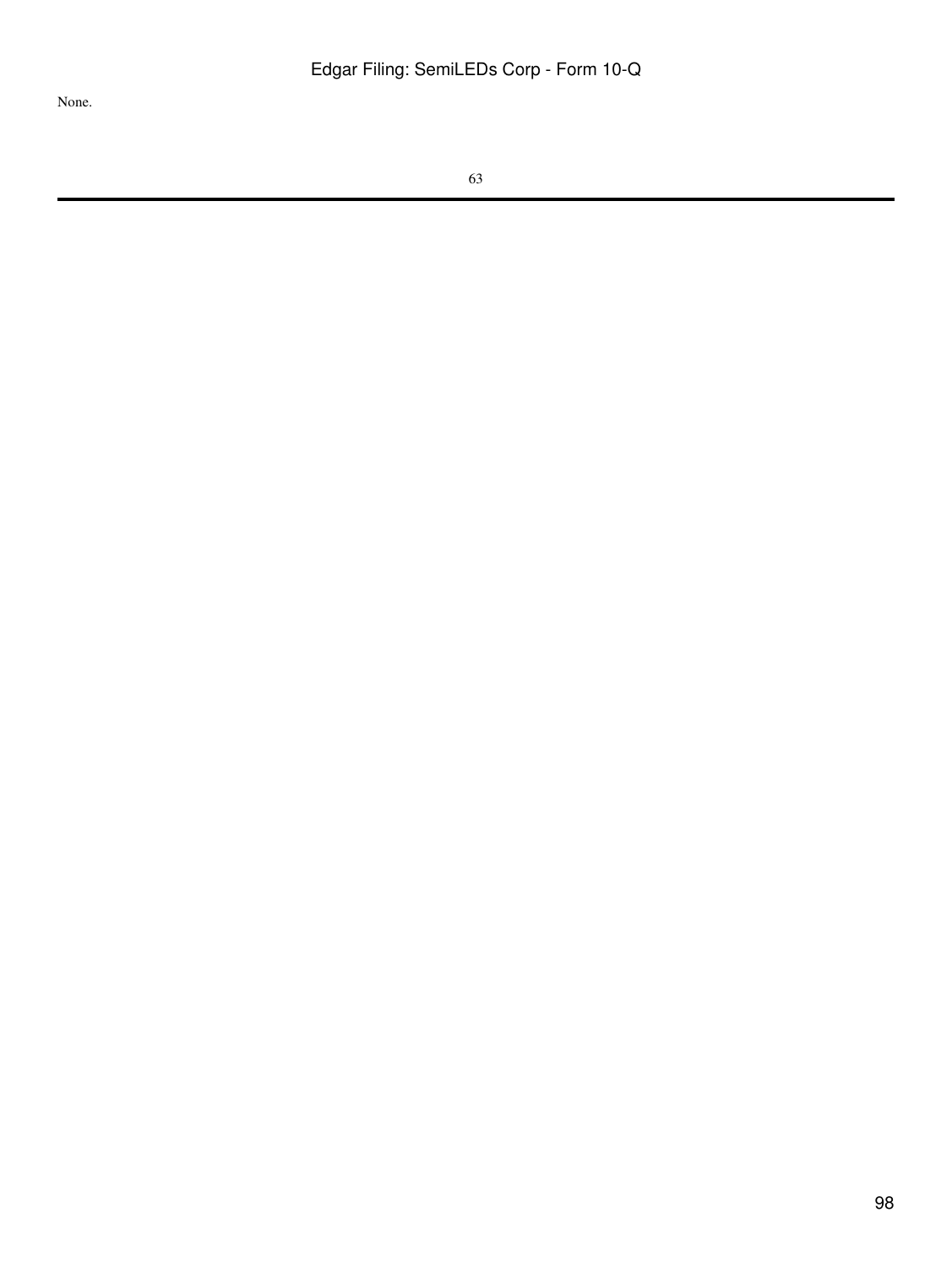#### **Use of Proceeds**

On December 8, 2010, the Company s registration statement on Form S-1 (File No. 333-168624) was declared effective for the Company s initial public offering, pursuant to which the Company registered the offering and sale of 5,250 thousand shares of common stock by the Company and the additional sale pursuant to the underwriters over-allotment option for an additional 788 thousand shares of common stock by the Company, at a public offering price of \$17.00 per share. On December 14, 2010, the Company sold 6,038 thousand shares of common stock, including 788 thousand shares pursuant to the underwriters over-allotment option, for an aggregate offering price of \$102,637,500 and the offering has terminated. The managing underwriters were Merrill Lynch, Pierce, Fenner & Smith Incorporated and Barclays Capital Inc.

As a result of the offering, the Company received net proceeds of \$95.5 million, before deducting offering-related expenses of \$3.5 million. None of such payments were direct or indirect payments to any of the Company s directors or officers or their associates or to persons owning 10 percent or more of the Company s common stock or direct or indirect payments to others.

There has been no material change in the planned use of proceeds from our initial public offering as described in our final prospectus filed with the SEC pursuant to Rule 424(b).

### **Repurchases**

None.

**Item 3. Defaults Upon Senior Securities**

None.

**Item 4. Reserved**

**Item 5. Other Information**

Not applicable.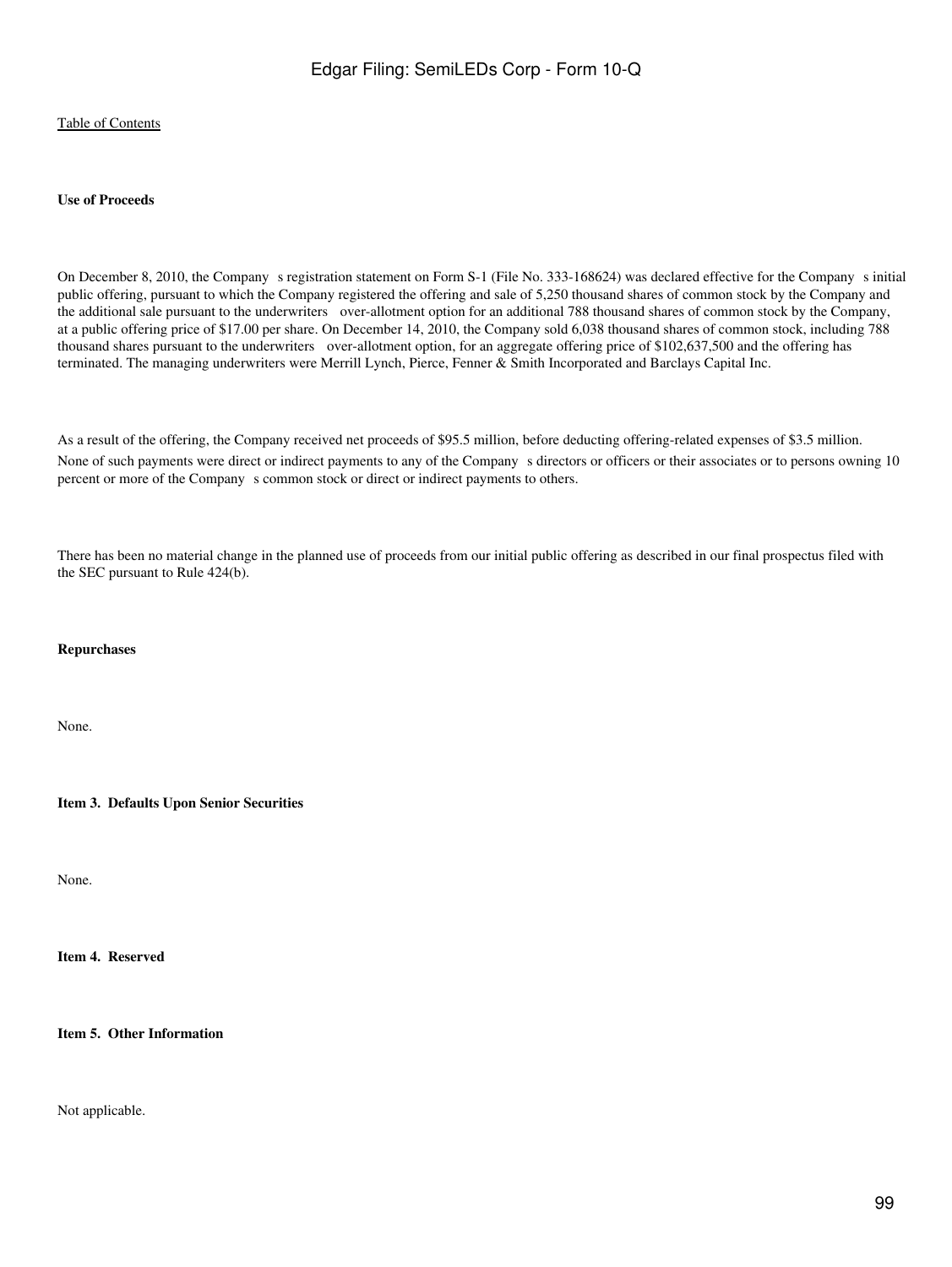## **Item 6. Exhibits**

See Index to Exhibits at end of report.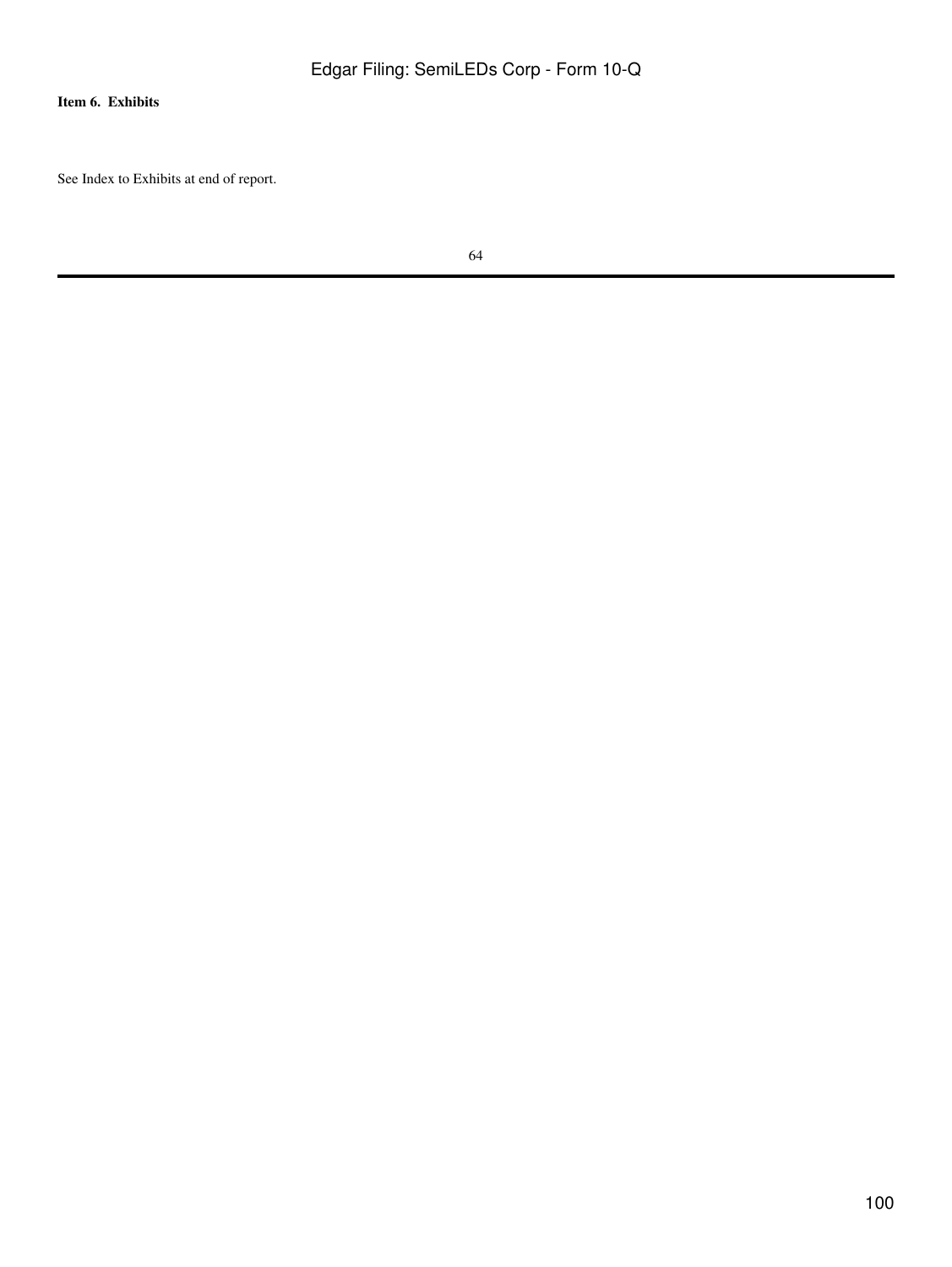## **SIGNATURES**

Pursuant to the requirements of Section 13 or 15(d) of the Securities Exchange Act of 1934, the Registrant has duly caused this report to be signed on its behalf by the undersigned thereunto duly authorized.

SEMILEDS CORPORATION (Registrant)

Dated: July 12, 2011 By: *Islamic By: Islamic By: Islamic By: Islamic By: Islamic Bavid Young* Name: Name: David Young<br>Title: Chief Financia Chief Financial Officer (Duly Authorized Officer and Principal Financial Officer)